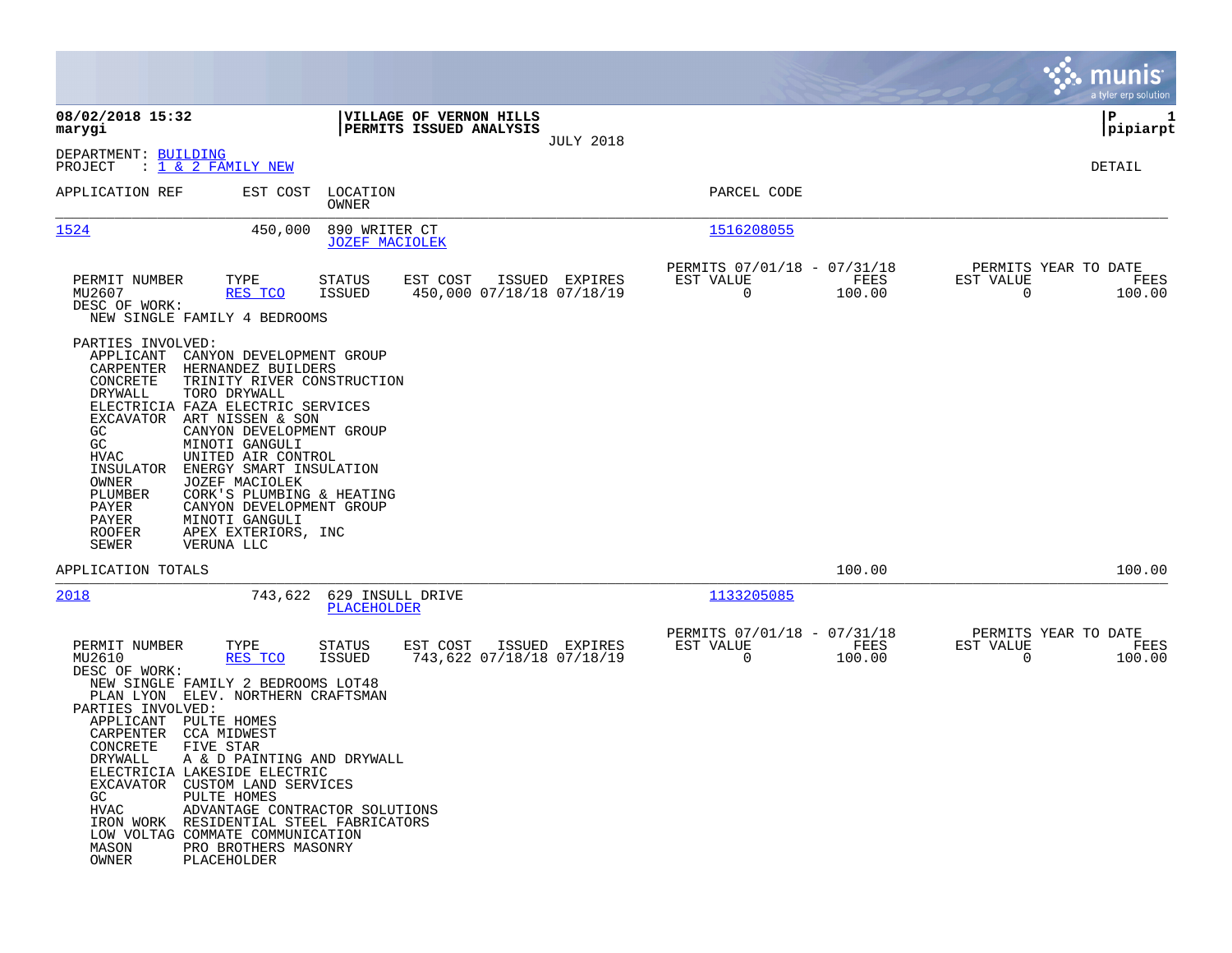|                                                                                                                                                                                                                                                                                                                                                                                                                                                                                                                                                                                                                                                                                                                                          |                                                                                                                         |                                                     |                   | munis<br>a tyler erp solution                                     |
|------------------------------------------------------------------------------------------------------------------------------------------------------------------------------------------------------------------------------------------------------------------------------------------------------------------------------------------------------------------------------------------------------------------------------------------------------------------------------------------------------------------------------------------------------------------------------------------------------------------------------------------------------------------------------------------------------------------------------------------|-------------------------------------------------------------------------------------------------------------------------|-----------------------------------------------------|-------------------|-------------------------------------------------------------------|
| 08/02/2018 15:32<br>marygi                                                                                                                                                                                                                                                                                                                                                                                                                                                                                                                                                                                                                                                                                                               | VILLAGE OF VERNON HILLS<br>PERMITS ISSUED ANALYSIS                                                                      | <b>JULY 2018</b>                                    |                   | 2<br>l P<br> pipiarpt                                             |
| DEPARTMENT: BUILDING<br>: <u>1 &amp; 2 FAMILY NEW</u><br>PROJECT                                                                                                                                                                                                                                                                                                                                                                                                                                                                                                                                                                                                                                                                         |                                                                                                                         |                                                     |                   | DETAIL                                                            |
| APPLICATION REF<br>PLUMBING SYSTEMS & REPAIR<br>PLUMBER<br>ROOFER<br><b>EXTERIOR BUILDERS</b><br>SEWER<br>HOLIDAY SEWER & WATER                                                                                                                                                                                                                                                                                                                                                                                                                                                                                                                                                                                                          | EST COST LOCATION<br>OWNER                                                                                              | PARCEL CODE                                         |                   |                                                                   |
| APPLICATION TOTALS                                                                                                                                                                                                                                                                                                                                                                                                                                                                                                                                                                                                                                                                                                                       |                                                                                                                         |                                                     | 100.00            | 100.00                                                            |
| 2481<br>815,000                                                                                                                                                                                                                                                                                                                                                                                                                                                                                                                                                                                                                                                                                                                          | 1938 LAKE CHARLES DR<br>SHANE M COLLINS                                                                                 | 1128302011                                          |                   |                                                                   |
| PERMIT NUMBER<br>TYPE<br>MU2608<br>$1&2$ FAM<br>DESC OF WORK:<br>NEW SINGLE FAMILY, 4 BDRMS<br>LOT 3<br>PARTIES INVOLVED:<br>APPLICANT<br>ICON BUILDING GROUP<br>CARPENTER DELTA CARPENTRY CONTRACTORS INC<br>CONCRETE<br>UPLAND CONCRETE<br>DRYWALL<br>DECICCO PAINTING & DRYWALL<br>ELECTRICIA INDEPENDENT ELECTRIC<br>EXCAVATOR KEVIN WALSH EXCAVATING INC<br>FENCE<br>UNITED RENT A FENCE<br>FIRE SPRIN NOVA FIRE PROTECTION<br>ICON BUILDING GROUP<br>GC<br>HVAC<br>ENERGY SMART INSULATION<br>INSULATOR<br>LOW VOLTAG INDEPENDENT ELECTRIC<br>MASON<br>NORTHERN ILLINOIS CONSTRUCTION<br>OWNER<br>SHANE M COLLINS<br>S3 PLUMBING AND MECHANICAL<br>PLUMBER<br>ROOFER<br>APEX EXTERIORS, INC<br>SEWER<br>KEVIN WALSH EXCAVATING INC | STATUS<br>EST COST<br>ISSUED EXPIRES<br>815,000 07/18/18 08/01/19<br>ISSUED<br>TEMPCO HEATING & AIR CONDTIONING COMPANY | PERMITS 07/01/18 - 07/31/18<br>EST VALUE<br>815,000 | FEES<br>14,392.80 | PERMITS YEAR TO DATE<br>EST VALUE<br>FEES<br>815,000<br>14,392.80 |
| APPLICATION TOTALS                                                                                                                                                                                                                                                                                                                                                                                                                                                                                                                                                                                                                                                                                                                       |                                                                                                                         |                                                     | 14,392.80         | 14,392.80                                                         |
| 2559<br>659,380                                                                                                                                                                                                                                                                                                                                                                                                                                                                                                                                                                                                                                                                                                                          | 502 COUNCIL CIRCLE<br>PLACEHOLDER                                                                                       | 1133205081                                          |                   |                                                                   |
| PERMIT NUMBER<br>TYPE<br>MU2551<br>$1&2$ FAM<br>DESC OF WORK:<br>NEW SINGLE FAMILY -2 BEDROOMS<br>LOT 45 LYON - MODEL, EUROPEAN COTTAGE ELEV<br>PARTIES INVOLVED:<br>APPLICANT PULTE HOMES<br>CARPENTER CCA MIDWEST<br>CONCRETE<br>FIVE STAR<br><b>DRYWALL</b><br>A & D PAINTING AND DRYWALL<br>ELECTRICIA LAKESIDE ELECTRIC<br>EXCAVATOR CUSTOM LAND SERVICES                                                                                                                                                                                                                                                                                                                                                                           | EST COST<br>STATUS<br>ISSUED EXPIRES<br>659,380 07/09/18 07/31/19<br>ISSUED                                             | PERMITS 07/01/18 - 07/31/18<br>EST VALUE<br>659,380 | FEES<br>11,895.81 | PERMITS YEAR TO DATE<br>EST VALUE<br>FEES<br>659,380<br>11,895.81 |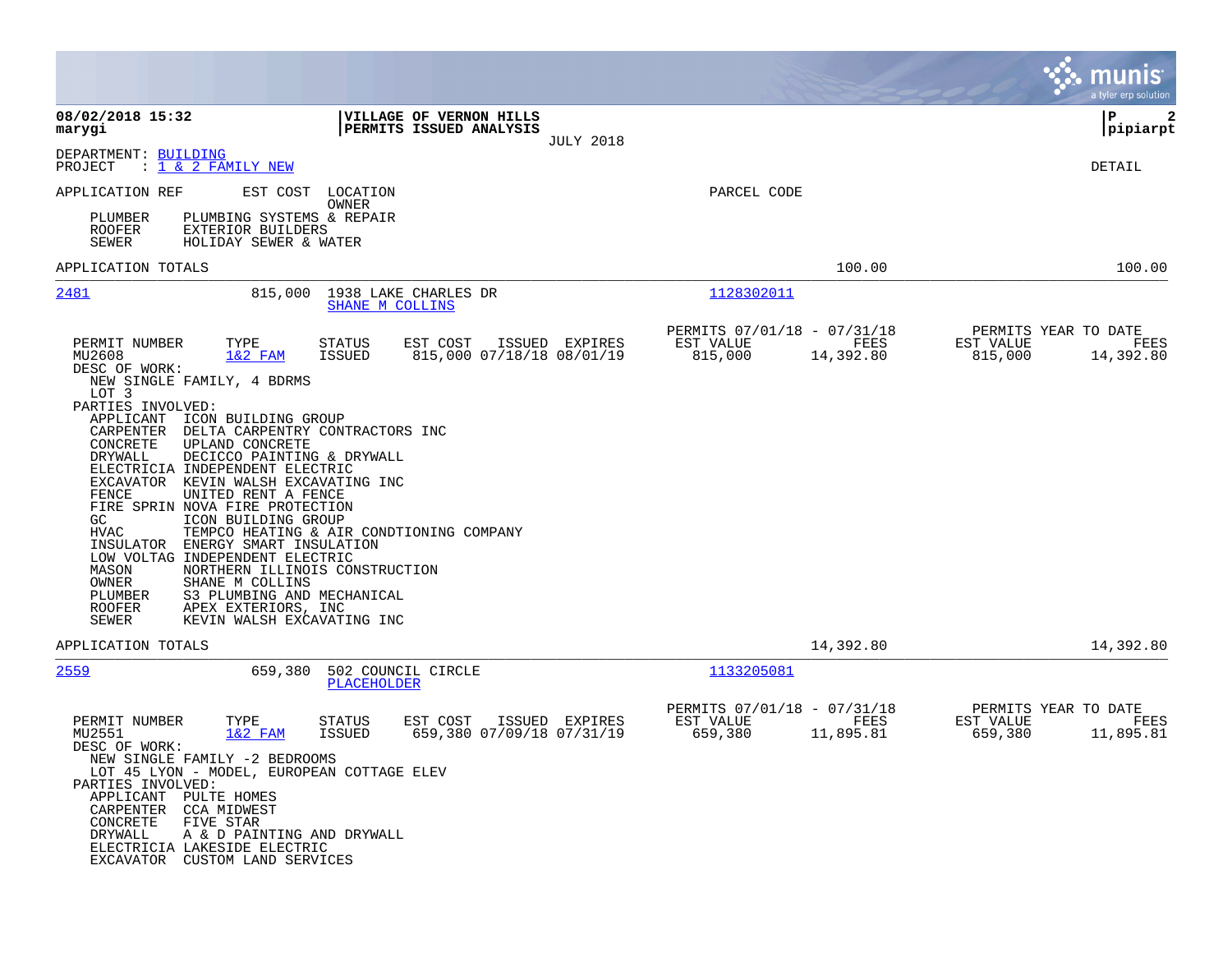|                                                                                                                                                                                                                                                                                                                                                                                                                                                                                                                                                                                                                                                                                                                                                                                                                                                                              |                                                                          | munis<br>a tyler erp solution                                     |
|------------------------------------------------------------------------------------------------------------------------------------------------------------------------------------------------------------------------------------------------------------------------------------------------------------------------------------------------------------------------------------------------------------------------------------------------------------------------------------------------------------------------------------------------------------------------------------------------------------------------------------------------------------------------------------------------------------------------------------------------------------------------------------------------------------------------------------------------------------------------------|--------------------------------------------------------------------------|-------------------------------------------------------------------|
| 08/02/2018 15:32<br>VILLAGE OF VERNON HILLS<br>PERMITS ISSUED ANALYSIS<br>marygi<br><b>JULY 2018</b>                                                                                                                                                                                                                                                                                                                                                                                                                                                                                                                                                                                                                                                                                                                                                                         |                                                                          | l P<br>3<br> pipiarpt                                             |
| DEPARTMENT: BUILDING<br>: 1 & 2 FAMILY NEW<br>PROJECT                                                                                                                                                                                                                                                                                                                                                                                                                                                                                                                                                                                                                                                                                                                                                                                                                        |                                                                          | <b>DETAIL</b>                                                     |
| APPLICATION REF<br>EST COST<br>LOCATION<br>OWNER<br>GC<br>PULTE HOMES<br>HVAC<br>ADVANTAGE CONTRACTOR SOLUTIONS<br>ENERGY SMART INSULATION<br>INSULATOR<br>IRON WORK RESIDENTIAL STEEL FABRICATORS<br>LOW VOLTAG COMMATE COMMUNICATION<br>MASON<br>PRO BROTHERS MASONRY<br>OWNER<br>PLACEHOLDER<br>PLUMBING SYSTEMS & REPAIR<br>PLUMBER<br><b>ROOFER</b><br>EXTERIOR BUILDERS<br>HOLIDAY SEWER & WATER<br>SEWER                                                                                                                                                                                                                                                                                                                                                                                                                                                              | PARCEL CODE                                                              |                                                                   |
| APPLICATION TOTALS                                                                                                                                                                                                                                                                                                                                                                                                                                                                                                                                                                                                                                                                                                                                                                                                                                                           | 11,895.81                                                                | 11,895.81                                                         |
| 2560<br>740,273<br>669 INSULL DRIVE<br><b>PLACEHOLDER</b>                                                                                                                                                                                                                                                                                                                                                                                                                                                                                                                                                                                                                                                                                                                                                                                                                    | 1133205090                                                               |                                                                   |
| PERMIT NUMBER<br>TYPE<br>EST COST<br>ISSUED EXPIRES<br>STATUS<br>MU2550<br>$1&2$ FAM<br>ISSUED<br>740,273 07/09/18 07/31/19<br>DESC OF WORK:<br>NEW SINGLE FAMILY - 3 BEDROOMS<br>LOT 53, LYON - MODEL, EUROPEAN COTTAGE - ELEV<br>PARTIES INVOLVED:<br>APPLICANT PULTE HOMES<br>PULTE HOMES<br>APPLICANT<br>CCA MIDWEST<br>CARPENTER<br>CONCRETE<br>FIVE STAR<br>DRYWALL<br>A & D PAINTING AND DRYWALL<br>ELECTRICIA LAKESIDE ELECTRIC<br>EXCAVATOR CUSTOM LAND SERVICES<br>PULTE HOMES<br>GC.<br>${\tt HVAC}$<br>ADVANTAGE CONTRACTOR SOLUTIONS<br>INSULATOR<br>ENERGY SMART INSULATION<br>RESIDENTIAL STEEL FABRICATORS<br>IRON WORK<br>LOW VOLTAG COMMATE COMMUNICATION<br>MASON<br>PRO BROTHERS MASONRY<br>OWNER<br>PLACEHOLDER<br>PLUMBER<br>PLUMBING SYSTEMS & REPAIR<br>PAYER<br>PULTE HOMES<br>EXTERIOR BUILDERS<br><b>ROOFER</b><br>HOLIDAY SEWER & WATER<br>SEWER | PERMITS 07/01/18 - 07/31/18<br>EST VALUE<br>FEES<br>740,273<br>14,378.94 | PERMITS YEAR TO DATE<br>EST VALUE<br>FEES<br>740,273<br>14,378.94 |
| APPLICATION TOTALS                                                                                                                                                                                                                                                                                                                                                                                                                                                                                                                                                                                                                                                                                                                                                                                                                                                           | 14,378.94                                                                | 14,378.94                                                         |
| 2596<br>854,362<br>1610 LAKE CHARLES DR<br>BANK OF AMERICA/NA                                                                                                                                                                                                                                                                                                                                                                                                                                                                                                                                                                                                                                                                                                                                                                                                                | 1128302039                                                               |                                                                   |
| PERMIT NUMBER<br>TYPE<br>STATUS<br>EST COST<br>ISSUED EXPIRES<br>$1&2$ FAM<br>854,362 07/26/18 07/26/19<br>MU2648<br>ISSUED<br>DESC OF WORK:<br>NEW SINGLE FAMILY 5 BEDROOMS                                                                                                                                                                                                                                                                                                                                                                                                                                                                                                                                                                                                                                                                                                 | PERMITS 07/01/18 - 07/31/18<br>EST VALUE<br>FEES<br>854,362<br>16,054.00 | PERMITS YEAR TO DATE<br>EST VALUE<br>FEES<br>854,362<br>16,054.00 |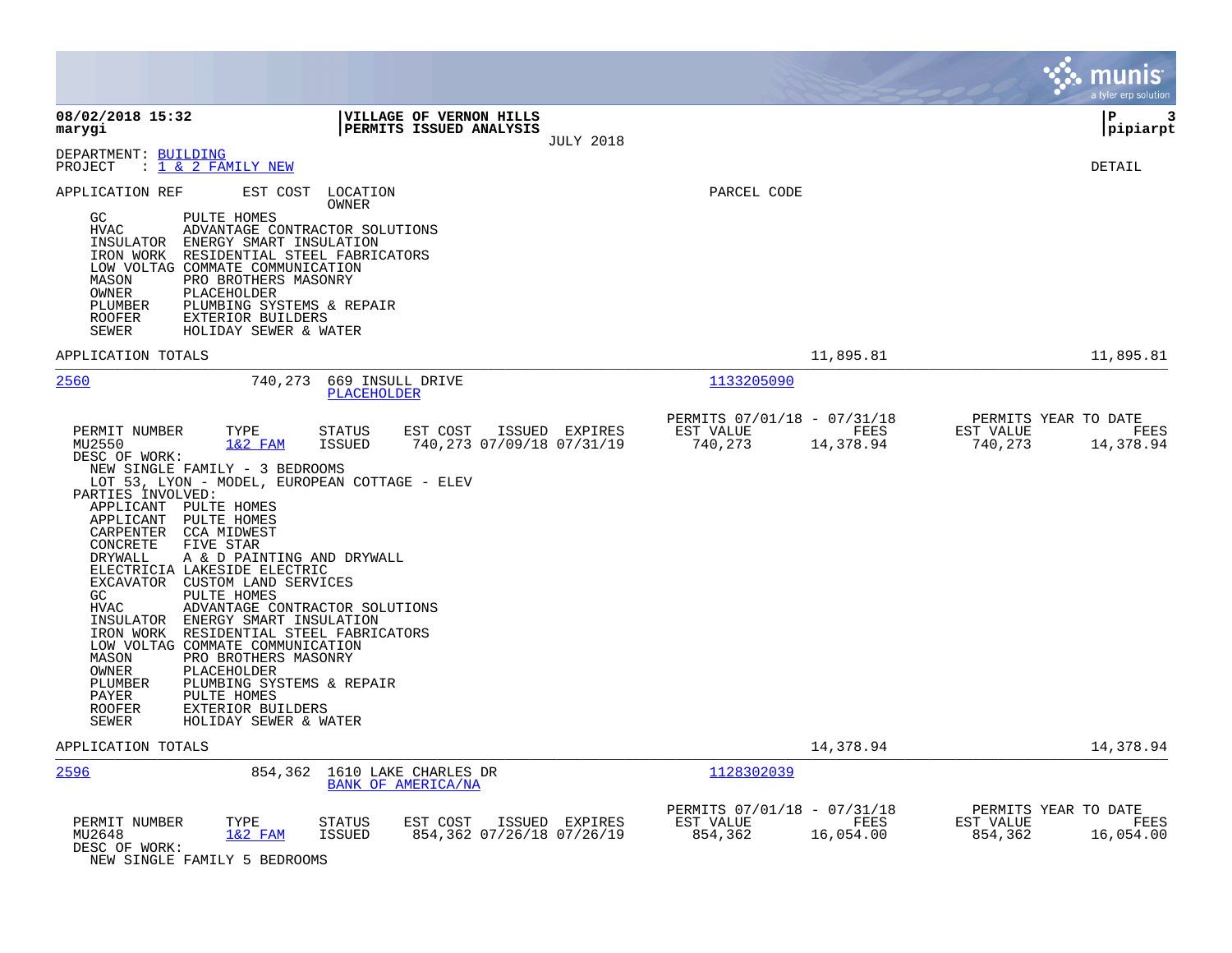|                                                                                                                                                                                                           |                                                                                                                                                                                                                                                                                                                                                                                                                  |                                                    |                  |             |                        |           | munis<br>a tyler erp solution |
|-----------------------------------------------------------------------------------------------------------------------------------------------------------------------------------------------------------|------------------------------------------------------------------------------------------------------------------------------------------------------------------------------------------------------------------------------------------------------------------------------------------------------------------------------------------------------------------------------------------------------------------|----------------------------------------------------|------------------|-------------|------------------------|-----------|-------------------------------|
| 08/02/2018 15:32<br>marygi<br>LOT 31                                                                                                                                                                      |                                                                                                                                                                                                                                                                                                                                                                                                                  | VILLAGE OF VERNON HILLS<br>PERMITS ISSUED ANALYSIS |                  |             |                        |           | 4<br>P<br> pipiarpt           |
| DEPARTMENT: BUILDING<br>PROJECT                                                                                                                                                                           | : 1 & 2 FAMILY NEW                                                                                                                                                                                                                                                                                                                                                                                               |                                                    | <b>JULY 2018</b> |             |                        |           | DETAIL                        |
| APPLICATION REF                                                                                                                                                                                           | EST COST                                                                                                                                                                                                                                                                                                                                                                                                         | LOCATION<br>OWNER                                  |                  | PARCEL CODE |                        |           |                               |
| PARTIES INVOLVED:<br>APPLICANT<br>CARPENTER<br>CONCRETE<br>DRYWALL<br><b>EXCAVATOR</b><br>FENCE<br>GC<br><b>HVAC</b><br>LOW VOLTAG<br>MASON<br>OWNER<br>PLUMBER<br>PAYER<br><b>ROOFER</b><br><b>SEWER</b> | ICON BUILDING GROUP<br>DELTA CARPENTRY CONTRACTORS INC<br>UPLAND CONCRETE<br>DECICCO PAINTING & DRYWALL<br>ELECTRICIA INDEPENDENT ELECTRIC<br>KEVIN WALSH EXCAVATING INC<br>UNITED RENT A FENCE<br>ICON BUILDING GROUP<br>INDEPENDENT ELECTRIC<br>NORTHERN ILLINOIS CONSTRUCTION<br>BANK OF AMERICA/NA<br>S3 PLUMBING AND MECHANICAL<br>ICON BUILDING GROUP<br>APEX EXTERIORS, INC<br>KEVIN WALSH EXCAVATING INC | TEMPCO HEATING & AIR CONDTIONING COMPANY           |                  |             |                        |           |                               |
| APPLICATION TOTALS<br>PROJECT TOTALS                                                                                                                                                                      |                                                                                                                                                                                                                                                                                                                                                                                                                  |                                                    |                  | 3,069,015   | 16,054.00<br>56,921.55 | 3,069,015 | 16,054.00<br>56,921.55        |

 $\mathcal{L}^{\text{max}}$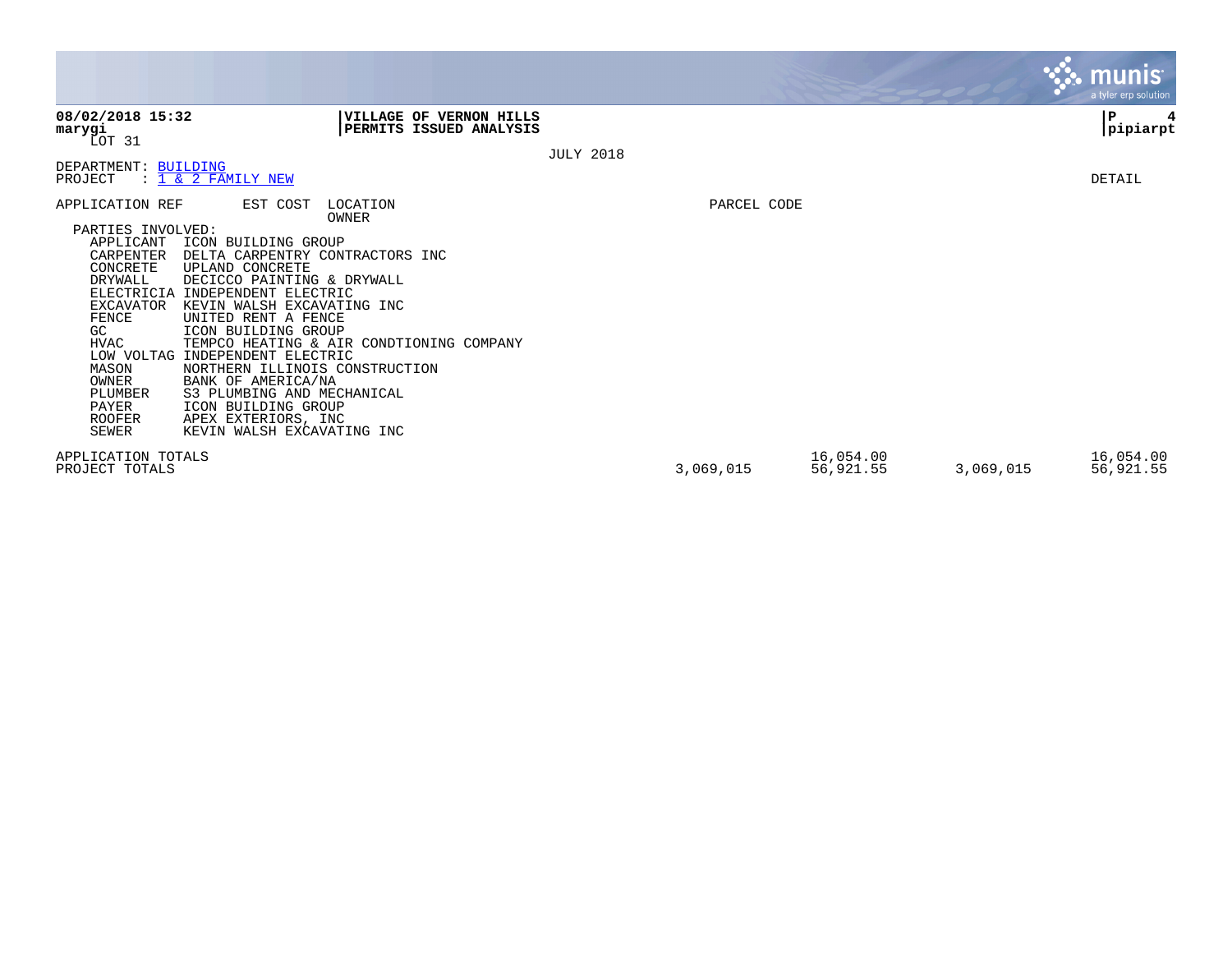|                                                                             |                                                                                                                                                                                                                                |                            |                                                       |                  |                                                      |                   |                                               | munis<br>a tyler erp solution |
|-----------------------------------------------------------------------------|--------------------------------------------------------------------------------------------------------------------------------------------------------------------------------------------------------------------------------|----------------------------|-------------------------------------------------------|------------------|------------------------------------------------------|-------------------|-----------------------------------------------|-------------------------------|
| 08/02/2018 15:32<br>marygi                                                  |                                                                                                                                                                                                                                |                            | VILLAGE OF VERNON HILLS<br>PERMITS ISSUED ANALYSIS    | <b>JULY 2018</b> |                                                      |                   |                                               | P<br>5<br> pipiarpt           |
| DEPARTMENT: BUILDING<br>PROJECT                                             | : COMMERCIAL ALTERATION                                                                                                                                                                                                        |                            |                                                       |                  |                                                      |                   |                                               | <b>DETAIL</b>                 |
| APPLICATION REF                                                             |                                                                                                                                                                                                                                | EST COST LOCATION<br>OWNER |                                                       |                  | PARCEL CODE                                          |                   |                                               |                               |
| 2112                                                                        | 250,000                                                                                                                                                                                                                        |                            | 370 CORPORATE WOODS PARKWAY<br>OKAMOTO CORPORATION    |                  | 1509401085                                           |                   |                                               |                               |
| PERMIT NUMBER<br>MU2633<br>DESC OF WORK:                                    | TYPE<br>CO NO FEE<br>INTERIOR ALTERATION -OFFICE                                                                                                                                                                               | <b>STATUS</b><br>COMPLT    | EST COST<br>250,000 07/23/18 07/23/19                 | ISSUED EXPIRES   | PERMITS 07/01/18 - 07/31/18<br>EST VALUE<br>0        | FEES<br>.00       | PERMITS YEAR TO DATE<br>EST VALUE<br>0        | FEES<br>.00                   |
| PARTIES INVOLVED:<br>DRYWALL<br>GC<br><b>HVAC</b><br>OWNER<br><b>ROOFER</b> | APPLICANT L.R. HEIN CONSTRUCTION<br>CARPENTER L.R. HEIN CONSTRUCTION<br>L.R. HEIN CONSTRUCTION<br>ELECTRICIA RAGO ELECTRIC CO<br>L.R. HEIN CONSTRUCTION<br>CLIMATE SERVICE, INC<br>OKAMOTO CORPORATION<br>PETERSON ROOFING INC |                            |                                                       |                  |                                                      |                   |                                               |                               |
| APPLICATION TOTALS                                                          |                                                                                                                                                                                                                                |                            |                                                       |                  |                                                      | .00               |                                               | .00                           |
| 2242                                                                        | 50,000                                                                                                                                                                                                                         |                            | 1260 SOUTH MILWAUKEE AVE 400<br>SHAKER APARTMENTS LLC |                  | 1515410004                                           |                   |                                               |                               |
| PERMIT NUMBER<br>MU2646<br>DESC OF WORK:                                    | TYPE<br>CO NO FEE<br>BUILD OUT - FRIED EGG LLC                                                                                                                                                                                 | <b>STATUS</b><br>COMPLT    | EST COST<br>50,000 07/25/18 07/25/19                  | ISSUED EXPIRES   | PERMITS 07/01/18 - 07/31/18<br>EST VALUE<br>$\Omega$ | FEES<br>.00       | PERMITS YEAR TO DATE<br>EST VALUE<br>$\Omega$ | FEES<br>.00                   |
| PARTIES INVOLVED:<br>GC<br>GC<br><b>OCCUPANT</b><br>OWNER<br>PAYER<br>PAYER | ELECTRICIA ROM ELECTRIC<br>LE SUEUR PROPERTIES<br>FRIED EGG LLC<br>FRIED EGG LLC<br>SHAKER APARTMENTS LLC<br>HALCYON FUNCTIONAL FOODS INC<br>FRIED EGG LLC                                                                     |                            |                                                       |                  |                                                      |                   |                                               |                               |
| APPLICATION TOTALS                                                          |                                                                                                                                                                                                                                |                            |                                                       |                  |                                                      | .00               |                                               | .00                           |
| 2318                                                                        | 600,000                                                                                                                                                                                                                        | PLACEHOLDER                | 887 NORTH MILWAUKEE AVENUE 400                        |                  | 1134302008                                           |                   |                                               |                               |
| PERMIT NUMBER<br>MU2531<br>DESC OF WORK:<br>BUILD OUT: CITY BBQ             | TYPE<br>COM ALT                                                                                                                                                                                                                | STATUS<br><b>ISSUED</b>    | EST COST<br>600,000 07/03/18 07/03/19                 | ISSUED EXPIRES   | PERMITS 07/01/18 - 07/31/18<br>EST VALUE<br>600,000  | FEES<br>6, 200.00 | PERMITS YEAR TO DATE<br>EST VALUE<br>600,000  | FEES<br>6, 200.00             |

PARTIES INVOLVED: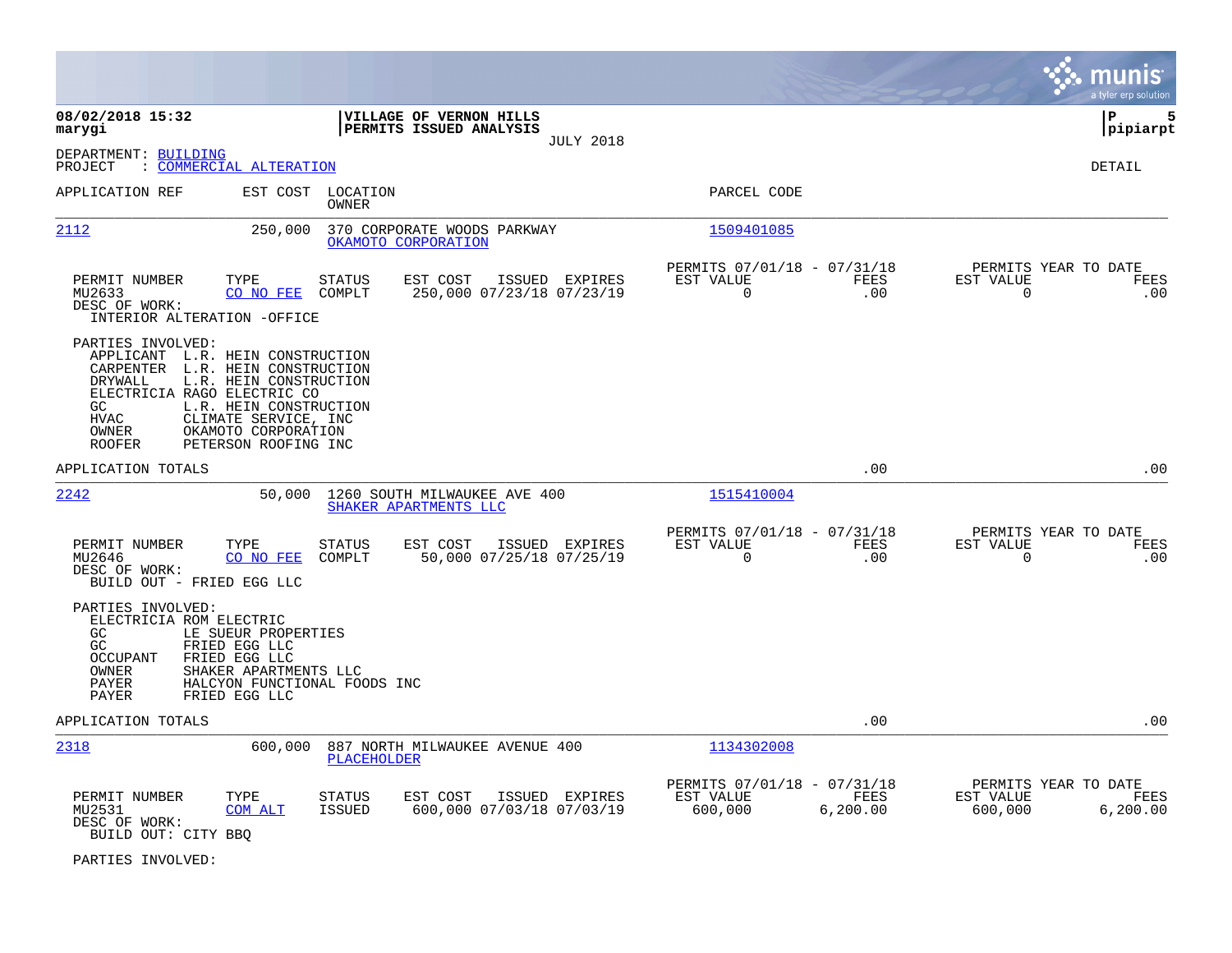|                                                                                                                                                                                                                                                                                                                                                                                                                                                                                                                                    |                                                                                      |                                                                            | munis<br>a tyler erp solution                                       |
|------------------------------------------------------------------------------------------------------------------------------------------------------------------------------------------------------------------------------------------------------------------------------------------------------------------------------------------------------------------------------------------------------------------------------------------------------------------------------------------------------------------------------------|--------------------------------------------------------------------------------------|----------------------------------------------------------------------------|---------------------------------------------------------------------|
| 08/02/2018 15:32<br>marygi                                                                                                                                                                                                                                                                                                                                                                                                                                                                                                         | VILLAGE OF VERNON HILLS<br>PERMITS ISSUED ANALYSIS<br><b>JULY 2018</b>               |                                                                            | P<br>6<br> pipiarpt                                                 |
| DEPARTMENT: BUILDING<br>: COMMERCIAL ALTERATION<br>PROJECT                                                                                                                                                                                                                                                                                                                                                                                                                                                                         |                                                                                      |                                                                            | DETAIL                                                              |
| APPLICATION REF<br>FOX VALLEY FIRE SYSTEM<br>ALARM<br>APPLICANT<br>DESIGN COLLECTIVE INC<br>LAKEWOOD CARPENTRY SERVICES<br>CARPENTER<br>CONCRETE<br>JB CONCRETE CONTRACTOR INC<br><b>DRYWALL</b><br>LAKEWOOD CARPENTRY SERVICES<br>ELECTRICIA GTS ELECTRIC<br>FIRE SPRIN ABSOLUTE FIRE PROTECTION<br>GC.<br>HVAC<br>SYSTEMS MECHANICAL<br><b>OCCUPANT</b><br>CITY BBQ<br>PLACEHOLDER<br>OWNER<br>PLUMBER<br>RA SPOERL & SON CO<br>PAYER<br>DESIGN COLLECTIVE INC<br>PAYER<br>CITY BARBEQUE, LLC<br><b>ROOFER</b><br>OLSSON ROOFING | EST COST LOCATION<br>OWNER<br>CAPITOL CONSTRUCTION SOLUTIONS                         | PARCEL CODE                                                                |                                                                     |
| APPLICATION TOTALS                                                                                                                                                                                                                                                                                                                                                                                                                                                                                                                 |                                                                                      | 6, 200.00                                                                  | 6, 200.00                                                           |
| 2327<br>1,200,000                                                                                                                                                                                                                                                                                                                                                                                                                                                                                                                  | 295 CENTER DR<br>WESTFIELD LLC                                                       | 1133302052                                                                 |                                                                     |
| TYPE<br>PERMIT NUMBER<br>MU2565<br>COM ALT<br>DESC OF WORK:<br>BUILD OUT: PGA TOUR SUPERSTORE                                                                                                                                                                                                                                                                                                                                                                                                                                      | ISSUED EXPIRES<br>STATUS<br>EST COST<br><b>ISSUED</b><br>1,200,000 07/12/18 08/01/19 | PERMITS 07/01/18 - 07/31/18<br>EST VALUE<br>FEES<br>1,200,000<br>12,367.32 | PERMITS YEAR TO DATE<br>EST VALUE<br>FEES<br>1,200,000<br>12,367.32 |
| PARTIES INVOLVED:<br>CNNA ARCHITECHTS<br>APPLICANT<br>CARPENTER<br>AAA SOULUTIONS INC<br>CONCRETE<br>ROBERT RACKLEY<br><b>DRYWALL</b><br>ROBERT RACKLEY<br>ELECTRICIA COMBINED SERVICES<br>GC<br>COMBINED SERVICES<br><b>HVAC</b><br>COMBINED SERVICES<br><b>OCCUPANT</b><br>PGA TOUR SUPERSTORE<br>OWNER<br>WESTFIELD LLC<br>PLUMBER<br>COMBINED SERVICES<br>PAYER<br>CNNA ARCHITECHTS                                                                                                                                            |                                                                                      |                                                                            |                                                                     |
| APPLICATION TOTALS                                                                                                                                                                                                                                                                                                                                                                                                                                                                                                                 |                                                                                      | 12,367.32                                                                  | 12,367.32                                                           |
| 2330<br>185,000                                                                                                                                                                                                                                                                                                                                                                                                                                                                                                                    | 945 LAKEVIEW PKY 130<br>TOM WARD                                                     | 1133302013                                                                 |                                                                     |
| PERMIT NUMBER<br>TYPE<br>MU2619<br>CO NO FEE<br>DESC OF WORK:<br>BUILD OUT: POMCO                                                                                                                                                                                                                                                                                                                                                                                                                                                  | STATUS<br>EST COST<br>ISSUED EXPIRES<br>COMPLT<br>185,000 07/19/18 07/19/19          | PERMITS 07/01/18 - 07/31/18<br>EST VALUE<br><b>FEES</b><br>0<br>.00        | PERMITS YEAR TO DATE<br>EST VALUE<br><b>FEES</b><br>$\Omega$<br>.00 |
| PARTIES INVOLVED:                                                                                                                                                                                                                                                                                                                                                                                                                                                                                                                  |                                                                                      |                                                                            |                                                                     |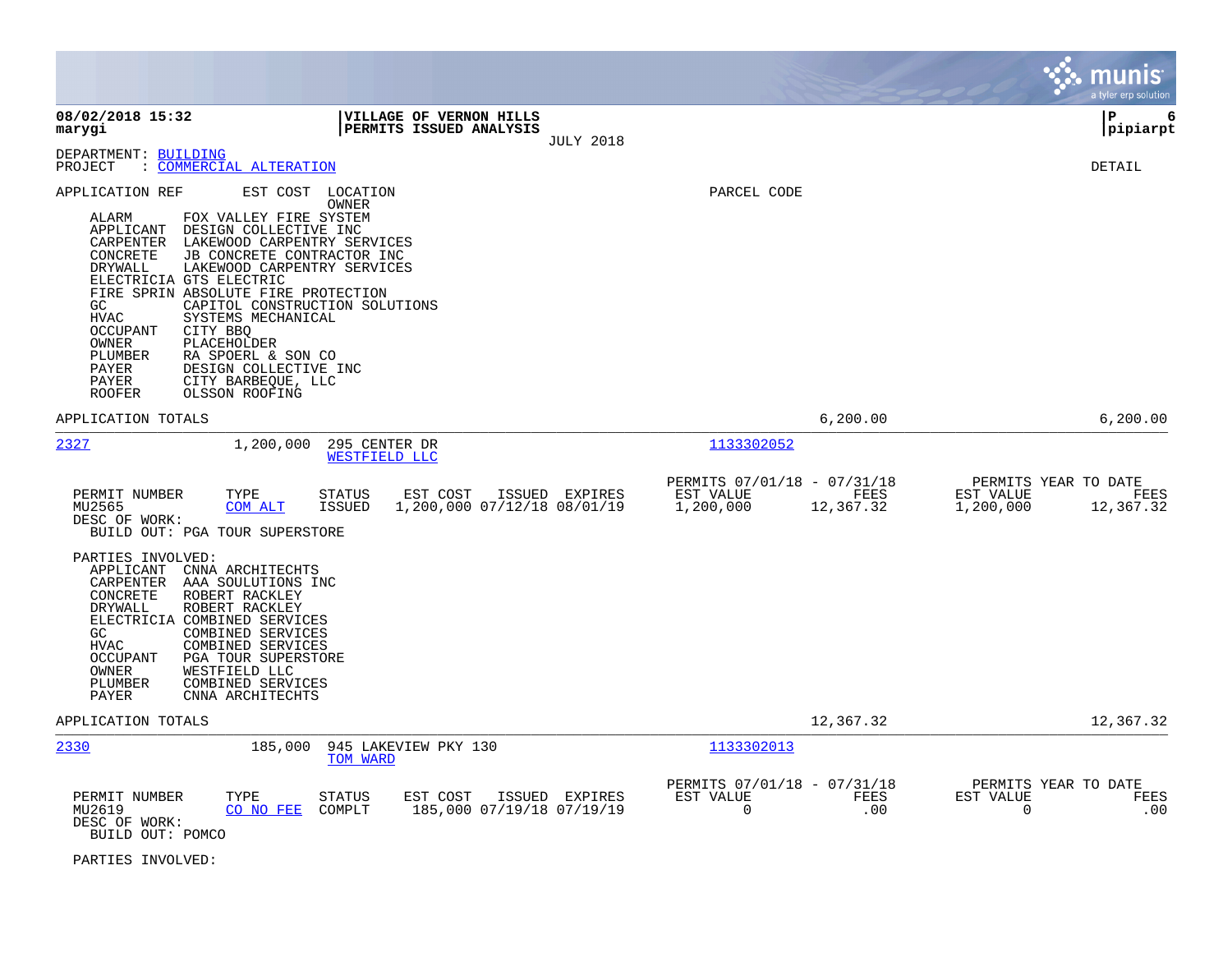|                                                                                                                                                                                                                                                                                                                                                                                                                           |                                                                                          |                                                     |                                                                           | munis<br>a tyler erp solution |
|---------------------------------------------------------------------------------------------------------------------------------------------------------------------------------------------------------------------------------------------------------------------------------------------------------------------------------------------------------------------------------------------------------------------------|------------------------------------------------------------------------------------------|-----------------------------------------------------|---------------------------------------------------------------------------|-------------------------------|
| 08/02/2018 15:32<br>marygi                                                                                                                                                                                                                                                                                                                                                                                                | VILLAGE OF VERNON HILLS<br>PERMITS ISSUED ANALYSIS                                       | <b>JULY 2018</b>                                    |                                                                           | l P<br>7<br> pipiarpt         |
| DEPARTMENT: BUILDING<br>: COMMERCIAL ALTERATION<br>PROJECT                                                                                                                                                                                                                                                                                                                                                                |                                                                                          |                                                     |                                                                           | DETAIL                        |
| EST COST<br>APPLICATION REF<br>APPLICANT<br>BLECK & BLECK ARCHITECTS<br>SOVA REMODELING<br>CARPENTER<br>CONCRETE<br>HT STRENGER<br>DRYWALL<br>SOVA REMODELING<br>ELECTRICIA DOWNING ELECTRIC<br>GC<br>MICHAEL MANGIARACINA<br><b>HVAC</b><br>AIR BLUE<br><b>OCCUPANT</b><br>POMCO<br>OWNER<br>TOM WARD<br>PLUMBER<br>HT STRENGER<br>PAYER<br>POMPEII 3, INC<br><b>SEWER</b><br>HT STRENGER                                | LOCATION<br>OWNER                                                                        | PARCEL CODE                                         |                                                                           |                               |
| APPLICATION TOTALS                                                                                                                                                                                                                                                                                                                                                                                                        |                                                                                          |                                                     | .00                                                                       | .00                           |
| 2391<br>500,000                                                                                                                                                                                                                                                                                                                                                                                                           | 875 NORTH MILWAUKEE AVENUE 700<br>PLACEHOLDER                                            | 1134302008                                          |                                                                           |                               |
| PERMIT NUMBER<br>TYPE<br>MU2530<br>COM ALT<br>DESC OF WORK:<br>BUILD OUT: B. GOOD                                                                                                                                                                                                                                                                                                                                         | <b>STATUS</b><br>EST COST<br>ISSUED EXPIRES<br>ISSUED<br>500,000 07/03/18 07/30/19       | PERMITS 07/01/18 - 07/31/18<br>EST VALUE<br>500,000 | PERMITS YEAR TO DATE<br>FEES<br>EST VALUE<br>500,000<br>5,200.00          | FEES<br>5,200.00              |
| PARTIES INVOLVED:<br>ALARM<br>HIGH RISE SECURITY SYSTEMS<br>APPLICANT<br>B GOOD<br>CARPENTER<br>LAKEWOOD CARPENTRY SERVICES<br>CONCRETE<br>JB CONCRETE CONTRACTOR INC<br>ELECTRICIA GTS ELECTRIC<br>GC<br>CAPITOL CONSTRUCTION SOLUTIONS<br><b>HVAC</b><br>VP MECHANICAL<br><b>OCCUPANT</b><br>B GOOD<br>PLACEHOLDER<br>OWNER<br>PLUMBER<br>RA SPOERL & SON CO<br>PAYER<br>B. GOOD LLC<br><b>ROOFER</b><br>OLSSON ROOFING |                                                                                          |                                                     |                                                                           |                               |
| APPLICATION TOTALS                                                                                                                                                                                                                                                                                                                                                                                                        |                                                                                          |                                                     | 5,200.00                                                                  | 5,200.00                      |
| 2592<br>35,000                                                                                                                                                                                                                                                                                                                                                                                                            | 175 EAST HAWTHORN PKY 235<br><b>NICOLE OUIGLEY</b>                                       | 1133303003                                          |                                                                           |                               |
| PERMIT NUMBER<br>TYPE<br>MU2577<br><b>COM ALT</b><br>DESC OF WORK:<br>EXPAND INTO ADJOINING SPACE<br>PARTIES INVOLVED:<br>APPLICANT<br>CROSSTOWN DESIGN BUILD<br>CARPENTER<br>KANE CONSTRUCTION                                                                                                                                                                                                                           | EST COST<br>ISSUED EXPIRES<br><b>STATUS</b><br><b>ISSUED</b><br>35,000 07/13/18 07/13/19 | PERMITS 07/01/18 -<br>EST VALUE<br>35,000           | 07/31/18<br>PERMITS YEAR TO DATE<br>FEES<br>EST VALUE<br>550.00<br>35,000 | FEES<br>550.00                |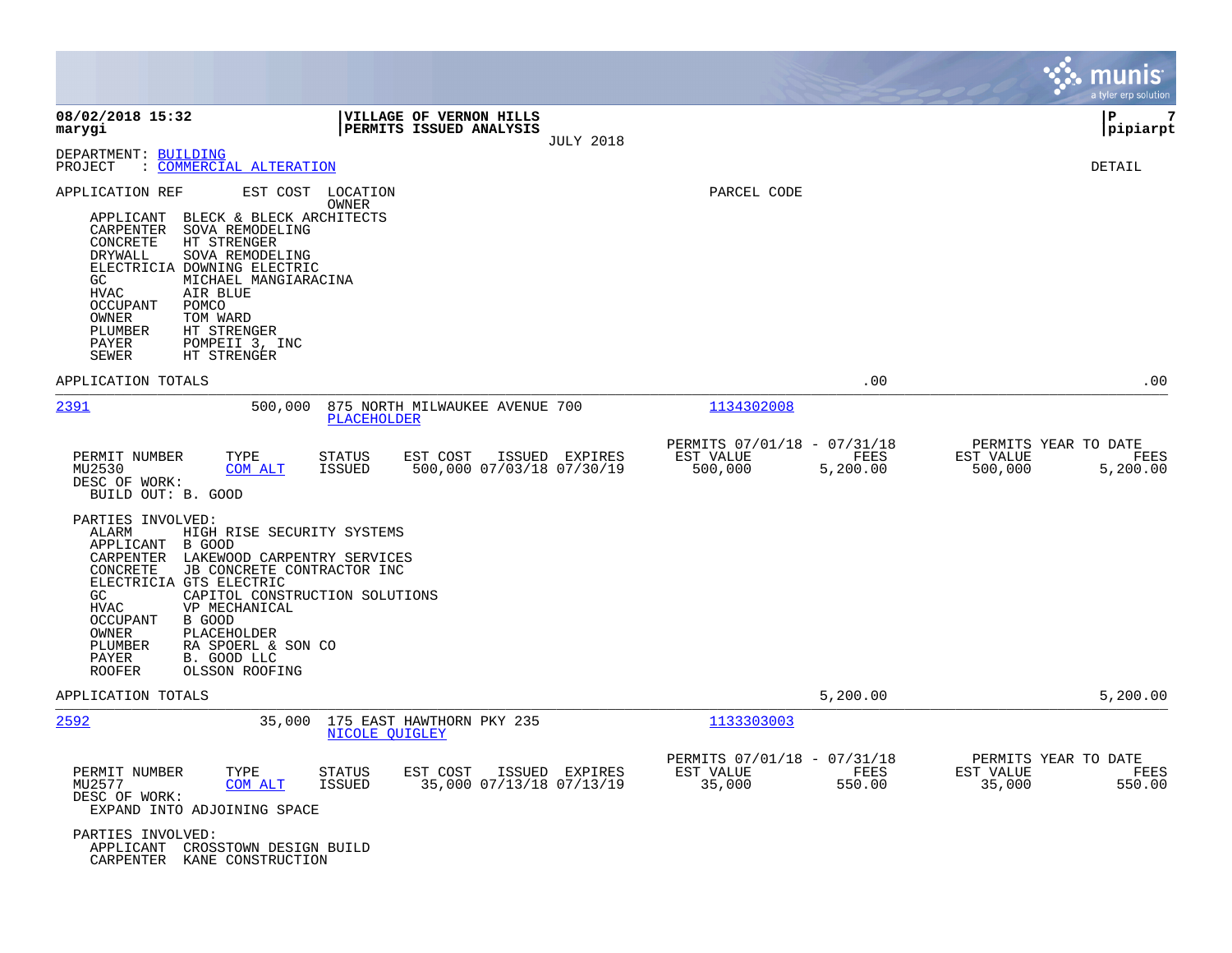|                                                                                                                                                                                                                                                                                                                                                                                                                                                      |                                                                         | munis<br>a tyler erp solution                                    |
|------------------------------------------------------------------------------------------------------------------------------------------------------------------------------------------------------------------------------------------------------------------------------------------------------------------------------------------------------------------------------------------------------------------------------------------------------|-------------------------------------------------------------------------|------------------------------------------------------------------|
| 08/02/2018 15:32<br>VILLAGE OF VERNON HILLS<br>PERMITS ISSUED ANALYSIS<br>marygi<br><b>JULY 2018</b>                                                                                                                                                                                                                                                                                                                                                 |                                                                         | l P<br>8<br> pipiarpt                                            |
| DEPARTMENT: BUILDING<br>: COMMERCIAL ALTERATION<br>PROJECT                                                                                                                                                                                                                                                                                                                                                                                           |                                                                         | <b>DETAIL</b>                                                    |
| EST COST<br>APPLICATION REF<br>LOCATION<br><b>OWNER</b><br>DRYWALL<br>KANE CONSTRUCTION<br>ELECTRICIA EDGE ELECTRIC SYSTEMS<br>CROSSTOWN DESIGN BUILD<br>GC.<br><b>OCCUPANT</b><br>PORTRAIT HEALTH<br>OWNER<br>NICOLE QUIGLEY<br>PAYER<br>CROSSTOWN DESIGN BUILD                                                                                                                                                                                     | PARCEL CODE                                                             |                                                                  |
| APPLICATION TOTALS                                                                                                                                                                                                                                                                                                                                                                                                                                   | 550.00                                                                  | 550.00                                                           |
| 2670<br>394,999<br>75 NORTH FAIRWAY DR<br><b>JANKO ALCION VERNON HILLS LLC</b>                                                                                                                                                                                                                                                                                                                                                                       | 1504402016                                                              |                                                                  |
| PERMIT NUMBER<br>TYPE<br><b>STATUS</b><br>EST COST<br>ISSUED EXPIRES<br>MU2674<br>COM ALT<br><b>ISSUED</b><br>394,999 07/31/18 07/31/19<br>DESC OF WORK:<br>ENCLOSE 2 EXISTING CARPORTS INTO STORAGE AREAS                                                                                                                                                                                                                                           | PERMITS 07/01/18 - 07/31/18<br>EST VALUE<br>FEES<br>394,999<br>4,149.99 | PERMITS YEAR TO DATE<br>EST VALUE<br>FEES<br>394,999<br>4,149.99 |
| PARTIES INVOLVED:<br>APPLICANT OLSON GENERAL CONTRATORS<br>OLSON GENERAL CONTRATORS<br>CARPENTER<br>OLSON GENERAL CONTRATORS<br>CONCRETE<br>OLSON GENERAL CONTRATORS<br>DRYWALL<br>ELECTRICIA OLSON GENERAL CONTRATORS<br>OLSON GENERAL CONTRATORS<br>GC<br>CARRIER CORPORATION<br><b>HVAC</b><br>LOW VOLTAG OLSON GENERAL CONTRATORS<br>BECTON DICKINSON<br>OCCUPANT<br>JANKO ALCION VERNON HILLS LLC<br>OWNER<br>PAYER<br>OLSON GENERAL CONTRATORS |                                                                         |                                                                  |
| APPLICATION TOTALS                                                                                                                                                                                                                                                                                                                                                                                                                                   | 4,149.99                                                                | 4,149.99                                                         |
| 543<br>4,000<br>10 WEST PHILLIP RD 123<br>METRO SOUARE ONE LLC                                                                                                                                                                                                                                                                                                                                                                                       | 1505201007                                                              |                                                                  |
| PERMIT NUMBER<br>TYPE<br><b>STATUS</b><br>EST COST<br>ISSUED EXPIRES<br>MU2617<br>CO NO FEE<br>ISSUED<br>4,000 07/18/18 07/18/19<br>DESC OF WORK:<br>INTERIOR BUILDOUT: HAWN & HAWN                                                                                                                                                                                                                                                                  | PERMITS 07/01/18 - 07/31/18<br>EST VALUE<br>FEES<br>$\mathbf 0$<br>.00  | PERMITS YEAR TO DATE<br>EST VALUE<br>FEES<br>$\mathbf 0$<br>.00  |
| PARTIES INVOLVED:<br>APPLICANT JL FABIAN & ASSOC<br>ELECTRICIA JOHN R. JACOBSON<br>JL FABIAN & ASSOC<br>GC.<br><b>OCCUPANT</b><br>HAWN & HAWN<br>OWNER<br>METRO SQUARE ONE LLC<br>PLUMBER<br>ROGER J SCHWAB PLUMBING<br>METRO SQUARE ONE LLC<br>PAYER                                                                                                                                                                                                |                                                                         |                                                                  |
| APPLICATION TOTALS                                                                                                                                                                                                                                                                                                                                                                                                                                   | .00                                                                     | .00                                                              |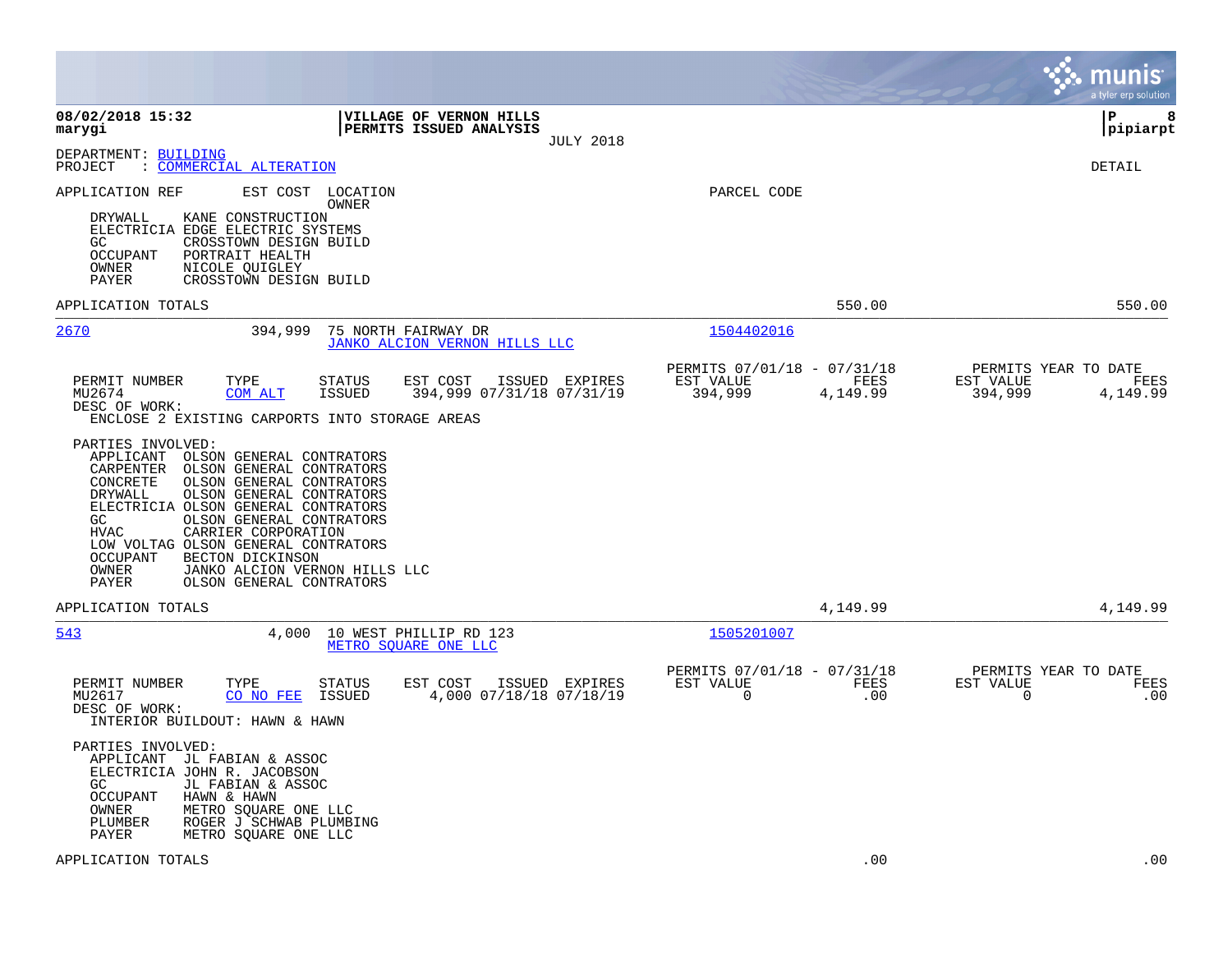|                                                                                                                                                                                                                                                                                                                                                                                                                                                                                                                                                                                                                                     |                                               |                    |                                               | munis<br>a tyler erp solution |
|-------------------------------------------------------------------------------------------------------------------------------------------------------------------------------------------------------------------------------------------------------------------------------------------------------------------------------------------------------------------------------------------------------------------------------------------------------------------------------------------------------------------------------------------------------------------------------------------------------------------------------------|-----------------------------------------------|--------------------|-----------------------------------------------|-------------------------------|
| 08/02/2018 15:32<br>VILLAGE OF VERNON HILLS<br>PERMITS ISSUED ANALYSIS<br>marygi<br><b>JULY 2018</b>                                                                                                                                                                                                                                                                                                                                                                                                                                                                                                                                |                                               |                    |                                               | P<br> pipiarpt                |
| DEPARTMENT: BUILDING<br>: COMMERCIAL ALTERATION<br>PROJECT                                                                                                                                                                                                                                                                                                                                                                                                                                                                                                                                                                          |                                               |                    |                                               | DETAIL                        |
| APPLICATION REF<br>EST COST<br>LOCATION<br>OWNER                                                                                                                                                                                                                                                                                                                                                                                                                                                                                                                                                                                    | PARCEL CODE                                   |                    |                                               |                               |
| 1000 WOODLANDS PARKWAY<br>930<br>2,540,405<br>Neil Enterprises                                                                                                                                                                                                                                                                                                                                                                                                                                                                                                                                                                      | 1515101031                                    |                    |                                               |                               |
| TYPE<br>EST COST<br>PERMIT NUMBER<br><b>STATUS</b><br>ISSUED EXPIRES<br>MU2527<br>2,540,405 07/02/18 07/02/19<br>CO NO FEE<br>COMPLT<br>DESC OF WORK:<br>INTERIOR BUILD OUT: NEIL ENTERPRISES<br>PARTIES INVOLVED:<br>APPLICANT<br>HARBOUR CONTRACTORS<br>CARPENTER<br>CALIBER CONSTRUCTION<br>CONCRETE<br>CONCRETE BY WAGNER<br><b>DRYWALL</b><br>CALIBER CONSTRUCTION<br>ELECTRICIA NESKO ELECTRIC COMPANY<br><b>EXCAVATOR</b><br>LAKE COUNTY GRADING<br>GC<br>HARBOUR CONTRACTORS<br><b>HVAC</b><br>SHERMAN MECHANICAL<br>CALIBER CONSTRUCTION<br>INSULATOR<br>KINGERY STEEL<br>IRON WORK<br><b>OCCUPANT</b><br>Neil Enterprises | PERMITS 07/01/18 - 07/31/18<br>EST VALUE<br>0 | FEES<br>.00        | PERMITS YEAR TO DATE<br>EST VALUE<br>$\Omega$ | FEES<br>.00                   |
| OWNER<br>Neil Enterprises<br>SHERMAN MECHANICAL<br>PLUMBER<br>PAYER<br>EAST BUNKER COURT, L.L.C.<br><b>ROOFER</b><br>ALL AMERICAN EXTERIOR SOLUTIONS DBA<br><b>SEWER</b><br>LAKE COUNTY GRADING<br>APPLICATION TOTALS<br>PROJECT TOTALS                                                                                                                                                                                                                                                                                                                                                                                             | 2,729,999                                     | .00<br>28, 467. 31 | 2,729,999                                     | .00<br>28, 467. 31            |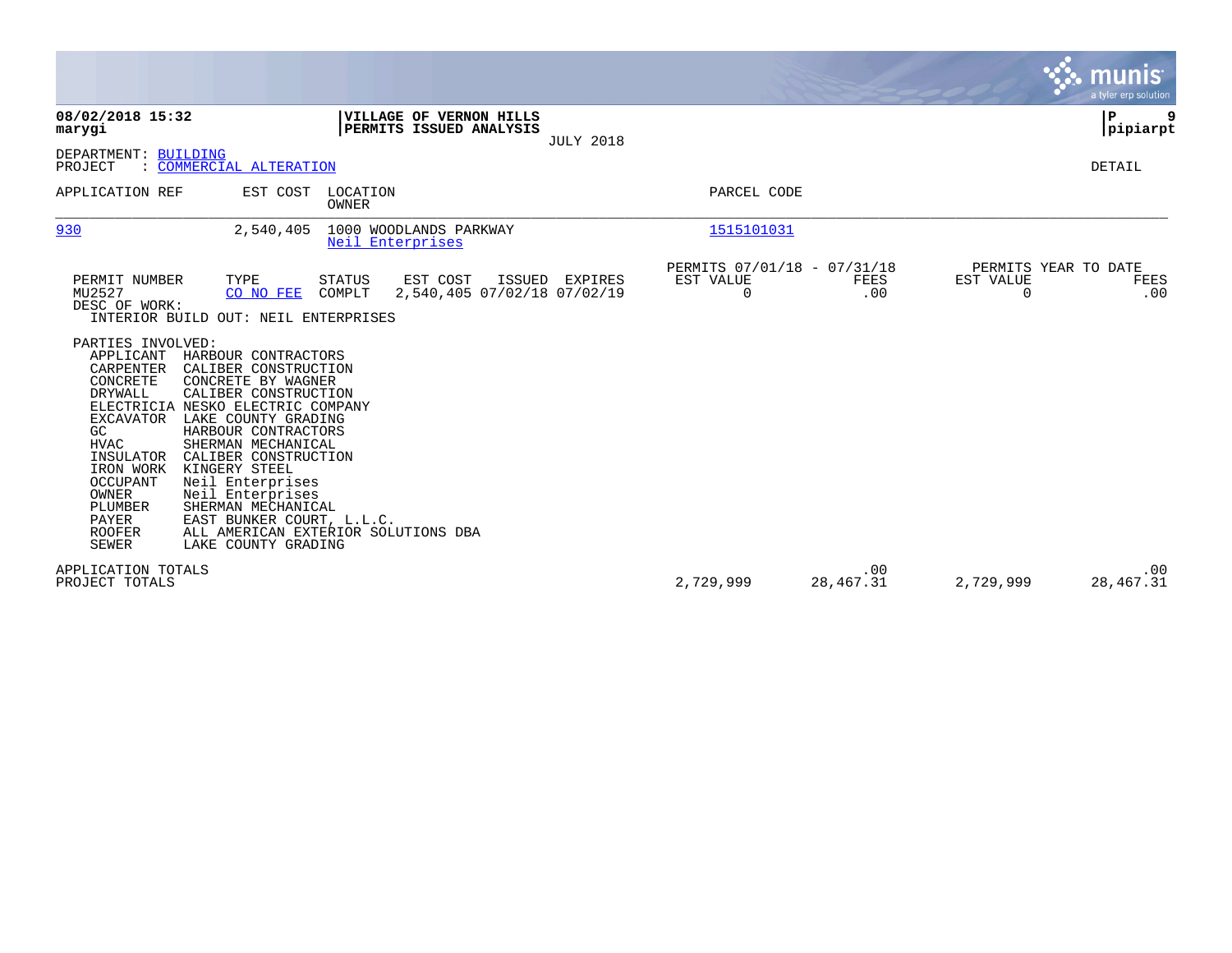|                                                                                                                                                                                                                                                                                                                                                                                                                                                                                                                                                                                                                             |                                                                                                                    |                                                                          | munis<br>a tyler erp solution                                     |
|-----------------------------------------------------------------------------------------------------------------------------------------------------------------------------------------------------------------------------------------------------------------------------------------------------------------------------------------------------------------------------------------------------------------------------------------------------------------------------------------------------------------------------------------------------------------------------------------------------------------------------|--------------------------------------------------------------------------------------------------------------------|--------------------------------------------------------------------------|-------------------------------------------------------------------|
| 08/02/2018 15:32<br>marygi                                                                                                                                                                                                                                                                                                                                                                                                                                                                                                                                                                                                  | VILLAGE OF VERNON HILLS<br>PERMITS ISSUED ANALYSIS<br><b>JULY 2018</b>                                             |                                                                          | l P<br>10<br> pipiarpt                                            |
| DEPARTMENT: BUILDING<br>: MULTI FAMILY NEW<br>PROJECT                                                                                                                                                                                                                                                                                                                                                                                                                                                                                                                                                                       |                                                                                                                    |                                                                          | DETAIL                                                            |
| APPLICATION REF<br>EST COST                                                                                                                                                                                                                                                                                                                                                                                                                                                                                                                                                                                                 | LOCATION<br>OWNER                                                                                                  | PARCEL CODE                                                              |                                                                   |
| 2515<br>172,608                                                                                                                                                                                                                                                                                                                                                                                                                                                                                                                                                                                                             | 1218 BYRNE BOULEVARD<br>PLACEHOLDER                                                                                | 1515107096                                                               |                                                                   |
| PERMIT NUMBER<br>TYPE<br>MU2682<br><b>MULTI FAM</b><br>DESC OF WORK:<br>MODEL B, 3 BR, 2.5 BTHS                                                                                                                                                                                                                                                                                                                                                                                                                                                                                                                             | STATUS<br>EST COST<br>ISSUED EXPIRES<br>172,608 07/31/18 07/31/19<br>ISSUED                                        | PERMITS 07/01/18 - 07/31/18<br>EST VALUE<br>FEES<br>172,608<br>10,630.00 | PERMITS YEAR TO DATE<br>EST VALUE<br>FEES<br>172,608<br>10,630.00 |
| PARTIES INVOLVED:<br>APPLICANT<br>KINZIE BUILDERS<br>CARPENTER<br>HORIZON CARPENTRY<br>CONCRETE<br>UPLAND CONCRETE<br>DRYWALL<br>RR DRYWALL & PAINTING<br>ELECTRICIA AEROTEC ELECTRIC<br>EXCAVATOR LANDSCAPE CONSTRUCTION CORP<br>GC<br>KINZIE BUILDERS<br>GC<br>GLASS<br>LAKELAND BUILDING SUPPLY<br>HVAC<br>COMBINED SERVICES HVAC<br>INSULATOR<br>ARC INSULATION<br>IRON WORK<br><b>CUSTOM ROOFING</b><br>LOW VOLTAG AEROTEC ELECTRIC<br>MASON<br>MICHIGAN MASONRY CORP<br>OWNER<br>PLACEHOLDER<br>TELEPHONE<br>AEROTEC ELECTRIC<br>PLUMBER<br>PAYER<br>EXTERIOR BUILDERS INC<br><b>ROOFER</b><br>ROAD AND SONS<br>SEWER | CHITOWN-MILLCO VERNON HILLS LOT 2 LLC<br>SCHMID CONSTRUCTION PLUMBING SVC<br>CHITOWN-MILLCO VERNON HILLS LOT 2 LLC |                                                                          |                                                                   |
| APPLICATION TOTALS                                                                                                                                                                                                                                                                                                                                                                                                                                                                                                                                                                                                          |                                                                                                                    | 10,630.00                                                                | 10,630.00                                                         |
| 2516<br>163,908                                                                                                                                                                                                                                                                                                                                                                                                                                                                                                                                                                                                             | 1220 BYRNE BOULEVARD<br>PLACEHOLDER                                                                                | 1515107096                                                               |                                                                   |
| PERMIT NUMBER<br>TYPE<br>MU2683<br><b>MULTI FAM</b><br>DESC OF WORK:<br>MODEL A, 3BR, 2.5 BTHS                                                                                                                                                                                                                                                                                                                                                                                                                                                                                                                              | STATUS<br>EST COST<br>ISSUED EXPIRES<br>ISSUED<br>163,908 07/31/18 07/31/19                                        | PERMITS 07/01/18 - 07/31/18<br>EST VALUE<br>FEES<br>163,908<br>10,530.00 | PERMITS YEAR TO DATE<br>EST VALUE<br>FEES<br>163,908<br>10,530.00 |
| PARTIES INVOLVED:<br>APPLICANT<br>KINZIE BUILDERS<br>CARPENTER<br>HORIZON CARPENTRY<br>CONCRETE<br>UPLAND CONCRETE<br>RR DRYWALL & PAINTING<br>DRYWALL<br>ELECTRICIA AEROTEC ELECTRIC<br>EXCAVATOR<br>LANDSCAPE CONSTRUCTION CORP<br>GC<br>KINZIE BUILDERS<br>GC                                                                                                                                                                                                                                                                                                                                                            | CHITOWN-MILLCO VERNON HILLS LOT 2 LLC                                                                              |                                                                          |                                                                   |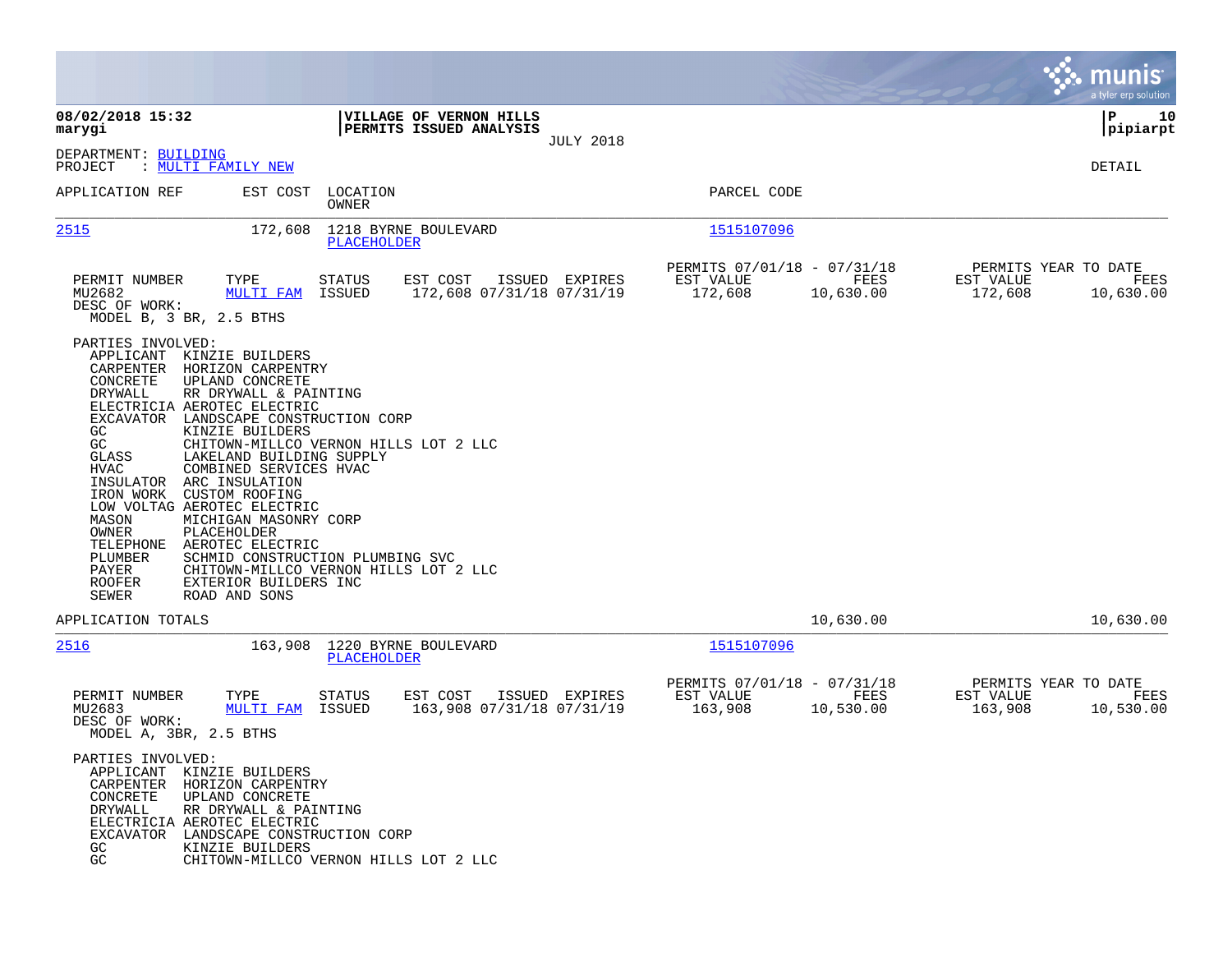|                                                                                                                                                                                                                                                                                                                                                                                                                                                                                                                                                                                                                                                                                                                                                                                                                                                                                                                                              |                                                                          | munis<br>a tyler erp solution                                     |
|----------------------------------------------------------------------------------------------------------------------------------------------------------------------------------------------------------------------------------------------------------------------------------------------------------------------------------------------------------------------------------------------------------------------------------------------------------------------------------------------------------------------------------------------------------------------------------------------------------------------------------------------------------------------------------------------------------------------------------------------------------------------------------------------------------------------------------------------------------------------------------------------------------------------------------------------|--------------------------------------------------------------------------|-------------------------------------------------------------------|
| 08/02/2018 15:32<br>VILLAGE OF VERNON HILLS<br>PERMITS ISSUED ANALYSIS<br>marygi<br><b>JULY 2018</b>                                                                                                                                                                                                                                                                                                                                                                                                                                                                                                                                                                                                                                                                                                                                                                                                                                         |                                                                          | l P<br>11<br> pipiarpt                                            |
| DEPARTMENT: BUILDING<br>: MULTI FAMILY NEW<br>PROJECT                                                                                                                                                                                                                                                                                                                                                                                                                                                                                                                                                                                                                                                                                                                                                                                                                                                                                        |                                                                          | <b>DETAIL</b>                                                     |
| EST COST<br>APPLICATION REF<br>LOCATION<br><b>OWNER</b><br>GLASS<br>LAKELAND BUILDING SUPPLY<br><b>HVAC</b><br>COMBINED SERVICES HVAC<br>INSULATOR<br>ARC INSULATION<br>IRON WORK<br>CUSTOM ROOFING<br>LOW VOLTAG AEROTEC ELECTRIC<br>MASON<br>MICHIGAN MASONRY CORP<br><b>OWNER</b><br>PLACEHOLDER<br>TELEPHONE<br>AEROTEC ELECTRIC<br>PLUMBER<br>SCHMID CONSTRUCTION PLUMBING SVC<br>PAYER<br>CHITOWN-MILLCO VERNON HILLS LOT 2 LLC<br>EXTERIOR BUILDERS INC<br>ROOFER<br>SEWER<br>ROAD AND SONS                                                                                                                                                                                                                                                                                                                                                                                                                                           | PARCEL CODE                                                              |                                                                   |
| APPLICATION TOTALS                                                                                                                                                                                                                                                                                                                                                                                                                                                                                                                                                                                                                                                                                                                                                                                                                                                                                                                           | 10,530.00                                                                | 10,530.00                                                         |
| 1222 BYRNE BOULEVARD<br>2518<br>162,690<br>PLACEHOLDER                                                                                                                                                                                                                                                                                                                                                                                                                                                                                                                                                                                                                                                                                                                                                                                                                                                                                       | 1515107096                                                               |                                                                   |
| PERMIT NUMBER<br>TYPE<br><b>STATUS</b><br>EST COST<br>ISSUED EXPIRES<br>MULTI FAM<br>162,690 07/31/18 07/31/19<br>MU2684<br>ISSUED<br>DESC OF WORK:<br>MODEL A ALT, 3 BR, 2.5 BTHS<br>PARTIES INVOLVED:<br>APPLICANT KINZIE BUILDERS<br>CARPENTER HORIZON CARPENTRY<br>CONCRETE<br>UPLAND CONCRETE<br><b>DRYWALL</b><br>RR DRYWALL & PAINTING<br>ELECTRICIA AEROTEC ELECTRIC<br>EXCAVATOR LANDSCAPE CONSTRUCTION CORP<br>GC<br>KINZIE BUILDERS<br>GC<br>CHITOWN-MILLCO VERNON HILLS LOT 2 LLC<br>LAKELAND BUILDING SUPPLY<br>GLASS<br><b>HVAC</b><br>COMBINED SERVICES HVAC<br>INSULATOR<br>ARC INSULATION<br>IRON WORK CUSTOM ROOFING<br>LOW VOLTAG AEROTEC ELECTRIC<br>MASON<br>MICHIGAN MASONRY CORP<br><b>OWNER</b><br>PLACEHOLDER<br>TELEPHONE<br>AEROTEC ELECTRIC<br>PLUMBER<br>SCHMID CONSTRUCTION PLUMBING SVC<br>PAYER<br>CHITOWN-MILLCO VERNON HILLS LOT 2 LLC<br><b>ROOFER</b><br>EXTERIOR BUILDERS INC<br>SEWER<br>ROAD AND SONS | PERMITS 07/01/18 - 07/31/18<br>FEES<br>EST VALUE<br>162,690<br>10,516.00 | PERMITS YEAR TO DATE<br>EST VALUE<br>FEES<br>162,690<br>10,516.00 |
| APPLICATION TOTALS                                                                                                                                                                                                                                                                                                                                                                                                                                                                                                                                                                                                                                                                                                                                                                                                                                                                                                                           | 10,516.00                                                                | 10,516.00                                                         |
| 2519<br>163,908<br>1224 BYRNE BOULEVARD<br><b>PLACEHOLDER</b>                                                                                                                                                                                                                                                                                                                                                                                                                                                                                                                                                                                                                                                                                                                                                                                                                                                                                | 1515107096                                                               |                                                                   |
|                                                                                                                                                                                                                                                                                                                                                                                                                                                                                                                                                                                                                                                                                                                                                                                                                                                                                                                                              | PERMITS 07/01/18 - 07/31/18                                              | PERMITS YEAR TO DATE                                              |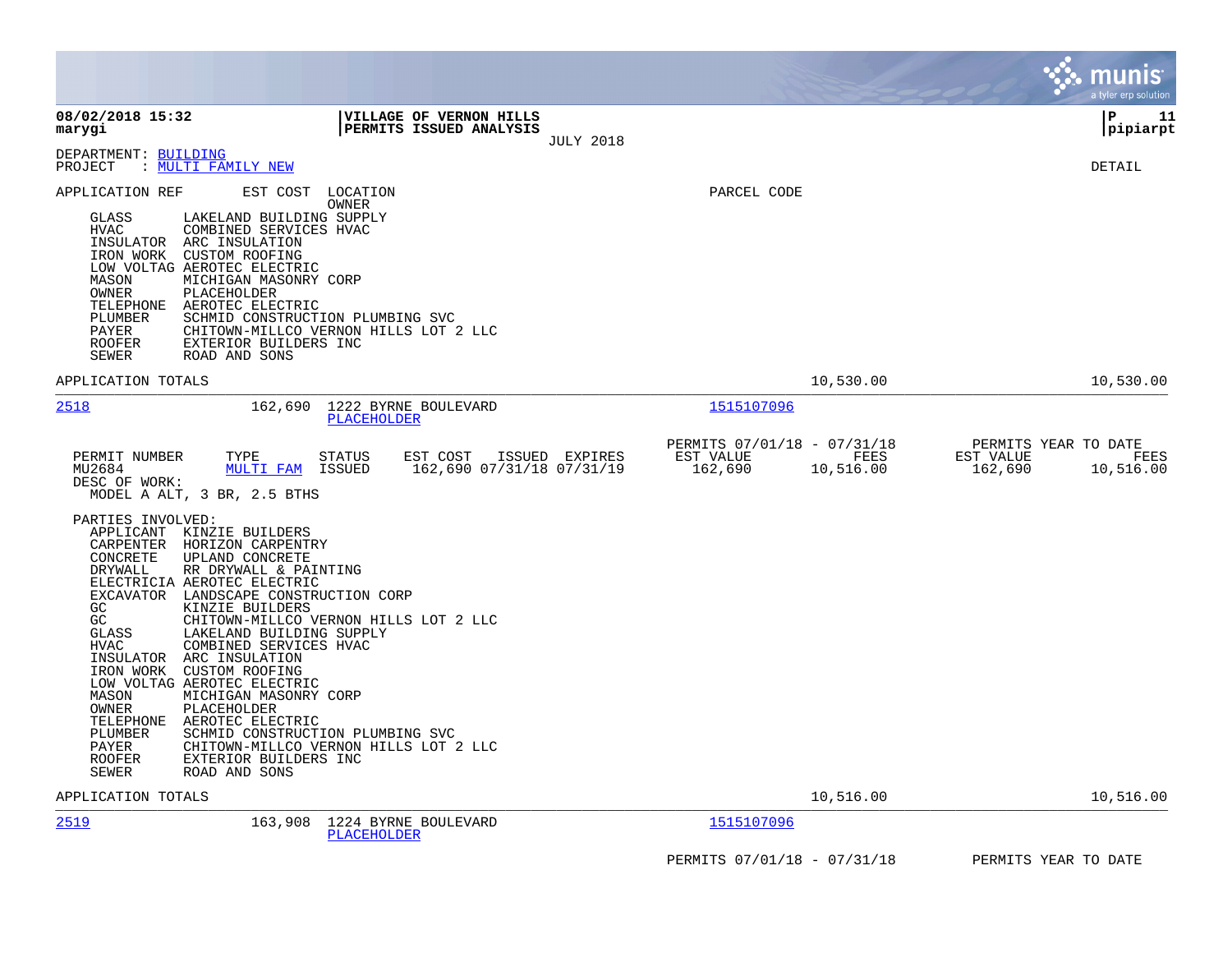|                                                                                                                                                                                                                                                                                                                                                                                                                                                                                                                                                                                                                                                                                                                                            |                         |                                                                |                                    |                                                     |                   |                                              | a tyler erp solution                    |
|--------------------------------------------------------------------------------------------------------------------------------------------------------------------------------------------------------------------------------------------------------------------------------------------------------------------------------------------------------------------------------------------------------------------------------------------------------------------------------------------------------------------------------------------------------------------------------------------------------------------------------------------------------------------------------------------------------------------------------------------|-------------------------|----------------------------------------------------------------|------------------------------------|-----------------------------------------------------|-------------------|----------------------------------------------|-----------------------------------------|
| 08/02/2018 15:32<br>marygi<br>PERMIT NUMBER<br>TYPE                                                                                                                                                                                                                                                                                                                                                                                                                                                                                                                                                                                                                                                                                        | STATUS                  | VILLAGE OF VERNON HILLS<br>PERMITS ISSUED ANALYSIS<br>EST COST | ISSUED EXPIRES<br><b>JULY 2018</b> | EST VALUE                                           | FEES              | EST VALUE                                    | $\mathbf{P}$<br>12<br> pipiarpt<br>FEES |
| DEPARTMENT: BUILDING<br>: MULTI FAMILY NEW<br>PROJECT                                                                                                                                                                                                                                                                                                                                                                                                                                                                                                                                                                                                                                                                                      |                         |                                                                |                                    |                                                     |                   |                                              | DETAIL                                  |
| EST COST<br>APPLICATION REF                                                                                                                                                                                                                                                                                                                                                                                                                                                                                                                                                                                                                                                                                                                | LOCATION                |                                                                |                                    | PARCEL CODE                                         |                   |                                              |                                         |
| MU2685<br>MULTI FAM<br>DESC OF WORK:<br>MODEL A, 3 BR, 2.5 BTHS                                                                                                                                                                                                                                                                                                                                                                                                                                                                                                                                                                                                                                                                            | OWNER<br>ISSUED         | 163,908 07/31/18 07/31/19                                      |                                    | 163,908                                             | 10,530.00         | 163,908                                      | 10,530.00                               |
| PARTIES INVOLVED:<br>APPLICANT KINZIE BUILDERS<br>CARPENTER<br>HORIZON CARPENTRY<br>CONCRETE<br>UPLAND CONCRETE<br>DRYWALL<br>RR DRYWALL & PAINTING<br>ELECTRICIA AEROTEC ELECTRIC<br>EXCAVATOR<br>LANDSCAPE CONSTRUCTION CORP<br>GC<br>KINZIE BUILDERS<br>GC<br>CHITOWN-MILLCO VERNON HILLS LOT 2 LLC<br>GLASS<br>LAKELAND BUILDING SUPPLY<br>COMBINED SERVICES HVAC<br>HVAC<br>ARC INSULATION<br>INSULATOR<br>CUSTOM ROOFING<br>IRON WORK<br>LOW VOLTAG AEROTEC ELECTRIC<br>MASON<br>MICHIGAN MASONRY CORP<br>OWNER<br>PLACEHOLDER<br>TELEPHONE<br>AEROTEC ELECTRIC<br>PLUMBER<br>SCHMID CONSTRUCTION PLUMBING SVC<br>PAYER<br>CHITOWN-MILLCO VERNON HILLS LOT 2 LLC<br><b>ROOFER</b><br>EXTERIOR BUILDERS INC<br>SEWER<br>ROAD AND SONS |                         |                                                                |                                    |                                                     |                   |                                              |                                         |
| APPLICATION TOTALS                                                                                                                                                                                                                                                                                                                                                                                                                                                                                                                                                                                                                                                                                                                         |                         |                                                                |                                    |                                                     | 10,530.00         |                                              | 10,530.00                               |
| 2520<br>172,608                                                                                                                                                                                                                                                                                                                                                                                                                                                                                                                                                                                                                                                                                                                            | PLACEHOLDER             | 1226 BYRNE BOULEVARD                                           |                                    | 1515107096                                          |                   |                                              |                                         |
| PERMIT NUMBER<br>TYPE<br>MU2686<br>MULTI FAM<br>DESC OF WORK:<br>MODEL B, 3 BR, 2.5 BTHS                                                                                                                                                                                                                                                                                                                                                                                                                                                                                                                                                                                                                                                   | <b>STATUS</b><br>ISSUED | EST COST<br>172,608 07/31/18 07/31/19                          | ISSUED EXPIRES                     | PERMITS 07/01/18 - 07/31/18<br>EST VALUE<br>172,608 | FEES<br>10,630.00 | PERMITS YEAR TO DATE<br>EST VALUE<br>172,608 | FEES<br>10,630.00                       |
| PARTIES INVOLVED:<br>KINZIE BUILDERS<br>APPLICANT<br>CARPENTER<br>HORIZON CARPENTRY<br>CONCRETE<br>UPLAND CONCRETE<br>DRYWALL<br>RR DRYWALL & PAINTING<br>ELECTRICIA AEROTEC ELECTRIC<br>EXCAVATOR LANDSCAPE CONSTRUCTION CORP<br>KINZIE BUILDERS<br>GC.<br>GC<br>CHITOWN-MILLCO VERNON HILLS LOT 2 LLC<br><b>GLASS</b><br>LAKELAND BUILDING SUPPLY<br>COMBINED SERVICES HVAC<br>HVAC<br>INSULATOR ARC INSULATION<br>IRON WORK CUSTOM ROOFING<br>LOW VOLTAG AEROTEC ELECTRIC                                                                                                                                                                                                                                                               |                         |                                                                |                                    |                                                     |                   |                                              |                                         |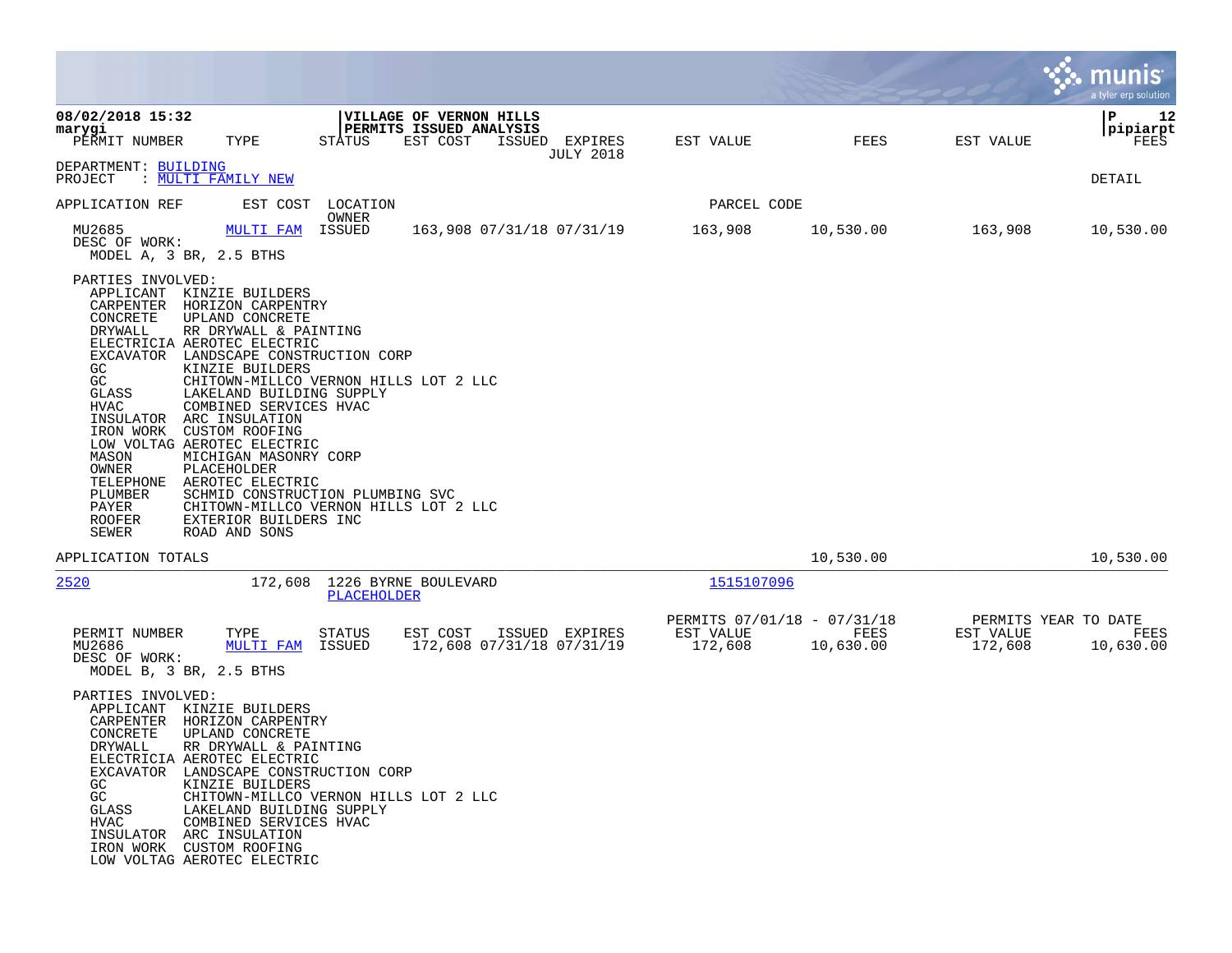|                                                                                       |                                                                                                                                                                                                                  |             |                                   | <b>Munis</b><br>a tyler erp solution |
|---------------------------------------------------------------------------------------|------------------------------------------------------------------------------------------------------------------------------------------------------------------------------------------------------------------|-------------|-----------------------------------|--------------------------------------|
| 08/02/2018 15:32<br>marygi                                                            | VILLAGE OF VERNON HILLS<br>PERMITS ISSUED ANALYSIS<br><b>JULY 2018</b>                                                                                                                                           |             |                                   | 13<br>ΙP<br> pipiarpt                |
| DEPARTMENT: BUILDING<br>PROJECT                                                       | : MULTI FAMILY NEW                                                                                                                                                                                               |             |                                   | DETAIL                               |
| APPLICATION REF<br>MASON<br>OWNER<br>TELEPHONE<br>PLUMBER<br>PAYER<br>ROOFER<br>SEWER | EST COST<br>LOCATION<br>OWNER<br>MICHIGAN MASONRY CORP<br>PLACEHOLDER<br>AEROTEC ELECTRIC<br>SCHMID CONSTRUCTION PLUMBING SVC<br>CHITOWN-MILLCO VERNON HILLS LOT 2 LLC<br>EXTERIOR BUILDERS INC<br>ROAD AND SONS | PARCEL CODE |                                   |                                      |
| APPLICATION TOTALS<br>PROJECT TOTALS                                                  |                                                                                                                                                                                                                  | 835,722     | 10,630.00<br>52,836.00<br>835,722 | 10,630.00<br>52,836.00               |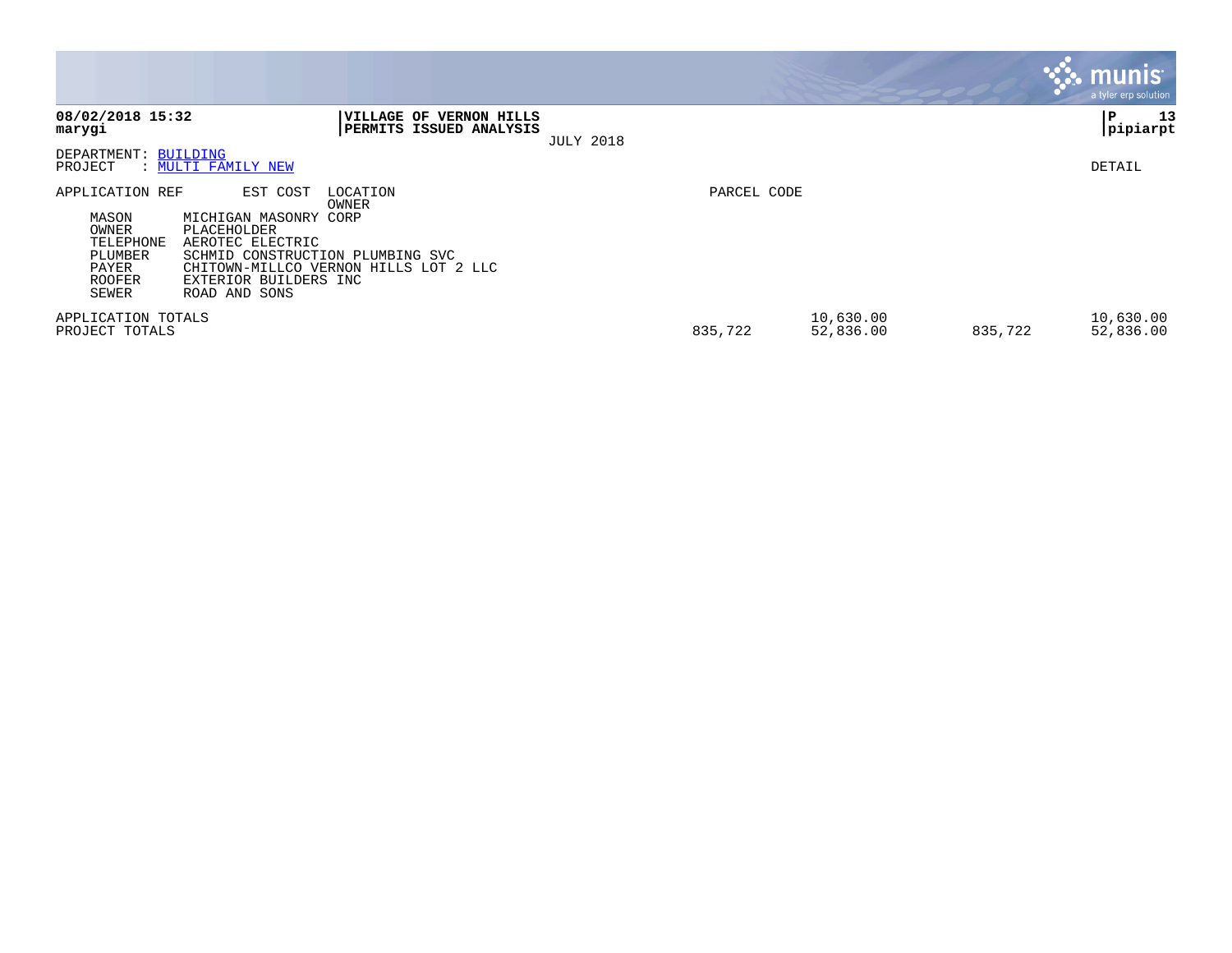|                                                                            |                                                                                                                                    |                   |                                                |                  |                                                         |                  |                                   | <b>munis</b><br>a tyler erp solution |
|----------------------------------------------------------------------------|------------------------------------------------------------------------------------------------------------------------------------|-------------------|------------------------------------------------|------------------|---------------------------------------------------------|------------------|-----------------------------------|--------------------------------------|
| 08/02/2018 15:32<br>marygi                                                 |                                                                                                                                    | <b>VILLAGE OF</b> | <b>VERNON HILLS</b><br>PERMITS ISSUED ANALYSIS | <b>JULY 2018</b> |                                                         |                  |                                   | ∣₽<br>14<br> pipiarpt                |
| DEPARTMENT: BUILDING<br>PROJECT                                            | : DEMOLITION                                                                                                                       |                   |                                                |                  |                                                         |                  |                                   | DETAIL                               |
| APPLICATION REF                                                            | EST COST                                                                                                                           | LOCATION<br>OWNER |                                                |                  | PARCEL CODE                                             |                  |                                   |                                      |
| 2488                                                                       | 50,000                                                                                                                             |                   | 1252 EAST USHY 45<br>PTD PROPERTIES LLC        |                  | 1515410007                                              |                  |                                   |                                      |
| PERMIT NUMBER<br>MU2678<br>DESC OF WORK:                                   | TYPE<br><b>DEMO</b><br>DEMO - PHILLY G'S BUILDING                                                                                  | STATUS<br>ISSUED  | EST COST<br>ISSUED<br>50,000 07/31/18 07/31/19 | EXPIRES          | PERMITS 07/01/18 - 07/31/18<br>EST VALUE<br>$\mathbf 0$ | FEES<br>500.00   | PERMITS YEAR TO DATE<br>EST VALUE | FEES<br>500.00                       |
| PARTIES INVOLVED:<br>APPLICANT<br><b>EXCAVATOR</b><br>GC<br>OWNER<br>PAYER | NORTH SHORE CONSTRUCTION<br>NORTH SHORE CONSTRUCTION<br>NORTH SHORE CONSTRUCTION<br>PTD PROPERTIES LLC<br>NORTH SHORE CONSTRUCTION |                   |                                                |                  |                                                         |                  |                                   |                                      |
| APPLICATION TOTALS<br>PROJECT TOTALS                                       |                                                                                                                                    |                   |                                                |                  | 0                                                       | 500.00<br>500.00 |                                   | 500.00<br>500.00                     |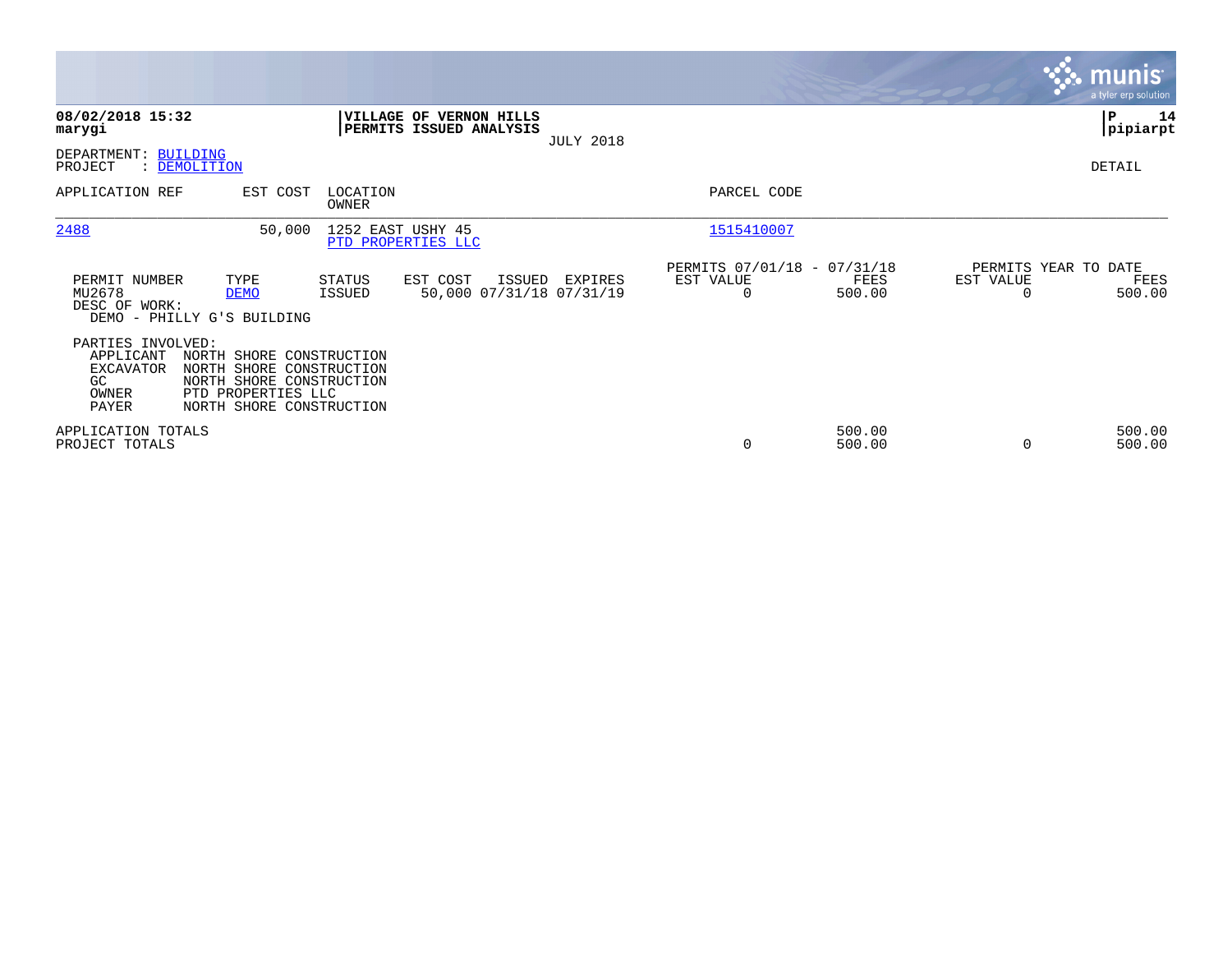|                                                                                                                                                                                                                                                                                                                                                                                     |                                                                                                                        |                                                                        | <b>munis</b><br>a tyler erp solution                |
|-------------------------------------------------------------------------------------------------------------------------------------------------------------------------------------------------------------------------------------------------------------------------------------------------------------------------------------------------------------------------------------|------------------------------------------------------------------------------------------------------------------------|------------------------------------------------------------------------|-----------------------------------------------------|
| 08/02/2018 15:32<br>marygi                                                                                                                                                                                                                                                                                                                                                          | <b>VILLAGE OF VERNON HILLS</b><br>PERMITS ISSUED ANALYSIS<br><b>JULY 2018</b>                                          |                                                                        | 15<br>P<br> pipiarpt                                |
| DEPARTMENT: BUILDING<br>: 1 & 2 FAMILY ADDITION<br>PROJECT                                                                                                                                                                                                                                                                                                                          |                                                                                                                        |                                                                        | DETAIL                                              |
| APPLICATION REF<br>EST COST                                                                                                                                                                                                                                                                                                                                                         | LOCATION<br>OWNER                                                                                                      | PARCEL CODE                                                            |                                                     |
| 2631<br>18,000                                                                                                                                                                                                                                                                                                                                                                      | 16 ANNAPOLIS DR<br>DAVID & KRISTIN GUMMINGER                                                                           | 1504305035                                                             |                                                     |
| TYPE<br>PERMIT NUMBER<br>MU2663<br><b>SF ADDT</b><br>DESC OF WORK:<br>ENCLOSE 12' X 6'                                                                                                                                                                                                                                                                                              | <b>STATUS</b><br>EST COST<br>ISSUED EXPIRES<br>18,000 07/27/18 07/27/19<br>ISSUED<br>PATIO AND OPEN TO EXISTING REC RM | PERMITS 07/01/18 - 07/31/18<br>EST VALUE<br>FEES<br>$\Omega$<br>180.00 | PERMITS YEAR TO DATE<br>EST VALUE<br>FEES<br>180.00 |
| PARTIES INVOLVED:<br>APPLICANT<br>IBUILD, INC<br>CARPENTER<br>W. W. REMODELING<br>CONCRETE<br>EZPARZA LLC<br><b>DRYWALL</b><br>IBUILD, INC<br>ELECTRICIA<br>JP ELECTRICAL SERVICES<br>GC<br>IBUILD, INC<br><b>HVAC</b><br>SUNCO HEATING & CONSTRUCTION<br>INSULATOR<br>IBUILD, INC<br>RZ CONSTRUCTION<br>MASON<br>OWNER<br>DAVID & KRISTIN GUMMINGER<br><b>PAYER</b><br>IBUILD, INC |                                                                                                                        |                                                                        |                                                     |
| APPLICATION TOTALS<br>PROJECT TOTALS                                                                                                                                                                                                                                                                                                                                                |                                                                                                                        | 180.00<br>0<br>180.00                                                  | 180.00<br>180.00<br>$\Omega$                        |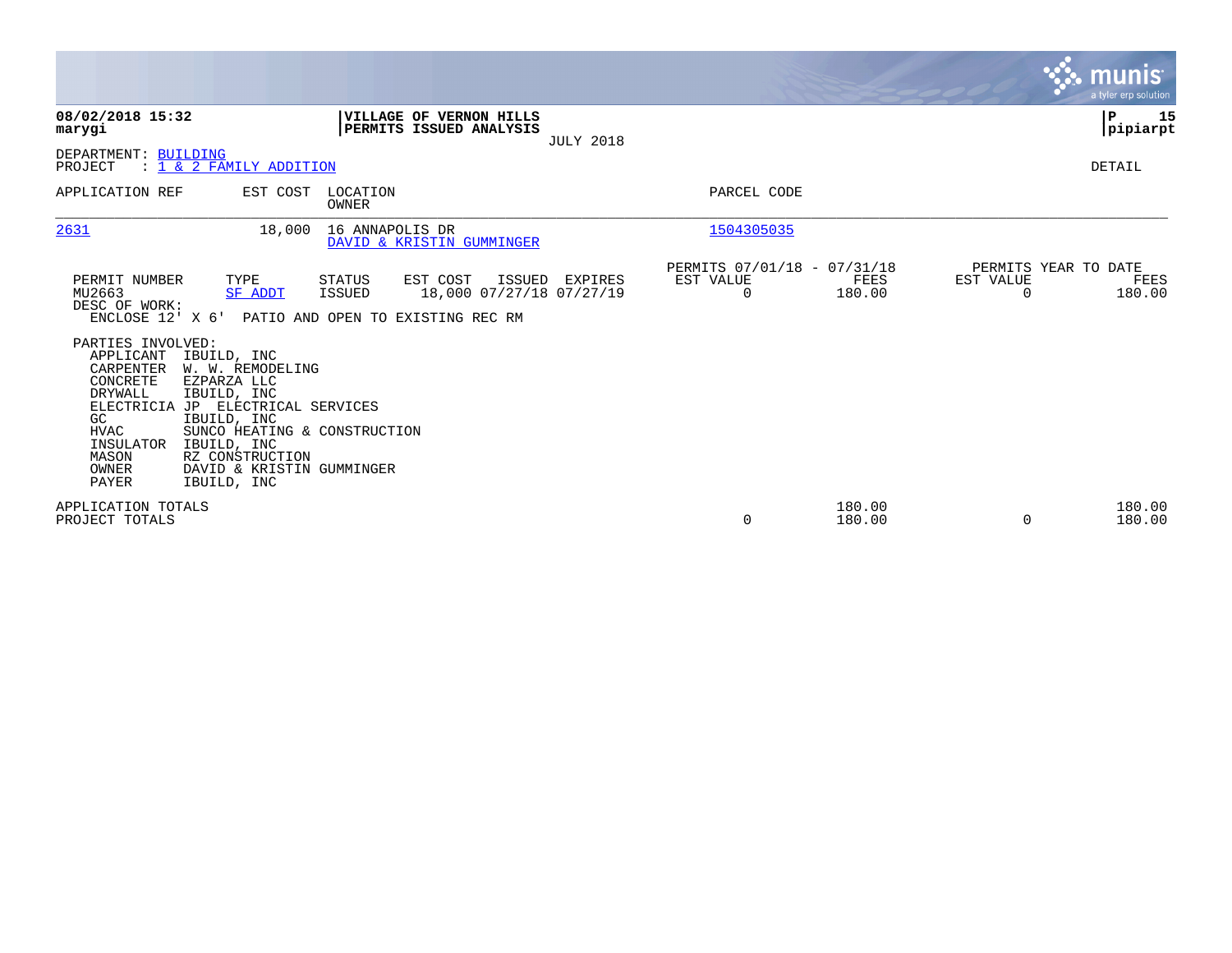|                                                                                                                                                                                         |                                                                                                                                                  |                                                                           | munis<br>a tyler erp solution                                   |
|-----------------------------------------------------------------------------------------------------------------------------------------------------------------------------------------|--------------------------------------------------------------------------------------------------------------------------------------------------|---------------------------------------------------------------------------|-----------------------------------------------------------------|
| 08/02/2018 15:32<br>marygi                                                                                                                                                              | VILLAGE OF VERNON HILLS<br>PERMITS ISSUED ANALYSIS<br><b>JULY 2018</b>                                                                           |                                                                           | 16<br>  P<br> pipiarpt                                          |
| DEPARTMENT: BUILDING<br>: AC/FURNACE<br>PROJECT                                                                                                                                         |                                                                                                                                                  |                                                                           | DETAIL                                                          |
| APPLICATION REF<br>EST COST                                                                                                                                                             | LOCATION<br>OWNER                                                                                                                                | PARCEL CODE                                                               |                                                                 |
| 2629<br>10,660                                                                                                                                                                          | 704 NORTH LAKESIDE DR<br>HUMBERTO G REYES                                                                                                        | 1508104012                                                                |                                                                 |
| TYPE<br>PERMIT NUMBER<br>MU2529<br>AC/FURN<br>DESC OF WORK:<br>AC/FURNACE                                                                                                               | ISSUED EXPIRES<br>STATUS<br>EST COST<br><b>ISSUED</b><br>10,660 07/02/18 07/02/19                                                                | PERMITS 07/01/18 - 07/31/18<br>FEES<br>EST VALUE<br>106.60<br>$\mathbf 0$ | PERMITS YEAR TO DATE<br>EST VALUE<br>FEES<br>$\Omega$<br>106.60 |
| PARTIES INVOLVED:<br>APPLICANT<br>GC.<br><b>HVAC</b><br>OWNER<br>HUMBERTO G REYES<br>PAYER                                                                                              | ALLIED AIR CONDITIONING & HEATING<br>ALLIED AIR CONDITIONING & HEATING<br>ALLIED AIR CONDITIONING & HEATING<br>ALLIED AIR CONDITIONING & HEATING |                                                                           |                                                                 |
| APPLICATION TOTALS                                                                                                                                                                      |                                                                                                                                                  | 106.60                                                                    | 106.60                                                          |
| 2633<br>4,300                                                                                                                                                                           | 13 TANWOOD LN<br>PLACEHOLDER                                                                                                                     | 1505428043                                                                |                                                                 |
| TYPE<br>PERMIT NUMBER<br>MU2533<br><b>AC/FURN</b><br>DESC OF WORK:<br>A/C                                                                                                               | STATUS<br>EST COST<br>ISSUED EXPIRES<br>COMPLT<br>4,300 07/03/18 07/06/19                                                                        | PERMITS 07/01/18 - 07/31/18<br>EST VALUE<br>FEES<br>$\mathbf 0$<br>50.00  | PERMITS YEAR TO DATE<br>EST VALUE<br>FEES<br>$\Omega$<br>50.00  |
| PARTIES INVOLVED:<br>APPLICANT<br>GC<br>HVAC<br>OWNER<br>PLACEHOLDER<br>PAYER                                                                                                           | ALLIED AIR CONDITIONING & HEATING<br>ALLIED AIR CONDITIONING & HEATING<br>ALLIED AIR CONDITIONING & HEATING<br>ALLIED AIR CONDITIONING & HEATING |                                                                           |                                                                 |
| APPLICATION TOTALS                                                                                                                                                                      |                                                                                                                                                  | 50.00                                                                     | 50.00                                                           |
| 2658<br>5,200                                                                                                                                                                           | 376 ROYAL ST GEORGE LN<br>EMMANUEL & SUNGHEE BOTE                                                                                                | 1128303020                                                                |                                                                 |
| PERMIT NUMBER<br>TYPE<br>MU2555<br><b>AC/FURN</b><br>DESC OF WORK:<br>A/C AND FURNACE                                                                                                   | STATUS<br>EST COST<br>ISSUED EXPIRES<br>5,200 07/09/18 07/09/19<br>ISSUED                                                                        | PERMITS 07/01/18 - 07/31/18<br>EST VALUE<br>FEES<br>52.00<br>0            | PERMITS YEAR TO DATE<br>EST VALUE<br>FEES<br>0<br>52.00         |
| PARTIES INVOLVED:<br>EMMANUEL & SUNGHEE BOTE<br>APPLICANT<br>GC<br>EMMANUEL & SUNGHEE BOTE<br>HVAC<br>NOAH TECH<br>EMMANUEL & SUNGHEE BOTE<br>OWNER<br>PAYER<br>EMMANUEL & SUNGHEE BOTE |                                                                                                                                                  |                                                                           |                                                                 |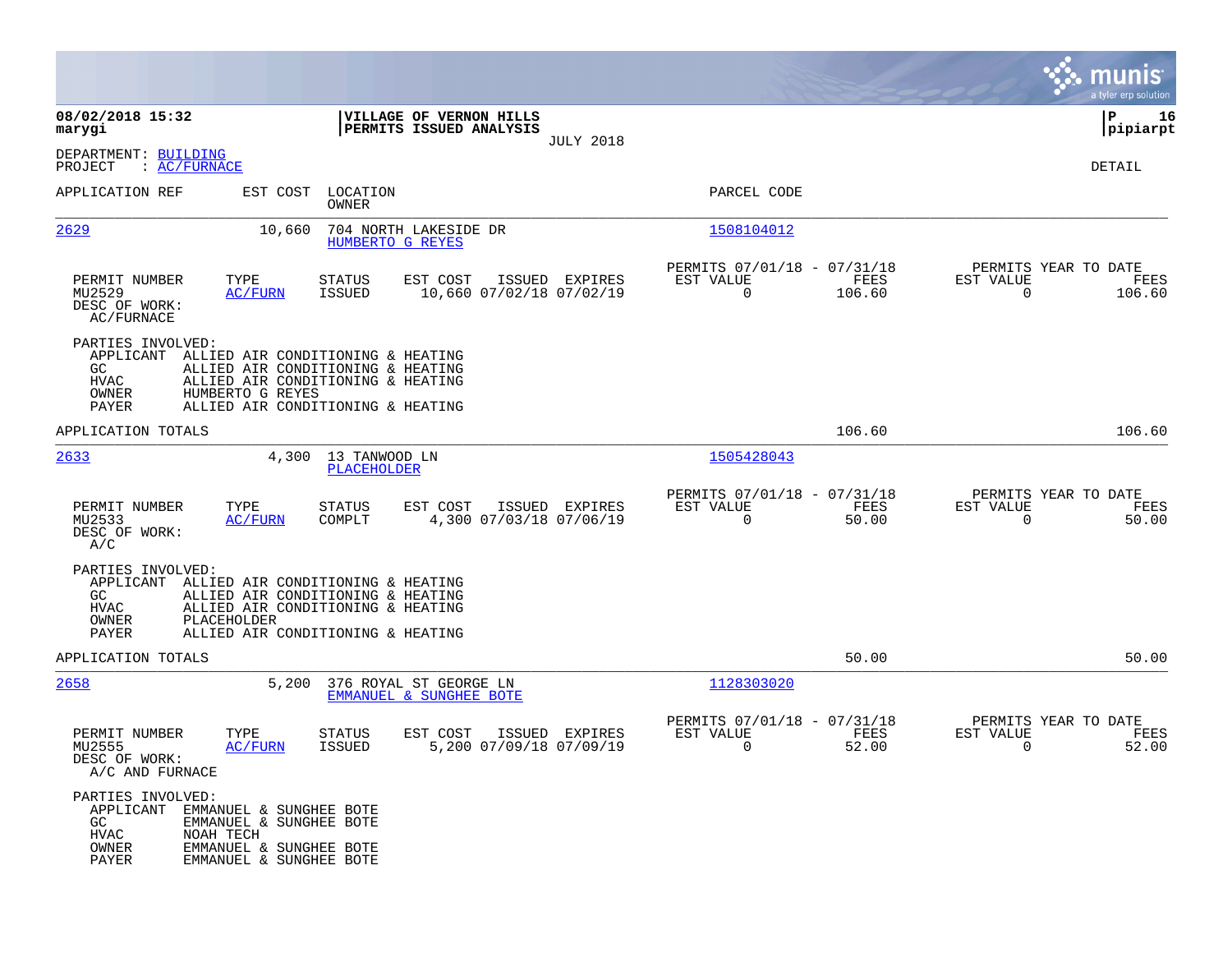|                                                                       |                                                                                               |                                       |                                                    |                  |                                                         |               |                                                  | munis<br>a tyler erp solution |
|-----------------------------------------------------------------------|-----------------------------------------------------------------------------------------------|---------------------------------------|----------------------------------------------------|------------------|---------------------------------------------------------|---------------|--------------------------------------------------|-------------------------------|
| 08/02/2018 15:32<br>marygi                                            |                                                                                               |                                       | VILLAGE OF VERNON HILLS<br>PERMITS ISSUED ANALYSIS | <b>JULY 2018</b> |                                                         |               |                                                  | 17<br>P<br> pipiarpt          |
| DEPARTMENT: BUILDING<br>PROJECT<br>$\colon$ AC/FURNACE                |                                                                                               |                                       |                                                    |                  |                                                         |               |                                                  | DETAIL                        |
| APPLICATION REF                                                       | EST COST                                                                                      | LOCATION<br>OWNER                     |                                                    |                  | PARCEL CODE                                             |               |                                                  |                               |
| APPLICATION TOTALS                                                    |                                                                                               |                                       |                                                    |                  |                                                         | 52.00         |                                                  | 52.00                         |
| 2687                                                                  | 5,450                                                                                         | 1263 MAIDSTONE DR<br>BING & LISA O NI |                                                    |                  | 1132104073                                              |               |                                                  |                               |
| PERMIT NUMBER<br>MU2585<br>DESC OF WORK:<br>AC ONLY                   | TYPE<br>AC/FURN                                                                               | <b>STATUS</b><br><b>ISSUED</b>        | EST COST<br>5,450 07/16/18 07/16/19                | ISSUED EXPIRES   | PERMITS 07/01/18 - 07/31/18<br>EST VALUE<br>0           | FEES<br>54.50 | PERMITS YEAR TO DATE<br>EST VALUE<br>$\mathbf 0$ | FEES<br>54.50                 |
| PARTIES INVOLVED:<br>APPLICANT<br>GC<br><b>HVAC</b><br>OWNER<br>PAYER | ARS OF ILLINOIS<br>ARS OF ILLINOIS<br>ARS OF ILLINOIS<br>BING & LISA O NI<br>ARS OF ILLINOIS  |                                       |                                                    |                  |                                                         |               |                                                  |                               |
| APPLICATION TOTALS                                                    |                                                                                               |                                       |                                                    |                  |                                                         | 54.50         |                                                  | 54.50                         |
| 2704                                                                  | 8,346                                                                                         | 26 MONTGOMERY LN<br>GEE & JOYCE LEONG |                                                    |                  | 1508203008                                              |               |                                                  |                               |
| PERMIT NUMBER<br>MU2603<br>DESC OF WORK:<br>A/C AND FURNACE           | TYPE<br>AC/FURN                                                                               | <b>STATUS</b><br>COMPLT               | EST COST<br>8,346 07/18/18 07/20/19                | ISSUED EXPIRES   | PERMITS 07/01/18 - 07/31/18<br>EST VALUE<br>$\mathbf 0$ | FEES<br>83.46 | PERMITS YEAR TO DATE<br>EST VALUE<br>$\mathbf 0$ | FEES<br>83.46                 |
| PARTIES INVOLVED:<br>APPLICANT<br>GC<br>HVAC<br>OWNER<br>PAYER        | ARS OF ILLINOIS<br>ARS OF ILLINOIS<br>ARS OF ILLINOIS<br>GEE & JOYCE LEONG<br>ARS OF ILLINOIS |                                       |                                                    |                  |                                                         |               |                                                  |                               |
| APPLICATION TOTALS                                                    |                                                                                               |                                       |                                                    |                  |                                                         | 83.46         |                                                  | 83.46                         |
| 2720                                                                  | 6,918                                                                                         | 405 TYLER CT<br>PLACEHOLDER           |                                                    |                  | 1132308010                                              |               |                                                  |                               |
| PERMIT NUMBER<br>MU2624<br>DESC OF WORK:<br>A/C AND FURNACE           | TYPE<br><b>AC/FURN</b>                                                                        | STATUS<br>COMPLT                      | EST COST ISSUED EXPIRES<br>6,918 07/20/18 07/20/19 |                  | PERMITS 07/01/18 - 07/31/18<br>EST VALUE<br>$\Omega$    | FEES<br>69.18 | PERMITS YEAR TO DATE<br>EST VALUE<br>$\Omega$    | FEES<br>69.18                 |
| PARTIES INVOLVED:<br>APPLICANT ARS OF ILLINOIS<br>GC<br><b>HVAC</b>   | ARS OF ILLINOIS<br>ARS OF ILLINOIS                                                            |                                       |                                                    |                  |                                                         |               |                                                  |                               |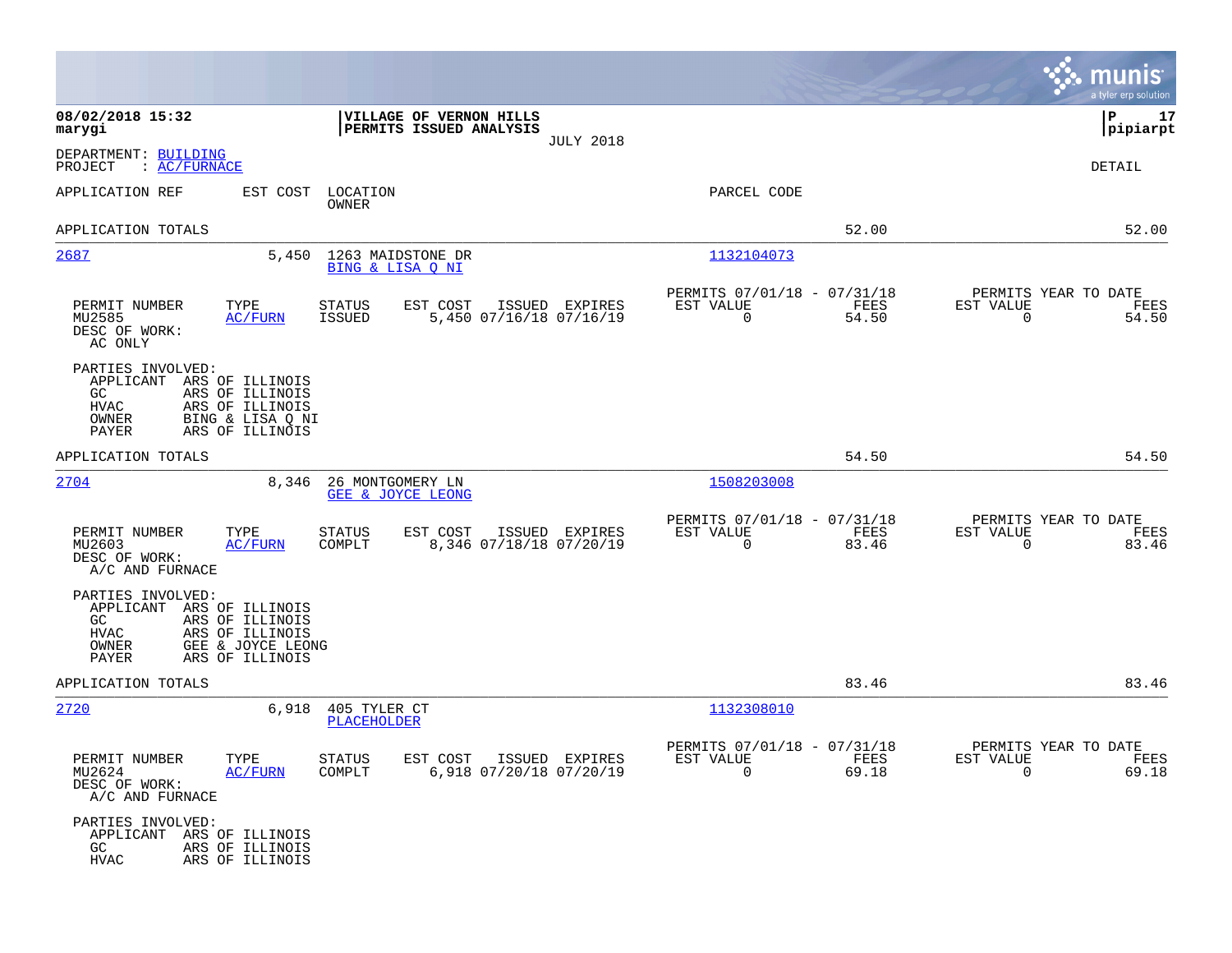|                                                                                                                                                                                                                                                            | munis<br>a tyler erp solution                                                                                                              |
|------------------------------------------------------------------------------------------------------------------------------------------------------------------------------------------------------------------------------------------------------------|--------------------------------------------------------------------------------------------------------------------------------------------|
| 08/02/2018 15:32<br><b> VILLAGE OF VERNON HILLS</b><br>marygi<br><b>PERMITS ISSUED ANALYSIS</b><br><b>JULY 2018</b>                                                                                                                                        | P<br>18<br> pipiarpt                                                                                                                       |
| DEPARTMENT: BUILDING<br>PROJECT<br>: <u>AC/FURNACE</u>                                                                                                                                                                                                     | DETAIL                                                                                                                                     |
| APPLICATION REF<br>EST COST LOCATION<br>OWNER                                                                                                                                                                                                              | PARCEL CODE                                                                                                                                |
| PLACEHOLDER<br>OWNER<br>PAYER<br>ARS OF ILLINOIS                                                                                                                                                                                                           |                                                                                                                                            |
| APPLICATION TOTALS                                                                                                                                                                                                                                         | 69.18<br>69.18                                                                                                                             |
| <u> 2732</u><br>10,782<br>1131 GEORGETOWN WAY<br>PLACEHOLDER                                                                                                                                                                                               | 1515204015                                                                                                                                 |
| EST COST<br>ISSUED EXPIRES<br>PERMIT NUMBER<br>TYPE<br>STATUS<br>10,782 07/23/18 07/23/19<br>MU2632<br><b>AC/FURN</b><br><b>ISSUED</b><br>DESC OF WORK:<br>A/C AND FURNACE                                                                                 | PERMITS 07/01/18 - 07/31/18<br>PERMITS YEAR TO DATE<br>EST VALUE<br>EST VALUE<br>FEES<br>FEES<br>$\Omega$<br>107.82<br>$\Omega$<br>107.82  |
| PARTIES INVOLVED:<br>APPLICANT ABC PLUMBING, HEATING, COOLING, ELECTRIC<br>GC<br>ABC PLUMBING, HEATING, COOLING, ELECTRIC<br>ABC PLUMBING, HEATING, COOLING, ELECTRIC<br>HVAC<br>OWNER<br>PLACEHOLDER<br>PAYER<br>ABC PLUMBING, HEATING, COOLING, ELECTRIC |                                                                                                                                            |
| APPLICATION TOTALS                                                                                                                                                                                                                                         | 107.82<br>107.82                                                                                                                           |
| <u> 2751</u><br>8,490<br>349 SHADOW CREEK DR<br>S & I REAL ESTATE LLC                                                                                                                                                                                      | 1129212033                                                                                                                                 |
| TYPE<br>ISSUED EXPIRES<br>PERMIT NUMBER<br><b>STATUS</b><br>EST COST<br>8,490 07/25/18 07/25/19<br>MU2643<br><b>AC/FURN</b><br><b>ISSUED</b><br>DESC OF WORK:<br>A/C AND FURNACE                                                                           | PERMITS 07/01/18 - 07/31/18<br>PERMITS YEAR TO DATE<br>EST VALUE<br>EST VALUE<br>FEES<br>FEES<br>$\Omega$<br>84.90<br>$\Omega$<br>84.90    |
| PARTIES INVOLVED:<br>APPLICANT<br>FOUR SEASONS HEATING & AIR<br>GC<br>FOUR SEASONS HEATING & AIR<br>HVAC<br>FOUR SEASONS HEATING & AIR<br>OWNER<br>S & I REAL ESTATE LLC<br>PLUMBER<br>FOUR SEASONS HEATING & AIR                                          |                                                                                                                                            |
| APPLICATION TOTALS                                                                                                                                                                                                                                         | 84.90<br>84.90                                                                                                                             |
| <u> 2755</u><br>3,953<br>586 ONTARIO ST<br><b>JONATHAN &amp; CAREY BERKE</b>                                                                                                                                                                               | 1509314016                                                                                                                                 |
| PERMIT NUMBER<br>TYPE<br><b>STATUS</b><br>EST COST<br>ISSUED EXPIRES<br>3,953 07/26/18 08/02/19<br>MU2649<br><b>AC/FURN</b><br><b>ISSUED</b><br>DESC OF WORK:<br>AIR CONDITIONER                                                                           | PERMITS 07/01/18 - 07/31/18<br>PERMITS YEAR TO DATE<br>EST VALUE<br>FEES<br>EST VALUE<br>FEES<br>$\mathbf 0$<br>50.00<br>$\Omega$<br>50.00 |
| PARTIES INVOLVED:<br>APPLICANT ALLIED AIR CONDITIONING & HEATING                                                                                                                                                                                           |                                                                                                                                            |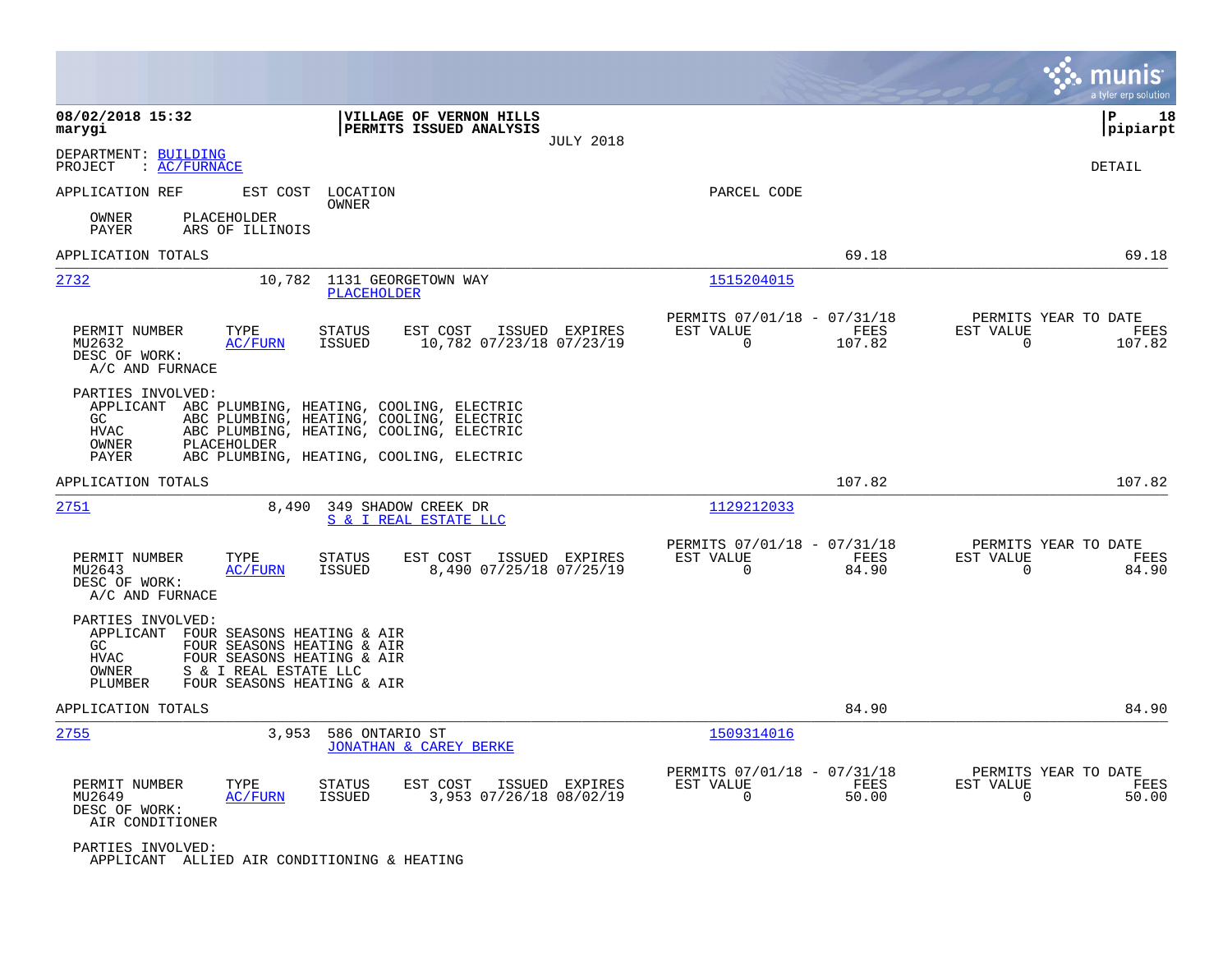|                                                        |                                                                                                                                       |                   |                                                       |                  |             |                 |   | munis <sup>1</sup><br>a tyler erp solution |
|--------------------------------------------------------|---------------------------------------------------------------------------------------------------------------------------------------|-------------------|-------------------------------------------------------|------------------|-------------|-----------------|---|--------------------------------------------|
| 08/02/2018 15:32<br>marygi                             |                                                                                                                                       | <b>VILLAGE OF</b> | <b>VERNON HILLS</b><br><b>PERMITS ISSUED ANALYSIS</b> | <b>JULY 2018</b> |             |                 |   | 19<br>  P<br> pipiarpt                     |
| DEPARTMENT: BUILDING<br>$\colon$ AC/FURNACE<br>PROJECT |                                                                                                                                       |                   |                                                       |                  |             |                 |   | DETAIL                                     |
| APPLICATION REF                                        | EST COST                                                                                                                              | LOCATION<br>OWNER |                                                       |                  | PARCEL CODE |                 |   |                                            |
| GC.<br>HVAC<br>OWNER<br>PAYER                          | ALLIED AIR CONDITIONING & HEATING<br>ALLIED AIR CONDITIONING & HEATING<br>JONATHAN & CAREY BERKE<br>ALLIED AIR CONDITIONING & HEATING |                   |                                                       |                  |             |                 |   |                                            |
| APPLICATION TOTALS<br>PROJECT TOTALS                   |                                                                                                                                       |                   |                                                       |                  | 0           | 50.00<br>658.46 | 0 | 50.00<br>658.46                            |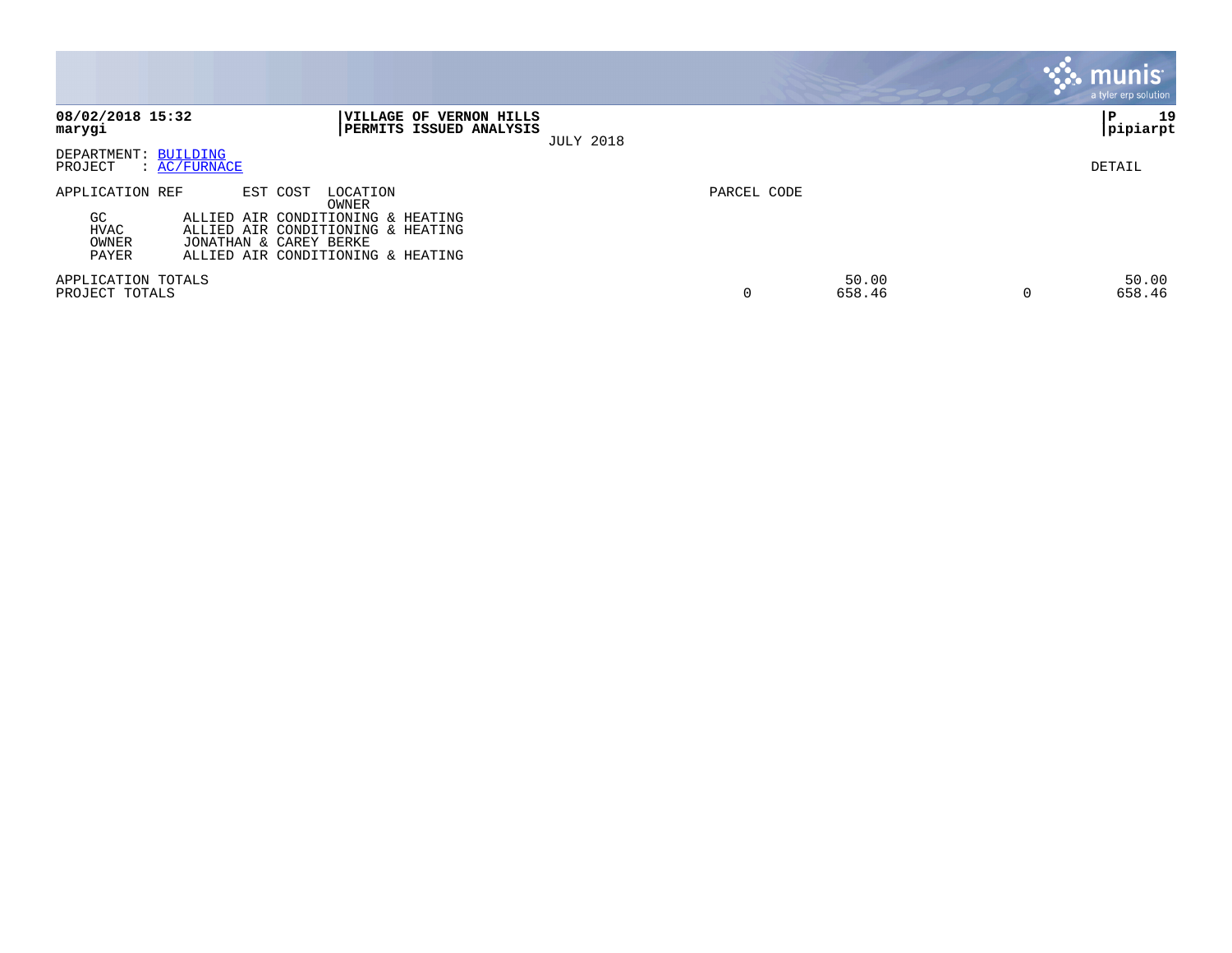|                                                                                                                                                                                                                        |                                                                                          |                                                         |                    |                                        | munis<br>a tyler erp solution |
|------------------------------------------------------------------------------------------------------------------------------------------------------------------------------------------------------------------------|------------------------------------------------------------------------------------------|---------------------------------------------------------|--------------------|----------------------------------------|-------------------------------|
| 08/02/2018 15:32<br>marygi                                                                                                                                                                                             | VILLAGE OF VERNON HILLS<br>PERMITS ISSUED ANALYSIS<br><b>JULY 2018</b>                   |                                                         |                    |                                        | P<br>20<br> pipiarpt          |
| DEPARTMENT: BUILDING<br>PROJECT<br>: ANTENNA                                                                                                                                                                           |                                                                                          |                                                         |                    |                                        | <b>DETAIL</b>                 |
| APPLICATION REF<br>EST COST                                                                                                                                                                                            | LOCATION<br>OWNER                                                                        | PARCEL CODE                                             |                    |                                        |                               |
| 2401<br>65,000                                                                                                                                                                                                         | 1302S MILWAUKEE AVE<br>KELKAR LIVING TRUST                                               | 1515401021                                              |                    |                                        |                               |
| TYPE<br>PERMIT NUMBER<br>MU2602<br><b>ANTENNA</b><br>DESC OF WORK:<br>SMALL CELL SITE ON<br>COMED UTILITY POLE<br>PARTIES INVOLVED:<br>APPLICANT<br>SAC WIRELESS<br>GC<br>SAC WIRELESS<br>OWNER<br>KELKAR LIVING TRUST | EST COST<br>ISSUED EXPIRES<br><b>STATUS</b><br><b>ISSUED</b><br>65,000 07/17/18 07/17/19 | PERMITS 07/01/18 - 07/31/18<br>EST VALUE<br>$\mathbf 0$ | FEES<br>650.00     | PERMITS YEAR TO DATE<br>EST VALUE<br>0 | FEES<br>650.00                |
| APPLICATION TOTALS                                                                                                                                                                                                     |                                                                                          |                                                         | 650.00             |                                        | 650.00                        |
| 2402<br>65,000                                                                                                                                                                                                         | 413 NORTH MILWAUKEE AVE<br>MID-AMERICA ASSET MANAGEMENT INC                              | 1503102020                                              |                    |                                        |                               |
| PERMIT NUMBER<br>TYPE<br>MU2601<br><b>ANTENNA</b><br>DESC OF WORK:<br>SMALL CELL SITE ON<br>COMED UTILITY POLE<br>PARTIES INVOLVED:<br>APPLICANT<br>SAC WIRELESS<br>GC<br>SAC WIRELESS                                 | STATUS<br>EST COST<br>ISSUED EXPIRES<br>ISSUED<br>65,000 07/17/18 07/17/19               | PERMITS 07/01/18 - 07/31/18<br>EST VALUE<br>0           | FEES<br>650.00     | PERMITS YEAR TO DATE<br>EST VALUE<br>0 | FEES<br>650.00                |
| OWNER<br>MID-AMERICA ASSET MANAGEMENT INC<br>APPLICATION TOTALS                                                                                                                                                        |                                                                                          |                                                         | 650.00             |                                        | 650.00                        |
| 2471<br>65,000                                                                                                                                                                                                         | 701 NORTH MILWAUKEE AVE<br>INLAND REAL ESTATE CORPORATION                                | 1503102018                                              |                    |                                        |                               |
| TYPE<br>PERMIT NUMBER<br>MU2600<br><b>ANTENNA</b><br>DESC OF WORK:<br>ANTENNA                                                                                                                                          | STATUS<br>EST COST<br>ISSUED EXPIRES<br>ISSUED<br>65,000 07/17/18 07/17/19               | PERMITS 07/01/18 - 07/31/18<br>EST VALUE<br>$\Omega$    | FEES<br>650.00     | PERMITS YEAR TO DATE<br>EST VALUE<br>0 | FEES<br>650.00                |
| PARTIES INVOLVED:<br>APPLICANT<br>SAC WIRELESS<br>GC<br>SAC WIRELESS<br>OWNER<br>INLAND REAL ESTATE CORPORATION                                                                                                        |                                                                                          |                                                         |                    |                                        |                               |
| APPLICATION TOTALS<br>PROJECT TOTALS                                                                                                                                                                                   |                                                                                          | $\Omega$                                                | 650.00<br>1,950.00 | $\Omega$                               | 650.00<br>1,950.00            |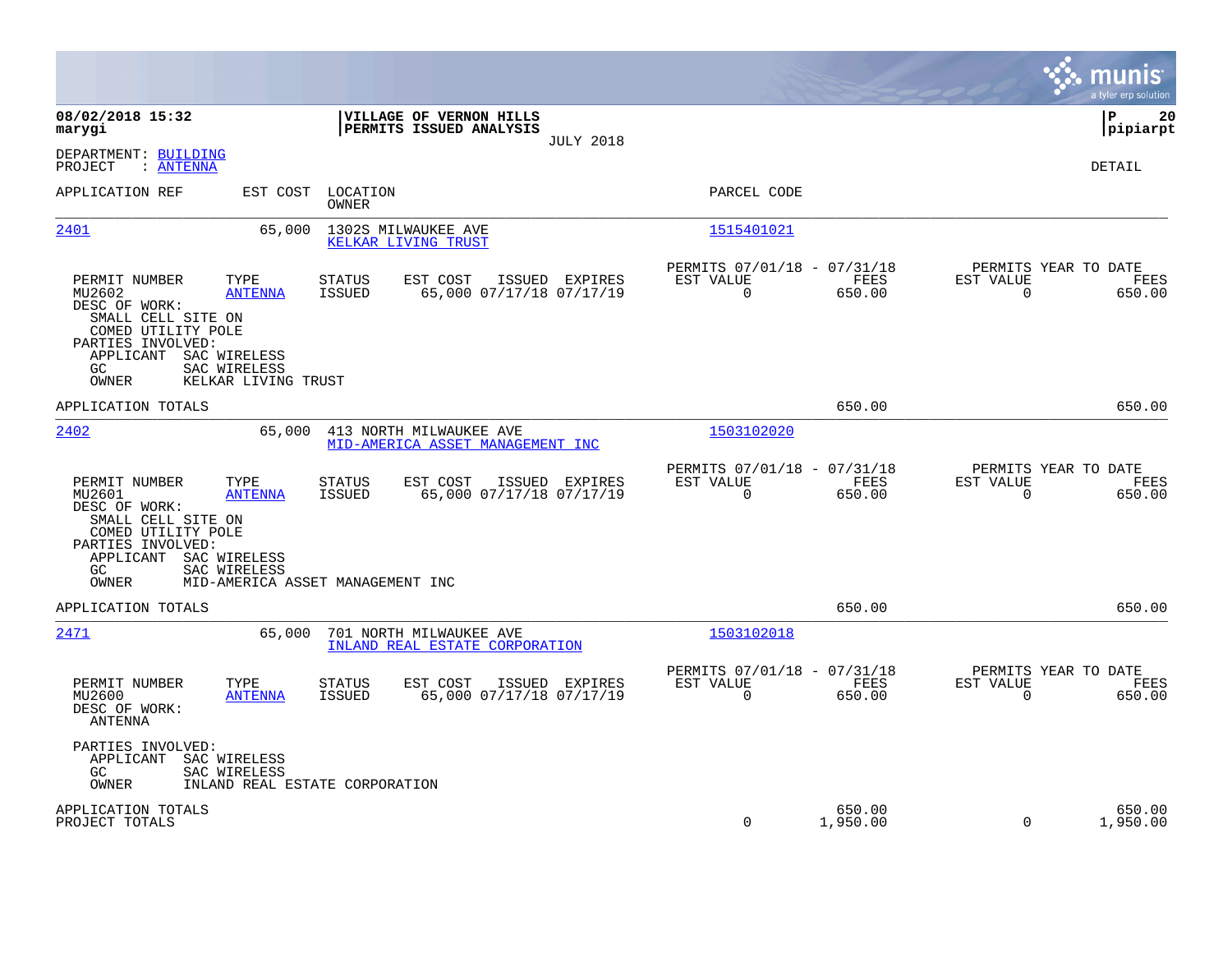|                                                                                                                                                                              |                                                                                    |                                                                        | munis<br>a tyler erp solution                                   |
|------------------------------------------------------------------------------------------------------------------------------------------------------------------------------|------------------------------------------------------------------------------------|------------------------------------------------------------------------|-----------------------------------------------------------------|
| 08/02/2018 15:32<br>marygi                                                                                                                                                   | VILLAGE OF VERNON HILLS<br>PERMITS ISSUED ANALYSIS<br><b>JULY 2018</b>             |                                                                        | lР<br>21<br> pipiarpt                                           |
| DEPARTMENT: BUILDING<br>PROJECT<br>: NEW BUSINESS NO REMODEL                                                                                                                 |                                                                                    |                                                                        | <b>DETAIL</b>                                                   |
| APPLICATION REF                                                                                                                                                              | EST COST LOCATION<br>OWNER                                                         | PARCEL CODE                                                            |                                                                 |
| 2361                                                                                                                                                                         | $\Omega$<br>6 EAST PHILLIP RD 1110<br>VERNON HILLS ACC LLC                         | 1504107007                                                             |                                                                 |
| TYPE<br>PERMIT NUMBER<br>MU2595<br>CO NO FEE<br>DESC OF WORK:<br>CO- SERPICO FAMILY EYE CARE INC                                                                             | EST COST<br>ISSUED EXPIRES<br><b>STATUS</b><br>COMPLT<br>$0$ 07/17/18 07/17/19     | PERMITS 07/01/18 - 07/31/18<br>EST VALUE<br>FEES<br>$\mathbf 0$<br>.00 | PERMITS YEAR TO DATE<br>EST VALUE<br>FEES<br>$\mathbf 0$<br>.00 |
| PARTIES INVOLVED:<br>APPLICANT ANTHONY SERPICO<br>GC.<br>ANTHONY SERPICO<br>OWNER<br>VERNON HILLS ACC LLC<br>PAYER<br>ANTHONY SERPICO                                        |                                                                                    |                                                                        |                                                                 |
| APPLICATION TOTALS                                                                                                                                                           |                                                                                    | .00                                                                    | .00                                                             |
| 2548                                                                                                                                                                         | 0<br>117 WEST TOWNLINE RD<br><b>JOSEPH Z WASCOW</b>                                | 1505200032                                                             |                                                                 |
| PERMIT NUMBER<br>TYPE<br>MU2606<br>CO NO FEE<br>DESC OF WORK:<br>CERT OF OCC - BACK IN THE LOOP                                                                              | <b>STATUS</b><br>EST COST<br>ISSUED EXPIRES<br>COMPLT<br>$0$ $07/18/18$ $07/18/19$ | PERMITS 07/01/18 - 07/31/18<br>EST VALUE<br>FEES<br>$\Omega$<br>.00    | PERMITS YEAR TO DATE<br>EST VALUE<br>FEES<br>$\mathbf 0$<br>.00 |
| PARTIES INVOLVED:<br>APPLICANT<br>BACK IN THE LOOP<br>GC<br>BACK IN THE LOOP<br><b>OCCUPANT</b><br>BACK IN THE LOOP<br>OWNER<br>JOSEPH Z WASCOW<br>BACK IN THE LOOP<br>PAYER |                                                                                    |                                                                        |                                                                 |
| APPLICATION TOTALS                                                                                                                                                           |                                                                                    | .00                                                                    | .00                                                             |
| 2585                                                                                                                                                                         | $\Omega$<br>935 LAKEVIEW PARKWAY 105<br>POD ENTERPRISES LLC                        | 1133302049                                                             |                                                                 |
| PERMIT NUMBER<br>TYPE<br>CO NO FEE<br>MU2650<br>DESC OF WORK:<br>CO: DYNAMICS RESOURCES                                                                                      | STATUS<br>EST COST<br>ISSUED EXPIRES<br>COMPLT<br>$0$ 07/26/18 07/26/19            | PERMITS 07/01/18 - 07/31/18<br>EST VALUE<br>FEES<br>$\mathbf 0$<br>.00 | PERMITS YEAR TO DATE<br>EST VALUE<br>FEES<br>$\mathbf 0$<br>.00 |
| PARTIES INVOLVED:<br>GC<br>DYNAMICS RESOURCES<br>OCCUPANT<br>DYNAMICS RESOURCES<br>POD ENTERPRISES LLC<br>OWNER<br>PAYER<br>DYNAMICS RESOURCES                               |                                                                                    |                                                                        |                                                                 |
| APPLICATION TOTALS                                                                                                                                                           |                                                                                    | .00                                                                    | .00                                                             |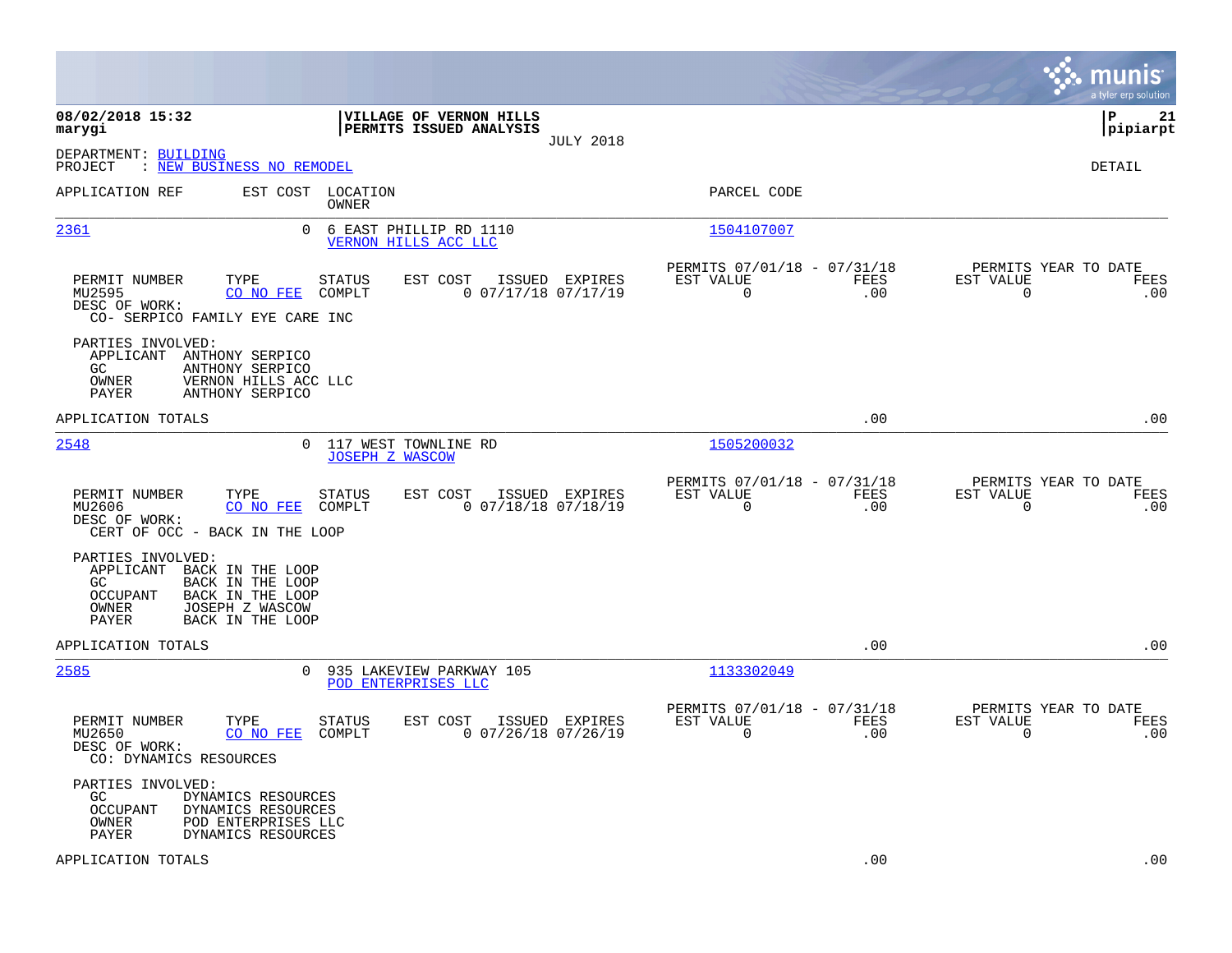|                                                                                                                                                 |                                                                                               |                                                                        | munis<br>a tyler erp solution                                      |
|-------------------------------------------------------------------------------------------------------------------------------------------------|-----------------------------------------------------------------------------------------------|------------------------------------------------------------------------|--------------------------------------------------------------------|
| 08/02/2018 15:32<br>marygi                                                                                                                      | VILLAGE OF VERNON HILLS<br>PERMITS ISSUED ANALYSIS<br><b>JULY 2018</b>                        |                                                                        | 22<br>l P<br> pipiarpt                                             |
| DEPARTMENT: BUILDING<br>: NEW BUSINESS NO REMODEL<br>PROJECT                                                                                    |                                                                                               |                                                                        | DETAIL                                                             |
| APPLICATION REF                                                                                                                                 | EST COST LOCATION<br>OWNER                                                                    | PARCEL CODE                                                            |                                                                    |
| 2660                                                                                                                                            | $\Omega$<br>526 HAWTHORN CTR<br>CENTENNIAL                                                    | 1133401086                                                             |                                                                    |
| TYPE<br>PERMIT NUMBER<br>MU2556<br>DESC OF WORK:<br>CO:<br>IGADGETS N REPAIR                                                                    | EST COST<br>ISSUED EXPIRES<br>STATUS<br>$0$ 07/10/18 07/10/19<br><b>NO REMODEL ISSUED</b>     | PERMITS 07/01/18 - 07/31/18<br>EST VALUE<br>FEES<br>$\Omega$<br>150.00 | PERMITS YEAR TO DATE<br>EST VALUE<br>FEES<br>$\Omega$<br>150.00    |
| PARTIES INVOLVED:<br>IGADGETS N REPAIR<br>GC<br><b>OCCUPANT</b><br>IGADGETS N REPAIR<br>OWNER<br>CENTENNIAL<br>PAYER<br>IGADGETS N REPAIR       |                                                                                               |                                                                        |                                                                    |
| APPLICATION TOTALS                                                                                                                              |                                                                                               | 150.00                                                                 | 150.00                                                             |
| 2668                                                                                                                                            | 620 HAWTHORN CTR<br>$\Omega$<br>CENTENNIAL                                                    | 1133401086                                                             |                                                                    |
| PERMIT NUMBER<br>TYPE<br>MU2564<br>DESC OF WORK:<br>CO: FANZZ GEAR (CHANGE OF OWNERSHIP)                                                        | STATUS<br>EST COST<br>ISSUED EXPIRES<br>NO REMODEL ISSUED<br>$0$ $07/11/18$ $07/11/19$        | PERMITS 07/01/18 - 07/31/18<br>EST VALUE<br>FEES<br>$\Omega$<br>150.00 | PERMITS YEAR TO DATE<br>EST VALUE<br>FEES<br>$\Omega$<br>150.00    |
| PARTIES INVOLVED:<br>APPLICANT<br>FANZZ GEAR<br>FANZZ GEAR<br>GC<br><b>OCCUPANT</b><br>FANZZ GEAR<br>OWNER<br>CENTENNIAL<br>PAYER<br>FANZZ GEAR |                                                                                               |                                                                        |                                                                    |
| APPLICATION TOTALS                                                                                                                              |                                                                                               | 150.00                                                                 | 150.00                                                             |
| 2695                                                                                                                                            | $\Omega$<br>305 HAWTHORN CTR<br>CENTENNIAL                                                    | 1133401086                                                             |                                                                    |
| PERMIT NUMBER<br>TYPE<br>MU2592<br>DESC OF WORK:<br>CO: NEW OWNER                                                                               | <b>STATUS</b><br>EST COST<br>ISSUED EXPIRES<br>$0$ $07/17/18$ $07/17/19$<br>NO REMODEL ISSUED | PERMITS 07/01/18 - 07/31/18<br>EST VALUE<br>FEES<br>$\Omega$<br>150.00 | PERMITS YEAR TO DATE<br>EST VALUE<br>FEES<br>$\mathbf 0$<br>150.00 |
| PARTIES INVOLVED:<br>GC.<br>ELIZABETH ARDEN SPAS<br><b>OCCUPANT</b><br>MARIO TRICOCI<br>OWNER<br>CENTENNIAL<br>PAYER<br>ELIZABETH ARDEN SPAS    |                                                                                               |                                                                        |                                                                    |
| APPLICATION TOTALS                                                                                                                              |                                                                                               | 150.00                                                                 | 150.00                                                             |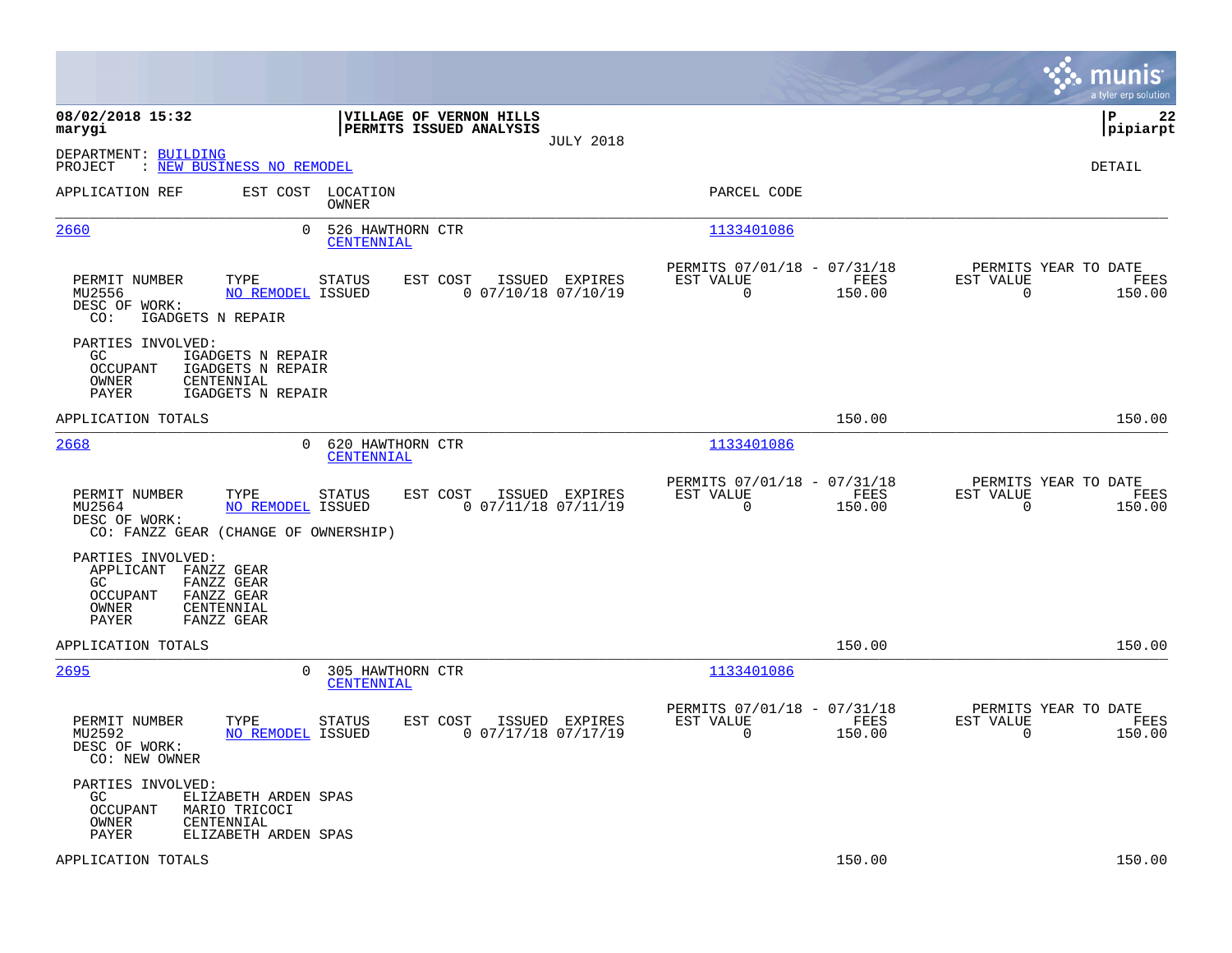|                                                                                                                                                                                                                                         |                                                                                              | munis<br>a tyler erp solution                                                      |
|-----------------------------------------------------------------------------------------------------------------------------------------------------------------------------------------------------------------------------------------|----------------------------------------------------------------------------------------------|------------------------------------------------------------------------------------|
| 08/02/2018 15:32<br>VILLAGE OF VERNON HILLS<br>PERMITS ISSUED ANALYSIS<br>marygi<br><b>JULY 2018</b>                                                                                                                                    |                                                                                              | l P<br>23<br> pipiarpt                                                             |
| DEPARTMENT: BUILDING<br>: NEW BUSINESS NO REMODEL<br>PROJECT                                                                                                                                                                            |                                                                                              | <b>DETAIL</b>                                                                      |
| APPLICATION REF<br>EST COST<br>LOCATION<br><b>OWNER</b>                                                                                                                                                                                 | PARCEL CODE                                                                                  |                                                                                    |
| 413 NORTH MILWAUKEE AVE 100<br>2708<br>$\Omega$<br>MID-AMERICA ASSET MANAGEMENT INC                                                                                                                                                     | 1503102020                                                                                   |                                                                                    |
| ISSUED EXPIRES<br>PERMIT NUMBER<br>TYPE<br>STATUS<br>EST COST<br>$0$ $07/18/18$ $07/18/19$<br>MU2609<br>NO REMODEL ISSUED<br>DESC OF WORK:<br>NEW C OF O - HALLOWEEN CITY                                                               | PERMITS 07/01/18 - 07/31/18<br>EST VALUE<br>FEES<br>$\Omega$<br>150.00                       | PERMITS YEAR TO DATE<br>EST VALUE<br>FEES<br>$\Omega$<br>150.00                    |
| PARTIES INVOLVED:<br>APPLICANT<br>PARTY CITY DBA* HALLOWEEN CITY<br>GC.<br>VERNONICA SANCHEZ<br><b>OCCUPANT</b><br>HALLOWEEN CITY<br><b>OWNER</b><br>MID-AMERICA ASSET MANAGEMENT INC<br><b>PAYER</b><br>PARTY CITY DBA* HALLOWEEN CITY |                                                                                              |                                                                                    |
| APPLICATION TOTALS                                                                                                                                                                                                                      | 150.00                                                                                       | 150.00                                                                             |
| 2731<br>304 HAWTHORN CTR<br>$\Omega$<br>CENTENNIAL                                                                                                                                                                                      | 1133401086                                                                                   |                                                                                    |
| PERMIT NUMBER<br>TYPE<br><b>STATUS</b><br>EST COST<br>ISSUED EXPIRES<br>$0$ 07/23/18 07/26/19<br>MU2631<br>NO REMODEL COMPLT<br>$0$ 07/26/18 07/26/19<br>MU2647<br>CO NO FEE<br>COMPLT<br>DESC OF WORK:<br>$CO - WOODY'S$               | PERMITS 07/01/18 - 07/31/18<br>EST VALUE<br><b>FEES</b><br>0<br>150.00<br>$\mathbf 0$<br>.00 | PERMITS YEAR TO DATE<br>EST VALUE<br><b>FEES</b><br>0<br>150.00<br>$\Omega$<br>.00 |
| PARTIES INVOLVED:<br>APPLICANT<br>WOODY'S<br>GC.<br>WOODY'S<br>OCCUPANT<br>WOODY'S<br>OWNER<br>CENTENNIAL<br><b>PAYER</b><br>WOODY'S                                                                                                    |                                                                                              |                                                                                    |
| APPLICATION TOTALS<br>PROJECT TOTALS                                                                                                                                                                                                    | 150.00<br>0<br>750.00                                                                        | 150.00<br>$\Omega$<br>750.00                                                       |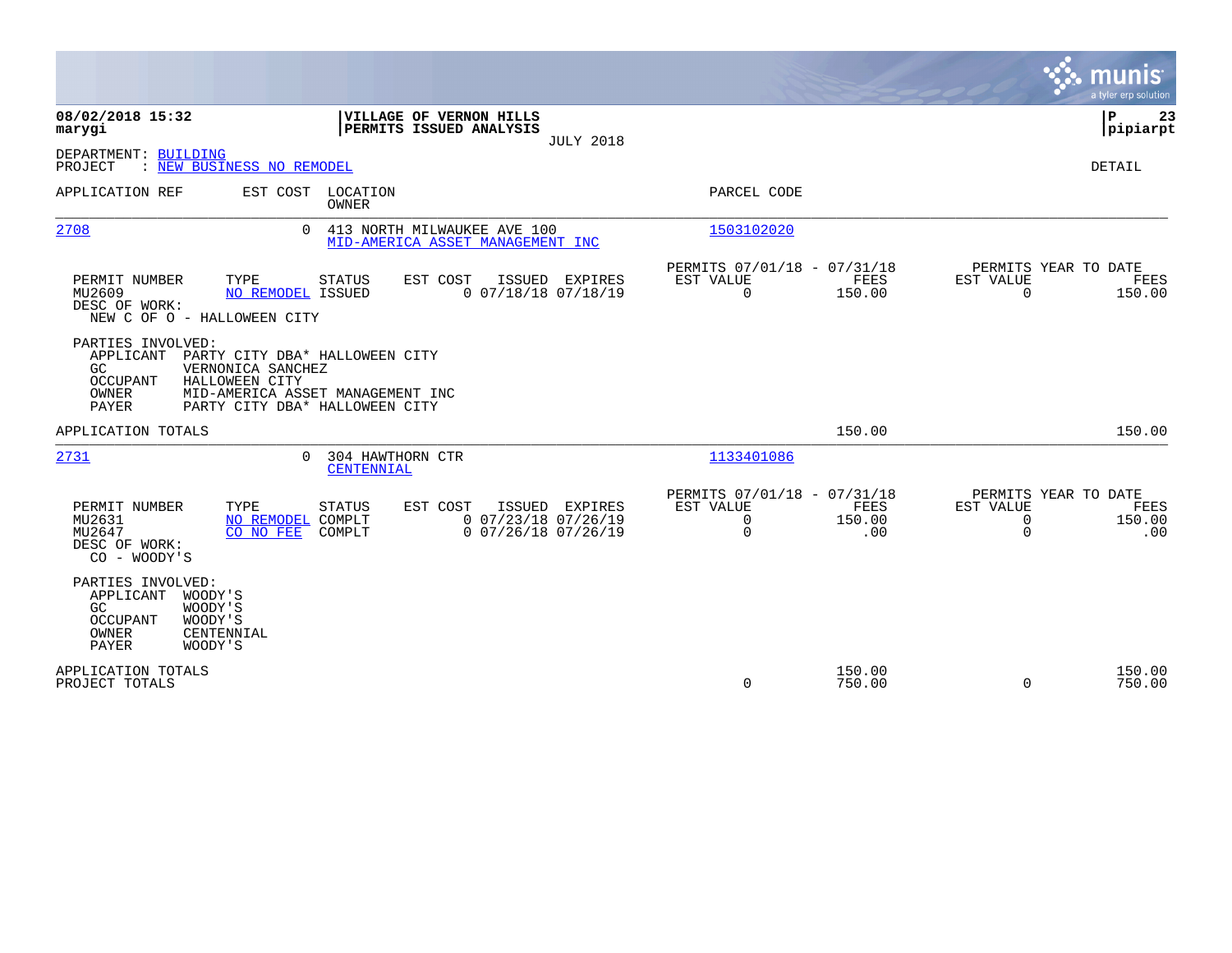|                                                                        |                                                                                                        |                                 |                                                    |                  |                                                      |                  |                                   | <b>munis</b><br>a tyler erp solution |
|------------------------------------------------------------------------|--------------------------------------------------------------------------------------------------------|---------------------------------|----------------------------------------------------|------------------|------------------------------------------------------|------------------|-----------------------------------|--------------------------------------|
| 08/02/2018 15:32<br>marygi                                             |                                                                                                        |                                 | VILLAGE OF VERNON HILLS<br>PERMITS ISSUED ANALYSIS | <b>JULY 2018</b> |                                                      |                  |                                   | 24<br>∣₽<br> pipiarpt                |
| DEPARTMENT: BUILDING<br>PROJECT                                        | : COMMERCIAL ROOFTOP HVAC                                                                              |                                 |                                                    |                  |                                                      |                  |                                   | DETAIL                               |
| APPLICATION REF                                                        | EST COST                                                                                               | LOCATION<br>OWNER               |                                                    |                  | PARCEL CODE                                          |                  |                                   |                                      |
| 2644                                                                   | 19,624                                                                                                 | 300 CENTER DR<br>ROSA M THOMLEY |                                                    |                  | 1133302040                                           |                  |                                   |                                      |
| PERMIT NUMBER<br>MU2545<br>DESC OF WORK:<br>ROOFTOP HVAC               | TYPE<br>RFTP HVAC                                                                                      | STATUS<br>COMPLT                | EST COST<br>ISSUED<br>19,624 07/06/18 07/06/19     | EXPIRES          | PERMITS 07/01/18 - 07/31/18<br>EST VALUE<br>$\Omega$ | FEES<br>196.24   | PERMITS YEAR TO DATE<br>EST VALUE | FEES<br>196.24                       |
| PARTIES INVOLVED:<br>APPLICANT<br>GC.<br><b>HVAC</b><br>OWNER<br>PAYER | SHERMAN MECHANICAL<br>SHERMAN MECHANICAL<br>SHERMAN MECHANICAL<br>ROSA M THOMLEY<br>SHERMAN MECHANICAL |                                 |                                                    |                  |                                                      |                  |                                   |                                      |
| APPLICATION TOTALS<br>PROJECT TOTALS                                   |                                                                                                        |                                 |                                                    |                  | $\mathbf 0$                                          | 196.24<br>196.24 | $\Omega$                          | 196.24<br>196.24                     |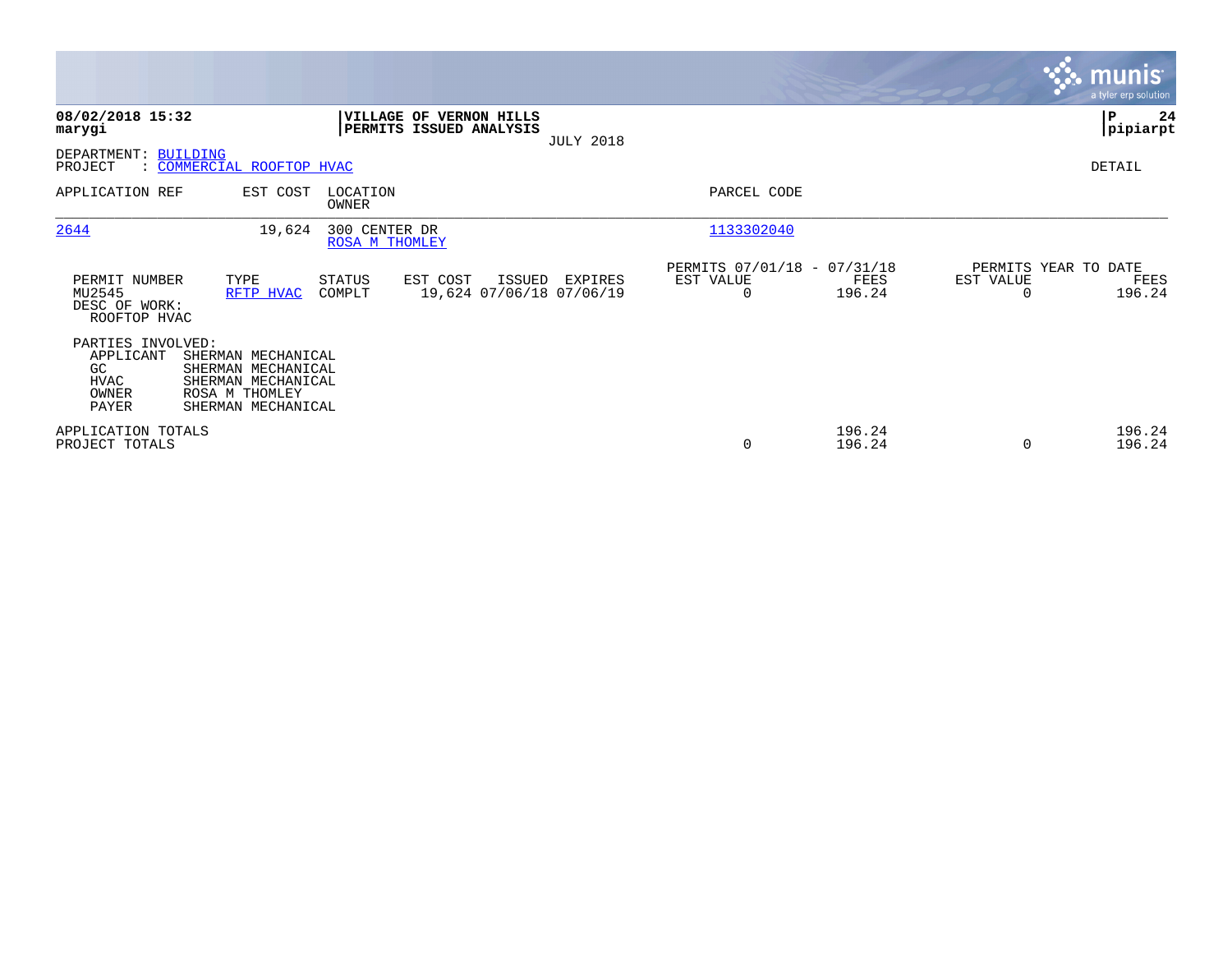|                                                                                                                                                                                 |                                                                                         |                                                                           | munis<br>a tyler erp solution                                  |
|---------------------------------------------------------------------------------------------------------------------------------------------------------------------------------|-----------------------------------------------------------------------------------------|---------------------------------------------------------------------------|----------------------------------------------------------------|
| 08/02/2018 15:32<br>marygi                                                                                                                                                      | VILLAGE OF VERNON HILLS<br>PERMITS ISSUED ANALYSIS<br><b>JULY 2018</b>                  |                                                                           | P<br>25<br>$ $ pipiarpt                                        |
| DEPARTMENT: BUILDING<br>PROJECT<br>$\therefore$ DECK                                                                                                                            |                                                                                         |                                                                           | DETAIL                                                         |
| APPLICATION REF<br>EST COST                                                                                                                                                     | LOCATION<br>OWNER                                                                       | PARCEL CODE                                                               |                                                                |
| <u>2593</u><br>20,000                                                                                                                                                           | 122 NORTH FIORE PKY<br>J ANTOS D TRZNADEL                                               | 1506407021                                                                |                                                                |
| PERMIT NUMBER<br>TYPE<br>MU2558<br><b>DECK</b><br>DESC OF WORK:<br>DECK                                                                                                         | STATUS<br>EST COST<br>ISSUED EXPIRES<br><b>ISSUED</b><br>20,000 07/10/18 07/31/19       | PERMITS 07/01/18 - 07/31/18<br>EST VALUE<br>FEES<br>$\mathbf 0$<br>200.00 | PERMITS YEAR TO DATE<br>EST VALUE<br>FEES<br>200.00<br>0       |
| PARTIES INVOLVED:<br>APPLICANT<br>DECKWERKS INC<br>CARPENTER<br>DECKWERKS INC<br>GC<br>TOM WARD<br>GC<br>DECKWERKS INC<br>OWNER<br>J ANTOS D TRZNADEL<br>PAYER<br>DECKWERKS INC |                                                                                         |                                                                           |                                                                |
| APPLICATION TOTALS                                                                                                                                                              |                                                                                         | 200.00                                                                    | 200.00                                                         |
| 2607<br>25,300                                                                                                                                                                  | 109 SOUTH OLD CREEK RD<br>MICHAEL J & SANDRA K GIBBONS                                  | 1509107005                                                                |                                                                |
| PERMIT NUMBER<br>TYPE<br>MU2560<br><b>DECK</b><br>DESC OF WORK:<br>DECK                                                                                                         | STATUS<br>EST COST<br>ISSUED EXPIRES<br>25,300 07/11/18 08/02/19<br><b>ISSUED</b>       | PERMITS 07/01/18 - 07/31/18<br>EST VALUE<br>FEES<br>253.00<br>0           | PERMITS YEAR TO DATE<br>EST VALUE<br>FEES<br>253.00<br>0       |
| PARTIES INVOLVED:<br>APPLICANT<br>ARCHADECK OF CHICAGOLAND<br>GC<br>ARCHADECK OF CHICAGOLAND<br>MICHAEL J & SANDRA K GIBBONS<br>OWNER<br>ARCHADECK OF CHICAGOLAND<br>PAYER      |                                                                                         |                                                                           |                                                                |
| APPLICATION TOTALS                                                                                                                                                              |                                                                                         | 253.00                                                                    | 253.00                                                         |
| 2616<br>5,535                                                                                                                                                                   | 164 HEMINGWAY CT<br>PLACEHOLDER                                                         | 1133101253                                                                |                                                                |
| TYPE<br>PERMIT NUMBER<br>MU2657<br><b>DECK</b><br>DESC OF WORK:<br>BALCONY REPLACEMENT                                                                                          | EST COST<br><b>STATUS</b><br>ISSUED EXPIRES<br>5,535 07/26/18 07/26/19<br><b>ISSUED</b> | PERMITS 07/01/18 - 07/31/18<br>EST VALUE<br>FEES<br>$\Omega$<br>55.35     | PERMITS YEAR TO DATE<br>EST VALUE<br>FEES<br>$\Omega$<br>55.35 |
| PARTIES INVOLVED:<br>APPLICANT MCGILL MANAGEMENT<br>GC.<br>MCGILL MANAGEMENT<br>OWNER<br>PLACEHOLDER<br>MCGILL MANAGEMENT<br>PAYER                                              |                                                                                         |                                                                           |                                                                |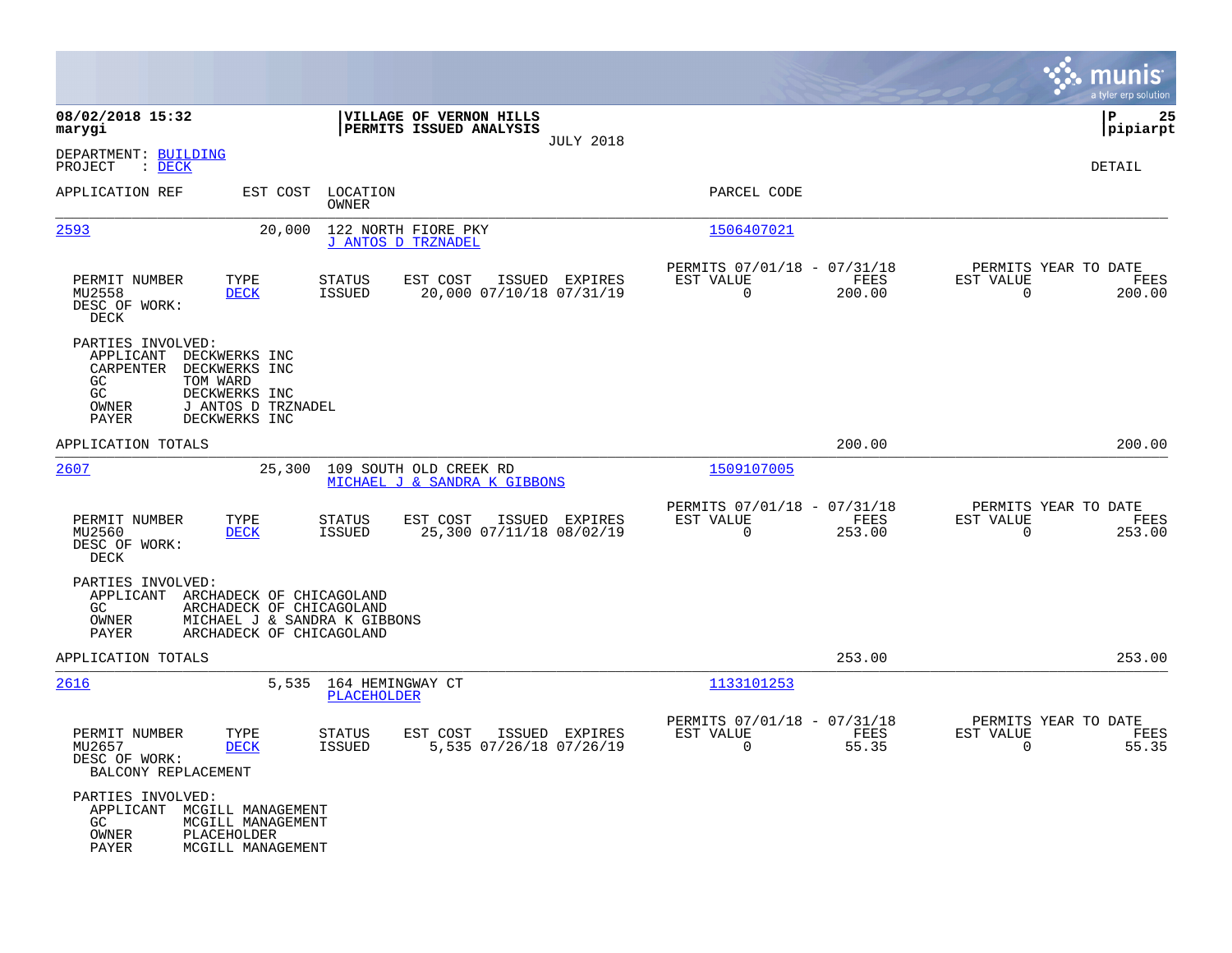|                                                                                                                                           |                                                                                         |                                                                       | munis<br>a tyler erp solution                                     |
|-------------------------------------------------------------------------------------------------------------------------------------------|-----------------------------------------------------------------------------------------|-----------------------------------------------------------------------|-------------------------------------------------------------------|
| 08/02/2018 15:32<br>marygi<br>APPLICATION TOTALS                                                                                          | VILLAGE OF VERNON HILLS<br>PERMITS ISSUED ANALYSIS<br><b>JULY 2018</b>                  | 55.35                                                                 | 26<br> P<br> pipiarpt<br>55.35                                    |
| DEPARTMENT: BUILDING<br>$:$ DECK<br>PROJECT                                                                                               |                                                                                         |                                                                       | <b>DETAIL</b>                                                     |
| APPLICATION REF                                                                                                                           | EST COST LOCATION<br>OWNER                                                              | PARCEL CODE                                                           |                                                                   |
| 2617                                                                                                                                      | 5,535 1424 SUTTON CT<br>PLACEHOLDER                                                     | 1133101064                                                            |                                                                   |
| PERMIT NUMBER<br>TYPE<br>MU2658<br><b>DECK</b><br>DESC OF WORK:<br>BALCONY REPLACEMENT                                                    | STATUS<br>EST COST<br>ISSUED EXPIRES<br>5,535 07/26/18 07/26/19<br>ISSUED               | PERMITS 07/01/18 - 07/31/18<br>EST VALUE<br>FEES<br>$\Omega$<br>55.35 | PERMITS YEAR TO DATE<br>EST VALUE<br>FEES<br>$\mathbf 0$<br>55.35 |
| PARTIES INVOLVED:<br>APPLICANT MCGILL MANAGEMENT<br>GC.<br>MCGILL MANAGEMENT<br>OWNER<br>PLACEHOLDER<br>PAYER<br>MCGILL MANAGEMENT        |                                                                                         |                                                                       |                                                                   |
| APPLICATION TOTALS                                                                                                                        |                                                                                         | 55.35                                                                 | 55.35                                                             |
| 2618                                                                                                                                      | 5,535 1416 CLAIRMONT COURT<br>PLACEHOLDER                                               | 1133101205                                                            |                                                                   |
| PERMIT NUMBER<br>TYPE<br>MU2654<br><b>DECK</b><br>DESC OF WORK:<br>BALCONY REPLACEMENT                                                    | <b>STATUS</b><br>EST COST<br>ISSUED EXPIRES<br>5,535 07/26/18 07/26/19<br><b>ISSUED</b> | PERMITS 07/01/18 - 07/31/18<br>EST VALUE<br>FEES<br>$\Omega$<br>55.35 | PERMITS YEAR TO DATE<br>EST VALUE<br>FEES<br>$\mathbf 0$<br>55.35 |
| PARTIES INVOLVED:<br>APPLICANT MCGILL MANAGEMENT<br>GC.<br>MCGILL MANAGEMENT<br>PLACEHOLDER<br>OWNER<br>MCGILL MANAGEMENT<br>PAYER        |                                                                                         |                                                                       |                                                                   |
| APPLICATION TOTALS                                                                                                                        |                                                                                         | 55.35                                                                 | 55.35                                                             |
| <u>2619</u><br>5,535                                                                                                                      | 1406 SUTTON CT<br>PLACEHOLDER                                                           | 1133101081                                                            |                                                                   |
| PERMIT NUMBER<br>TYPE<br>MU2655<br><b>DECK</b><br>DESC OF WORK:<br>BALCONY REPLACEMENT                                                    | STATUS<br>EST COST<br>ISSUED EXPIRES<br>5,535 07/26/18 07/26/19<br><b>ISSUED</b>        | PERMITS 07/01/18 - 07/31/18<br>EST VALUE<br>FEES<br>$\Omega$<br>55.35 | PERMITS YEAR TO DATE<br>EST VALUE<br>FEES<br>$\mathbf 0$<br>55.35 |
| PARTIES INVOLVED:<br>APPLICANT MCGILL MANAGEMENT<br>GC.<br>MCGILL MANAGEMENT<br>OWNER<br><b>PLACEHOLDER</b><br>PAYER<br>MCGILL MANAGEMENT |                                                                                         |                                                                       |                                                                   |
| APPLICATION TOTALS                                                                                                                        |                                                                                         | 55.35                                                                 | 55.35                                                             |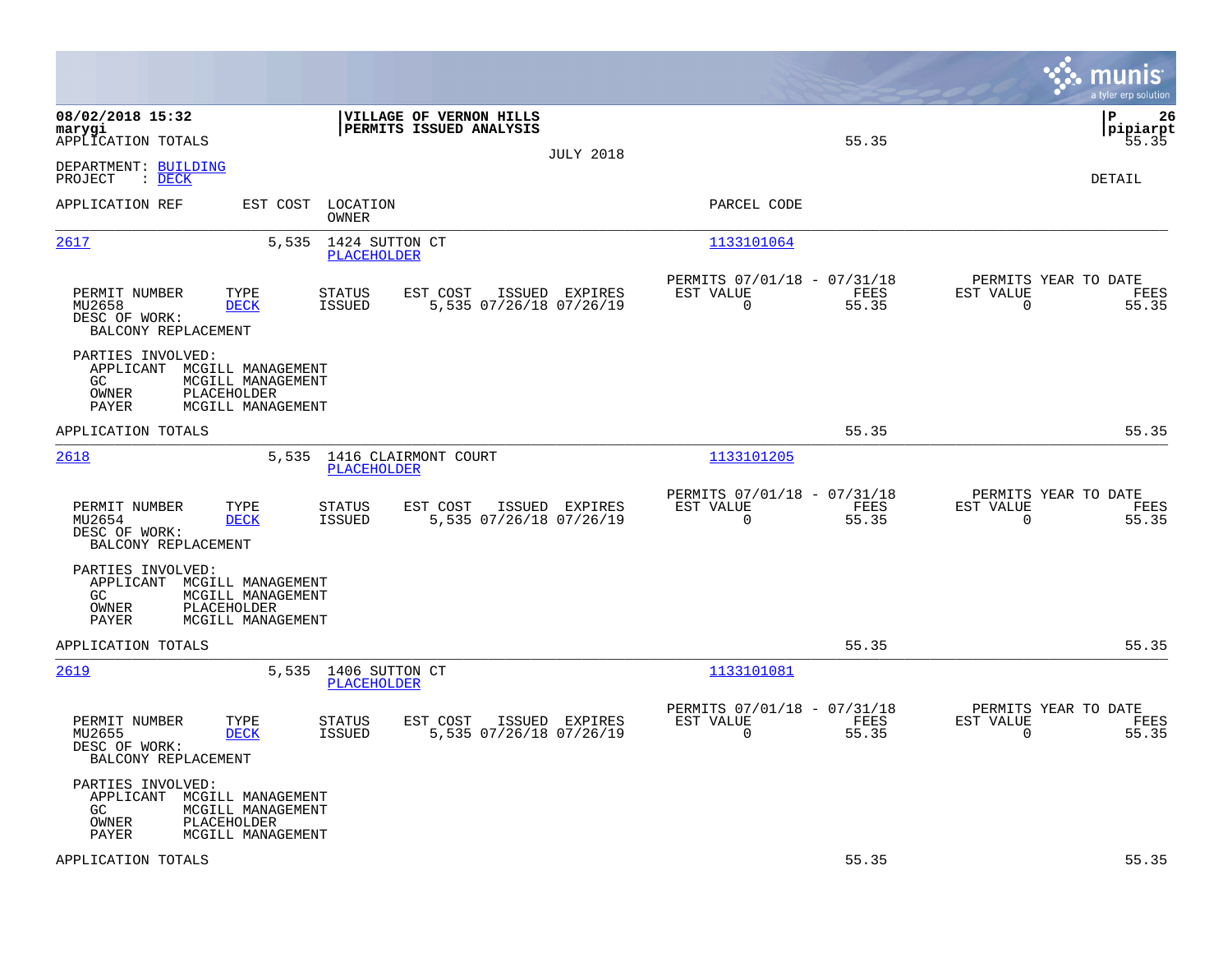|                                                                                                                                                                                   |                                                                          | munis<br>a tyler erp solution                                     |
|-----------------------------------------------------------------------------------------------------------------------------------------------------------------------------------|--------------------------------------------------------------------------|-------------------------------------------------------------------|
| 08/02/2018 15:32<br>VILLAGE OF VERNON HILLS<br>marygi<br>PERMITS ISSUED ANALYSIS<br><b>JULY 2018</b>                                                                              |                                                                          | P<br>27<br> pipiarpt                                              |
| DEPARTMENT: BUILDING<br>$:$ DECK<br>PROJECT                                                                                                                                       |                                                                          | <b>DETAIL</b>                                                     |
| APPLICATION REF<br>EST COST<br>LOCATION<br>OWNER                                                                                                                                  | PARCEL CODE                                                              |                                                                   |
| 2620<br>176 HEMINGWAY CT<br>5,535<br><b>PLACEHOLDER</b>                                                                                                                           | 1133101258                                                               |                                                                   |
| PERMIT NUMBER<br>TYPE<br><b>STATUS</b><br>EST COST<br>ISSUED EXPIRES<br>MU2656<br><b>DECK</b><br><b>ISSUED</b><br>5,535 07/26/18 07/26/19<br>DESC OF WORK:<br>BALCONY REPLACEMENT | PERMITS 07/01/18 - 07/31/18<br>EST VALUE<br>FEES<br>$\Omega$<br>55.35    | PERMITS YEAR TO DATE<br>EST VALUE<br>FEES<br>$\mathbf 0$<br>55.35 |
| PARTIES INVOLVED:<br>APPLICANT MCGILL MANAGEMENT<br>GC.<br>MCGILL MANAGEMENT<br><b>PLACEHOLDER</b><br>OWNER<br>PAYER<br>MCGILL MANAGEMENT                                         |                                                                          |                                                                   |
| APPLICATION TOTALS                                                                                                                                                                | 55.35                                                                    | 55.35                                                             |
| 2621<br>5,875<br>287 COVENTRY CIR<br><b>PLACEHOLDER</b>                                                                                                                           | 1133101097                                                               |                                                                   |
| EST COST<br>PERMIT NUMBER<br>TYPE<br>STATUS<br>ISSUED EXPIRES<br><b>ISSUED</b><br>5,875 07/26/18 07/26/19<br>MU2651<br><b>DECK</b><br>DESC OF WORK:<br>BALCONY REPLACEMENT        | PERMITS 07/01/18 - 07/31/18<br>EST VALUE<br>FEES<br>$\mathbf 0$<br>58.75 | PERMITS YEAR TO DATE<br>EST VALUE<br>FEES<br>$\mathbf 0$<br>58.75 |
| PARTIES INVOLVED:<br>APPLICANT MCGILL MANAGEMENT<br>GC<br>MCGILL MANAGEMENT<br>PLACEHOLDER<br>OWNER<br>PAYER<br>MCGILL MANAGEMENT                                                 |                                                                          |                                                                   |
| APPLICATION TOTALS                                                                                                                                                                | 58.75                                                                    | 58.75                                                             |
| 2622<br>5,875<br>264 SOUTHWICK CT<br>PLACEHOLDER                                                                                                                                  | 1133101104                                                               |                                                                   |
| EST COST<br>PERMIT NUMBER<br>TYPE<br>STATUS<br>ISSUED EXPIRES<br>MU2652<br><b>DECK</b><br><b>ISSUED</b><br>5,875 07/26/18 07/26/19<br>DESC OF WORK:<br>BALCONY REPLACEMENT        | PERMITS 07/01/18 - 07/31/18<br>EST VALUE<br>FEES<br>0<br>58.75           | PERMITS YEAR TO DATE<br>EST VALUE<br>FEES<br>58.75<br>0           |
| PARTIES INVOLVED:<br>APPLICANT MCGILL MANAGEMENT<br>GC<br>MCGILL MANAGEMENT<br>PLACEHOLDER<br>OWNER<br>PAYER<br>MCGILL MANAGEMENT                                                 |                                                                          |                                                                   |
| APPLICATION TOTALS                                                                                                                                                                | 58.75                                                                    | 58.75                                                             |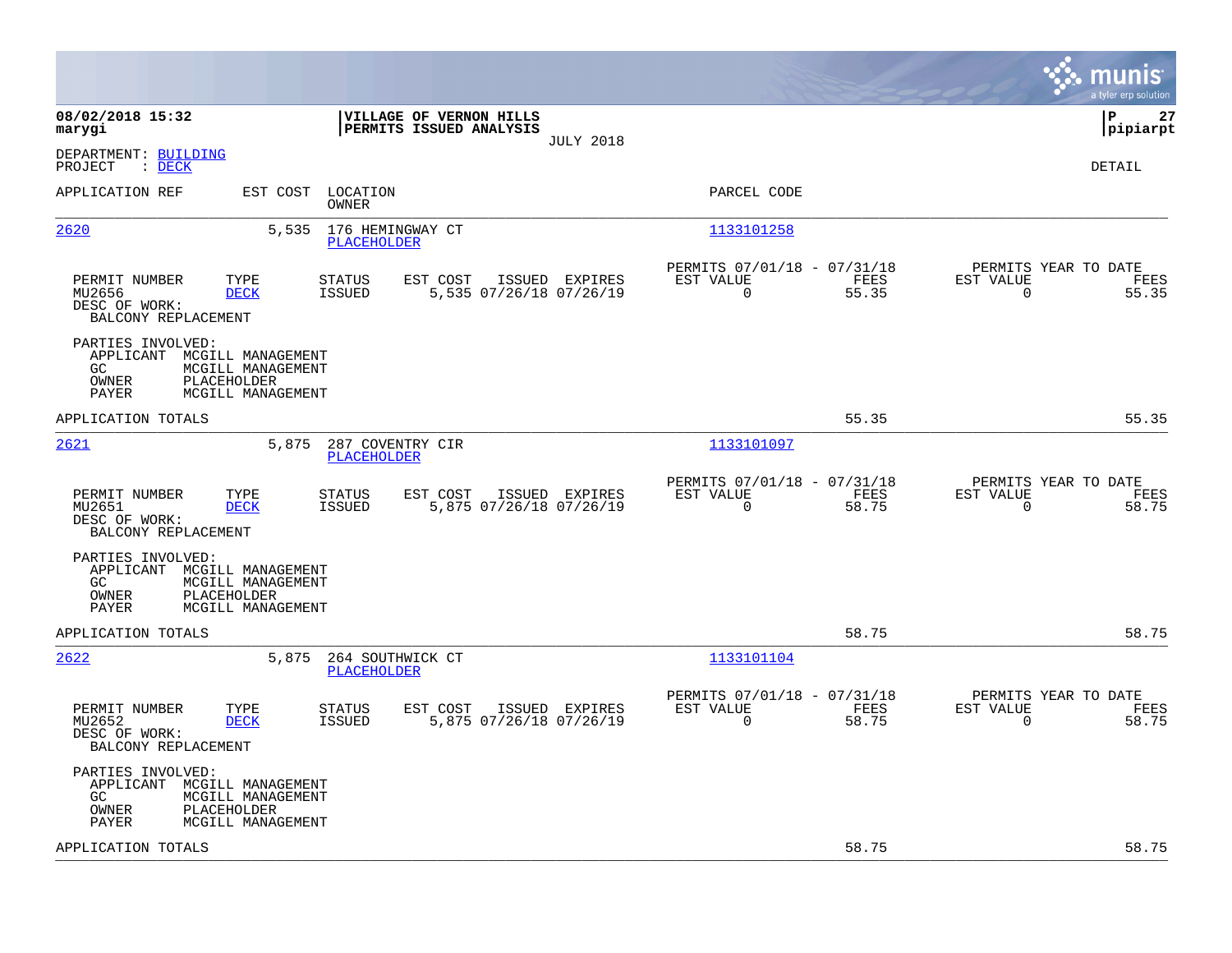|                                                                                                                                      |                                                    |                                                  | <b>munis</b><br>a tyler erp solution      |
|--------------------------------------------------------------------------------------------------------------------------------------|----------------------------------------------------|--------------------------------------------------|-------------------------------------------|
| 08/02/2018 15:32<br>marygi<br>275 COVENTRY CIR<br>2623<br>5,875<br>PLACEHOLDER                                                       | VILLAGE OF VERNON HILLS<br>PERMITS ISSUED ANALYSIS | 1133101092                                       | l P<br>28<br> pipiarpt                    |
| TYPE<br>STATUS<br>PERMIT NUMBER                                                                                                      | EST COST<br>ISSUED<br>EXPIRES<br><b>JULY 2018</b>  | PERMITS 07/01/18 - 07/31/18<br>EST VALUE<br>FEES | PERMITS YEAR TO DATE<br>EST VALUE<br>FEES |
| DEPARTMENT: BUILDING<br>PROJECT<br>: DECK                                                                                            |                                                    |                                                  | DETAIL                                    |
| APPLICATION REF<br>EST COST<br>LOCATION<br>OWNER                                                                                     |                                                    | PARCEL CODE                                      |                                           |
| MU2653<br>ISSUED<br><b>DECK</b><br>DESC OF WORK:<br>BALCONY REPLACEMENT                                                              | 5,875 07/26/18 07/26/19                            | 0<br>58.75                                       | 58.75<br>$\Omega$                         |
| PARTIES INVOLVED:<br>APPLICANT<br>MCGILL MANAGEMENT<br>GC<br>MCGILL MANAGEMENT<br>OWNER<br>PLACEHOLDER<br>PAYER<br>MCGILL MANAGEMENT |                                                    |                                                  |                                           |
| APPLICATION TOTALS<br>PROJECT TOTALS                                                                                                 |                                                    | 58.75<br>0<br>906.00                             | 58.75<br>906.00                           |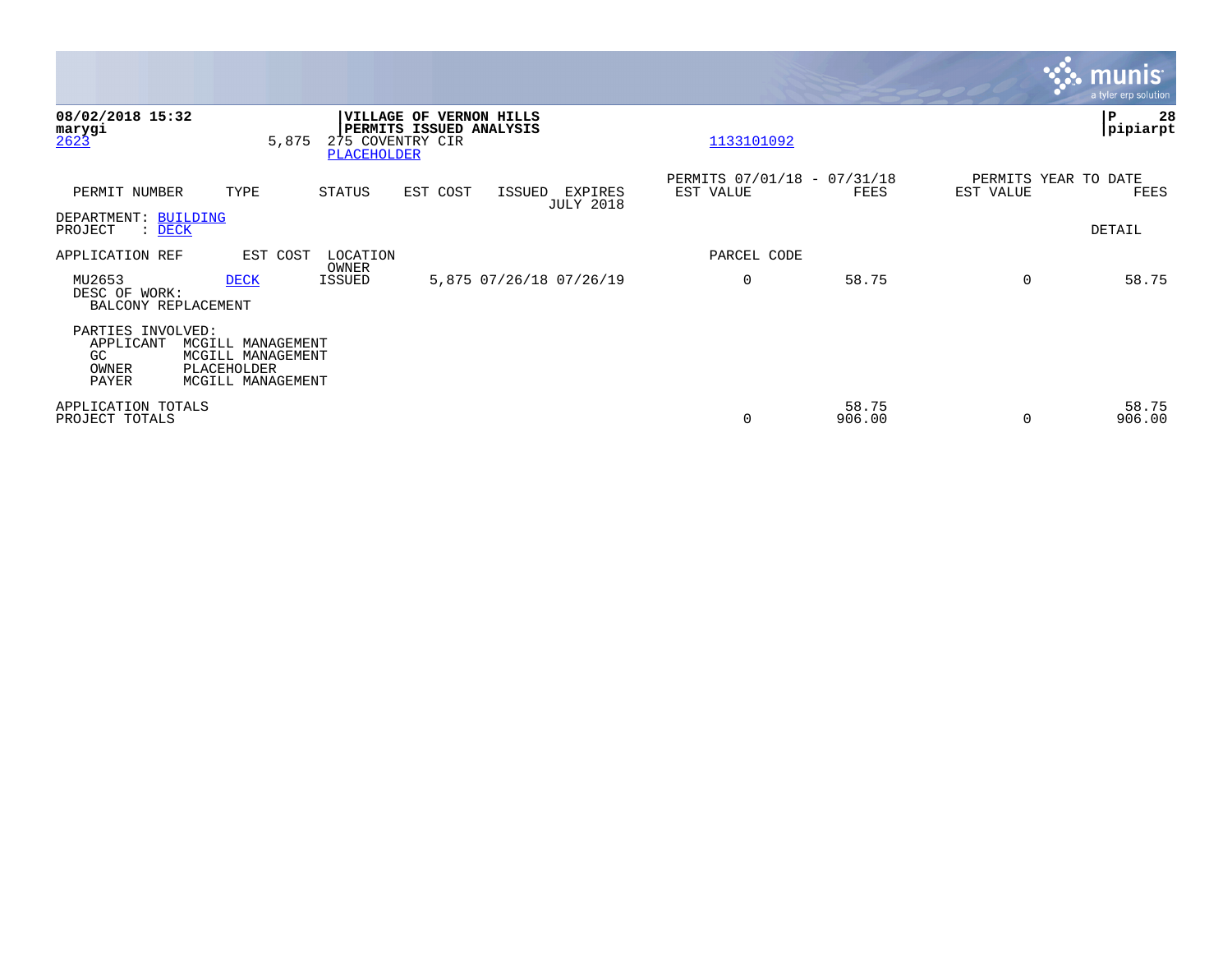|                                                              |                                                                                                                                       |                                                    |                  |                                                         |                |                       | mun<br>a tyler erp solution            |
|--------------------------------------------------------------|---------------------------------------------------------------------------------------------------------------------------------------|----------------------------------------------------|------------------|---------------------------------------------------------|----------------|-----------------------|----------------------------------------|
| 08/02/2018 15:32<br>marygi                                   |                                                                                                                                       | VILLAGE OF VERNON HILLS<br>PERMITS ISSUED ANALYSIS |                  |                                                         |                |                       | P<br>29<br> pipiarpt                   |
| DEPARTMENT: BUILDING<br>PROJECT<br>: DRIVEWAY                |                                                                                                                                       |                                                    | <b>JULY 2018</b> |                                                         |                |                       | <b>DETAIL</b>                          |
| APPLICATION REF                                              | EST COST<br>LOCATION<br>OWNER                                                                                                         |                                                    |                  | PARCEL CODE                                             |                |                       |                                        |
| 2567                                                         | 38,000                                                                                                                                | WEST SULLIVAN DRIVE<br>Westwood Unit 1 HOA         |                  | 1505428069                                              |                |                       |                                        |
| PERMIT NUMBER<br>MU2574<br>DESC OF WORK:                     | TYPE<br><b>STATUS</b><br><b>DRVWY</b><br><b>ISSUED</b><br>10 BLDGS THRUOUGHOUT WESTWOOD UMBRELLA                                      | EST COST<br>38,000 07/12/18 07/12/19               | ISSUED EXPIRES   | PERMITS 07/01/18 - 07/31/18<br>EST VALUE<br>$\Omega$    | FEES<br>380.00 | EST VALUE<br>$\Omega$ | PERMITS YEAR TO DATE<br>FEES<br>380.00 |
| PARTIES INVOLVED:<br>APPLICANT<br>GC.<br>OWNER<br>PAYER      | J & J PAVEMENT REPAIRS<br>J & J PAVEMENT REPAIRS<br>Westwood Unit 1 HOA<br>J & J PAVEMENT REPAIRS                                     |                                                    |                  |                                                         |                |                       |                                        |
| APPLICATION TOTALS                                           |                                                                                                                                       |                                                    |                  |                                                         | 380.00         |                       | 380.00                                 |
| 2578                                                         | 2,200                                                                                                                                 | 89 MONTCLAIR RD<br>STEVEN D & MARIANN F RUBIN      |                  | 1508412005                                              |                |                       |                                        |
| PERMIT NUMBER<br>MU2543<br>DESC OF WORK:<br>DRIVEWAY         | TYPE<br>STATUS<br><b>DRVWY</b><br>COMPLT                                                                                              | EST COST<br>2,200 07/05/18 07/23/19                | ISSUED EXPIRES   | PERMITS 07/01/18 - 07/31/18<br>EST VALUE<br>$\mathbf 0$ | FEES<br>50.00  | EST VALUE<br>$\Omega$ | PERMITS YEAR TO DATE<br>FEES<br>50.00  |
| PARTIES INVOLVED:<br>APPLICANT<br>GC<br>GC<br>OWNER<br>PAYER | STEVEN D & MARIANN F RUBIN<br>KAPLAN PAVING<br>STEVEN D & MARIANN F RUBIN<br>STEVEN D & MARIANN F RUBIN<br>STEVEN D & MARIANN F RUBIN |                                                    |                  |                                                         |                |                       |                                        |
| APPLICATION TOTALS                                           |                                                                                                                                       |                                                    |                  |                                                         | 50.00          |                       | 50.00                                  |
| 2603                                                         | 5,700 625 ONTARIO ST                                                                                                                  | GEORGE M & DENISE M PROCENTO                       |                  | 1509315001                                              |                |                       |                                        |
| PERMIT NUMBER<br>MU2544<br>DESC OF WORK:<br>DRIVEWAY         | TYPE<br><b>STATUS</b><br>COMPLT<br><b>DRVWY</b>                                                                                       | EST COST<br>5,700 07/05/18 07/23/19                | ISSUED EXPIRES   | PERMITS 07/01/18 - 07/31/18<br>EST VALUE<br>$\Omega$    | FEES<br>57.00  | EST VALUE<br>0        | PERMITS YEAR TO DATE<br>FEES<br>57.00  |
| PARTIES INVOLVED:<br>APPLICANT<br>GC.<br>OWNER<br>PAYER      | GEORGE M & DENISE M PROCENTO<br>KAPLAN PAVING<br>GEORGE M & DENISE M PROCENTO<br>GEORGE M & DENISE M PROCENTO                         |                                                    |                  |                                                         |                |                       |                                        |
| APPLICATION TOTALS                                           |                                                                                                                                       |                                                    |                  |                                                         | 57.00          |                       | 57.00                                  |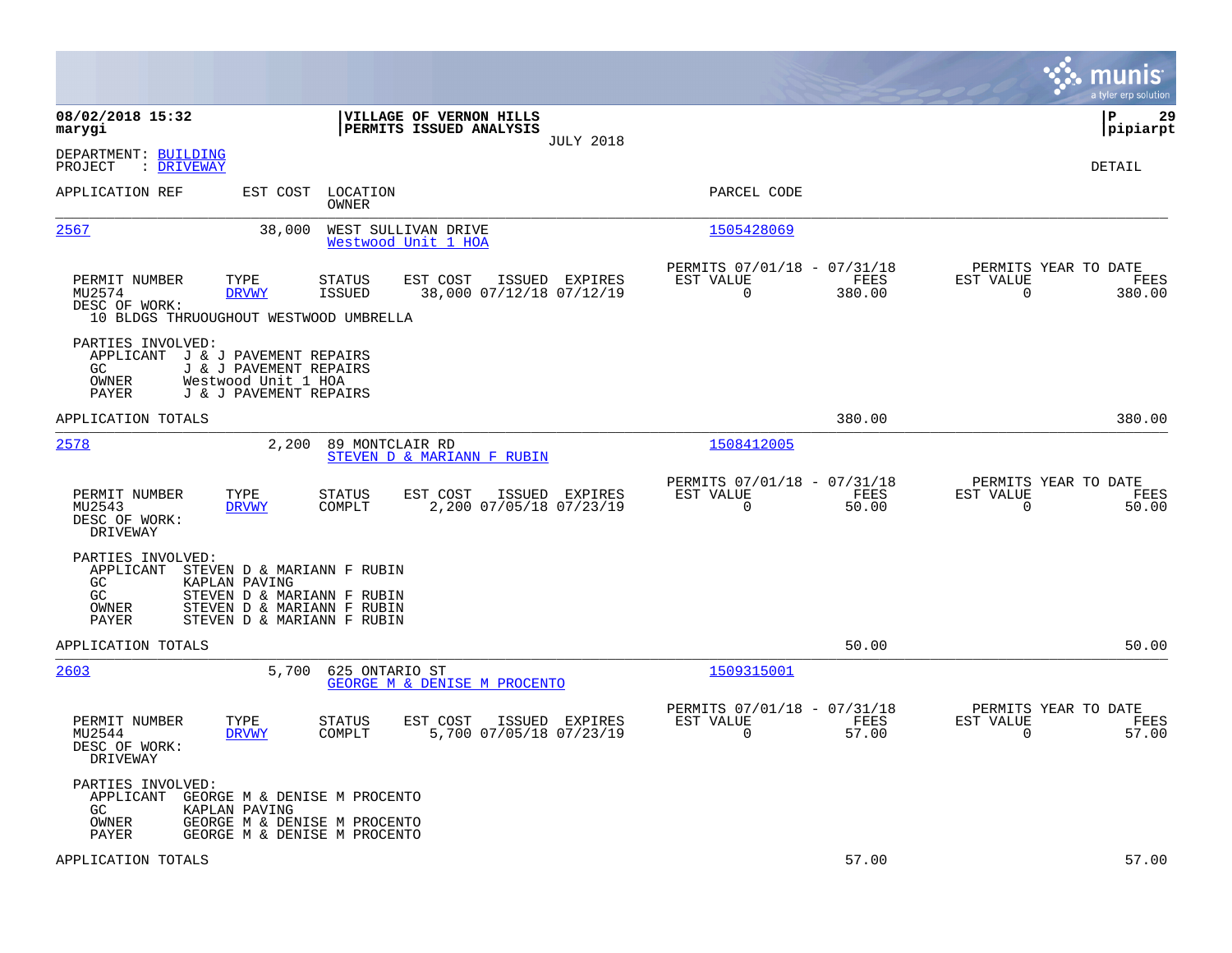|                                                                                                                                                                                            |                                                                                                                |                                                                       | munis<br>a tyler erp solution                                     |
|--------------------------------------------------------------------------------------------------------------------------------------------------------------------------------------------|----------------------------------------------------------------------------------------------------------------|-----------------------------------------------------------------------|-------------------------------------------------------------------|
| 08/02/2018 15:32<br>marygi                                                                                                                                                                 | VILLAGE OF VERNON HILLS<br>PERMITS ISSUED ANALYSIS<br><b>JULY 2018</b>                                         |                                                                       | ΙP<br>30<br> pipiarpt                                             |
| DEPARTMENT: BUILDING<br>: DRIVEWAY<br>PROJECT                                                                                                                                              |                                                                                                                |                                                                       | DETAIL                                                            |
| APPLICATION REF<br>EST COST                                                                                                                                                                | LOCATION<br>OWNER                                                                                              | PARCEL CODE                                                           |                                                                   |
| <u> 2612</u>                                                                                                                                                                               | 2,200<br>679 WILLIAMS WAY<br>DELANO AFONSO                                                                     | 1508104061                                                            |                                                                   |
| TYPE<br>PERMIT NUMBER<br>MU2597<br><b>DRVWY</b><br>DESC OF WORK:<br>DRIVEWAY                                                                                                               | EST COST<br>STATUS<br>ISSUED EXPIRES<br><b>ISSUED</b><br>2,200 07/17/18 07/30/19                               | PERMITS 07/01/18 - 07/31/18<br>EST VALUE<br>FEES<br>0<br>50.00        | PERMITS YEAR TO DATE<br>EST VALUE<br>FEES<br>50.00<br>0           |
| PARTIES INVOLVED:<br>APPLICANT<br>DELANO AFONSO<br>GC<br>KAPLAN PAVING<br>DELANO AFONSO<br>OWNER<br>PAYER<br>DELANO AFONSO                                                                 |                                                                                                                |                                                                       |                                                                   |
| APPLICATION TOTALS                                                                                                                                                                         |                                                                                                                | 50.00                                                                 | 50.00                                                             |
| 2624                                                                                                                                                                                       | 2,500<br>108 BROOK HILL LN<br>VENKATESWARLU & PAVANI GANGAVARAPU                                               | 1509107014                                                            |                                                                   |
| PERMIT NUMBER<br>TYPE<br>MU2582<br><b>DRVWY</b><br>DESC OF WORK:<br>DRIVEWAY                                                                                                               | STATUS<br>EST COST<br>ISSUED EXPIRES<br>2,500 07/13/18 07/31/19<br><b>ISSUED</b>                               | PERMITS 07/01/18 - 07/31/18<br>EST VALUE<br>FEES<br>$\Omega$<br>50.00 | PERMITS YEAR TO DATE<br>EST VALUE<br>FEES<br>$\mathbf 0$<br>50.00 |
| PARTIES INVOLVED:<br>APPLICANT<br>GC<br>TOTAL PAVING<br>OWNER<br>PAYER                                                                                                                     | VENKATESWARLU & PAVANI GANGAVARAPU<br>VENKATESWARLU & PAVANI GANGAVARAPU<br>VENKATESWARLU & PAVANI GANGAVARAPU |                                                                       |                                                                   |
| APPLICATION TOTALS                                                                                                                                                                         |                                                                                                                | 50.00                                                                 | 50.00                                                             |
| 2645                                                                                                                                                                                       | 2,900<br>1634 SAINT ANDREW DR<br>JENNIFER & STEVEN EITEL                                                       | 1129311038                                                            |                                                                   |
| PERMIT NUMBER<br>TYPE<br>MU2625<br><b>DRVWY</b><br>DESC OF WORK:<br>DRIVEWAY                                                                                                               | STATUS<br>EST COST<br>ISSUED EXPIRES<br>2,900 07/20/18 07/20/19<br>ISSUED                                      | PERMITS 07/01/18 - 07/31/18<br>EST VALUE<br>FEES<br>50.00<br>0        | PERMITS YEAR TO DATE<br>EST VALUE<br>FEES<br>$\mathbf 0$<br>50.00 |
| PARTIES INVOLVED:<br>APPLICANT<br>JENNIFER & STEVEN EITEL<br>GC.<br>KAPLAN PAVING<br>GC<br>JENNIFER & STEVEN EITEL<br>OWNER<br>JENNIFER & STEVEN EITEL<br>JENNIFER & STEVEN EITEL<br>PAYER |                                                                                                                |                                                                       |                                                                   |
| APPLICATION TOTALS                                                                                                                                                                         |                                                                                                                | 50.00                                                                 | 50.00                                                             |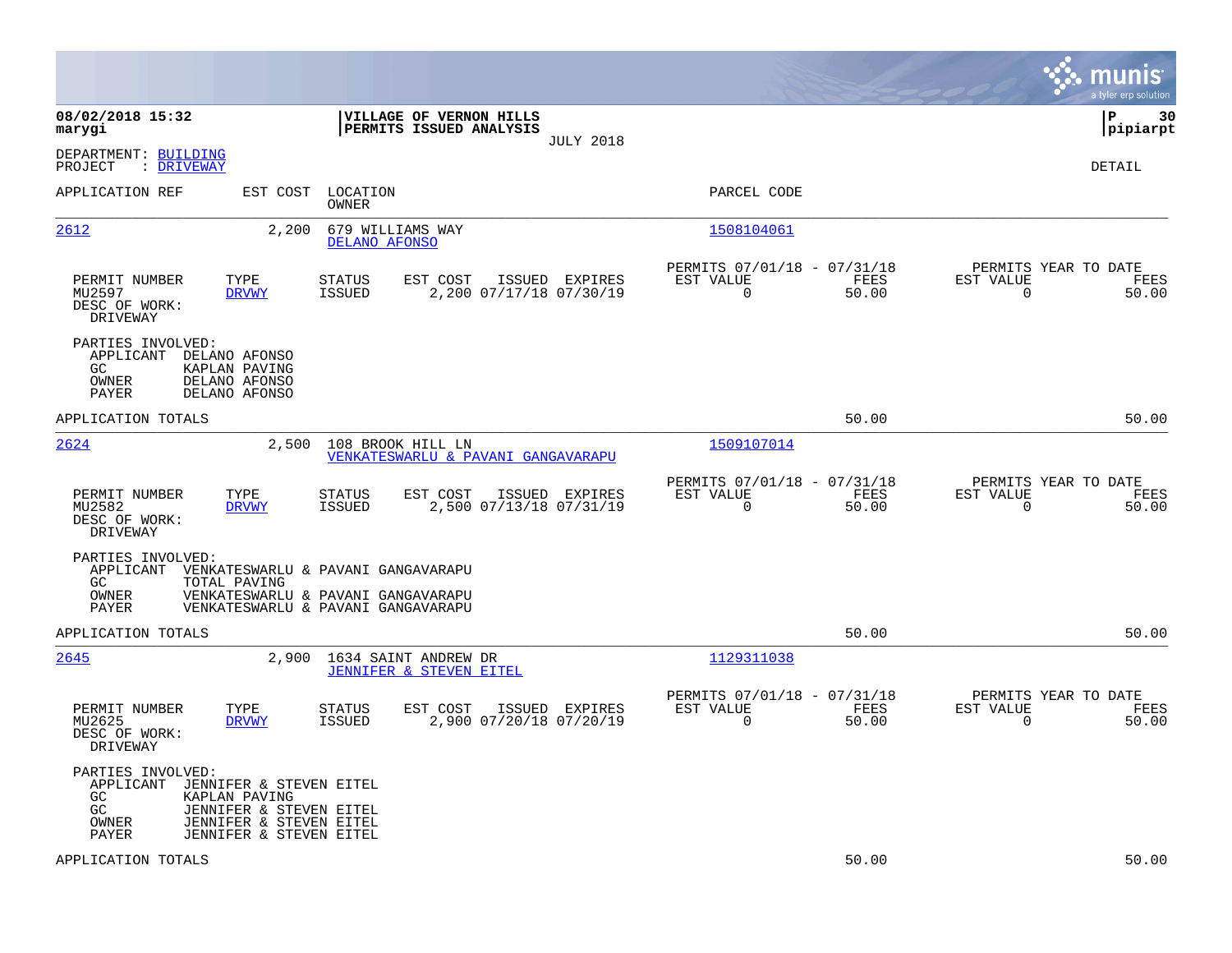|                                                                                                                                                                                                                               |                                                                                 | munis<br>a tyler erp solution                                     |
|-------------------------------------------------------------------------------------------------------------------------------------------------------------------------------------------------------------------------------|---------------------------------------------------------------------------------|-------------------------------------------------------------------|
| 08/02/2018 15:32<br>VILLAGE OF VERNON HILLS<br>PERMITS ISSUED ANALYSIS<br>marygi<br><b>JULY 2018</b>                                                                                                                          |                                                                                 | ΙP<br>31<br> pipiarpt                                             |
| DEPARTMENT: BUILDING<br>: DRIVEWAY<br>PROJECT                                                                                                                                                                                 |                                                                                 | DETAIL                                                            |
| LOCATION<br>APPLICATION REF<br>EST COST<br><b>OWNER</b>                                                                                                                                                                       | PARCEL CODE                                                                     |                                                                   |
| 2685<br>4,975<br>203 ARRON CT<br>STEPHEN W & CONSTANCE L HARPE                                                                                                                                                                | 1505405026                                                                      |                                                                   |
| TYPE<br>EST COST<br>PERMIT NUMBER<br>STATUS<br>ISSUED EXPIRES<br>COMPLT<br>4,975 07/16/18 07/26/19<br>MU2584<br><b>DRVWY</b><br>DESC OF WORK:<br>DRIVEWAY                                                                     | PERMITS 07/01/18 - 07/31/18<br>EST VALUE<br><b>FEES</b><br>$\mathbf 0$<br>50.00 | PERMITS YEAR TO DATE<br>EST VALUE<br>FEES<br>50.00<br>$\mathbf 0$ |
| PARTIES INVOLVED:<br>APPLICANT<br>STEPHEN W & CONSTANCE L HARPE<br>CONCRETE<br>RAS CONCRETE<br>GC<br>STEPHEN W & CONSTANCE L HARPE<br>OWNER<br>STEPHEN W & CONSTANCE L HARPE<br><b>PAYER</b><br>STEPHEN W & CONSTANCE L HARPE |                                                                                 |                                                                   |
| APPLICATION TOTALS                                                                                                                                                                                                            | 50.00                                                                           | 50.00                                                             |
| 2697<br>2,350<br>276 NORTH FIORE PKY<br>MICHAEL & SUSAN SHAMBERG                                                                                                                                                              | 1506408012                                                                      |                                                                   |
| PERMIT NUMBER<br>TYPE<br><b>STATUS</b><br>EST COST<br>ISSUED<br>EXPIRES<br><b>ISSUED</b><br>2,350 07/27/18 08/01/19<br>MU2666<br><b>DRVWY</b><br>DESC OF WORK:<br>DRIVEWAY                                                    | PERMITS 07/01/18 - 07/31/18<br>EST VALUE<br>FEES<br>$\mathbf 0$<br>50.00        | PERMITS YEAR TO DATE<br>EST VALUE<br>FEES<br>$\mathbf 0$<br>50.00 |
| PARTIES INVOLVED:<br>APPLICANT<br>MICHAEL & SUSAN SHAMBERG<br>GC<br>AMERICAN ASPHALT MAINTENANCE INC<br>GC<br>MICHAEL & SUSAN SHAMBERG<br>MICHAEL & SUSAN SHAMBERG<br>OWNER<br>MICHAEL & SUSAN SHAMBERG<br><b>PAYER</b>       |                                                                                 |                                                                   |
| APPLICATION TOTALS<br>PROJECT TOTALS                                                                                                                                                                                          | 50.00<br>$\mathbf 0$<br>737.00                                                  | 50.00<br>737.00<br>$\mathbf 0$                                    |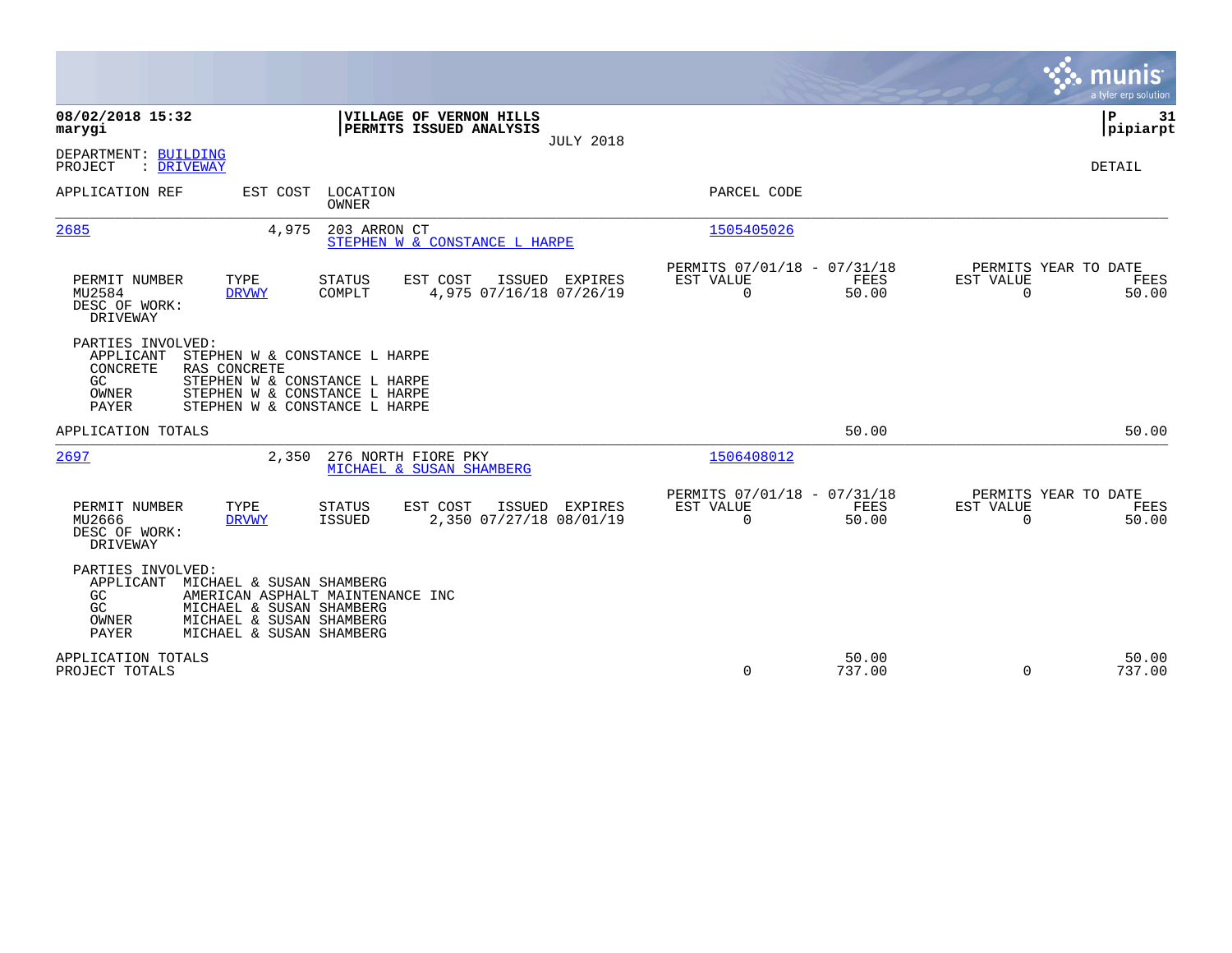|                                                                                                                                                                          |                                                                                                       |                                                                          | munis<br>a tyler erp solution                                     |
|--------------------------------------------------------------------------------------------------------------------------------------------------------------------------|-------------------------------------------------------------------------------------------------------|--------------------------------------------------------------------------|-------------------------------------------------------------------|
| 08/02/2018 15:32<br>marygi                                                                                                                                               | VILLAGE OF VERNON HILLS<br>PERMITS ISSUED ANALYSIS                                                    |                                                                          | P<br>32<br> pipiarpt                                              |
| DEPARTMENT: BUILDING<br>PROJECT<br>: FENCE                                                                                                                               | <b>JULY 2018</b>                                                                                      |                                                                          | DETAIL                                                            |
| APPLICATION REF<br>EST COST                                                                                                                                              | LOCATION<br>OWNER                                                                                     | PARCEL CODE                                                              |                                                                   |
| 2522<br>2,158                                                                                                                                                            | 345 SOUTHGATE DR<br><b>JEREMY THOMASHOW</b>                                                           | 1508220006                                                               |                                                                   |
| PERMIT NUMBER<br>TYPE<br>MU2538<br><b>FENCE</b><br>DESC OF WORK:<br>FENCE                                                                                                | <b>STATUS</b><br>EST COST<br>ISSUED EXPIRES<br>COMPLT<br>2,158 07/05/18 07/20/19                      | PERMITS 07/01/18 - 07/31/18<br>EST VALUE<br>FEES<br>$\mathbf 0$<br>50.00 | PERMITS YEAR TO DATE<br>EST VALUE<br>FEES<br>$\mathbf 0$<br>50.00 |
| PARTIES INVOLVED:<br>APPLICANT<br>JEREMY THOMASHOW<br>FENCE<br>ARONSON FENCE<br>JEREMY THOMASHOW<br>GC.<br>OWNER<br><b>JEREMY THOMASHOW</b><br>PAYER<br>JEREMY THOMASHOW |                                                                                                       |                                                                          |                                                                   |
| APPLICATION TOTALS                                                                                                                                                       |                                                                                                       | 50.00                                                                    | 50.00                                                             |
| 2568<br>2,040                                                                                                                                                            | RIVER GLEN<br>PLACEHOLDER                                                                             | 1515302074                                                               |                                                                   |
| PERMIT NUMBER<br>TYPE<br>MU2541<br><b>FENCE</b><br>DESC OF WORK:<br>FENCE                                                                                                | EST COST<br>ISSUED EXPIRES<br>STATUS<br><b>ISSUED</b><br>2,040 07/05/18 07/05/19                      | PERMITS 07/01/18 - 07/31/18<br>EST VALUE<br>FEES<br>$\mathbf 0$<br>50.00 | PERMITS YEAR TO DATE<br>EST VALUE<br>FEES<br>$\mathbf 0$<br>50.00 |
| PARTIES INVOLVED:<br>APPLICANT<br>FENCE<br><b>ACTION FENCE</b><br>GC<br>PLACEHOLDER<br>OWNER<br>PAYER                                                                    | RIVER GLEN TOWNHOME ASSOCIATION<br>RIVER GLEN TOWNHOME ASSOCIATION<br>RIVER GLEN TOWNHOME ASSOCIATION |                                                                          |                                                                   |
| APPLICATION TOTALS                                                                                                                                                       |                                                                                                       | 50.00                                                                    | 50.00                                                             |
| 2591<br>7,500                                                                                                                                                            | 1109 SWINBURNE PL<br>RONALD L JONES                                                                   | 1132301013                                                               |                                                                   |
| PERMIT NUMBER<br>TYPE<br>MU2689<br><b>FENCE</b><br>DESC OF WORK:<br>FENCE REPLACEMENT                                                                                    | ISSUED EXPIRES<br>STATUS<br>EST COST<br><b>ISSUED</b><br>7,500 07/31/18 07/31/19                      | PERMITS 07/01/18 - 07/31/18<br>EST VALUE<br>FEES<br>0<br>75.00           | PERMITS YEAR TO DATE<br>EST VALUE<br>FEES<br>0<br>75.00           |
| PARTIES INVOLVED:<br>APPLICANT RONALD L JONES<br>${\tt FENCE}$<br>ARONSON FENCE<br>GC<br>RONALD L JONES<br>OWNER<br>RONALD L JONES<br>PAYER<br>RONALD L JONES            |                                                                                                       |                                                                          |                                                                   |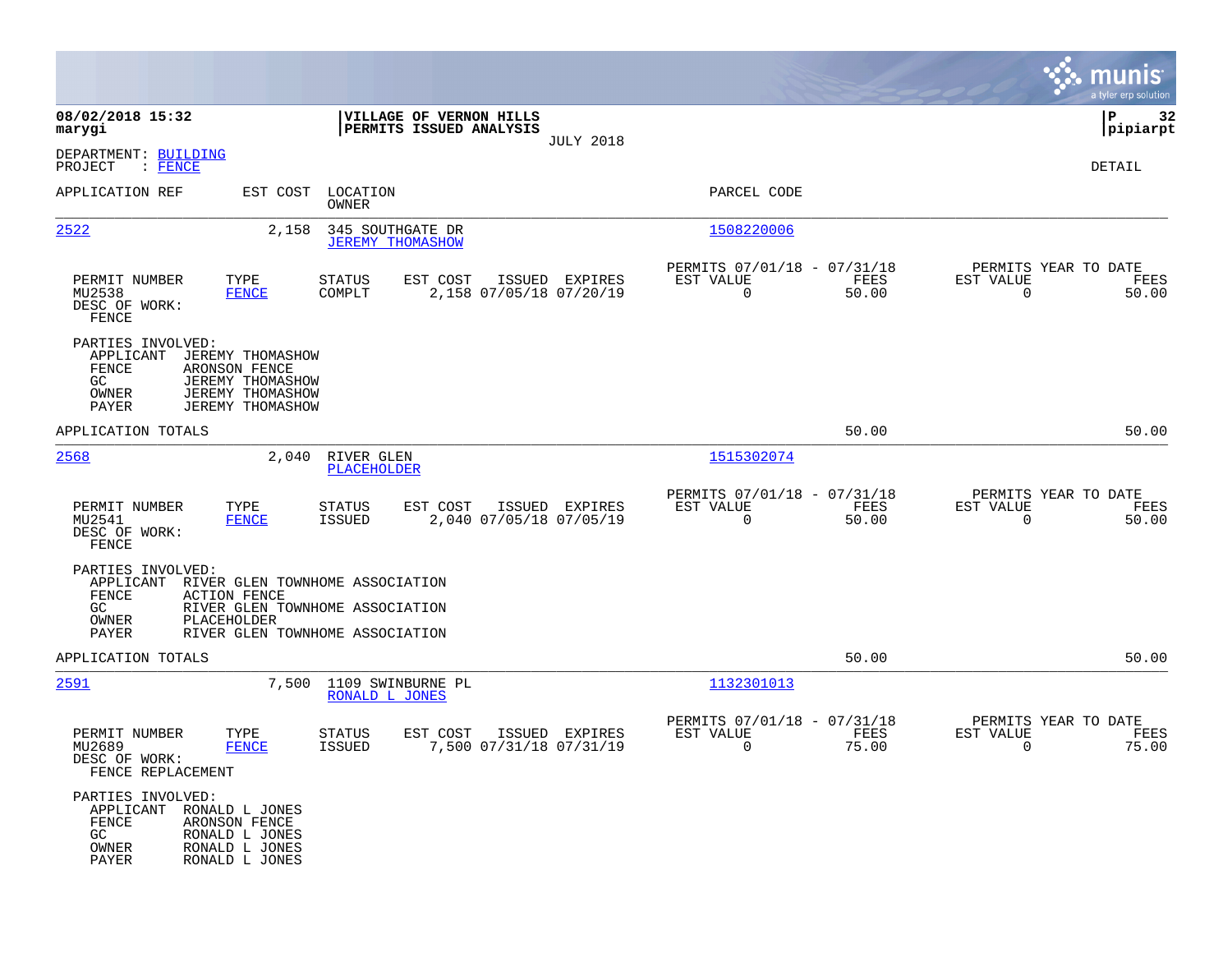|                                                                 |                                                                                                            |                                   |                                                    |                  |                                                         |               |                                                     | munis<br>a tyler erp solution |
|-----------------------------------------------------------------|------------------------------------------------------------------------------------------------------------|-----------------------------------|----------------------------------------------------|------------------|---------------------------------------------------------|---------------|-----------------------------------------------------|-------------------------------|
| 08/02/2018 15:32<br>marygi                                      |                                                                                                            |                                   | VILLAGE OF VERNON HILLS<br>PERMITS ISSUED ANALYSIS | <b>JULY 2018</b> |                                                         |               |                                                     | P<br>33<br> pipiarpt          |
| DEPARTMENT: BUILDING<br>PROJECT<br>: FENCE                      |                                                                                                            |                                   |                                                    |                  |                                                         |               |                                                     | DETAIL                        |
| APPLICATION REF                                                 | EST COST                                                                                                   | LOCATION<br>OWNER                 |                                                    |                  | PARCEL CODE                                             |               |                                                     |                               |
| APPLICATION TOTALS                                              |                                                                                                            |                                   |                                                    |                  |                                                         | 75.00         |                                                     | 75.00                         |
| 2640                                                            | 3,850                                                                                                      | 190 RANNEY AVE                    | STUART L & ANDREA M SHIP                           |                  | 1509308001                                              |               |                                                     |                               |
| PERMIT NUMBER<br>MU2623<br>DESC OF WORK:<br>FENCE               | TYPE<br><b>FENCE</b>                                                                                       | STATUS<br>COMPLT                  | EST COST<br>3,850 07/19/18 08/01/19                | ISSUED EXPIRES   | PERMITS 07/01/18 - 07/31/18<br>EST VALUE<br>$\mathbf 0$ | FEES<br>50.00 | PERMITS YEAR TO DATE<br>EST VALUE<br>$\mathbf 0$    | FEES<br>50.00                 |
| PARTIES INVOLVED:<br>APPLICANT<br>FENCE<br>GC<br>OWNER          | QUETZAL FENCE COMPANY<br>QUETZAL FENCE COMPANY<br><b>QUETZAL FENCE COMPANY</b><br>STUART L & ANDREA M SHIP |                                   |                                                    |                  |                                                         |               |                                                     |                               |
| APPLICATION TOTALS                                              |                                                                                                            |                                   |                                                    |                  |                                                         | 50.00         |                                                     | 50.00                         |
| 2650                                                            | 6,000                                                                                                      | 306 MEREDITH PL<br>DAVID J GROSSL |                                                    |                  | 1132301008                                              |               |                                                     |                               |
| PERMIT NUMBER<br>MU2628<br>DESC OF WORK:<br>FENCE               | TYPE<br><b>FENCE</b>                                                                                       | STATUS<br><b>ISSUED</b>           | EST COST<br>6,000 07/20/18 07/31/19                | ISSUED EXPIRES   | PERMITS 07/01/18 - 07/31/18<br>EST VALUE<br>0           | FEES<br>60.00 | PERMITS YEAR TO DATE<br>EST VALUE<br>0              | FEES<br>60.00                 |
| PARTIES INVOLVED:<br>APPLICANT<br>FENCE<br>GC<br>OWNER<br>PAYER | DAVID J GROSSL<br>MIKE MEIER FENCE<br>DAVID J GROSSL<br>DAVID J GROSSL<br>DAVID J GROSSL                   |                                   |                                                    |                  |                                                         |               |                                                     |                               |
| APPLICATION TOTALS                                              |                                                                                                            |                                   |                                                    |                  |                                                         | 60.00         |                                                     | 60.00                         |
| 2674                                                            | 2,400                                                                                                      | 217 ATLANTIC DR                   | KENNETH & ANN BINKLEY                              |                  | 1505421009                                              |               |                                                     |                               |
| PERMIT NUMBER<br>MU2642<br>DESC OF WORK:<br>FENCE               | TYPE<br><b>FENCE</b>                                                                                       | STATUS<br>ISSUED                  | EST COST<br>2,400 07/25/18 07/25/19                | ISSUED EXPIRES   | PERMITS 07/01/18 - 07/31/18<br>EST VALUE<br>0           | FEES<br>50.00 | PERMITS YEAR TO DATE<br>EST VALUE<br>$\overline{0}$ | FEES<br>50.00                 |
| PARTIES INVOLVED:<br>APPLICANT<br>FENCE<br>GC<br>OWNER          | KENNETH & ANN BINKLEY<br>ARONSON FENCE<br>KENNETH & ANN BINKLEY<br>KENNETH & ANN BINKLEY                   |                                   |                                                    |                  |                                                         |               |                                                     |                               |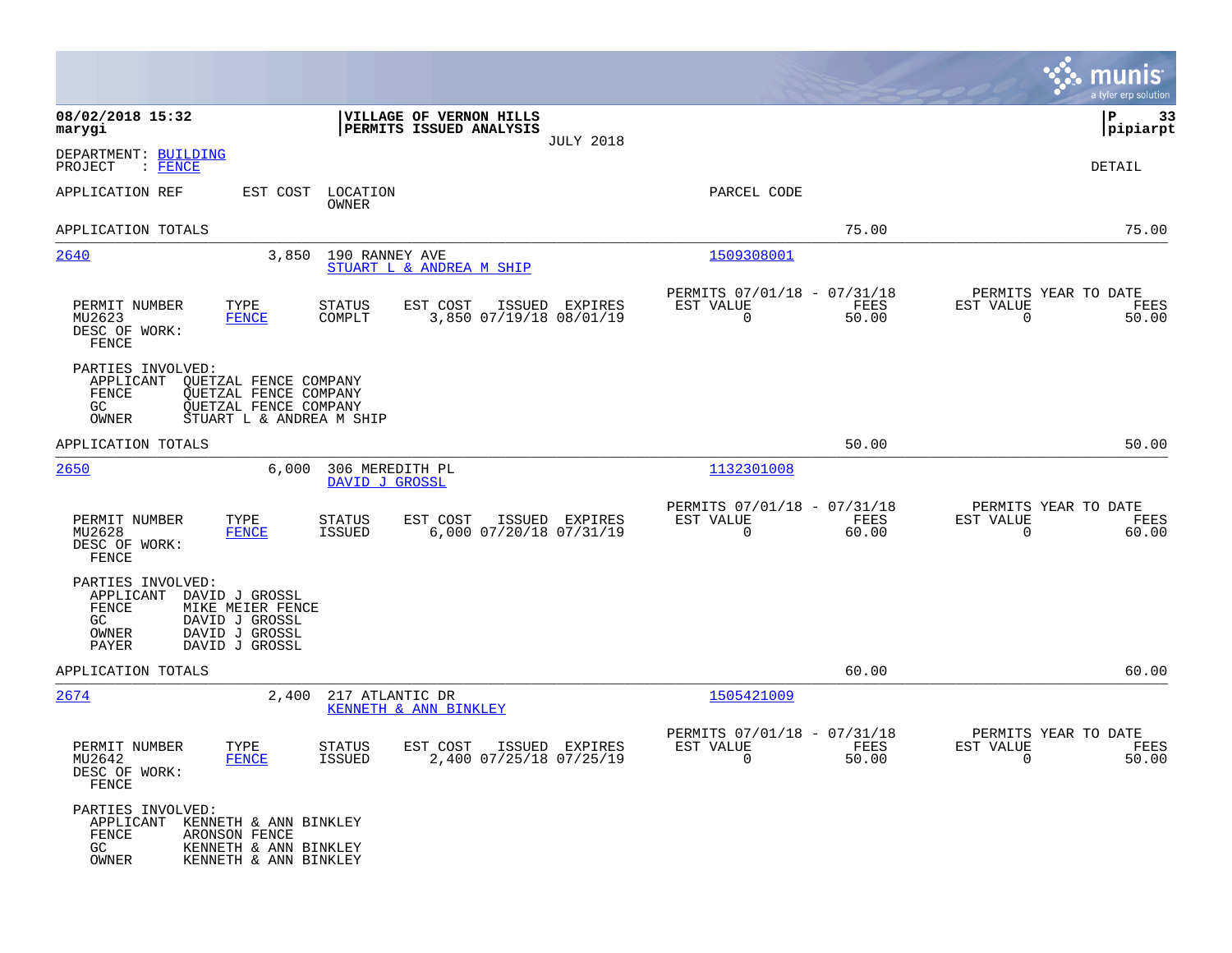|                                                   |                                                    |                  |                 |   | munis <sup>®</sup><br>a tyler erp solution |
|---------------------------------------------------|----------------------------------------------------|------------------|-----------------|---|--------------------------------------------|
| 08/02/2018 15:32<br>marygi                        | VILLAGE OF VERNON HILLS<br>PERMITS ISSUED ANALYSIS | <b>JULY 2018</b> |                 |   | 34<br>P<br> pipiarpt                       |
| DEPARTMENT: BUILDING<br>PROJECT<br>$\colon$ FENCE |                                                    |                  |                 |   | DETAIL                                     |
| APPLICATION REF                                   | EST COST<br>LOCATION<br>OWNER                      | PARCEL CODE      |                 |   |                                            |
| PAYER                                             | KENNETH & ANN BINKLEY                              |                  |                 |   |                                            |
| APPLICATION TOTALS<br>PROJECT TOTALS              |                                                    | 0                | 50.00<br>335.00 | 0 | 50.00<br>335.00                            |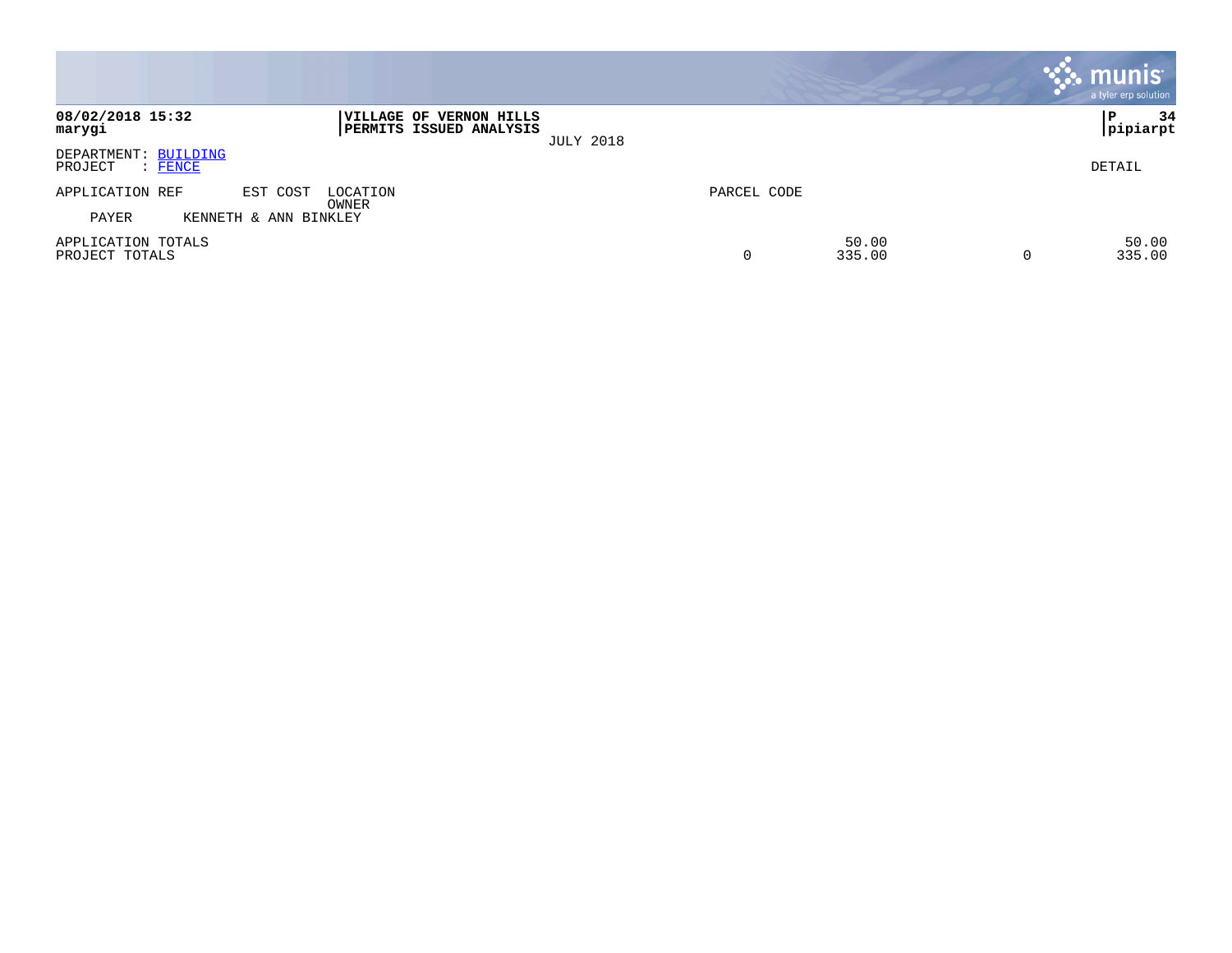|                                                                                                                                                                                                                                       |                                                                                                                                  |                                                                        | munis<br>a tyler erp solution                                      |
|---------------------------------------------------------------------------------------------------------------------------------------------------------------------------------------------------------------------------------------|----------------------------------------------------------------------------------------------------------------------------------|------------------------------------------------------------------------|--------------------------------------------------------------------|
| 08/02/2018 15:32<br>marygi                                                                                                                                                                                                            | VILLAGE OF VERNON HILLS<br>PERMITS ISSUED ANALYSIS                                                                               |                                                                        | ∣P<br>35<br>pipiarpt                                               |
| DEPARTMENT: BUILDING<br>: FIRE ALARM<br>PROJECT                                                                                                                                                                                       | <b>JULY 2018</b>                                                                                                                 |                                                                        | DETAIL                                                             |
| APPLICATION REF                                                                                                                                                                                                                       | EST COST LOCATION<br>OWNER                                                                                                       | PARCEL CODE                                                            |                                                                    |
| 11                                                                                                                                                                                                                                    | 2,500<br>335 NORTH MILWAUKEE AVE<br>WALMART STORES INC                                                                           | 1503301034                                                             |                                                                    |
| PERMIT NUMBER<br>TYPE<br>MU2659<br>DESC OF WORK:<br>FIRE ALARM FOR FUEL STATION                                                                                                                                                       | EST COST<br><b>STATUS</b><br>ISSUED EXPIRES<br>2,500 07/26/18 07/26/19<br>FIRE ALARM ISSUED                                      | PERMITS 07/01/18 - 07/31/18<br>EST VALUE<br>FEES<br>$\Omega$<br>315.00 | PERMITS YEAR TO DATE<br>EST VALUE<br>FEES<br>$\Omega$<br>315.00    |
| PARTIES INVOLVED:<br>APPLICANT<br>TELGIAN CORPORATION<br>GC.<br>TELGIAN CORPORATION<br>OCCUPANT<br>SAM'S CLUB<br>WALMART STORES INC<br>OWNER<br>TELGIAN CORPORATION<br>PAYER                                                          |                                                                                                                                  |                                                                        |                                                                    |
| APPLICATION TOTALS                                                                                                                                                                                                                    |                                                                                                                                  | 315.00                                                                 | 315.00                                                             |
| 2505                                                                                                                                                                                                                                  | 2,400<br>370 CORPORATE WOODS PARKWAY<br>OKAMOTO CORPORATION                                                                      | 1509401085                                                             |                                                                    |
| PERMIT NUMBER<br>TYPE<br>MU2590<br>DESC OF WORK:<br>FIRE ALARM                                                                                                                                                                        | EST COST<br>ISSUED EXPIRES<br><b>STATUS</b><br>FIRE ALARM COMPLT<br>2,400 07/17/18 07/31/19                                      | PERMITS 07/01/18 - 07/31/18<br>EST VALUE<br>FEES<br>$\Omega$<br>394.00 | PERMITS YEAR TO DATE<br>EST VALUE<br>FEES<br>$\mathbf 0$<br>394.00 |
| PARTIES INVOLVED:<br>ALARM DETECTION SYSTEMS<br>ALARM<br>APPLICANT<br>ALARM DETECTION SYSTEMS<br>GC<br>ALARM DETECTION SYSTEMS<br>OCCUPANT<br>OKAMOTO CORPORATION<br>OWNER<br>OKAMOTO CORPORATION<br>PAYER<br>ALARM DETECTION SYSTEMS |                                                                                                                                  |                                                                        |                                                                    |
| APPLICATION TOTALS                                                                                                                                                                                                                    |                                                                                                                                  | 394.00                                                                 | 394.00                                                             |
| 2647                                                                                                                                                                                                                                  | 901 NORTH MILWAUKEE AVENUE 500<br>34,645<br>PLACEHOLDER                                                                          | 1134302008                                                             |                                                                    |
| PERMIT NUMBER<br>TYPE<br>MU2618<br>DESC OF WORK:<br>FIRE ALARM                                                                                                                                                                        | EST COST<br><b>STATUS</b><br>ISSUED EXPIRES<br>FIRE ALARM ISSUED<br>34,645 07/19/18 07/19/19                                     | PERMITS 07/01/18 - 07/31/18<br>EST VALUE<br>FEES<br>0<br>716.45        | PERMITS YEAR TO DATE<br>EST VALUE<br>FEES<br>$\mathbf 0$<br>716.45 |
| PARTIES INVOLVED:<br>ALARM<br>APPLICANT<br>GC.<br>BARNES & NOBLE<br><b>OCCUPANT</b>                                                                                                                                                   | STANLEY CONVERGENT SECURITY SOLUTIONS IN<br>STANLEY CONVERGENT SECURITY SOLUTIONS IN<br>STANLEY CONVERGENT SECURITY SOLUTIONS IN |                                                                        |                                                                    |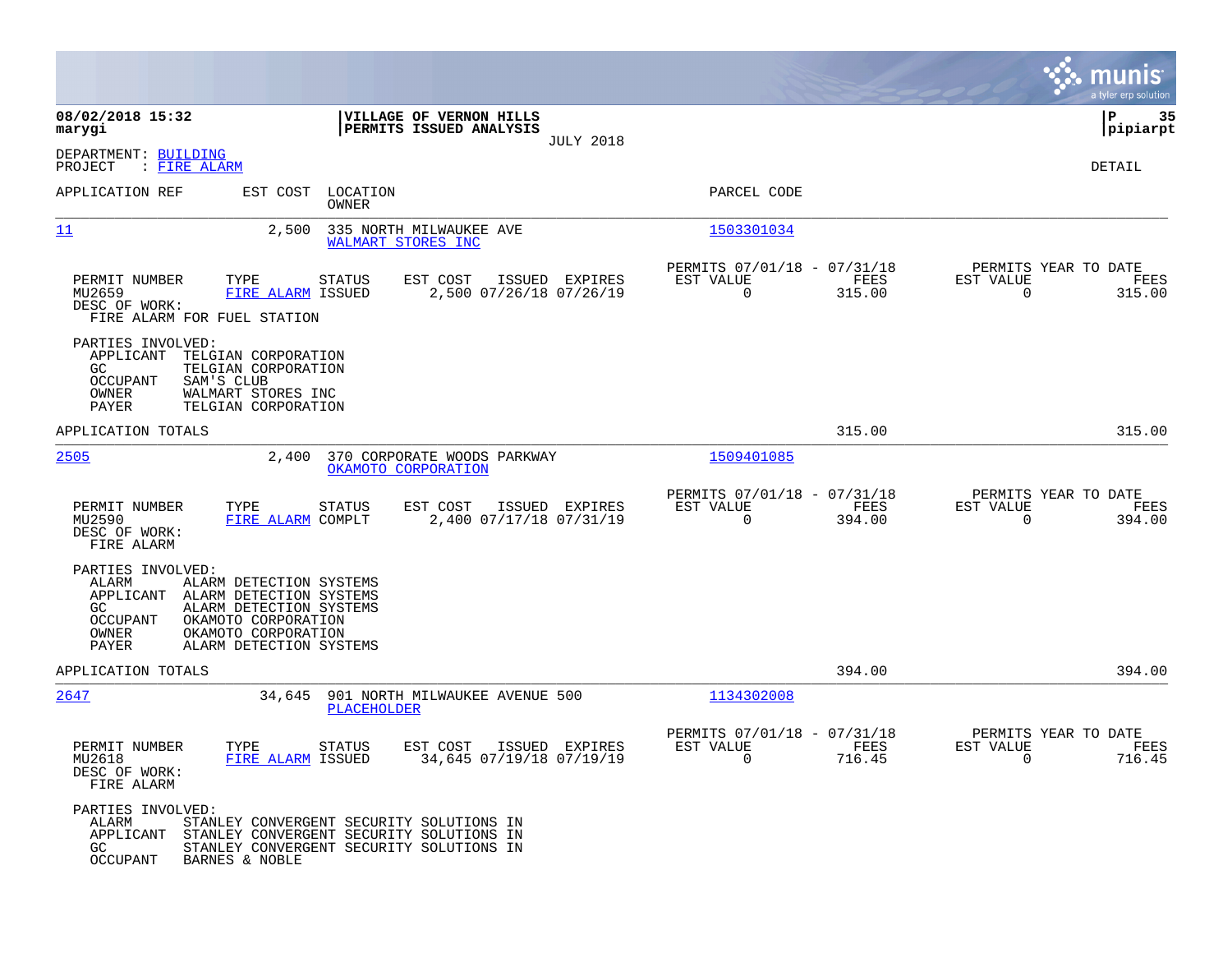|                                                 |                                                           |                              | <b>munis</b><br>a tyler erp solution |
|-------------------------------------------------|-----------------------------------------------------------|------------------------------|--------------------------------------|
| 08/02/2018 15:32<br>marygi                      | VILLAGE OF VERNON HILLS<br><b>PERMITS ISSUED ANALYSIS</b> | <b>JULY 2018</b>             | 36<br>P<br> pipiarpt                 |
| DEPARTMENT: BUILDING<br>PROJECT<br>: FIRE ALARM |                                                           |                              | DETAIL                               |
| APPLICATION REF<br>EST COST                     | LOCATION<br>OWNER                                         | PARCEL CODE                  |                                      |
| OWNER<br>PLACEHOLDER<br>PAYER                   | STANLEY CONVERGENT SECURITY SOLUTIONS IN                  |                              |                                      |
| APPLICATION TOTALS<br>PROJECT TOTALS            |                                                           | 716.45<br>0<br>1,425.45<br>0 | 716.45<br>1,425.45                   |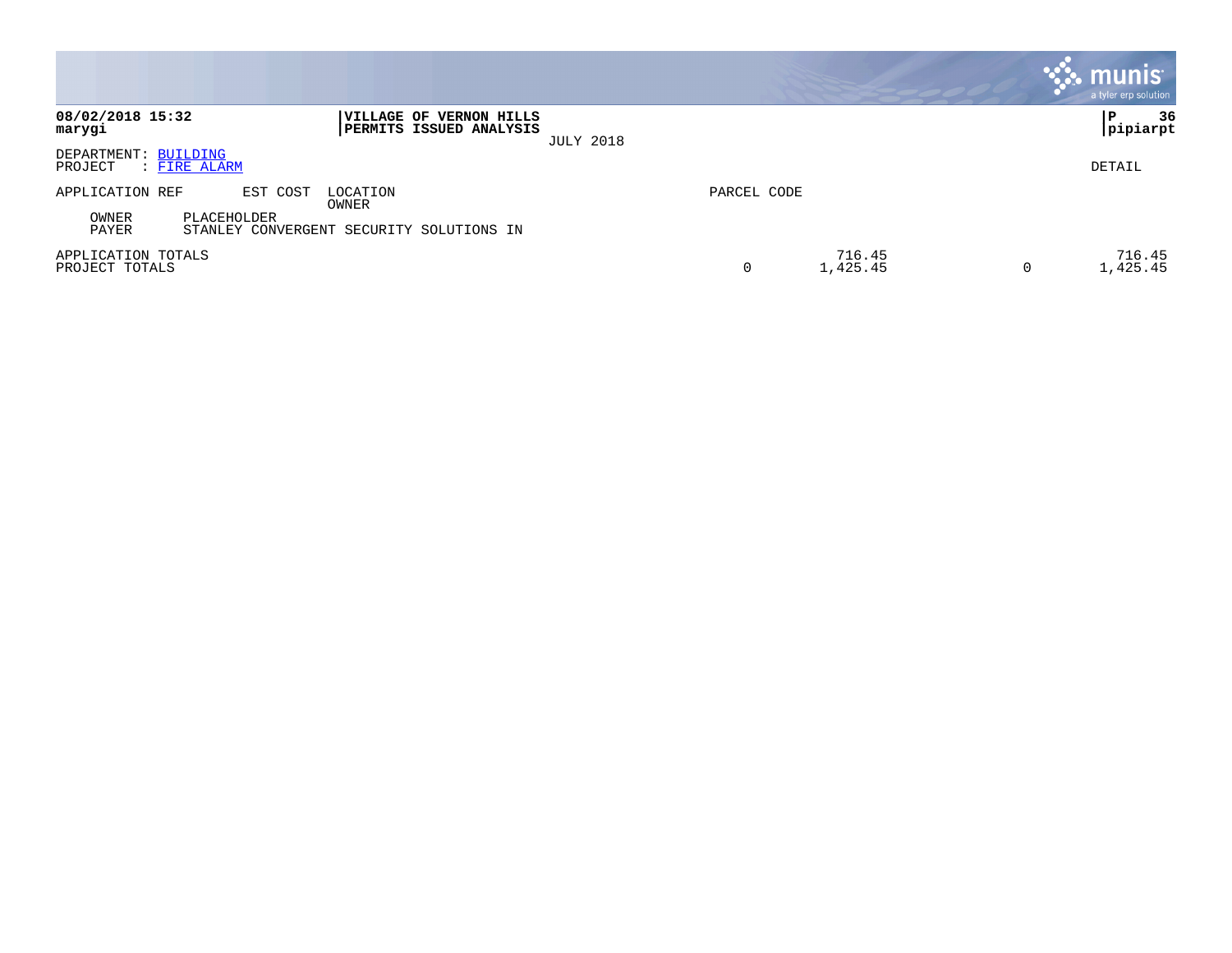|                                                                                                                                                                                                                                                                   |                                                                                   |                                                                           | munis<br>a tyler erp solution                                   |
|-------------------------------------------------------------------------------------------------------------------------------------------------------------------------------------------------------------------------------------------------------------------|-----------------------------------------------------------------------------------|---------------------------------------------------------------------------|-----------------------------------------------------------------|
| 08/02/2018 15:32<br>marygi                                                                                                                                                                                                                                        | VILLAGE OF VERNON HILLS<br>PERMITS ISSUED ANALYSIS                                |                                                                           | 37<br>IΡ<br> pipiarpt                                           |
| DEPARTMENT: BUILDING<br>PROJECT<br>: FIRE SPRINKLER                                                                                                                                                                                                               | <b>JULY 2018</b>                                                                  |                                                                           | DETAIL                                                          |
| APPLICATION REF<br>EST COST                                                                                                                                                                                                                                       | LOCATION<br>OWNER                                                                 | PARCEL CODE                                                               |                                                                 |
| 2580<br>10,700                                                                                                                                                                                                                                                    | 231 JUSTINS CT<br>BANK OF AMERICA/NA                                              | 1128309013                                                                |                                                                 |
| PERMIT NUMBER<br>TYPE<br>MU2539<br>FIRE SPR<br>DESC OF WORK:<br>FIRE SPRINKLERS                                                                                                                                                                                   | ISSUED EXPIRES<br>STATUS<br>EST COST<br><b>ISSUED</b><br>10,700 07/05/18 07/05/19 | PERMITS 07/01/18 - 07/31/18<br>FEES<br>EST VALUE<br>$\mathbf 0$<br>307.00 | PERMITS YEAR TO DATE<br>EST VALUE<br>FEES<br>$\Omega$<br>307.00 |
| PARTIES INVOLVED:<br>APPLICANT ORION FIRE PROTECTION<br>FIRE SPRIN ORION FIRE PROTECTION<br>GC<br>ORION FIRE PROTECTION<br>BANK OF AMERICA/NA<br>OWNER<br>PAYER<br>ORION FIRE PROTECTION                                                                          |                                                                                   |                                                                           |                                                                 |
| APPLICATION TOTALS                                                                                                                                                                                                                                                |                                                                                   | 307.00                                                                    | 307.00                                                          |
| 2598<br>25,000                                                                                                                                                                                                                                                    | 222 HAWTHORN CTR<br>CENTENNIAL                                                    | 1133401086                                                                |                                                                 |
| PERMIT NUMBER<br>TYPE<br>MU2662<br>FIRE SPR<br>DESC OF WORK:<br>FIRE SPRINKLER                                                                                                                                                                                    | <b>STATUS</b><br>EST COST<br>ISSUED EXPIRES<br>25,000 07/26/18 07/31/19<br>ISSUED | PERMITS 07/01/18 - 07/31/18<br>EST VALUE<br>FEES<br>726.00<br>$\Omega$    | PERMITS YEAR TO DATE<br>EST VALUE<br>FEES<br>$\Omega$<br>726.00 |
| PARTIES INVOLVED:<br>ALARM<br>VICTORIA'S SECRET<br>APPLICANT<br>SHAMROCK FIRE PROTECTION<br>FIRE SPRIN SHAMROCK FIRE PROTECTION<br>SHAMROCK FIRE PROTECTION<br>GC.<br><b>OCCUPANT</b><br>ZHIYUAN DONG<br>OWNER<br>CENTENNIAL<br>PAYER<br>SHAMROCK FIRE PROTECTION |                                                                                   |                                                                           |                                                                 |
| APPLICATION TOTALS                                                                                                                                                                                                                                                |                                                                                   | 726.00                                                                    | 726.00                                                          |
| 2599<br>25,000                                                                                                                                                                                                                                                    | 714 HAWTHORN CTR<br>CENTENNIAL                                                    | 1133401086                                                                |                                                                 |
| PERMIT NUMBER<br>TYPE<br>MU2661<br>FIRE SPR<br>DESC OF WORK:<br>FIRE SPRINKLER                                                                                                                                                                                    | STATUS<br>EST COST ISSUED EXPIRES<br>25,000 07/26/18 07/31/19<br>ISSUED           | PERMITS 07/01/18 - 07/31/18<br>EST VALUE<br>FEES<br>$\Omega$<br>564.00    | PERMITS YEAR TO DATE<br>EST VALUE<br>FEES<br>$\Omega$<br>564.00 |
| PARTIES INVOLVED:<br>APPLICANT SHAMROCK FIRE PROTECTION<br>FIRE SPRIN SHAMROCK FIRE PROTECTION<br>GC<br>SHAMROCK FIRE PROTECTION                                                                                                                                  |                                                                                   |                                                                           |                                                                 |

**Contract**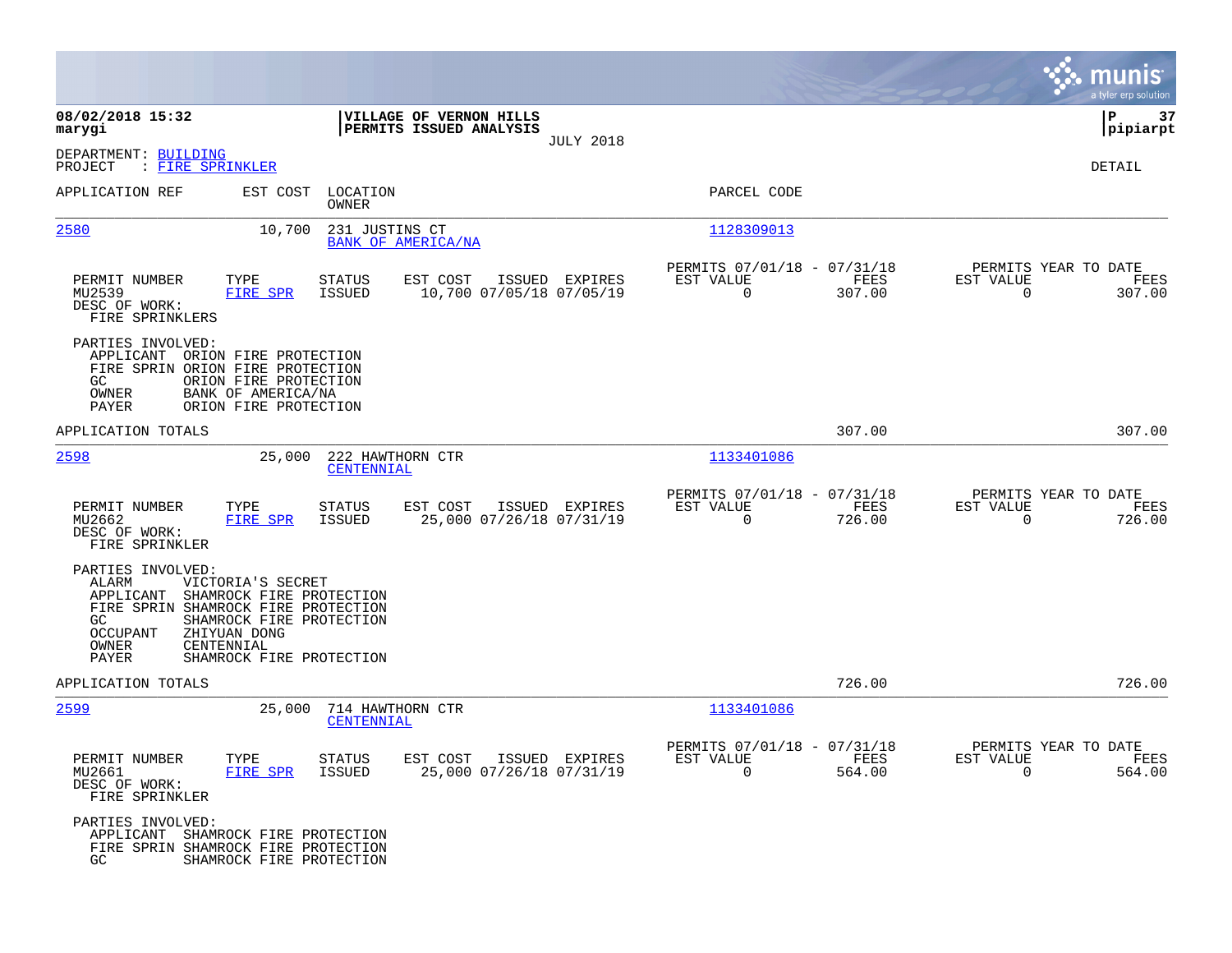|                                                                                                                                                                                                         |                                                                                  | munis<br>a tyler erp solution                                             |
|---------------------------------------------------------------------------------------------------------------------------------------------------------------------------------------------------------|----------------------------------------------------------------------------------|---------------------------------------------------------------------------|
| 08/02/2018 15:32<br>VILLAGE OF VERNON HILLS<br>PERMITS ISSUED ANALYSIS<br>marygi<br><b>JULY 2018</b>                                                                                                    |                                                                                  | ΙP<br>38<br> pipiarpt                                                     |
| DEPARTMENT: BUILDING<br>PROJECT<br>: FIRE SPRINKLER                                                                                                                                                     |                                                                                  | <b>DETAIL</b>                                                             |
| APPLICATION REF<br>EST COST<br>LOCATION<br>OWNER<br>BATH AND BODY WORKS<br>OCCUPANT<br>OWNER<br>CENTENNIAL<br>PAYER<br>SHAMROCK FIRE PROTECTION                                                         | PARCEL CODE                                                                      |                                                                           |
| APPLICATION TOTALS                                                                                                                                                                                      | 564.00                                                                           | 564.00                                                                    |
| 2639<br>14,200<br>518 COUNCIL CIRCLE<br><b>PLACEHOLDER</b>                                                                                                                                              | 1133205061                                                                       |                                                                           |
| TYPE<br><b>STATUS</b><br>EST COST<br>PERMIT NUMBER<br>ISSUED EXPIRES<br>14,200 07/24/18 07/24/19<br>MU2637<br><b>FIRE SPR</b><br><b>ISSUED</b><br>DESC OF WORK:<br>FIRE SPRINKLER                       | PERMITS 07/01/18 - 07/31/18<br>EST VALUE<br><b>FEES</b><br>$\Omega$<br>342.00    | PERMITS YEAR TO DATE<br>EST VALUE<br><b>FEES</b><br>$\mathbf 0$<br>342.00 |
| PARTIES INVOLVED:<br>APPLICANT NOVA FIRE PROTECTION<br>FIRE SPRIN NOVA FIRE PROTECTION<br>NOVA FIRE PROTECTION<br>GC<br>OWNER<br>PLACEHOLDER<br>PAYER<br>NOVA FIRE PROTECTION                           |                                                                                  |                                                                           |
| APPLICATION TOTALS                                                                                                                                                                                      | 342.00                                                                           | 342.00                                                                    |
| 2729<br>9,500<br>75 NORTH FAIRWAY DR<br>JANKO ALCION VERNON HILLS LLC                                                                                                                                   | 1504402016                                                                       |                                                                           |
| TYPE<br>EST COST<br>PERMIT NUMBER<br><b>STATUS</b><br>ISSUED EXPIRES<br>MU2677<br><b>FIRE SPR</b><br><b>ISSUED</b><br>9,500 07/31/18 07/31/19<br>DESC OF WORK:<br>FIRE SPRINKLERS IN EXTERIOR CAR PORTS | PERMITS 07/01/18 - 07/31/18<br>EST VALUE<br><b>FEES</b><br>$\mathbf 0$<br>319.00 | PERMITS YEAR TO DATE<br>EST VALUE<br>FEES<br>319.00<br>$\Omega$           |
| PARTIES INVOLVED:<br>FIRE SPRIN KLM FIRE PROTECTION<br>KLM FIRE PROTECTION<br>GC.<br><b>OCCUPANT</b><br>CARE FUSION<br>OWNER<br>JANKO ALCION VERNON HILLS LLC<br>PAYER<br>KLM FIRE PROTECTION           |                                                                                  |                                                                           |
| APPLICATION TOTALS<br>PROJECT TOTALS                                                                                                                                                                    | 319.00<br>0<br>2,258.00                                                          | 319.00<br>$\Omega$<br>2,258.00                                            |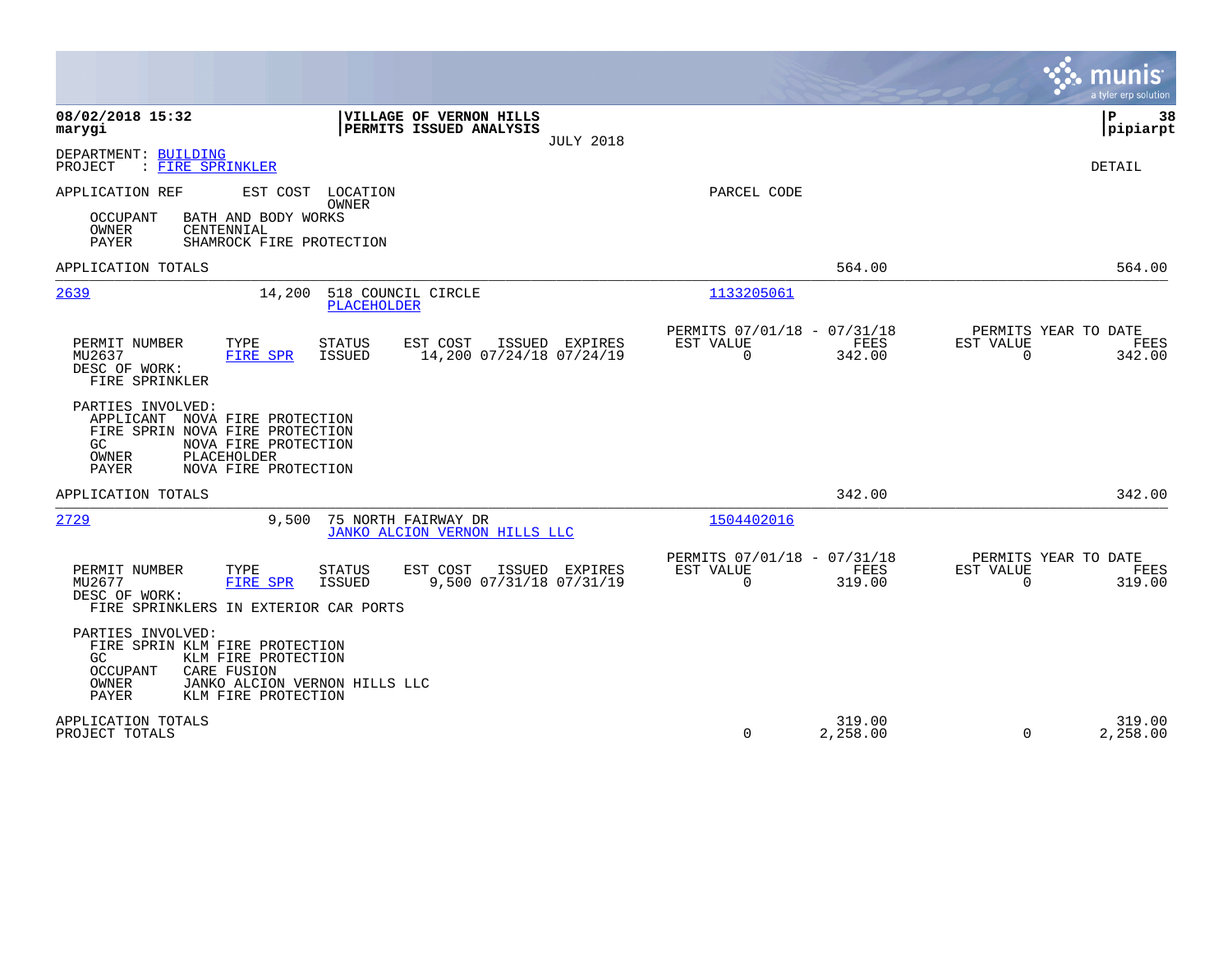|                                                                                       |                                                                                    |                   |                                                    |                  |                                                      |                |                                               | <b>munis</b><br>a tyler erp solution |
|---------------------------------------------------------------------------------------|------------------------------------------------------------------------------------|-------------------|----------------------------------------------------|------------------|------------------------------------------------------|----------------|-----------------------------------------------|--------------------------------------|
| 08/02/2018 15:32<br>marygi                                                            |                                                                                    |                   | VILLAGE OF VERNON HILLS<br>PERMITS ISSUED ANALYSIS | <b>JULY 2018</b> |                                                      |                |                                               | 39<br>∣P<br> pipiarpt                |
| DEPARTMENT: BUILDING<br>PROJECT<br>: LAWN SPRINKLER                                   |                                                                                    |                   |                                                    |                  |                                                      |                |                                               | DETAIL                               |
| APPLICATION REF                                                                       | EST COST                                                                           | LOCATION<br>OWNER |                                                    |                  | PARCEL CODE                                          |                |                                               |                                      |
| 2696                                                                                  | 3,600                                                                              | 108 HASTINGS CT   | ALTON & MALULEE GRANT, JR                          |                  | 1132204015                                           |                |                                               |                                      |
| PERMIT NUMBER<br>MU2593<br>DESC OF WORK:<br>LAWN IRRIGATION                           | TYPE<br>LAWN IRRIG ISSUED                                                          | STATUS            | EST COST<br>ISSUED<br>3,600 07/17/18 07/17/19      | EXPIRES          | PERMITS 07/01/18 - 07/31/18<br>EST VALUE<br>$\Omega$ | FEES<br>50.00  | PERMITS YEAR TO DATE<br>EST VALUE<br>$\Omega$ | FEES<br>50.00                        |
| PARTIES INVOLVED:<br>APPLICANT<br>GC.<br>IRRIGATION WATER WORKS INC<br>OWNER<br>PAYER | WATER WORKS INC<br>WATER WORKS INC<br>ALTON & MALULEE GRANT, JR<br>WATER WORKS INC |                   |                                                    |                  |                                                      |                |                                               |                                      |
| APPLICATION TOTALS<br>PROJECT TOTALS                                                  |                                                                                    |                   |                                                    |                  | 0                                                    | 50.00<br>50.00 |                                               | 50.00<br>50.00                       |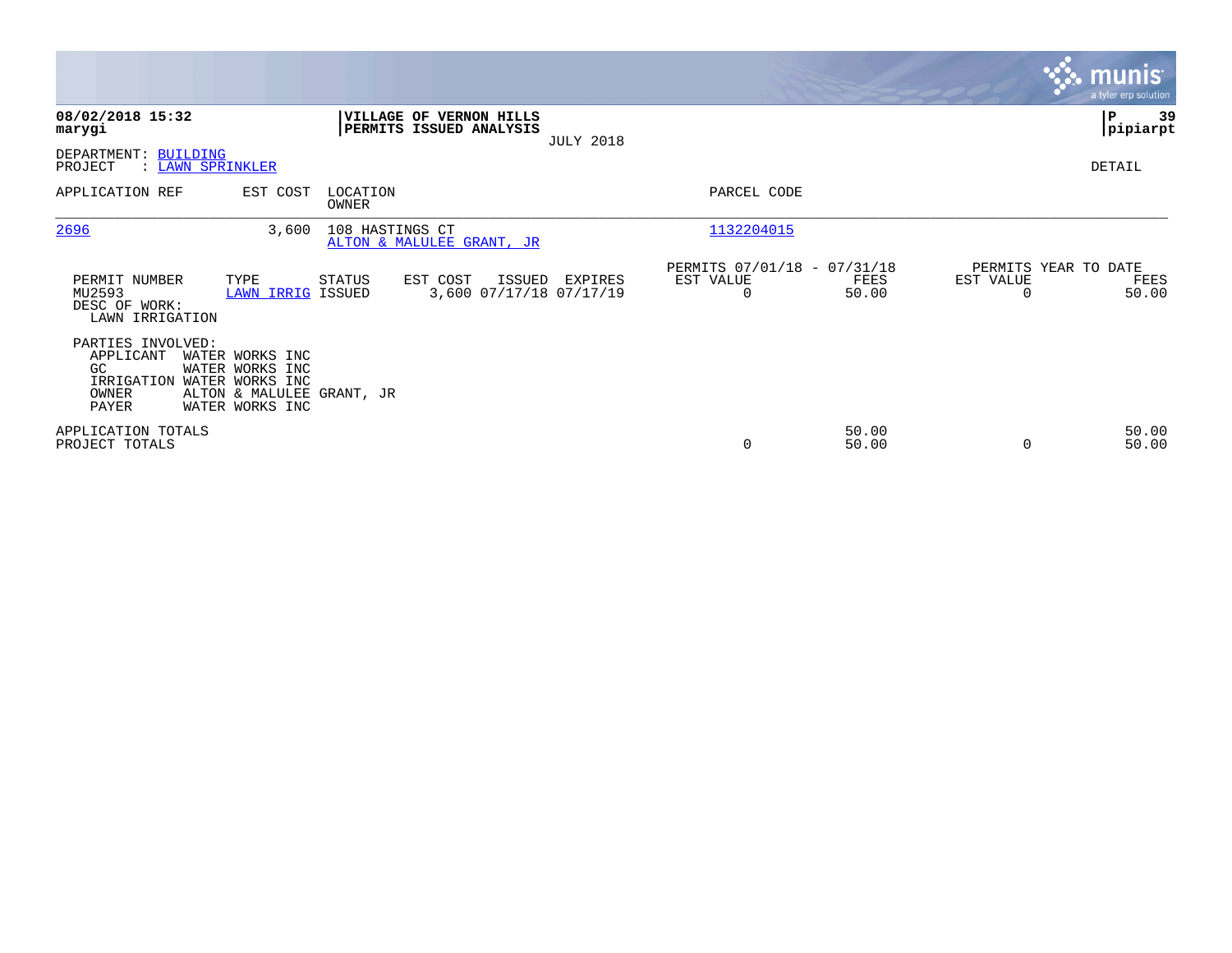|                                                                                                                                                                                                                              |                                                                             |                                                                             | munis<br>a tyler erp solution                                      |
|------------------------------------------------------------------------------------------------------------------------------------------------------------------------------------------------------------------------------|-----------------------------------------------------------------------------|-----------------------------------------------------------------------------|--------------------------------------------------------------------|
| 08/02/2018 15:32<br>marygi                                                                                                                                                                                                   | VILLAGE OF VERNON HILLS<br>PERMITS ISSUED ANALYSIS<br><b>JULY 2018</b>      |                                                                             | 40<br>ΙP<br> pipiarpt                                              |
| DEPARTMENT: BUILDING<br>: MISC COMMERCIAL<br>PROJECT                                                                                                                                                                         |                                                                             |                                                                             | DETAIL                                                             |
| APPLICATION REF<br>EST COST                                                                                                                                                                                                  | LOCATION<br>OWNER                                                           | PARCEL CODE                                                                 |                                                                    |
| 1881<br>110,000                                                                                                                                                                                                              | 100 SOUTH MILWAUKEE AVENUE<br>LEAHY VERNON HILLS DEVELOPMENT LLC            | <u>1510102031</u>                                                           |                                                                    |
| PERMIT NUMBER<br>TYPE<br>MU2561<br>MISC COMM<br>DESC OF WORK:<br>RELOCATING GUARD SHACK/CURBS IN PARKING LOT                                                                                                                 | EST COST<br>ISSUED EXPIRES<br>STATUS<br>ISSUED<br>110,000 07/11/18 07/11/19 | PERMITS 07/01/18 - 07/31/18<br>EST VALUE<br>FEES<br>$\mathbf 0$<br>3,175.00 | PERMITS YEAR TO DATE<br>EST VALUE<br>FEES<br>$\Omega$<br>3,175.00  |
| PARTIES INVOLVED:<br>APPLICANT<br>PATRIOT PAVEMENT MAINTENCE<br>PATRIOT PAVEMENT MAINTENCE<br>GC.<br>OWNER<br>PLUMBER<br>PJF PLUMBING AND HEATING<br>PATRIOT PAVEMENT MAINTENCE<br>PAYER                                     | LEAHY VERNON HILLS DEVELOPMENT LLC                                          |                                                                             |                                                                    |
| APPLICATION TOTALS                                                                                                                                                                                                           |                                                                             | 3,175.00                                                                    | 3,175.00                                                           |
| 2455<br>39,200                                                                                                                                                                                                               | 171 CORPORATE WOODS PARKWAY<br>FUJI AMERICA CORPORATION                     | 1509403030                                                                  |                                                                    |
| TYPE<br>PERMIT NUMBER<br>MU2587<br>MISC COMM<br>DESC OF WORK:<br>BRIDGE INSTALLATION                                                                                                                                         | STATUS<br>EST COST<br>ISSUED EXPIRES<br>ISSUED<br>39,200 07/16/18 07/16/19  | PERMITS 07/01/18 - 07/31/18<br>FEES<br>EST VALUE<br>$\mathbf 0$<br>392.00   | PERMITS YEAR TO DATE<br>EST VALUE<br>FEES<br>$\mathbf 0$<br>392.00 |
| PARTIES INVOLVED:<br>APPLICANT MIDWAY III CONSTRUCTION INC<br>MIDWAY III CONSTRUCTION INC<br>GC.<br><b>OCCUPANT</b><br>FUJI AMERICA CORPORATION<br>OWNER<br>FUJI AMERICA CORPORATION<br>PAYER<br>MIDWAY III CONSTRUCTION INC |                                                                             |                                                                             |                                                                    |
| APPLICATION TOTALS                                                                                                                                                                                                           |                                                                             | 392.00                                                                      | 392.00                                                             |
| 2581<br>92,000                                                                                                                                                                                                               | 899 NORTH MILWAUKEE AVENUE<br><b>PLACEHOLDER</b>                            | 1134302008                                                                  |                                                                    |
| PERMIT NUMBER<br>TYPE<br>MU2591<br>MISC COMM<br>DESC OF WORK:<br>BLDG G2: LANDLORD WORK                                                                                                                                      | ISSUED EXPIRES<br>STATUS<br>EST COST<br>92,000 07/17/18 07/30/19<br>ISSUED  | PERMITS 07/01/18 - 07/31/18<br>EST VALUE<br><b>FEES</b><br>0<br>1,120.00    | PERMITS YEAR TO DATE<br>EST VALUE<br>FEES<br>0<br>1,120.00         |
| PARTIES INVOLVED:<br>APPLICANT KA, INC. ARCHITECTURE<br>CARPENTER THE ROCKWELL GROUP<br>CONCRETE CIRCLE CONCRETE<br>DRYWALL<br>THE ROCKWELL GROUP<br>ELECTRICIA KELLENBERGER ELECTRIC                                        |                                                                             |                                                                             |                                                                    |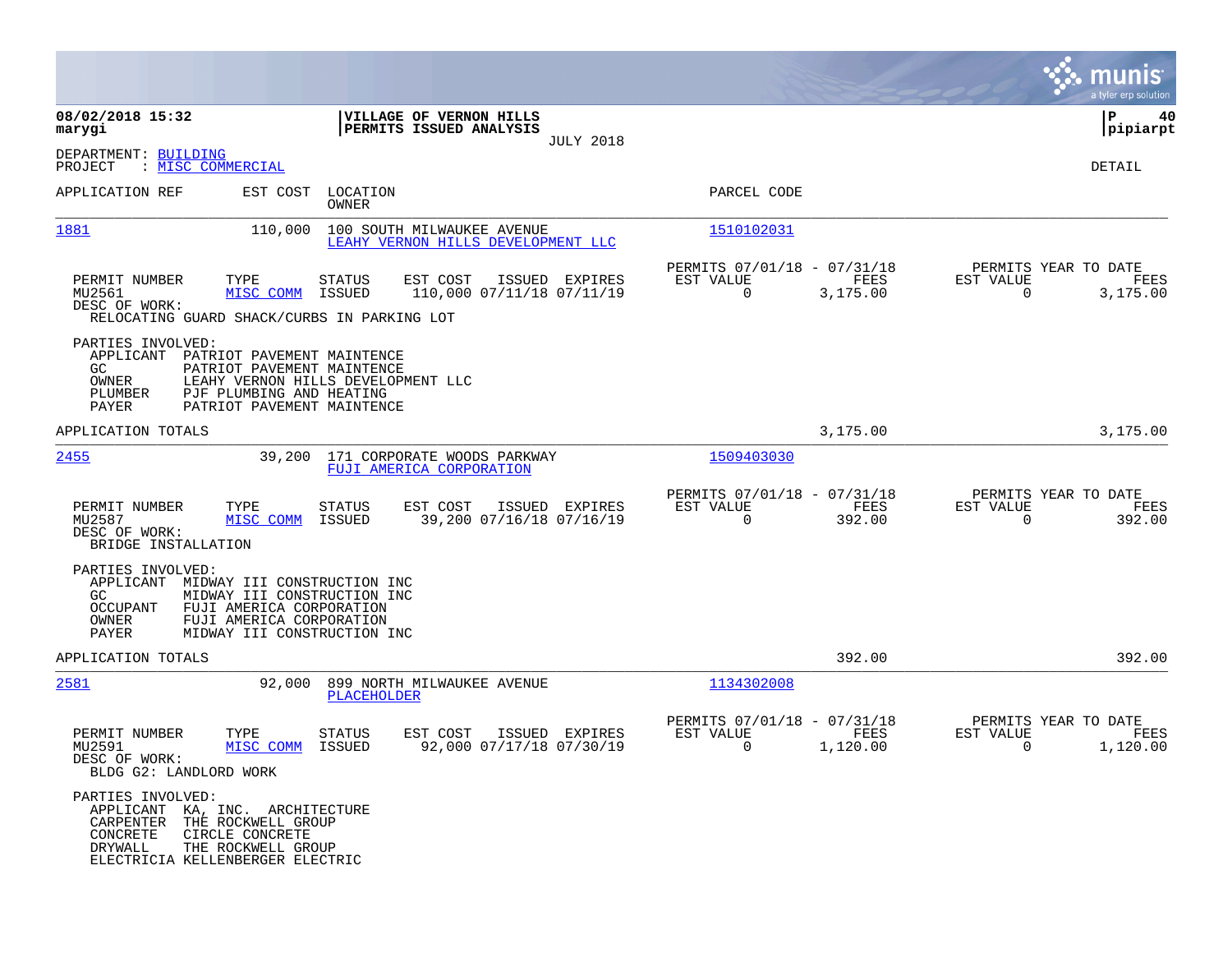|                                                                                                                                                                                                                                                                                               |                                                                        | munis<br>a tyler erp solution                                   |
|-----------------------------------------------------------------------------------------------------------------------------------------------------------------------------------------------------------------------------------------------------------------------------------------------|------------------------------------------------------------------------|-----------------------------------------------------------------|
| 08/02/2018 15:32<br>VILLAGE OF VERNON HILLS<br>PERMITS ISSUED ANALYSIS<br>marygi<br><b>JULY 2018</b>                                                                                                                                                                                          |                                                                        | l P<br>41<br> pipiarpt                                          |
| DEPARTMENT: BUILDING<br>: MISC COMMERCIAL<br>PROJECT                                                                                                                                                                                                                                          |                                                                        | DETAIL                                                          |
| APPLICATION REF<br>EST COST<br>LOCATION<br>OWNER<br>GC<br>REGENCY CENTERS LP<br>GC<br>GRAYCOR<br>HVAC<br>GT MECHANICAL<br>IRON WORK<br>GUARDIAN CONSTRUCTION PRODUCTS<br>OWNER<br>PLACEHOLDER<br>PLUMBER<br>TRITON PLUMBING<br>REGENCY CENTERS LP<br>PAYER<br><b>ROOFER</b><br>OLSSON ROOFING | PARCEL CODE                                                            |                                                                 |
| APPLICATION TOTALS                                                                                                                                                                                                                                                                            | 1,120.00                                                               | 1,120.00                                                        |
| 2604<br>12,000<br>851 NORTH MILWAUKEE AVENUE<br>PLACEHOLDER                                                                                                                                                                                                                                   | 1134302008                                                             |                                                                 |
| PERMIT NUMBER<br>TYPE<br><b>STATUS</b><br>EST COST<br>ISSUED EXPIRES<br>MISC COMM<br>12,000 07/11/18 07/11/19<br>MU2559<br>ISSUED<br>DESC OF WORK:<br>TEMP TRAILER FOR EMPLOYEE INTERVIEWS                                                                                                    | PERMITS 07/01/18 - 07/31/18<br>EST VALUE<br>FEES<br>$\Omega$<br>195.00 | PERMITS YEAR TO DATE<br>EST VALUE<br>FEES<br>0<br>195.00        |
| PARTIES INVOLVED:<br>APPLICANT STEWART-NOSKY ARCHITECTS<br>ELECTRICIA BERRY ELECTRIC CONTRACTING<br>GC<br>NOVAK CONSTRUCTION<br>GC<br>STEWART-NOSKY ARCHITECTS<br>OWNER<br>PLACEHOLDER<br>PAYER<br>STEWART-NOSKY ARCHITECTS                                                                   |                                                                        |                                                                 |
| APPLICATION TOTALS                                                                                                                                                                                                                                                                            | 195.00                                                                 | 195.00                                                          |
| 2635<br>13,447<br>Continental Executive Park<br>PLACEHOLDER                                                                                                                                                                                                                                   | 888888CEP                                                              |                                                                 |
| PERMIT NUMBER<br>TYPE<br><b>STATUS</b><br>EST COST<br>ISSUED EXPIRES<br>ISSUED<br>13,447 07/23/18 07/23/19<br>MU2630<br>MISC COMM<br>DESC OF WORK:<br>REPAVE WALKING PATH                                                                                                                     | PERMITS 07/01/18 - 07/31/18<br>EST VALUE<br>FEES<br>$\Omega$<br>538.00 | PERMITS YEAR TO DATE<br>EST VALUE<br>FEES<br>$\Omega$<br>538.00 |
| PARTIES INVOLVED:<br>APPLICANT BRIGGS PAVING<br>GC.<br>BRIGGS PAVING<br>PLACEHOLDER<br>OWNER                                                                                                                                                                                                  |                                                                        |                                                                 |
| APPLICATION TOTALS                                                                                                                                                                                                                                                                            | 538.00                                                                 | 538.00                                                          |
| 2642<br>97,020<br>901 NORTH MILWAUKEE AVENUE 600<br>PLACEHOLDER                                                                                                                                                                                                                               | 1134302008                                                             |                                                                 |
| PERMIT NUMBER<br>TYPE<br>EST COST<br>STATUS<br>ISSUED EXPIRES<br>MU2679<br>MISC COMM<br>ISSUED<br>97,020 07/31/18 07/31/19                                                                                                                                                                    | PERMITS 07/01/18 - 07/31/18<br>EST VALUE<br>FEES<br>0<br>1,170.20      | PERMITS YEAR TO DATE<br>EST VALUE<br>FEES<br>0<br>1,170.20      |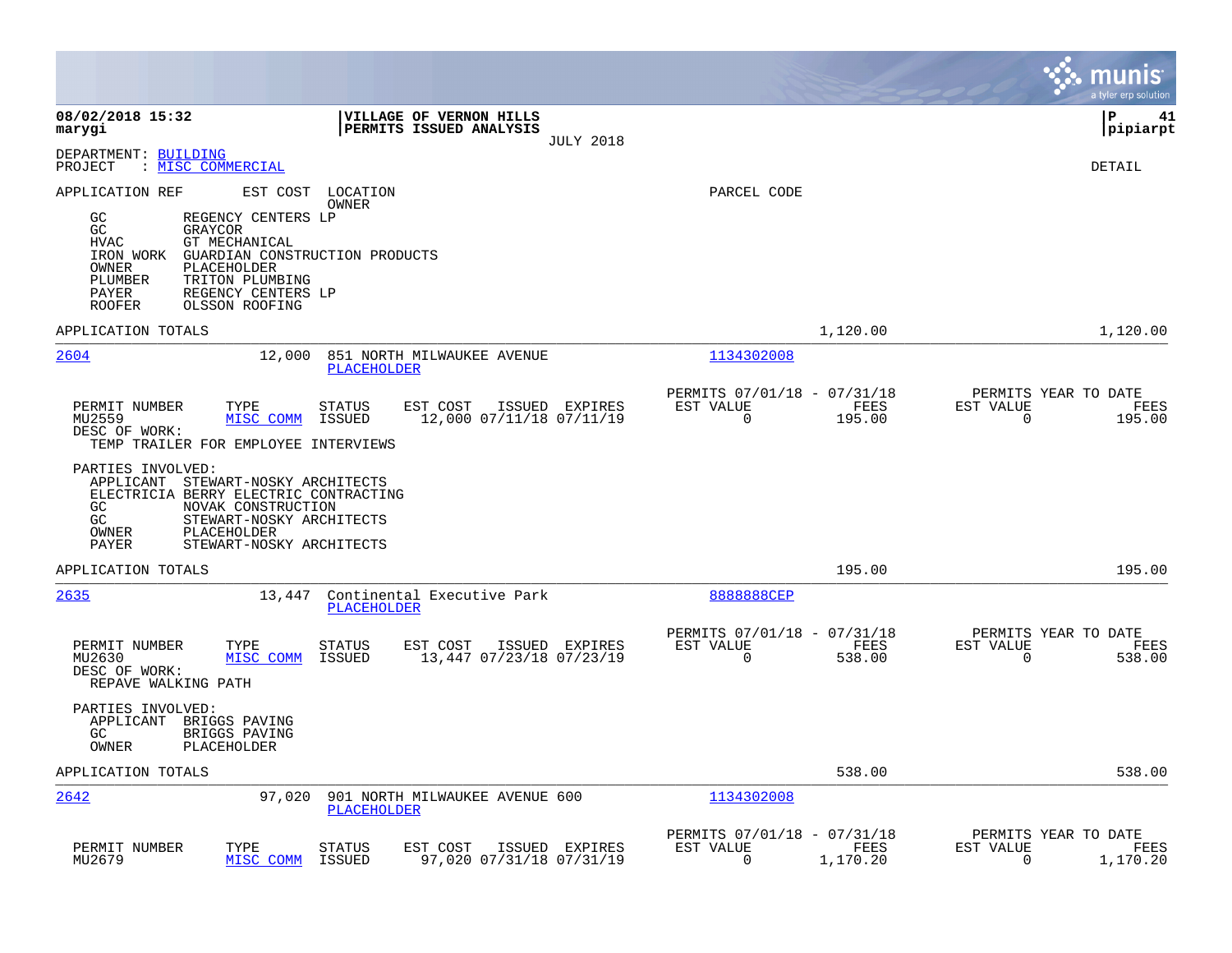|                                                                                                                                                                                                  |                                                                  |                  |             |                      | munis <sup>®</sup><br>a tyler erp solution |    |
|--------------------------------------------------------------------------------------------------------------------------------------------------------------------------------------------------|------------------------------------------------------------------|------------------|-------------|----------------------|--------------------------------------------|----|
| 08/02/2018 15:32<br>marygi                                                                                                                                                                       | <b>VILLAGE OF VERNON HILLS</b><br><b>PERMITS ISSUED ANALYSIS</b> | <b>JULY 2018</b> |             |                      | P<br>pipiarpt                              | 42 |
| DEPARTMENT: BUILDING<br>PROJECT<br>: MISC COMMERCIAL                                                                                                                                             |                                                                  |                  |             |                      | DETAIL                                     |    |
| EST COST<br>APPLICATION REF                                                                                                                                                                      | LOCATION<br>OWNER                                                |                  | PARCEL CODE |                      |                                            |    |
| DESC OF WORK:<br>RACKING                                                                                                                                                                         |                                                                  |                  |             |                      |                                            |    |
| PARTIES INVOLVED:<br>APPLICANT<br>ROSS DISPLAY<br>GC<br>ROSS DISPLAY<br>MISCELLANE<br>INTEGRITY INSTALLATIONS INC<br>OCCUPANT<br>NORDSTROM RACK<br>OWNER<br>PLACEHOLDER<br>PAYER<br>ROSS DISPLAY |                                                                  |                  |             |                      |                                            |    |
| APPLICATION TOTALS<br>PROJECT TOTALS                                                                                                                                                             |                                                                  |                  | $\mathbf 0$ | 1,170.20<br>6,590.20 | 1,170.20<br>0<br>6,590.20                  |    |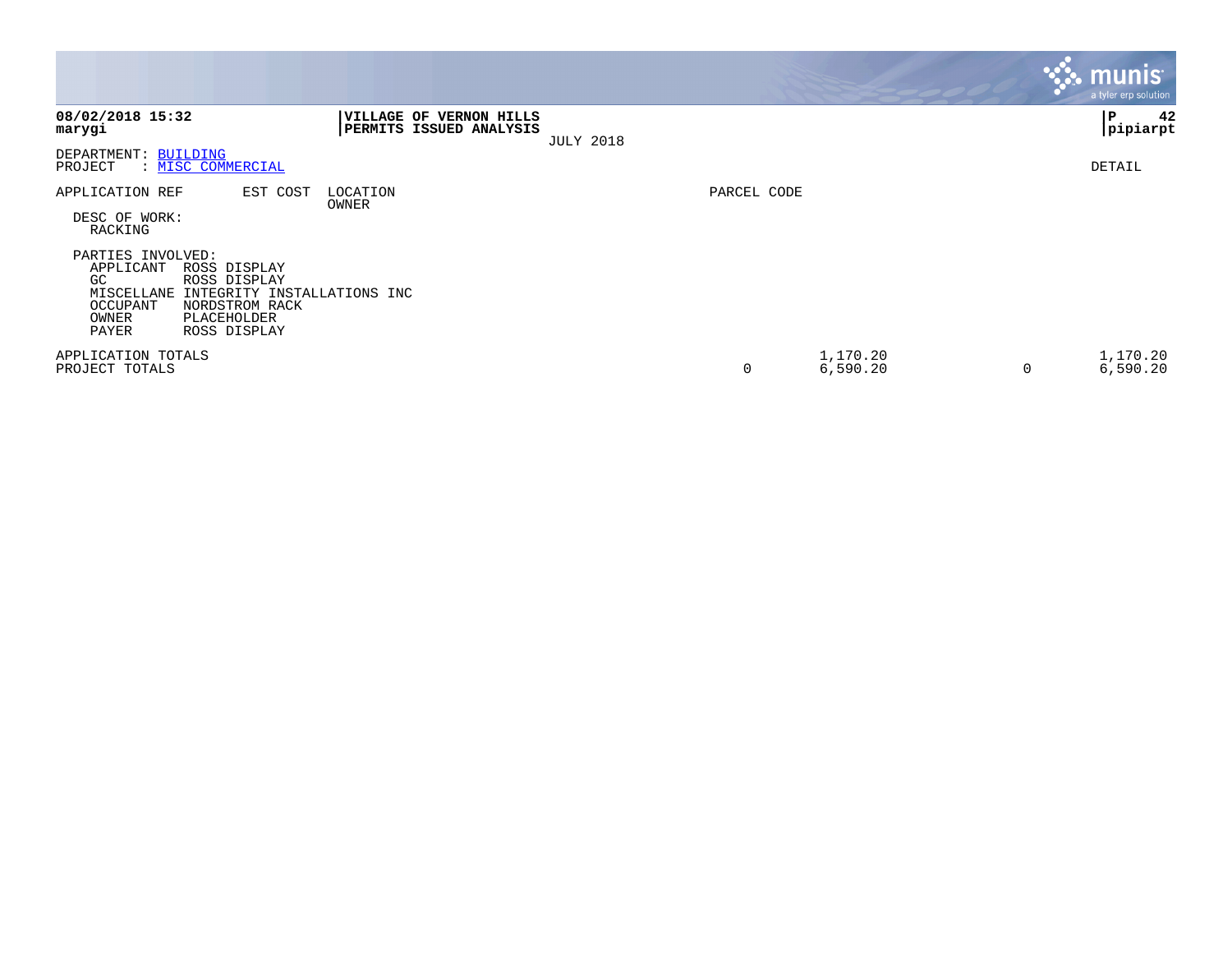|                                                                                                                                                                                                |                                                                                           | a tyler erp solution                                 |
|------------------------------------------------------------------------------------------------------------------------------------------------------------------------------------------------|-------------------------------------------------------------------------------------------|------------------------------------------------------|
| 08/02/2018 15:32<br>VILLAGE OF VERNON HILLS<br>PERMITS ISSUED ANALYSIS<br>marygi<br><b>JULY 2018</b>                                                                                           |                                                                                           | P<br>43<br> pipiarpt                                 |
| DEPARTMENT: BUILDING<br>PROJECT<br>: MISC ELECTRIC COMM                                                                                                                                        |                                                                                           | DETAIL                                               |
| APPLICATION REF<br>EST COST<br>LOCATION<br>OWNER                                                                                                                                               | PARCEL CODE                                                                               |                                                      |
| 2597<br>7.976 PINEHURST DRIVE<br><b>PLACEHOLDER</b>                                                                                                                                            | 1133112001                                                                                |                                                      |
| PERMIT NUMBER<br>TYPE<br><b>STATUS</b><br>EST COST<br>ISSUED EXPIRES<br>MU2586<br>7,976 07/16/18 07/16/19<br>MISC ELEC<br>COMPLT<br>DESC OF WORK:<br>ELEC SERVICE FOR POND AERATORS            | PERMITS 07/01/18 - 07/31/18<br>EST VALUE<br>FEES<br>EST VALUE<br>$\mathbf 0$<br>79.76     | PERMITS YEAR TO DATE<br>FEES<br>$\mathbf 0$<br>79.76 |
| PARTIES INVOLVED:<br>APPLICANT GRECO ELECTRIC, INC<br>ELECTRICIA GRECO ELECTRIC, INC<br>GRECO ELECTRIC, INC<br>GC.<br>PLACEHOLDER<br>OWNER<br><b>PAYER</b><br>GRECO ELECTRIC, INC              |                                                                                           |                                                      |
| APPLICATION TOTALS                                                                                                                                                                             | 79.76                                                                                     | 79.76                                                |
| 2628<br>171 CORPORATE WOODS PARKWAY<br>3,700<br>FUJI AMERICA CORPORATION                                                                                                                       | 1509403030                                                                                |                                                      |
| EST COST<br>PERMIT NUMBER<br>TYPE<br><b>STATUS</b><br>ISSUED EXPIRES<br>3,700 07/19/18 07/19/19<br>MU2621<br>MISC ELEC<br>ISSUED<br>DESC OF WORK:<br>ELECTICAL CONNECTION OF ROUTING PARTS BIN | PERMITS 07/01/18 - 07/31/18<br>EST VALUE<br><b>FEES</b><br>EST VALUE<br>$\Omega$<br>75.00 | PERMITS YEAR TO DATE<br>FEES<br>$\Omega$<br>75.00    |
| PARTIES INVOLVED:<br>APPLICANT<br>MALLARD ELECTRIC COMPANY INC<br>GC.<br>MALLARD ELECTRIC COMPANY INC<br>FUGI AMERICA CORPORATION<br>OCCUPANT<br>OWNER<br>FUJI AMERICA CORPORATION             |                                                                                           |                                                      |
| APPLICATION TOTALS<br>PROJECT TOTALS                                                                                                                                                           | 75.00<br>$\Omega$<br>154.76                                                               | 75.00<br>$\Omega$<br>154.76                          |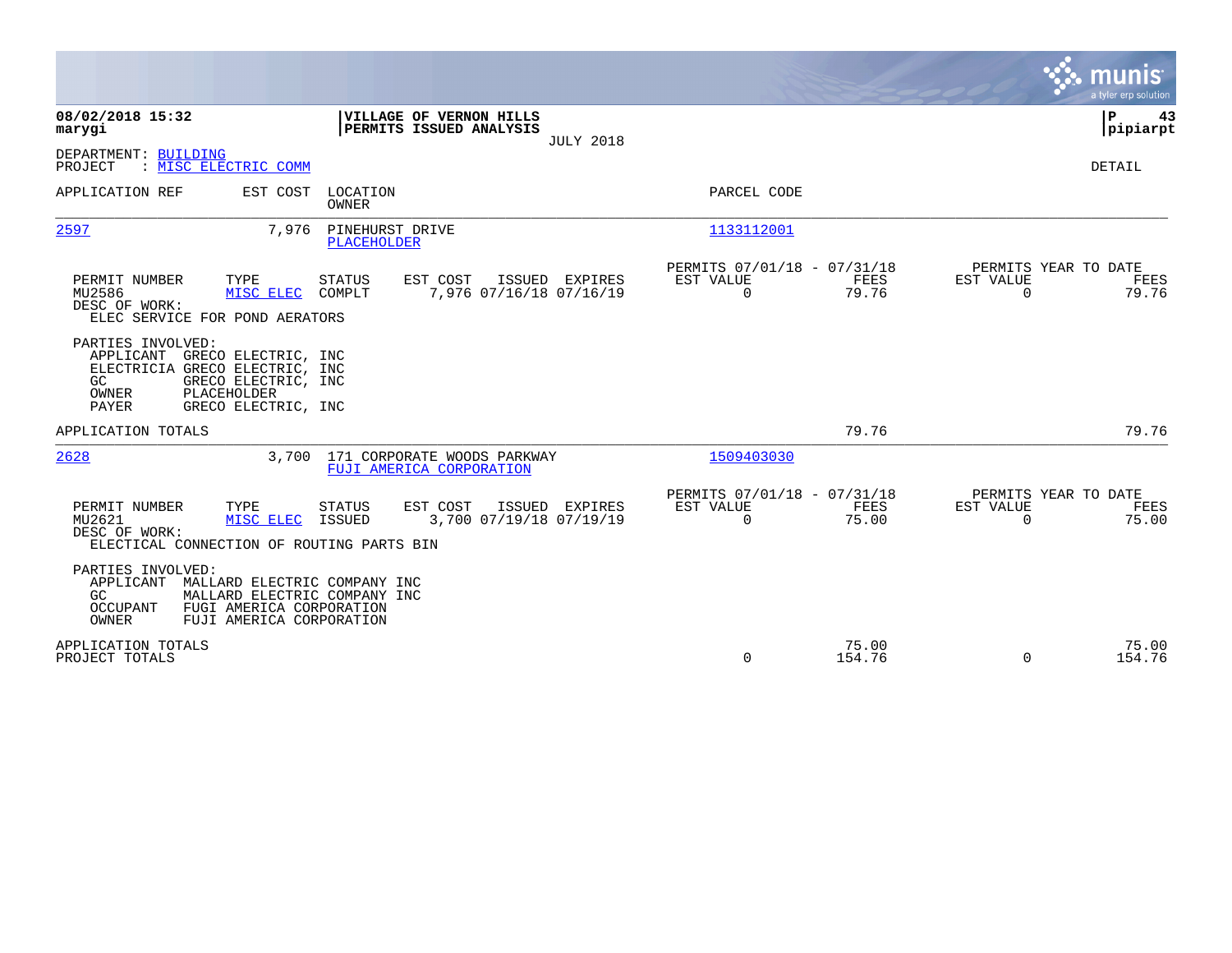|                                                                                                                                                                                                                    |                                                                       | munis<br>a tyler erp solution                                  |
|--------------------------------------------------------------------------------------------------------------------------------------------------------------------------------------------------------------------|-----------------------------------------------------------------------|----------------------------------------------------------------|
| 08/02/2018 15:32<br>VILLAGE OF VERNON HILLS<br>marygi<br>PERMITS ISSUED ANALYSIS<br><b>JULY 2018</b>                                                                                                               |                                                                       | P<br>44<br> pipiarpt                                           |
| DEPARTMENT: BUILDING<br>PROJECT<br><u>MIS ELEC RESIDENTIAL</u>                                                                                                                                                     |                                                                       | DETAIL                                                         |
| EST COST<br>APPLICATION REF<br>LOCATION<br><b>OWNER</b>                                                                                                                                                            | PARCEL CODE                                                           |                                                                |
| 2614<br>1,920<br>582 MUSKEGAN CT<br><b>JEFFREY ADAMS</b>                                                                                                                                                           | 1506205060                                                            |                                                                |
| EST COST<br>PERMIT NUMBER<br>TYPE<br><b>STATUS</b><br>ISSUED<br>EXPIRES<br>1,920 07/13/18 07/13/19<br>MU2581<br><b>ISSUED</b><br><b>ELEC RES</b><br>DESC OF WORK:<br>INSTALL TESLA WALL CHARGER                    | PERMITS 07/01/18 - 07/31/18<br>FEES<br>EST VALUE<br>$\Omega$<br>50.00 | PERMITS YEAR TO DATE<br>EST VALUE<br>FEES<br>$\Omega$<br>50.00 |
| PARTIES INVOLVED:<br>CURRENT ELECTRICAL CONTRACTOR<br>APPLICANT<br>ELECTRICIA CURRENT ELECTRICAL CONTRACTOR<br>OWNER<br><b>JEFFREY ADAMS</b><br>PAYER<br>CURRENT ELECTRICAL CONTRACTOR                             |                                                                       |                                                                |
| APPLICATION TOTALS                                                                                                                                                                                                 | 50.00                                                                 | 50.00                                                          |
| 2778<br>1,620 111 MEMPHIS PL<br>MR & MRS WILLAIM JONES                                                                                                                                                             | 1508204032                                                            |                                                                |
| EST COST<br>PERMIT NUMBER<br>TYPE<br><b>STATUS</b><br>ISSUED EXPIRES<br>MU2680<br>1,620 07/31/18 07/31/19<br><b>ELEC RES</b><br>ISSUED<br>DESC OF WORK:<br>MISC REDIENTIAL ELECTRIC                                | PERMITS 07/01/18 - 07/31/18<br>EST VALUE<br>FEES<br>$\Omega$<br>50.00 | PERMITS YEAR TO DATE<br>EST VALUE<br>FEES<br>$\Omega$<br>50.00 |
| PARTIES INVOLVED:<br>APPLICANT MR & MRS WILLAIM JONES<br>ELECTRICIA SCOTT NELSON ELECTRIC<br>ELECTRICIA MR & MRS WILLAIM JONES<br><b>OWNER</b><br>MR & MRS WILLAIM JONES<br><b>PAYER</b><br>MR & MRS WILLAIM JONES |                                                                       |                                                                |
| APPLICATION TOTALS<br>PROJECT TOTALS                                                                                                                                                                               | 50.00<br>0<br>100.00                                                  | 50.00<br>$\Omega$<br>100.00                                    |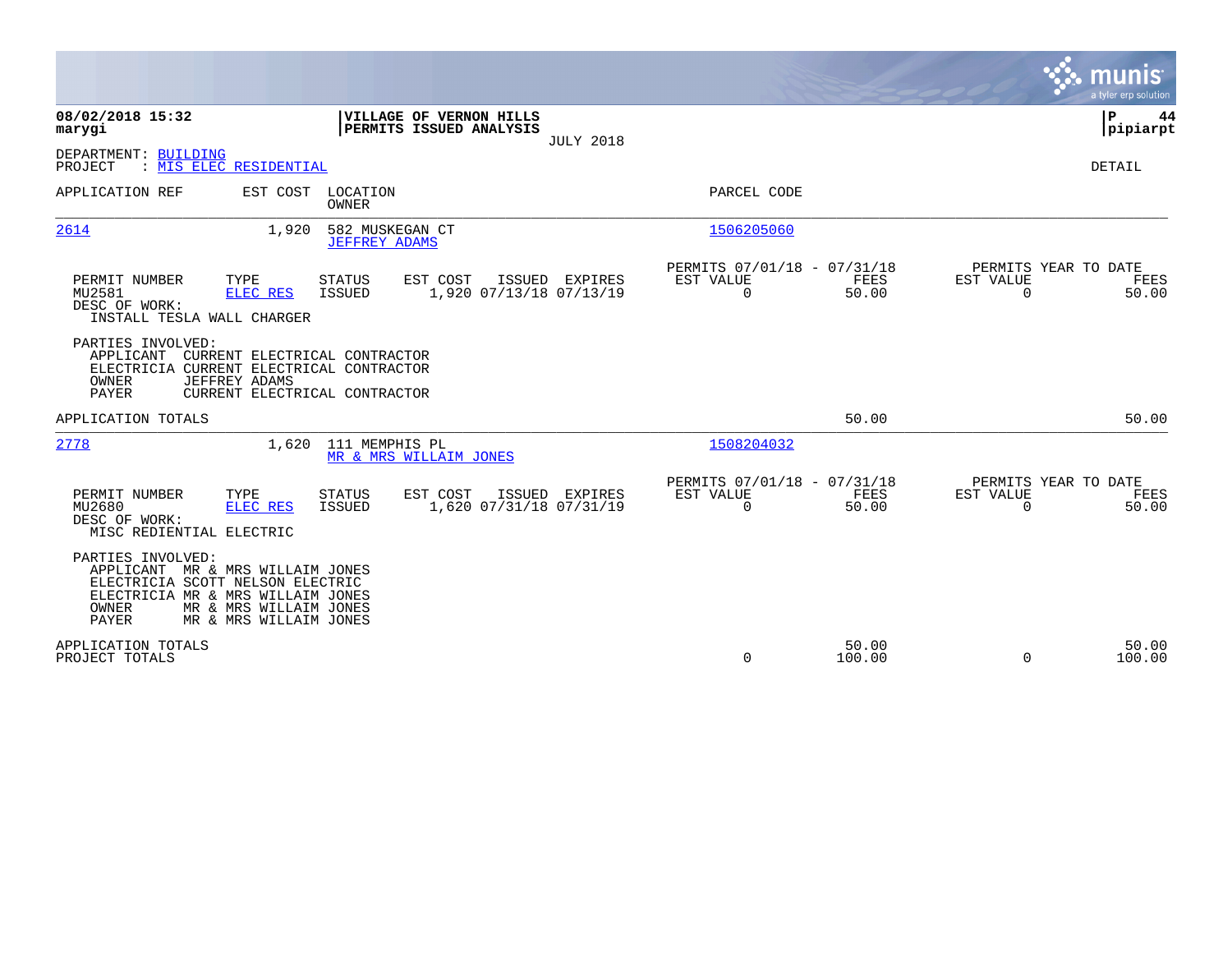|                                                                                                                                                                                                     |                                                                                                                                         |                                                                               | munis<br>a tyler erp solution                                   |
|-----------------------------------------------------------------------------------------------------------------------------------------------------------------------------------------------------|-----------------------------------------------------------------------------------------------------------------------------------------|-------------------------------------------------------------------------------|-----------------------------------------------------------------|
| 08/02/2018 15:32<br>marygi                                                                                                                                                                          | VILLAGE OF VERNON HILLS<br>PERMITS ISSUED ANALYSIS<br><b>JULY 2018</b>                                                                  |                                                                               | ∣P<br>45<br> pipiarpt                                           |
| DEPARTMENT: BUILDING<br>: MISC RESIDENTIAL<br>PROJECT                                                                                                                                               |                                                                                                                                         |                                                                               | DETAIL                                                          |
| APPLICATION REF<br>EST COST                                                                                                                                                                         | LOCATION<br><b>OWNER</b>                                                                                                                | PARCEL CODE                                                                   |                                                                 |
| 2209                                                                                                                                                                                                | 8,000<br>218 COLONY CT<br><b>MARY SAS</b>                                                                                               | 1132407020                                                                    |                                                                 |
| TYPE<br>PERMIT NUMBER<br>MU2526<br>MISC RES<br>DESC OF WORK:<br>KITCHEN UPDATE                                                                                                                      | <b>STATUS</b><br>EST COST<br>ISSUED EXPIRES<br><b>ISSUED</b><br>8,000 07/02/18 07/30/19                                                 | PERMITS 07/01/18 - 07/31/18<br>EST VALUE<br>FEES<br>$\Omega$<br>80.00         | PERMITS YEAR TO DATE<br>EST VALUE<br>FEES<br>0<br>80.00         |
| PARTIES INVOLVED:<br>APPLICANT<br>CARPENTER<br>ELECTRICIA PRO SERVICE ELECTRIC<br>GC.<br>OWNER<br>MARY SAS<br>RMA MECHANICAL<br>PLUMBER<br>PAYER                                                    | RICHARD W MANEVAL CONSTRUCTION<br>RICHARD W MANEVAL CONSTRUCTION<br>RICHARD W MANEVAL CONSTRUCTION<br>RICHARD W MANEVAL CONSTRUCTION    |                                                                               |                                                                 |
| APPLICATION TOTALS                                                                                                                                                                                  |                                                                                                                                         | 80.00                                                                         | 80.00                                                           |
| 2552                                                                                                                                                                                                | 60,100<br>272 LASALLE ST<br>BRIAN D & LAUREN F FAGEL                                                                                    | 1509310004                                                                    |                                                                 |
| PERMIT NUMBER<br>TYPE<br>MU2540<br>MISC RES<br>DESC OF WORK:                                                                                                                                        | STATUS<br>EST COST<br>ISSUED EXPIRES<br><b>ISSUED</b><br>60,100 07/05/18 07/05/19<br>KITCHEN REMODEL/RELOCATE 1 NON-LOAD BEARING WALL   | PERMITS 07/01/18 - 07/31/18<br><b>FEES</b><br>EST VALUE<br>$\Omega$<br>601.00 | PERMITS YEAR TO DATE<br>EST VALUE<br>FEES<br>$\Omega$<br>601.00 |
| PARTIES INVOLVED:<br>APPLICANT NORTH SHORE KITCHEN & BATH<br>CARPENTER<br>THOMAS WOODWORKING<br>DRYWALL<br>INNOVATION PAINTING<br>ELECTRICIA SINGLETON ELECTRIC<br>GC.<br>OWNER<br>PLUMBER<br>PAYER | NORTH SHORE KITCHEN & BATH<br>BRIAN D & LAUREN F FAGEL<br>NORTH SHORE PLUMBING & SEWER<br>NORTH SHORE KITCHEN & BATH                    |                                                                               |                                                                 |
| APPLICATION TOTALS                                                                                                                                                                                  |                                                                                                                                         | 601.00                                                                        | 601.00                                                          |
| 2569                                                                                                                                                                                                | 492 TYLER CT<br>8,210<br>PLACEHOLDER                                                                                                    | 1132308035                                                                    |                                                                 |
| PERMIT NUMBER<br>TYPE<br>MU2549<br>MISC RES<br>DESC OF WORK:                                                                                                                                        | EST COST<br>STATUS<br>ISSUED EXPIRES<br><b>ISSUED</b><br>8,210 07/09/18 07/09/19<br>INSTALL SHOWER VALVE & LINER IN TUB ONLY (NO ELECT) | PERMITS 07/01/18 - 07/31/18<br>EST VALUE<br>FEES<br>$\Omega$<br>82.10         | PERMITS YEAR TO DATE<br>EST VALUE<br>FEES<br>82.10<br>0         |
| PARTIES INVOLVED:                                                                                                                                                                                   |                                                                                                                                         |                                                                               |                                                                 |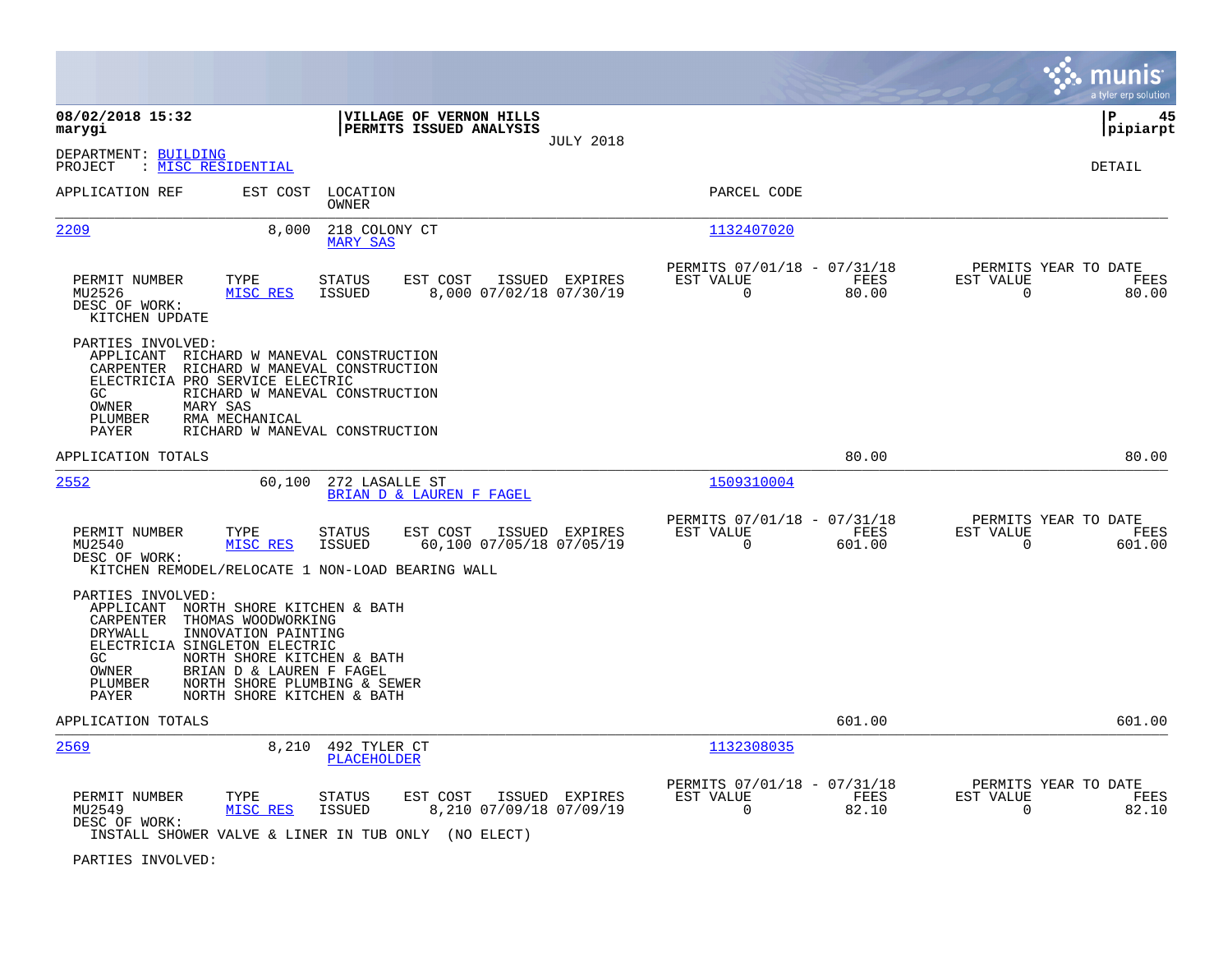|                                                                                                                                                                                                                                                                                                                                                                                                                                                                                             | munis<br>a tyler erp solution                                                                                                      |      |
|---------------------------------------------------------------------------------------------------------------------------------------------------------------------------------------------------------------------------------------------------------------------------------------------------------------------------------------------------------------------------------------------------------------------------------------------------------------------------------------------|------------------------------------------------------------------------------------------------------------------------------------|------|
| 08/02/2018 15:32<br>VILLAGE OF VERNON HILLS<br>PERMITS ISSUED ANALYSIS<br>marygi<br><b>JULY 2018</b>                                                                                                                                                                                                                                                                                                                                                                                        | lР<br> pipiarpt                                                                                                                    | 46   |
| DEPARTMENT: BUILDING<br>: MISC RESIDENTIAL<br>PROJECT                                                                                                                                                                                                                                                                                                                                                                                                                                       | <b>DETAIL</b>                                                                                                                      |      |
| EST COST<br>APPLICATION REF<br>LOCATION<br>OWNER<br>SEARS HOME IMPROVEMENT PRODUCTS<br>APPLICANT<br>GC<br>SEARS HOME IMPROVEMENT PRODUCTS<br>PLACEHOLDER<br>OWNER<br>PLUMBER<br>DEVEGA SERVICES<br>SEARS HOME IMPROVEMENT PRODUCTS<br><b>PAYER</b><br>PAYER<br>PRO TEMP OF ILLINOIS                                                                                                                                                                                                         | PARCEL CODE                                                                                                                        |      |
| APPLICATION TOTALS                                                                                                                                                                                                                                                                                                                                                                                                                                                                          | 82.10<br>82.10                                                                                                                     |      |
| 2626<br>20,357<br>9 MANCHESTER LN<br>TIMOTHY & CAROL K GILCHRIST                                                                                                                                                                                                                                                                                                                                                                                                                            | 1505417005                                                                                                                         |      |
| PERMIT NUMBER<br>TYPE<br>STATUS<br>EST COST<br>ISSUED EXPIRES<br>MU2636<br>MISC RES<br><b>ISSUED</b><br>20,357 07/23/18 07/23/19<br>DESC OF WORK:<br>2 BATHROOM REMODELS<br>PARTIES INVOLVED:<br>APPLICANT MCMAHON SERVICES<br>CARPENTER<br>MCMAHON SERVICES<br>MCMAHON SERVICES<br>DRYWALL<br>ELECTRICIA HENKEL ELECTRIC<br>GC<br>MCMAHON SERVICES<br>MCMAHON SERVICES<br>INSULATOR<br>OWNER<br>TIMOTHY & CAROL K GILCHRIST<br>TRUSTY PLUMBING INC<br>PLUMBER<br>MCMAHON SERVICES<br>PAYER | PERMITS 07/01/18 - 07/31/18<br>PERMITS YEAR TO DATE<br>EST VALUE<br>EST VALUE<br>FEES<br>$\Omega$<br>203.57<br>$\Omega$<br>203.57  | FEES |
| APPLICATION TOTALS                                                                                                                                                                                                                                                                                                                                                                                                                                                                          | 203.57<br>203.57                                                                                                                   |      |
| 2630<br>8.000<br>824 CREEK BEND DR<br>DAN CHEN & DAN LI                                                                                                                                                                                                                                                                                                                                                                                                                                     | 1516101008                                                                                                                         |      |
| PERMIT NUMBER<br>TYPE<br>EST COST<br>ISSUED EXPIRES<br><b>STATUS</b><br>8,000 07/31/18 07/31/19<br>MU2676<br>MISC RES<br><b>ISSUED</b><br>DESC OF WORK:<br>REMOVE POOL                                                                                                                                                                                                                                                                                                                      | PERMITS 07/01/18 - 07/31/18<br>PERMITS YEAR TO DATE<br>EST VALUE<br>EST VALUE<br>FEES<br>$\Omega$<br>80.00<br>$\mathbf 0$<br>80.00 | FEES |
| PARTIES INVOLVED:<br>APPLICANT<br>POOL BUSTERS LLC<br><b>EXCAVATOR</b><br>POOL BUSTERS LLC<br>GC.<br>POOL BUSTERS LLC<br>DAN CHEN & DAN LI<br>OWNER<br>PAYER<br>POOL BUSTERS LLC                                                                                                                                                                                                                                                                                                            |                                                                                                                                    |      |
| APPLICATION TOTALS                                                                                                                                                                                                                                                                                                                                                                                                                                                                          | 80.00<br>80.00                                                                                                                     |      |
| 2634<br>11,931<br>601S CHERRY VALLEY RD<br>ROBERT S & CHERYL MANGOLD                                                                                                                                                                                                                                                                                                                                                                                                                        | 1508111002                                                                                                                         |      |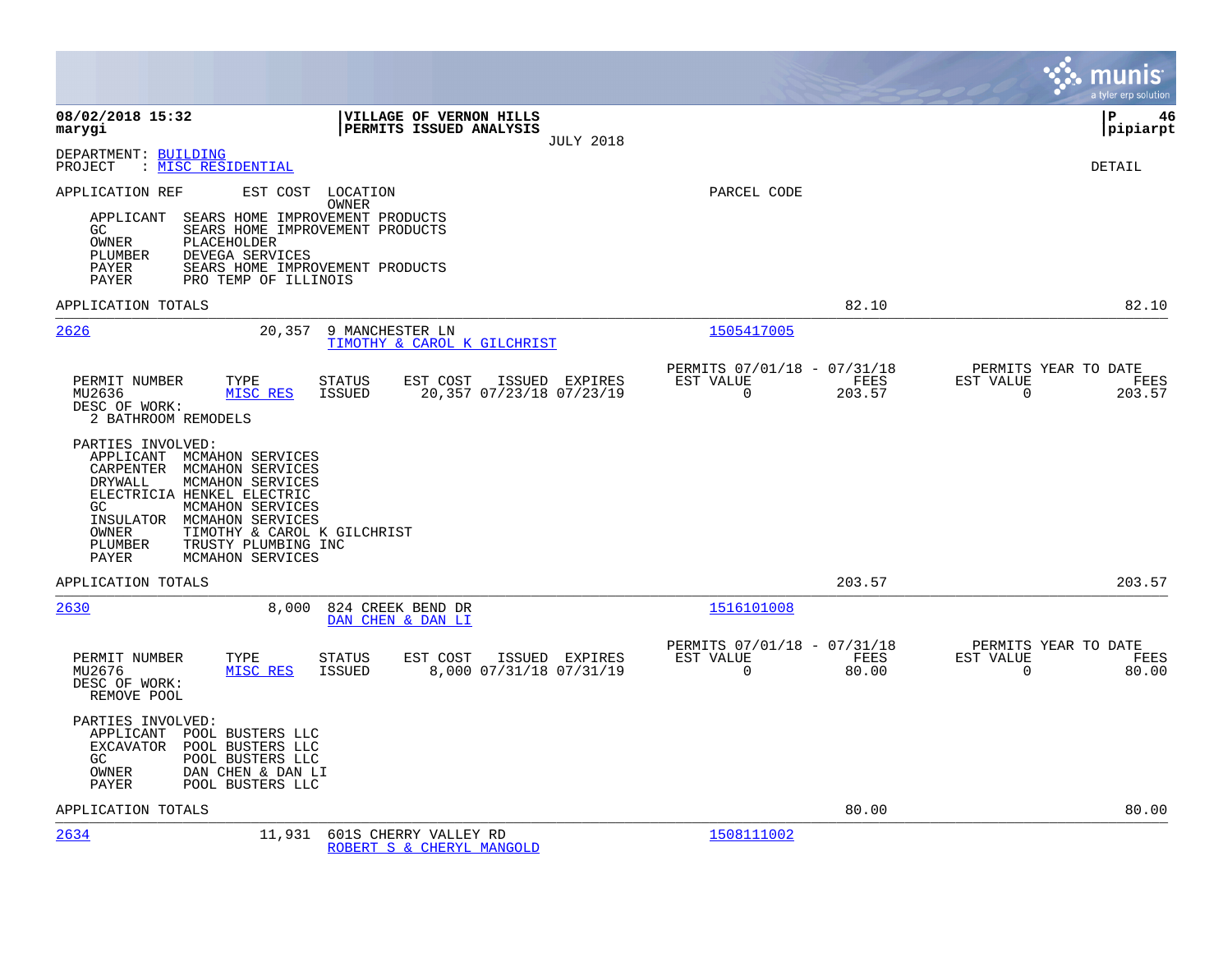|                                                                                                                                                                                                                                                   |                                                                                   |                                                                               | munis<br>a tyler erp solution                                   |
|---------------------------------------------------------------------------------------------------------------------------------------------------------------------------------------------------------------------------------------------------|-----------------------------------------------------------------------------------|-------------------------------------------------------------------------------|-----------------------------------------------------------------|
| 08/02/2018 15:32<br>marygi                                                                                                                                                                                                                        | VILLAGE OF VERNON HILLS<br>PERMITS ISSUED ANALYSIS                                |                                                                               | l P<br>47<br>pipiarpt                                           |
| PERMIT NUMBER<br>TYPE                                                                                                                                                                                                                             | STATUS<br>EST COST<br>ISSUED EXPIRES<br><b>JULY 2018</b>                          | PERMITS 07/01/18 - 07/31/18<br>EST VALUE<br>FEES                              | PERMITS YEAR TO DATE<br>EST VALUE<br>FEES                       |
| DEPARTMENT: BUILDING<br>PROJECT<br>: MISC RESIDENTIAL                                                                                                                                                                                             |                                                                                   |                                                                               | <b>DETAIL</b>                                                   |
| APPLICATION REF<br>EST COST                                                                                                                                                                                                                       | LOCATION<br>OWNER                                                                 | PARCEL CODE                                                                   |                                                                 |
| MU2596<br>MISC RES<br>DESC OF WORK:<br>SOLAR PANELS                                                                                                                                                                                               | ISSUED<br>11,931 07/17/18 07/17/19                                                | 0<br>119.31                                                                   | $\mathbf 0$<br>119.31                                           |
| PARTIES INVOLVED:<br>APPLICANT SUNRUN INSTALLATION SERVICES<br>ELECTRICIA SUNRUN INSTALLATION SERVICES<br>GC<br>SUNRUN INSTALLATION SERVICES<br>ROBERT S & CHERYL MANGOLD<br>OWNER<br>PAYER<br>SUNRUN INSTALLATION SERVICES                       |                                                                                   |                                                                               |                                                                 |
| APPLICATION TOTALS                                                                                                                                                                                                                                |                                                                                   | 119.31                                                                        | 119.31                                                          |
| 2667<br>1,200                                                                                                                                                                                                                                     | 708 NORTH LAKESIDE DR<br>GIUSEPPE & CONNIE LARDO                                  | 1508104010                                                                    |                                                                 |
| PERMIT NUMBER<br>TYPE<br>MISC RES<br>MU2588<br>DESC OF WORK:<br>PLUMBING - MOEN VALVE & TUB LINER                                                                                                                                                 | EST COST<br><b>STATUS</b><br>ISSUED EXPIRES<br>1,200 07/16/18 07/30/19<br>COMPLT  | PERMITS 07/01/18 - 07/31/18<br>EST VALUE<br>FEES<br>0<br>30.00                | PERMITS YEAR TO DATE<br>EST VALUE<br>FEES<br>0<br>30.00         |
| PARTIES INVOLVED:<br>APPLICANT<br>GIUSEPPE & CONNIE LARDO<br>GC.<br>GIUSEPPE & CONNIE LARDO<br>OWNER<br>PLUMBER<br><b>PAYER</b><br>GIUSEPPE & CONNIE LARDO                                                                                        | BATH FITTER DBA CHICAGO BATH SYSTEM<br>BATH FITTER DBA CHICAGO BATH SYSTEM        |                                                                               |                                                                 |
| APPLICATION TOTALS                                                                                                                                                                                                                                |                                                                                   | 30.00                                                                         | 30.00                                                           |
| 2672<br>11,500                                                                                                                                                                                                                                    | 295 EVERGREEN DR<br><b>ALEX NEJAD</b>                                             | 1508213003                                                                    |                                                                 |
| PERMIT NUMBER<br>TYPE<br>MU2641<br>MISC RES<br>DESC OF WORK:<br>BASEMENT: NO PLUMBING                                                                                                                                                             | <b>STATUS</b><br>EST COST<br>ISSUED EXPIRES<br>11,500 07/24/18 07/27/19<br>ISSUED | PERMITS 07/01/18 - 07/31/18<br>EST VALUE<br><b>FEES</b><br>$\Omega$<br>115.00 | PERMITS YEAR TO DATE<br>EST VALUE<br>FEES<br>$\Omega$<br>115.00 |
| PARTIES INVOLVED:<br>APPLICANT ALEX NEJAD<br>CARPENTER<br>JSG REMODELING<br>DRYWALL<br><b>JSG REMODELING</b><br>ELECTRICIA AMMCO ELECTRIC<br>GC<br>ALEX NEJAD<br>JSG REMODELING<br>INSULATOR<br>OWNER<br>ALEX NEJAD<br><b>PAYER</b><br>ALEX NEJAD |                                                                                   |                                                                               |                                                                 |

 $\mathcal{L}^{\text{max}}$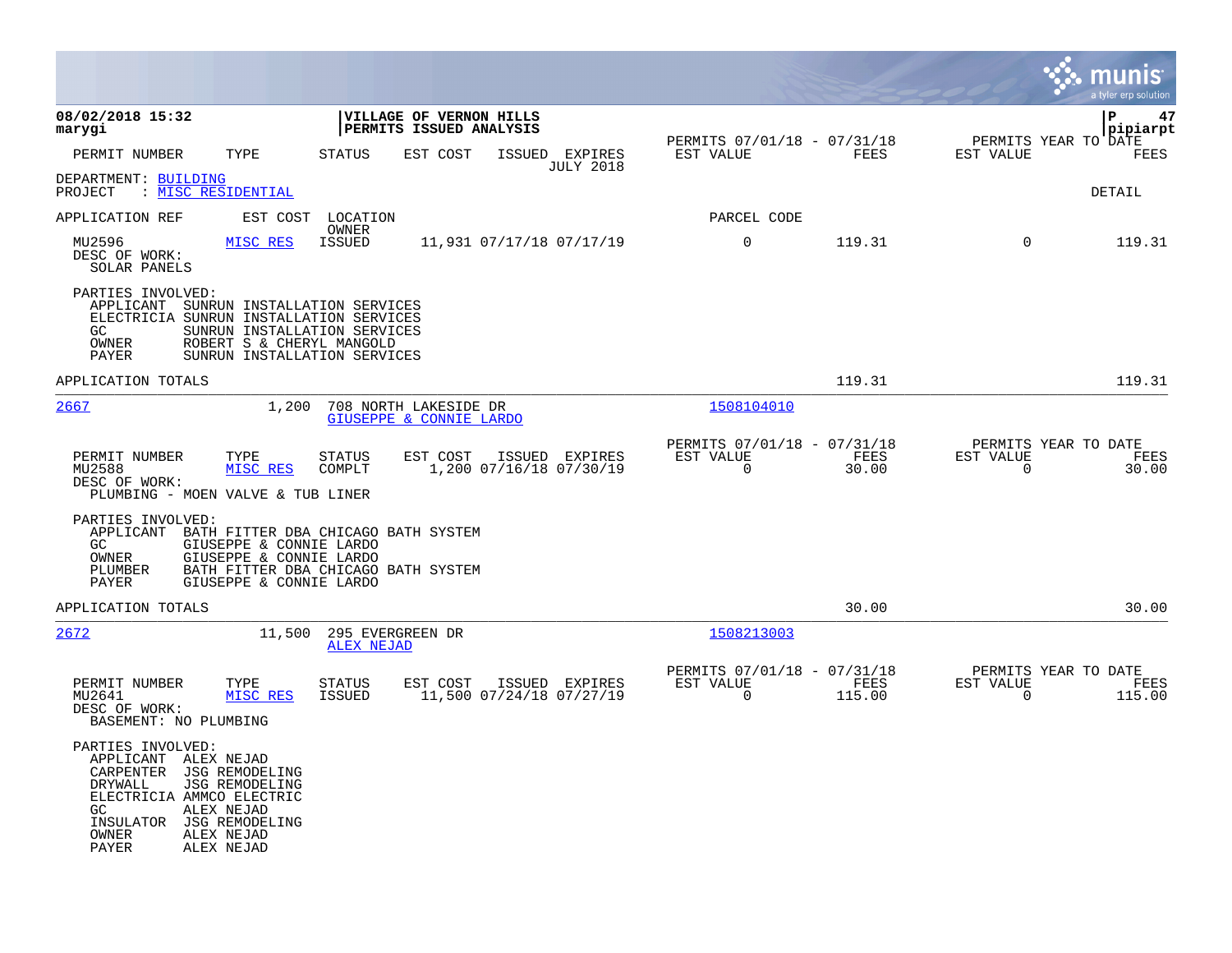|                                                       |          |                                                                  |                  |             |          |   | <b>munis</b><br>a tyler erp solution                              |
|-------------------------------------------------------|----------|------------------------------------------------------------------|------------------|-------------|----------|---|-------------------------------------------------------------------|
| 08/02/2018 15:32<br>marygi<br>APPLICATION TOTALS      |          | <b>VILLAGE OF VERNON HILLS</b><br><b>PERMITS ISSUED ANALYSIS</b> | <b>JULY 2018</b> |             | 115.00   |   | 48<br>P<br>$\begin{array}{c} {\bf pipiarpt} \ 115.00 \end{array}$ |
| DEPARTMENT: BUILDING<br>: MISC RESIDENTIAL<br>PROJECT |          |                                                                  |                  |             |          |   | DETAIL                                                            |
| APPLICATION REF                                       | EST COST | LOCATION<br>OWNER                                                |                  | PARCEL CODE |          |   |                                                                   |
| PROJECT TOTALS                                        |          |                                                                  |                  | 0           | 1,310.98 | 0 | 1,310.98                                                          |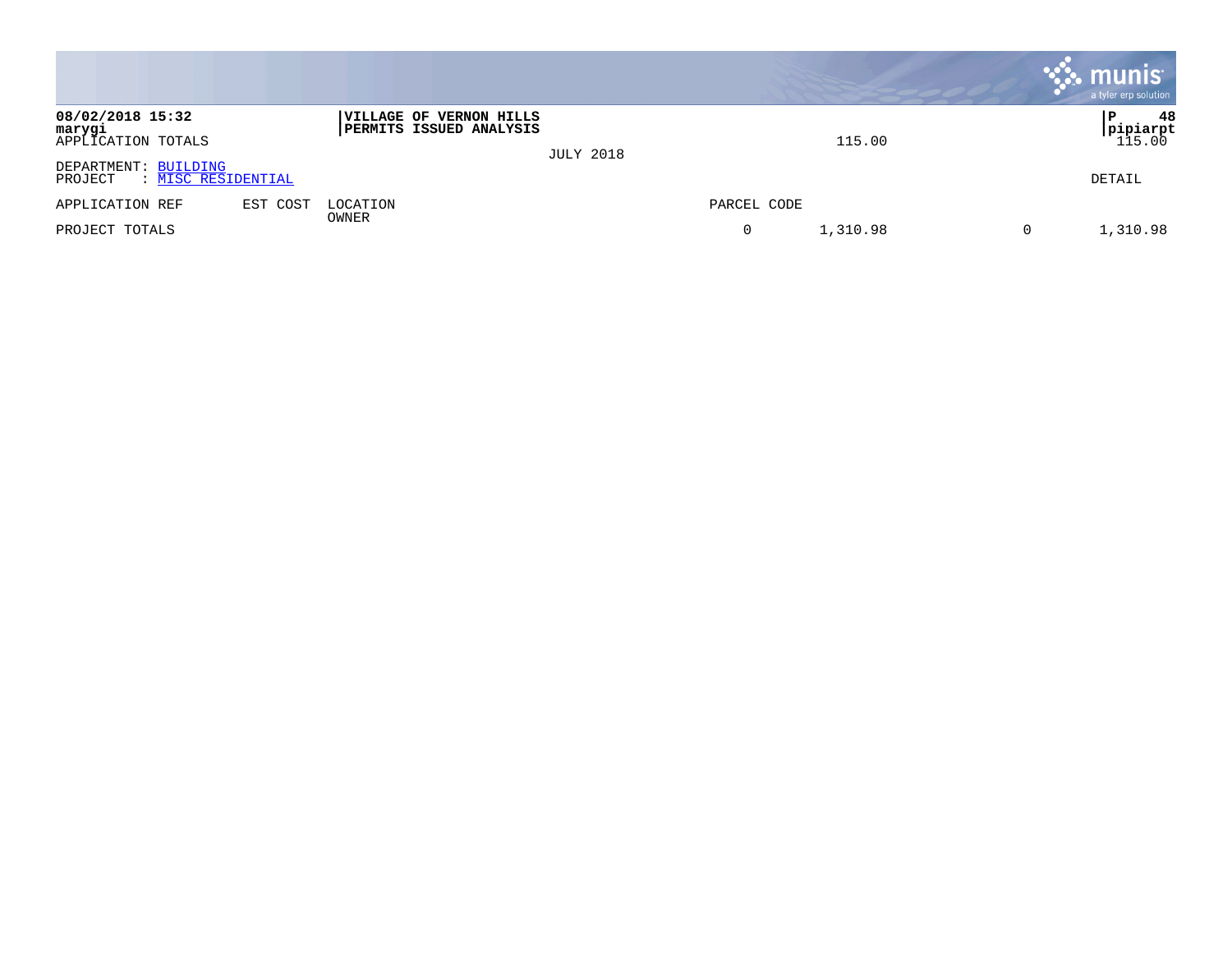|                                                                                                                                                                                               |                                            |                                                      |                  |                                               | munis<br>a tyler erp solution |
|-----------------------------------------------------------------------------------------------------------------------------------------------------------------------------------------------|--------------------------------------------|------------------------------------------------------|------------------|-----------------------------------------------|-------------------------------|
| 08/02/2018 15:32<br>VILLAGE OF VERNON HILLS<br>marygi<br>PERMITS ISSUED ANALYSIS                                                                                                              | <b>JULY 2018</b>                           |                                                      |                  |                                               | l P<br>49<br> pipiarpt        |
| DEPARTMENT: BUILDING<br>PROJECT<br>: PARKING LOT                                                                                                                                              |                                            |                                                      |                  |                                               | DETAIL                        |
| APPLICATION REF<br>EST COST<br>LOCATION<br>OWNER                                                                                                                                              |                                            | PARCEL CODE                                          |                  |                                               |                               |
| 1624<br>12,980<br>Continental Executive Park<br><b>PLACEHOLDER</b>                                                                                                                            |                                            | 888888CEP                                            |                  |                                               |                               |
| PERMIT NUMBER<br>TYPE<br><b>STATUS</b><br>EST COST<br>MU2629<br><b>ISSUED</b><br>PKG LOT<br>DESC OF WORK:<br>RESURFACE JOGGING PATH                                                           | ISSUED EXPIRES<br>12,980 07/23/18 07/23/19 | PERMITS 07/01/18 - 07/31/18<br>EST VALUE<br>$\Omega$ | FEES<br>669.00   | PERMITS YEAR TO DATE<br>EST VALUE<br>$\Omega$ | FEES<br>669.00                |
| PARTIES INVOLVED:<br>APPLICANT<br>CONSTRUCTION MANAGEMENT CORP<br>GC<br>BRIGGS PAVING<br><b>OWNER</b><br>PLACEHOLDER                                                                          |                                            |                                                      |                  |                                               |                               |
| APPLICATION TOTALS                                                                                                                                                                            |                                            |                                                      | 669.00           |                                               | 669.00                        |
| 2565<br>42,115 675 WOODLANDS PKY<br>BRE/ESA PROPERTIES                                                                                                                                        |                                            | 1510306007                                           |                  |                                               |                               |
| EST COST<br>PERMIT NUMBER<br>TYPE<br><b>STATUS</b><br>MU2576<br>PKG LOT<br>ISSUED<br>DESC OF WORK:<br>MILL, PAVE, CURBS                                                                       | ISSUED EXPIRES<br>42,115 07/12/18 07/12/19 | PERMITS 07/01/18 - 07/31/18<br>EST VALUE<br>$\Omega$ | FEES<br>1,685.00 | PERMITS YEAR TO DATE<br>EST VALUE<br>$\Omega$ | FEES<br>1,685.00              |
| PARTIES INVOLVED:<br>APPLICANT J & J PAVEMENT REPAIRS<br>GC.<br>J & J PAVEMENT REPAIRS<br>OCCUPANT<br>EXTENDED STAY AMERICA<br>OWNER<br>BRE/ESA PROPERTIES<br>PAYER<br>J & J PAVEMENT REPAIRS |                                            |                                                      |                  |                                               |                               |
| APPLICATION TOTALS                                                                                                                                                                            |                                            |                                                      | 1,685.00         |                                               | 1,685.00                      |
| 2566<br>26,393 215 NORTH MILWAUKEE AVE<br>BRE/ESA PROPERTIES                                                                                                                                  |                                            | 1503301040                                           |                  |                                               |                               |
| PERMIT NUMBER<br>TYPE<br><b>STATUS</b><br>EST COST<br>MU2575<br>PKG LOT<br><b>ISSUED</b><br>DESC OF WORK:<br>MILL, PAVE, SEALCOAT, CRACKFILL, STRIPE                                          | ISSUED EXPIRES<br>26,393 07/12/18 07/12/19 | PERMITS 07/01/18 - 07/31/18<br>EST VALUE<br>$\Omega$ | FEES<br>765.00   | PERMITS YEAR TO DATE<br>EST VALUE<br>$\Omega$ | FEES<br>765.00                |
| PARTIES INVOLVED:<br>APPLICANT J & J PAVEMENT REPAIRS<br>GC.<br>J & J PAVEMENT REPAIRS<br>OCCUPANT<br>EXTENDED STAY AMERICA<br>OWNER<br>BRE/ESA PROPERTIES<br>PAYER<br>J & J PAVEMENT REPAIRS |                                            |                                                      |                  |                                               |                               |
| APPLICATION TOTALS                                                                                                                                                                            |                                            |                                                      | 765.00           |                                               | 765.00                        |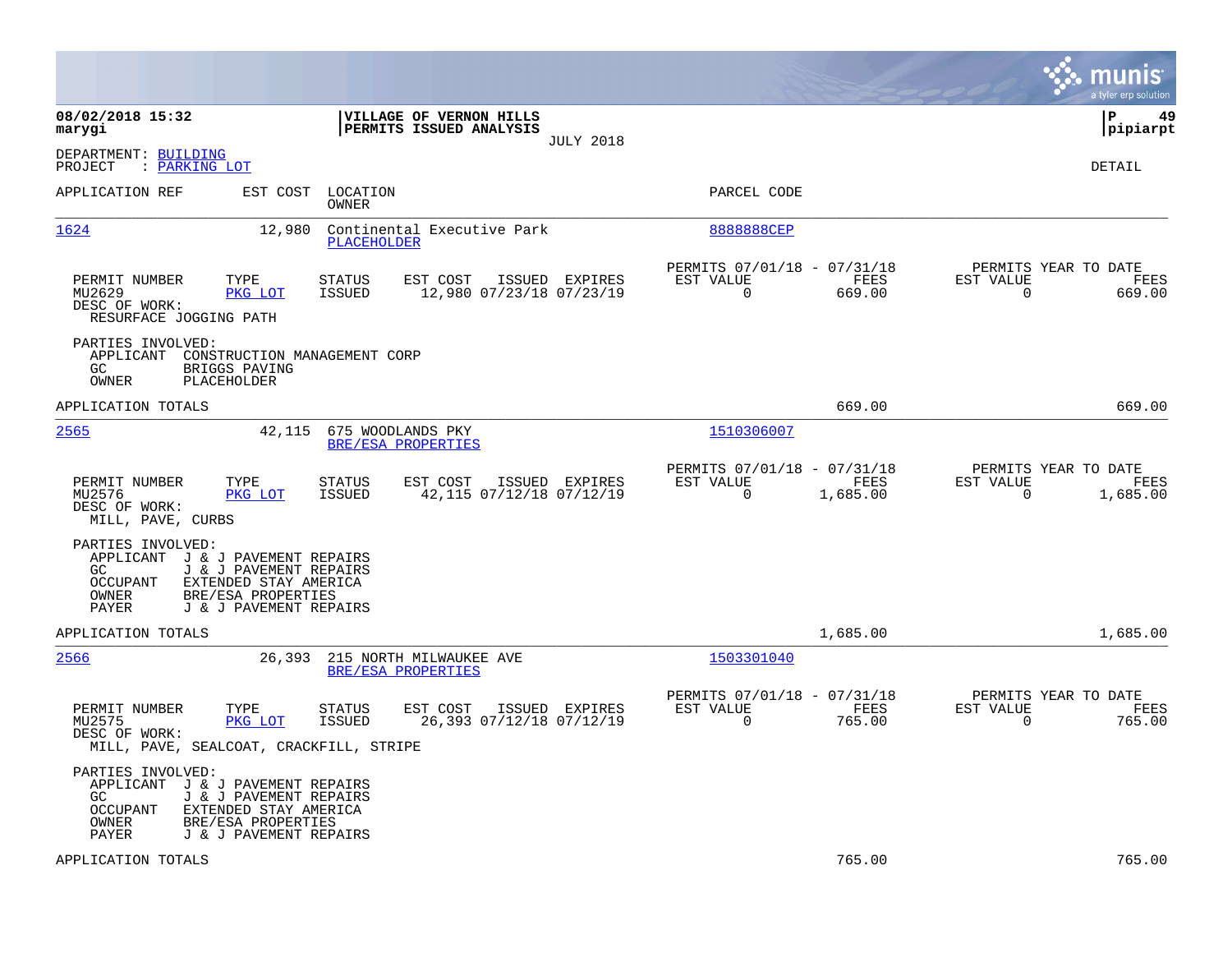|                                                                                                                                                                                                                                                                                       |                                                                        |                                                         |                    | munis<br>a tyler erp solution                                        |
|---------------------------------------------------------------------------------------------------------------------------------------------------------------------------------------------------------------------------------------------------------------------------------------|------------------------------------------------------------------------|---------------------------------------------------------|--------------------|----------------------------------------------------------------------|
| 08/02/2018 15:32<br>marygi                                                                                                                                                                                                                                                            | VILLAGE OF VERNON HILLS<br>PERMITS ISSUED ANALYSIS<br><b>JULY 2018</b> |                                                         |                    | lР<br>50<br> pipiarpt                                                |
| DEPARTMENT: BUILDING<br>: PARKING LOT<br>PROJECT                                                                                                                                                                                                                                      |                                                                        |                                                         |                    | DETAIL                                                               |
| APPLICATION REF<br>EST COST<br>LOCATION<br><b>OWNER</b>                                                                                                                                                                                                                               |                                                                        | PARCEL CODE                                             |                    |                                                                      |
| 2662<br>20,528                                                                                                                                                                                                                                                                        | 900 CORPORATE WOODS PARKWAY<br>TAI R SHIN                              | 1510302052                                              |                    |                                                                      |
| PERMIT NUMBER<br>TYPE<br><b>STATUS</b><br>MU2664<br>PKG LOT<br>ISSUED<br>DESC OF WORK:<br>PATCH-SEAL-STRIP<br>900-990 PARKING LOT<br>PARTIES INVOLVED:<br>APPLICANT<br>CHADWICK CONSTRUCTION<br>CHADWICK CONSTRUCTION<br>GC.<br>OWNER<br>TAI R SHIN<br>PAYER<br>CHADWICK CONSTRUCTION | EST COST<br>ISSUED EXPIRES<br>20,528 07/27/18 07/27/19                 | PERMITS 07/01/18 - 07/31/18<br>EST VALUE<br>$\Omega$    | FEES<br>300.00     | PERMITS YEAR TO DATE<br>EST VALUE<br>FEES<br>$\Omega$<br>300.00      |
| APPLICATION TOTALS                                                                                                                                                                                                                                                                    |                                                                        |                                                         | 300.00             | 300.00                                                               |
| 2736<br>275,000 122 HAWTHORN CTR                                                                                                                                                                                                                                                      | CENTENNIAL                                                             | 1133401086                                              |                    |                                                                      |
| PERMIT NUMBER<br>TYPE<br><b>STATUS</b><br>MU2644<br>PKG LOT<br><b>ISSUED</b><br>DESC OF WORK:<br>PARKING LOT & ROADWAY MAINTENANCE                                                                                                                                                    | EST COST<br>ISSUED EXPIRES<br>275,000 07/25/18 07/25/19                | PERMITS 07/01/18 - 07/31/18<br>EST VALUE<br>$\mathbf 0$ | FEES<br>3,300.00   | PERMITS YEAR TO DATE<br>EST VALUE<br>FEES<br>$\mathbf 0$<br>3,300.00 |
| PARTIES INVOLVED:<br>APPLICANT<br>CENTENNIAL<br>GC.<br>ABBEY PAVING CO<br>OWNER<br>CENTENNIAL<br>PAYER<br>ABBEY PAVING CO                                                                                                                                                             |                                                                        |                                                         |                    |                                                                      |
| APPLICATION TOTALS                                                                                                                                                                                                                                                                    |                                                                        |                                                         | 3,300.00           | 3,300.00                                                             |
| 2747<br>9,000                                                                                                                                                                                                                                                                         | 1011 WOODLANDS PKY<br>VAN VLISSINGEN & CO                              | 1515104007                                              |                    |                                                                      |
| TYPE<br>PERMIT NUMBER<br>STATUS<br>MU2640<br>PKG LOT<br><b>ISSUED</b><br>DESC OF WORK:<br>SEAL COAT ONLY                                                                                                                                                                              | EST COST<br>ISSUED EXPIRES<br>9,000 07/24/18 07/24/19                  | PERMITS 07/01/18 - 07/31/18<br>EST VALUE<br>$\mathbf 0$ | <b>FEES</b><br>.00 | PERMITS YEAR TO DATE<br>EST VALUE<br>FEES<br>$\mathbf 0$<br>.00      |
| PARTIES INVOLVED:<br>APPLICANT<br>DEMARR SEALCOATING INC<br>GC<br>DEMARR SEALCOATING INC<br>SYSMEX CENTER FOR LEARNING<br>OCCUPANT<br>OWNER<br>VAN VLISSINGEN & CO                                                                                                                    |                                                                        |                                                         |                    |                                                                      |
| APPLICATION TOTALS                                                                                                                                                                                                                                                                    |                                                                        |                                                         | .00                | .00                                                                  |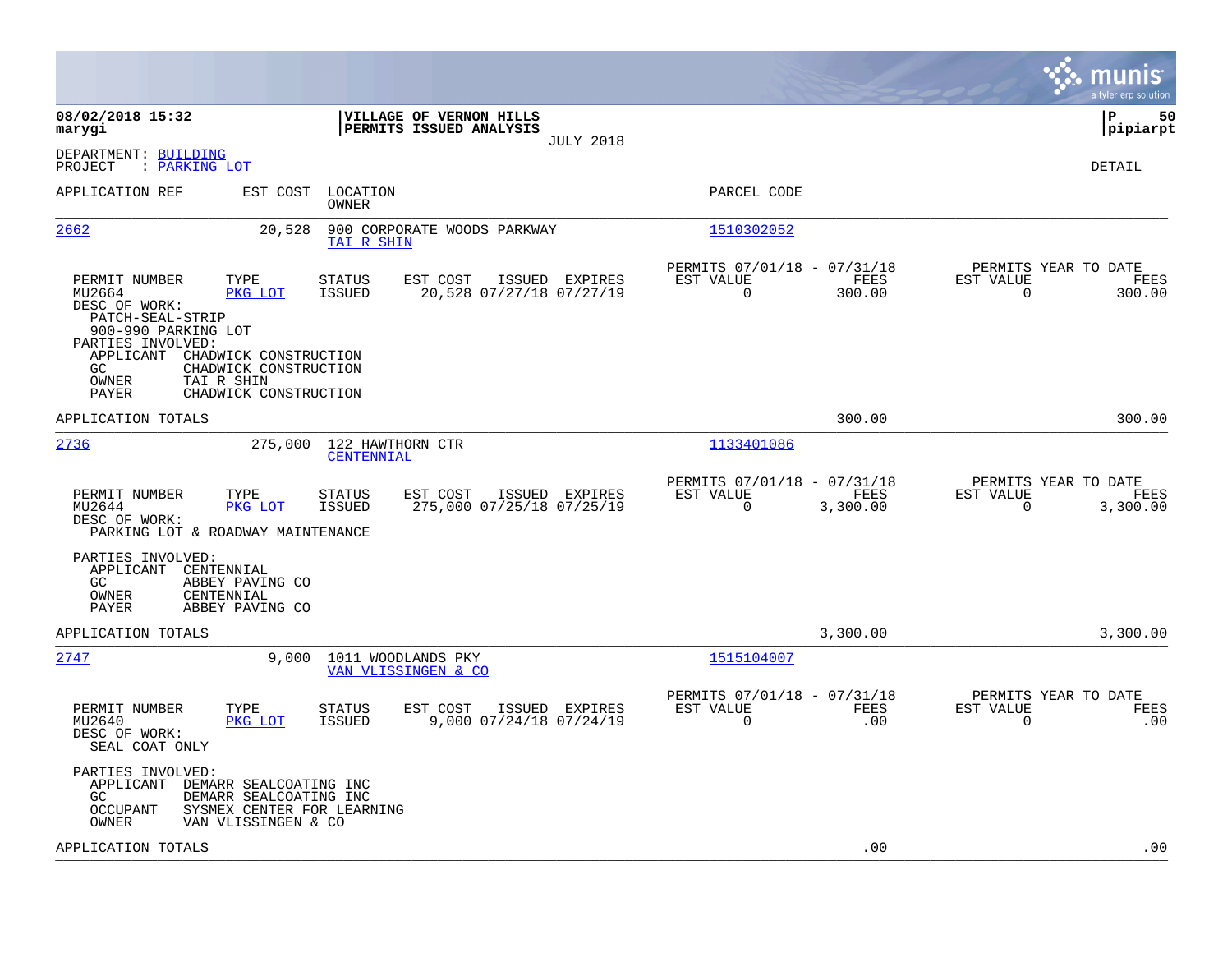|                                                                                                                                                |                                                                                              | $\overline{\mathsf{m} \mathsf{u}}$ nıs'<br>a tyler erp solution |
|------------------------------------------------------------------------------------------------------------------------------------------------|----------------------------------------------------------------------------------------------|-----------------------------------------------------------------|
| 08/02/2018 15:32<br>VILLAGE OF VERNON HILLS<br>PERMITS ISSUED ANALYSIS<br>marygi<br>750 FOREST EDGE DR<br>2767<br>2,150<br>750 FOREST EDGE LLC | 1515101048                                                                                   | P<br>51<br> pipiarpt                                            |
| PERMIT NUMBER<br>TYPE<br>STATUS<br>EST COST<br>ISSUED                                                                                          | PERMITS 07/01/18 - 07/31/18<br>EST VALUE<br>EST VALUE<br>FEES<br>EXPIRES<br><b>JULY 2018</b> | PERMITS YEAR TO DATE<br>FEES                                    |
| DEPARTMENT: BUILDING<br>: PARKING LOT<br>PROJECT                                                                                               |                                                                                              | DETAIL                                                          |
| APPLICATION REF<br>EST COST<br>LOCATION<br>OWNER                                                                                               | PARCEL CODE                                                                                  |                                                                 |
| 2,150 07/27/18 07/27/19<br>MU2665<br>PKG LOT<br>ISSUED<br>DESC OF WORK:<br>CRACKFIL, SEALCOAT, STRIPE                                          | 0<br>.00                                                                                     | .00<br>$\Omega$                                                 |
| PARTIES INVOLVED:<br>APPLICANT<br>MAUL PAVING<br>GC<br>MAUL PAVING<br>750 FOREST EDGE LLC<br>OWNER                                             |                                                                                              |                                                                 |
| APPLICATION TOTALS<br>PROJECT TOTALS                                                                                                           | .00<br>6,719.00<br>0                                                                         | .00<br>6,719.00                                                 |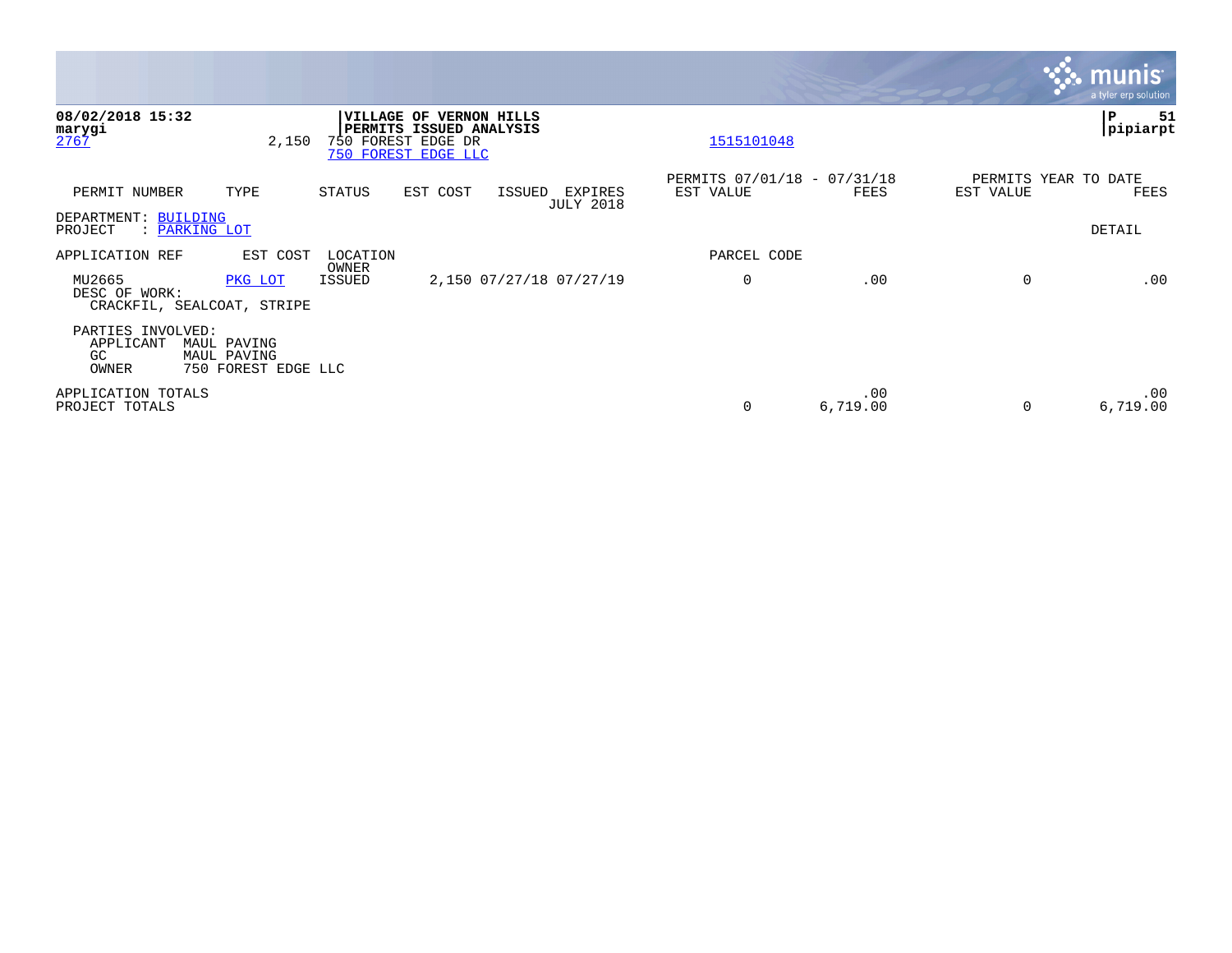|                                                                                                                                                                                                                            |                                                                        |                                                         |                      |                                                      | munis<br>a tyler erp solution |
|----------------------------------------------------------------------------------------------------------------------------------------------------------------------------------------------------------------------------|------------------------------------------------------------------------|---------------------------------------------------------|----------------------|------------------------------------------------------|-------------------------------|
| 08/02/2018 15:32<br>marygi                                                                                                                                                                                                 | VILLAGE OF VERNON HILLS<br>PERMITS ISSUED ANALYSIS<br><b>JULY 2018</b> |                                                         |                      |                                                      | P<br>52<br> pipiarpt          |
| DEPARTMENT: BUILDING<br>PROJECT<br>: PATIO                                                                                                                                                                                 |                                                                        |                                                         |                      |                                                      | DETAIL                        |
| APPLICATION REF<br>EST COST LOCATION<br><b>OWNER</b>                                                                                                                                                                       |                                                                        | PARCEL CODE                                             |                      |                                                      |                               |
| 2492<br>4,694                                                                                                                                                                                                              | 295 SADDLE BACK RD<br>ROBERT HOERL                                     | 1504317002                                              |                      |                                                      |                               |
| PERMIT NUMBER<br>TYPE<br><b>STATUS</b><br>MU2567<br>COMPLT<br>PATIO<br>DESC OF WORK:<br>RETAINING WALL                                                                                                                     | EST COST<br>ISSUED EXPIRES<br>4,694 07/12/18 07/19/19                  | PERMITS 07/01/18 - 07/31/18<br>EST VALUE<br>$\mathbf 0$ | FEES<br>50.00        | PERMITS YEAR TO DATE<br>EST VALUE<br>$\Omega$        | FEES<br>50.00                 |
| PARTIES INVOLVED:<br>APPLICANT<br>POUL'S LANDSCAPING<br>GC<br>POUL'S LANDSCAPING<br>OWNER<br>ROBERT HOERL                                                                                                                  |                                                                        |                                                         |                      |                                                      |                               |
| APPLICATION TOTALS                                                                                                                                                                                                         |                                                                        |                                                         | 50.00                |                                                      | 50.00                         |
| 2758<br>9,000                                                                                                                                                                                                              | 2007 INVERNESS DR<br>MICHAEL E & SANDRA F KAUFMAN                      | 1129112002                                              |                      |                                                      |                               |
| PERMIT NUMBER<br>TYPE<br><b>STATUS</b><br>MU2687<br><b>PATIO</b><br>ISSUED<br>DESC OF WORK:<br>PATIO                                                                                                                       | EST COST<br>ISSUED EXPIRES<br>9,000 07/31/18 07/31/19                  | PERMITS 07/01/18 - 07/31/18<br>EST VALUE<br>$\Omega$    | <b>FEES</b><br>90.00 | PERMITS YEAR TO DATE<br><b>EST VALUE</b><br>$\Omega$ | FEES<br>90.00                 |
| PARTIES INVOLVED:<br>APPLICANT<br>MICHAEL E & SANDRA F KAUFMAN<br>GC<br>SAUCEDA LANDSCAPING<br>GC<br>MICHAEL E & SANDRA F KAUFMAN<br>MICHAEL E & SANDRA F KAUFMAN<br>OWNER<br>MICHAEL E & SANDRA F KAUFMAN<br><b>PAYER</b> |                                                                        |                                                         |                      |                                                      |                               |
| APPLICATION TOTALS<br>PROJECT TOTALS                                                                                                                                                                                       |                                                                        | 0                                                       | 90.00<br>140.00      | $\mathbf 0$                                          | 90.00<br>140.00               |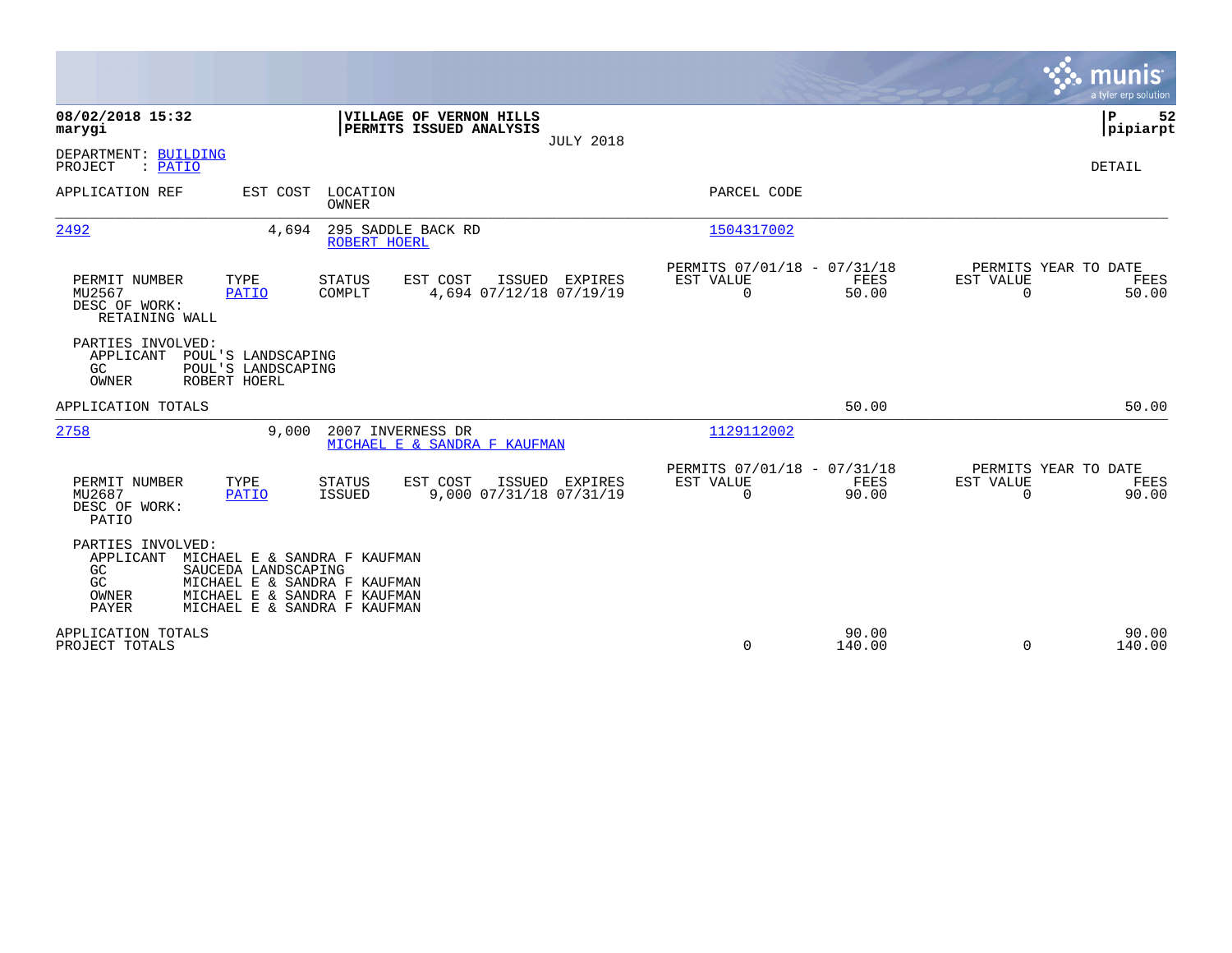|                                                                                   |                                                                                                              |                                   |                                                             |                                                            |                |                                                     | munis<br>a tyler erp solution |
|-----------------------------------------------------------------------------------|--------------------------------------------------------------------------------------------------------------|-----------------------------------|-------------------------------------------------------------|------------------------------------------------------------|----------------|-----------------------------------------------------|-------------------------------|
| 08/02/2018 15:32<br>marygi                                                        |                                                                                                              |                                   | VILLAGE OF VERNON HILLS<br>PERMITS ISSUED ANALYSIS          |                                                            |                |                                                     | P<br>53<br> pipiarpt          |
| DEPARTMENT: BUILDING<br>PROJECT<br>: <u>REROOF</u>                                |                                                                                                              |                                   | <b>JULY 2018</b>                                            |                                                            |                |                                                     | DETAIL                        |
| APPLICATION REF                                                                   |                                                                                                              | EST COST LOCATION<br><b>OWNER</b> |                                                             | PARCEL CODE                                                |                |                                                     |                               |
| 2636                                                                              | 11,916                                                                                                       |                                   | 504 TORREY PINES WAY<br>MR. & MRS. MICHAEL TOMBACK          | 1132105006                                                 |                |                                                     |                               |
| PERMIT NUMBER<br>MU2534<br>DESC OF WORK:<br><b>REROOF</b>                         | TYPE<br><b>REROOF</b>                                                                                        | STATUS<br>ISSUED                  | EST COST<br>ISSUED EXPIRES<br>11,916 07/05/18 07/05/19      | PERMITS 07/01/18 - 07/31/18<br>EST VALUE<br>$\overline{0}$ | FEES<br>119.16 | PERMITS YEAR TO DATE<br>EST VALUE<br>$\overline{0}$ | FEES<br>119.16                |
| PARTIES INVOLVED:<br>APPLICANT<br>GC.<br>OWNER<br>PAYER<br><b>ROOFER</b>          | LTJ CONSTRUCTION<br>LTJ CONSTRUCTION<br>MR. & MRS. MICHAEL TOMBACK<br>LTJ CONSTRUCTION<br>LTJ CONSTRUCTION   |                                   |                                                             |                                                            |                |                                                     |                               |
| APPLICATION TOTALS                                                                |                                                                                                              |                                   |                                                             |                                                            | 119.16         |                                                     | 119.16                        |
| 2637                                                                              | 12,930                                                                                                       |                                   | 585 CROOKED STICK CT<br>KALPESH D & JYOTSNA K GANDHI        | 1132310006                                                 |                |                                                     |                               |
| PERMIT NUMBER<br>MU2535<br>DESC OF WORK:<br><b>REROOF</b>                         | TYPE<br><b>REROOF</b>                                                                                        | <b>STATUS</b><br>ISSUED           | EST COST<br>ISSUED EXPIRES<br>12,930 07/05/18 07/05/19      | PERMITS 07/01/18 - 07/31/18<br>EST VALUE<br>$\mathbf 0$    | FEES<br>129.30 | PERMITS YEAR TO DATE<br>EST VALUE<br>$\Omega$       | FEES<br>129.30                |
| PARTIES INVOLVED:<br>APPLICANT<br>GC<br>OWNER<br>PAYER<br><b>ROOFER</b>           | LTJ CONSTRUCTION<br>LTJ CONSTRUCTION<br>KALPESH D & JYOTSNA K GANDHI<br>LTJ CONSTRUCTION<br>LTJ CONSTRUCTION |                                   |                                                             |                                                            |                |                                                     |                               |
| APPLICATION TOTALS                                                                |                                                                                                              |                                   |                                                             |                                                            | 129.30         |                                                     | 129.30                        |
| 2638                                                                              |                                                                                                              |                                   | 11,000 500 TORREY PINES WAY<br>BARRY L & STACEY L LIEBERMAN | 1132105007                                                 |                |                                                     |                               |
| PERMIT NUMBER<br>MU2536<br>DESC OF WORK:<br>REROOF                                | TYPE<br><b>REROOF</b>                                                                                        | <b>STATUS</b><br>COMPLT           | EST COST<br>ISSUED EXPIRES<br>11,000 07/05/18 07/24/19      | PERMITS 07/01/18 - 07/31/18<br>EST VALUE<br>0              | FEES<br>110.00 | PERMITS YEAR TO DATE<br>EST VALUE<br>0              | FEES<br>110.00                |
| PARTIES INVOLVED:<br>APPLICANT LTJ CONSTRUCTION<br>GC<br>OWNER<br>PAYER<br>ROOFER | LTJ CONSTRUCTION<br>BARRY L & STACEY L LIEBERMAN<br>LTJ CONSTRUCTION<br>LTJ CONSTRUCTION                     |                                   |                                                             |                                                            |                |                                                     |                               |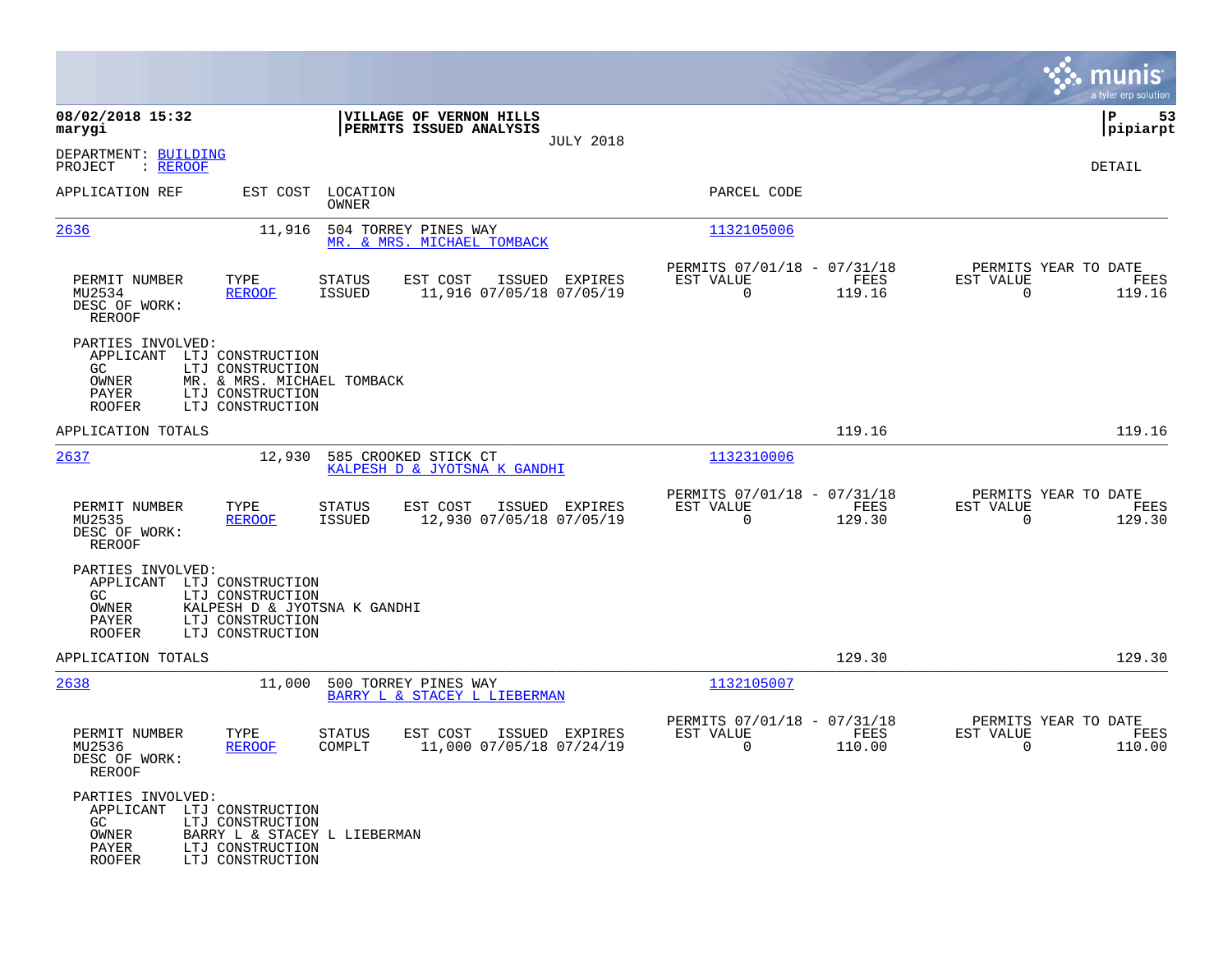|                                                                                          |                                                                                                                                                  |                                                                           |                | munis<br>a tyler erp solution                                        |
|------------------------------------------------------------------------------------------|--------------------------------------------------------------------------------------------------------------------------------------------------|---------------------------------------------------------------------------|----------------|----------------------------------------------------------------------|
| 08/02/2018 15:32<br>marygi                                                               | VILLAGE OF VERNON HILLS<br>PERMITS ISSUED ANALYSIS                                                                                               | <b>JULY 2018</b>                                                          |                | P<br>54<br> pipiarpt                                                 |
| DEPARTMENT: BUILDING<br>PROJECT<br>: <u>REROOF</u>                                       |                                                                                                                                                  |                                                                           |                | DETAIL                                                               |
| APPLICATION REF                                                                          | EST COST<br>LOCATION<br>OWNER                                                                                                                    | PARCEL CODE                                                               |                |                                                                      |
| APPLICATION TOTALS                                                                       |                                                                                                                                                  |                                                                           | 110.00         | 110.00                                                               |
| 2641                                                                                     | 20,082 1783 STANWICH RD<br>PARESH PATEL                                                                                                          | 1129410002                                                                |                |                                                                      |
| PERMIT NUMBER<br>TYPE<br>MU2542<br>DESC OF WORK:<br><b>REROOF</b>                        | <b>STATUS</b><br>EST COST<br>20,082 07/05/18 07/05/19<br><b>REROOF</b><br><b>ISSUED</b>                                                          | PERMITS 07/01/18 - 07/31/18<br>ISSUED EXPIRES<br>EST VALUE<br>$\mathbf 0$ | FEES<br>200.82 | PERMITS YEAR TO DATE<br>EST VALUE<br>FEES<br>$\mathbf 0$<br>200.82   |
| PARTIES INVOLVED:<br>APPLICANT<br>GC.<br>PARESH PATEL<br>OWNER<br>PAYER<br><b>ROOFER</b> | AFH CONSTRUCTION INC<br>AFH CONSTRUCTION INC<br>AFH CONSTRUCTION INC<br>AFH CONSTRUCTION INC                                                     |                                                                           |                |                                                                      |
| APPLICATION TOTALS                                                                       |                                                                                                                                                  |                                                                           | 200.82         | 200.82                                                               |
| 2646                                                                                     | 7,620<br>849 BELLE ISLE LN<br>VENKATESH & CHANDRA KORAVADI                                                                                       | 1506411004                                                                |                |                                                                      |
| PERMIT NUMBER<br>TYPE<br>MU2546<br>DESC OF WORK:<br><b>REROOF</b>                        | <b>STATUS</b><br>EST COST<br>7,620 07/06/18 07/12/19<br>COMPLT<br><b>REROOF</b>                                                                  | PERMITS 07/01/18 - 07/31/18<br>ISSUED EXPIRES<br>EST VALUE<br>$\mathbf 0$ | FEES<br>76.20  | PERMITS YEAR TO DATE<br>EST VALUE<br>FEES<br>$\overline{0}$<br>76.20 |
| PARTIES INVOLVED:<br>APPLICANT<br>GC<br>OWNER<br>PAYER<br><b>ROOFER</b>                  | E&L ROOFING & WINDOWS LLC<br>E&L ROOFING & WINDOWS LLC<br>VENKATESH & CHANDRA KORAVADI<br>E&L ROOFING & WINDOWS LLC<br>E&L ROOFING & WINDOWS LLC |                                                                           |                |                                                                      |
| APPLICATION TOTALS                                                                       |                                                                                                                                                  |                                                                           | 76.20          | 76.20                                                                |
| 2648                                                                                     | 6,900<br>207 WHITE FENCE CT<br>MICHAEL WALSH & MILA KATSNELSON                                                                                   | 1509104002                                                                |                |                                                                      |
| PERMIT NUMBER<br>TYPE<br>MU2547<br>DESC OF WORK:<br>REROOF                               | STATUS<br>EST COST ISSUED EXPIRES<br>6,900 07/09/18 07/09/19<br>REROOF<br>ISSUED                                                                 | PERMITS 07/01/18 - 07/31/18<br>EST VALUE<br>$\Omega$                      | FEES<br>69.00  | PERMITS YEAR TO DATE<br>EST VALUE<br>FEES<br>69.00<br>$\Omega$       |
| PARTIES INVOLVED:<br>APPLICANT AMA PRO SERVICES<br>GC<br>OWNER                           | AMA PRO SERVICES<br>MICHAEL WALSH & MILA KATSNELSON                                                                                              |                                                                           |                |                                                                      |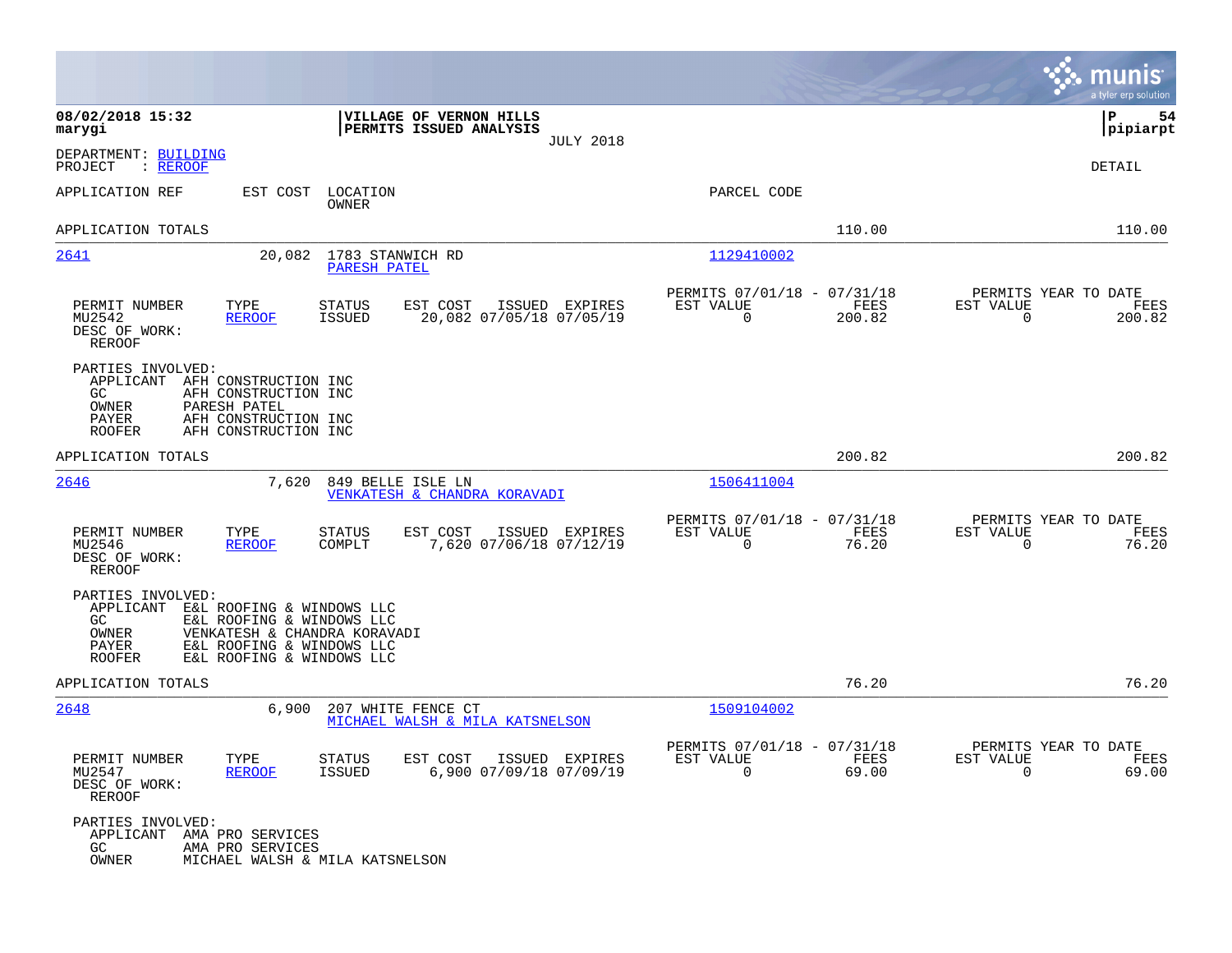|                                                                                                                                                                                                                                       |                                                                          | munis<br>a tyler erp solution                                      |
|---------------------------------------------------------------------------------------------------------------------------------------------------------------------------------------------------------------------------------------|--------------------------------------------------------------------------|--------------------------------------------------------------------|
| 08/02/2018 15:32<br>VILLAGE OF VERNON HILLS<br>PERMITS ISSUED ANALYSIS<br>marygi<br><b>JULY 2018</b>                                                                                                                                  |                                                                          | P<br>55<br> pipiarpt                                               |
| DEPARTMENT: BUILDING<br>: REROOF<br>PROJECT                                                                                                                                                                                           |                                                                          | DETAIL                                                             |
| APPLICATION REF<br>EST COST<br>LOCATION<br>OWNER                                                                                                                                                                                      | PARCEL CODE                                                              |                                                                    |
| PAYER<br>AMA PRO SERVICES<br><b>ROOFER</b><br>AMA PRO SERVICES                                                                                                                                                                        |                                                                          |                                                                    |
| APPLICATION TOTALS                                                                                                                                                                                                                    | 69.00                                                                    | 69.00                                                              |
| 2654<br>20,276<br>2 MONTEREY DR<br>ROBERT W & MARGARET R ROMBERG                                                                                                                                                                      | 1505413013                                                               |                                                                    |
| PERMIT NUMBER<br>EST COST<br>ISSUED EXPIRES<br>TYPE<br><b>STATUS</b><br>MU2554<br><b>REROOF</b><br>COMPLT<br>20,276 07/09/18 07/18/19<br>DESC OF WORK:<br>REROOF                                                                      | PERMITS 07/01/18 - 07/31/18<br>FEES<br>EST VALUE<br>$\Omega$<br>202.76   | PERMITS YEAR TO DATE<br>EST VALUE<br>FEES<br>$\mathbf 0$<br>202.76 |
| PARTIES INVOLVED:<br>APPLICANT<br>POWER HOME REMODELING GROUP<br>GC.<br>POWER HOME REMODELING GROUP<br>OWNER<br>ROBERT W & MARGARET R ROMBERG<br>PAYER<br>POWER HOME REMODELING GROUP<br><b>ROOFER</b><br>POWER HOME REMODELING GROUP |                                                                          |                                                                    |
| APPLICATION TOTALS                                                                                                                                                                                                                    | 202.76                                                                   | 202.76                                                             |
| <u> 2661</u><br>12,103 1791 STANWICH RD<br>KIM & HEATHER LONG                                                                                                                                                                         | 1129410001                                                               |                                                                    |
| PERMIT NUMBER<br>TYPE<br><b>STATUS</b><br>EST COST<br>ISSUED EXPIRES<br>12,103 07/10/18 07/25/19<br>MU2557<br><b>REROOF</b><br>COMPLT<br>DESC OF WORK:<br><b>REROOF</b>                                                               | PERMITS 07/01/18 - 07/31/18<br>EST VALUE<br>FEES<br>$\Omega$<br>121.03   | PERMITS YEAR TO DATE<br>EST VALUE<br>FEES<br>$\Omega$<br>121.03    |
| PARTIES INVOLVED:<br>APPLICANT AFH CONSTRUCTION INC<br>GC<br>AFH CONSTRUCTION INC<br>OWNER<br>KIM & HEATHER LONG<br>AFH CONSTRUCTION INC<br>PAYER<br>AFH CONSTRUCTION INC<br>ROOFER                                                   |                                                                          |                                                                    |
| APPLICATION TOTALS                                                                                                                                                                                                                    | 121.03                                                                   | 121.03                                                             |
| 2681<br>7,948<br>553 OUAKER RIDGE CT<br>JEFFERY L & MARY L BLASE                                                                                                                                                                      | 1132107024                                                               |                                                                    |
| PERMIT NUMBER<br>EST COST<br>ISSUED EXPIRES<br>TYPE<br><b>STATUS</b><br>7,948 07/13/18 07/13/19<br>MU2579<br><b>REROOF</b><br>ISSUED<br>DESC OF WORK:<br>REROOF                                                                       | PERMITS 07/01/18 - 07/31/18<br>EST VALUE<br>FEES<br>$\mathbf 0$<br>79.48 | PERMITS YEAR TO DATE<br>EST VALUE<br>FEES<br>$\mathbf 0$<br>79.48  |
| PARTIES INVOLVED:<br>APPLICANT JARVIS EXTERIORS                                                                                                                                                                                       |                                                                          |                                                                    |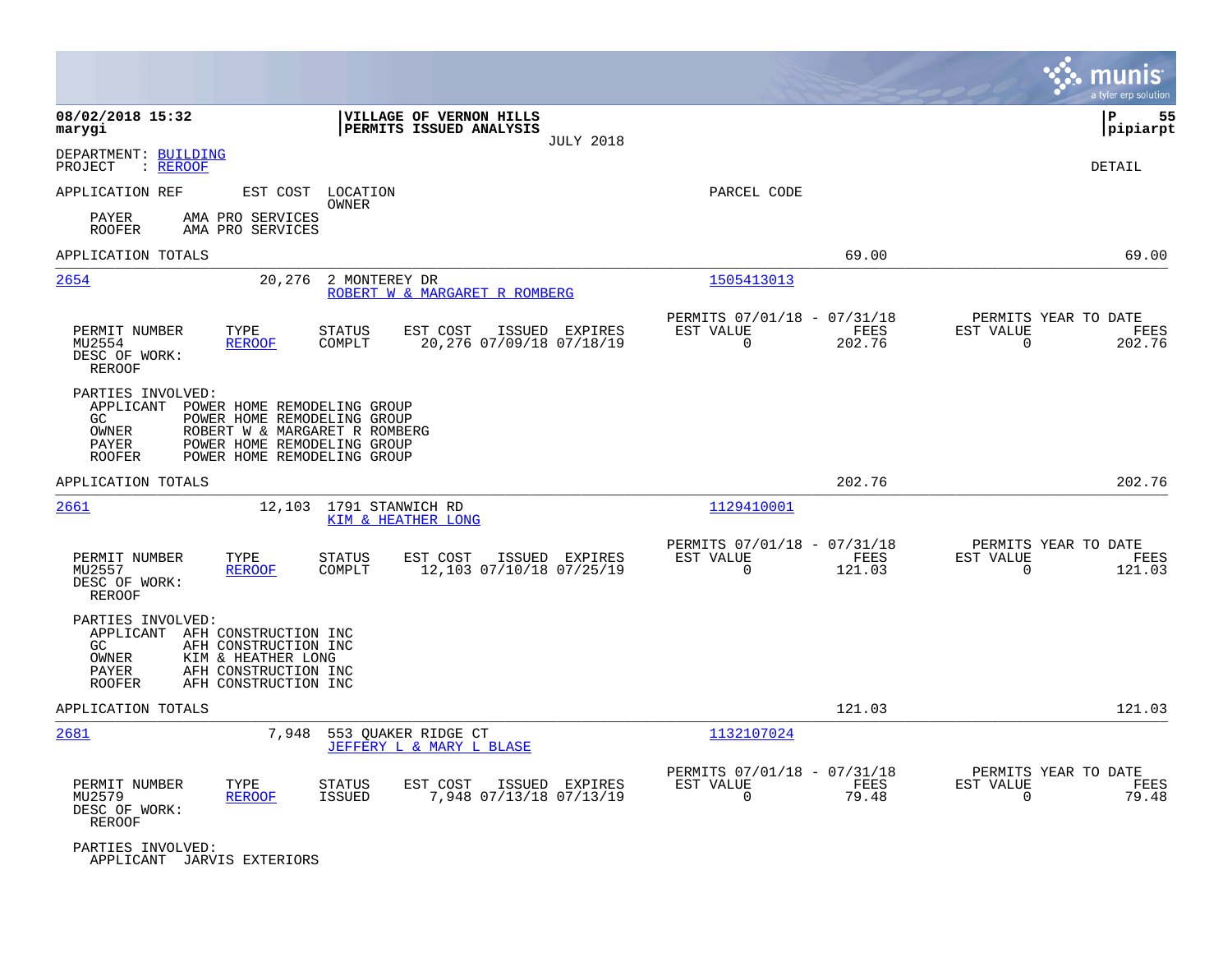|                                                                                                                                                                                                            |                                                                                         |                                                                          | munis<br>a tyler erp solution                                   |
|------------------------------------------------------------------------------------------------------------------------------------------------------------------------------------------------------------|-----------------------------------------------------------------------------------------|--------------------------------------------------------------------------|-----------------------------------------------------------------|
| 08/02/2018 15:32<br>marygi                                                                                                                                                                                 | VILLAGE OF VERNON HILLS<br>PERMITS ISSUED ANALYSIS<br><b>JULY 2018</b>                  |                                                                          | l P<br>56<br> pipiarpt                                          |
| DEPARTMENT: BUILDING<br>: REROOF<br>PROJECT                                                                                                                                                                |                                                                                         |                                                                          | <b>DETAIL</b>                                                   |
| APPLICATION REF<br>EST COST LOCATION<br>GC<br><b>JARVIS EXTERIORS</b><br>OWNER<br>JEFFERY L & MARY L BLASE                                                                                                 | OWNER                                                                                   | PARCEL CODE                                                              |                                                                 |
| <b>JARVIS EXTERIORS</b><br>PAYER<br><b>ROOFER</b><br><b>JARVIS EXTERIORS</b>                                                                                                                               |                                                                                         |                                                                          |                                                                 |
| APPLICATION TOTALS                                                                                                                                                                                         |                                                                                         | 79.48                                                                    | 79.48                                                           |
| 2683<br>7,000                                                                                                                                                                                              | 2 MAYFLOWER RD<br>THIES FAMILY TRUST                                                    | 1504102010                                                               |                                                                 |
| TYPE<br>PERMIT NUMBER<br>MU2580<br><b>REROOF</b><br>DESC OF WORK:<br><b>REROOF</b>                                                                                                                         | <b>STATUS</b><br>EST COST<br>ISSUED EXPIRES<br><b>ISSUED</b><br>7,000 07/13/18 07/13/19 | PERMITS 07/01/18 - 07/31/18<br>EST VALUE<br>FEES<br>$\mathbf 0$<br>70.00 | PERMITS YEAR TO DATE<br>EST VALUE<br>FEES<br>0<br>70.00         |
| PARTIES INVOLVED:<br>APPLICANT C LOMBARDO INSTALLATIONS<br>GC<br>C LOMBARDO INSTALLATIONS<br>OWNER<br>THIES FAMILY TRUST<br>PAYER<br>C LOMBARDO INSTALLATIONS<br>C LOMBARDO INSTALLATIONS<br><b>ROOFER</b> |                                                                                         |                                                                          |                                                                 |
| APPLICATION TOTALS                                                                                                                                                                                         |                                                                                         | 70.00                                                                    | 70.00                                                           |
| 2694<br>14,560                                                                                                                                                                                             | 1644 SAINT ANDREW DR<br>EILEEN T CARLSON                                                | 1129311037                                                               |                                                                 |
| PERMIT NUMBER<br>TYPE<br>MU2589<br><b>REROOF</b><br>DESC OF WORK:<br>REROOF                                                                                                                                | <b>STATUS</b><br>EST COST<br>ISSUED EXPIRES<br>14,560 07/16/18 07/30/19<br>COMPLT       | PERMITS 07/01/18 - 07/31/18<br>FEES<br>EST VALUE<br>$\Omega$<br>145.60   | PERMITS YEAR TO DATE<br>EST VALUE<br>FEES<br>$\Omega$<br>145.60 |
| PARTIES INVOLVED:<br>APPLICANT AAA BETTER ROOF INC<br>GC<br>AAA BETTER ROOF INC<br>OWNER<br>EILEEN T CARLSON<br>AAA BETTER ROOF INC<br>PAYER<br><b>ROOFER</b><br>AAA BETTER ROOF INC                       |                                                                                         |                                                                          |                                                                 |
| APPLICATION TOTALS                                                                                                                                                                                         |                                                                                         | 145.60                                                                   | 145.60                                                          |
| 2698<br>12,094                                                                                                                                                                                             | 204S ASHLAND CT<br>ANDREW D & TAUNYA M REBACK                                           | 1505406027                                                               |                                                                 |
| PERMIT NUMBER<br>TYPE<br>MU2594<br><b>REROOF</b><br>DESC OF WORK:<br>REROOF                                                                                                                                | <b>STATUS</b><br>EST COST<br>ISSUED EXPIRES<br>12,094 07/17/18 07/27/19<br>COMPLT       | PERMITS 07/01/18 - 07/31/18<br>EST VALUE<br>FEES<br>$\Omega$<br>120.94   | PERMITS YEAR TO DATE<br>EST VALUE<br>FEES<br>120.94<br>0        |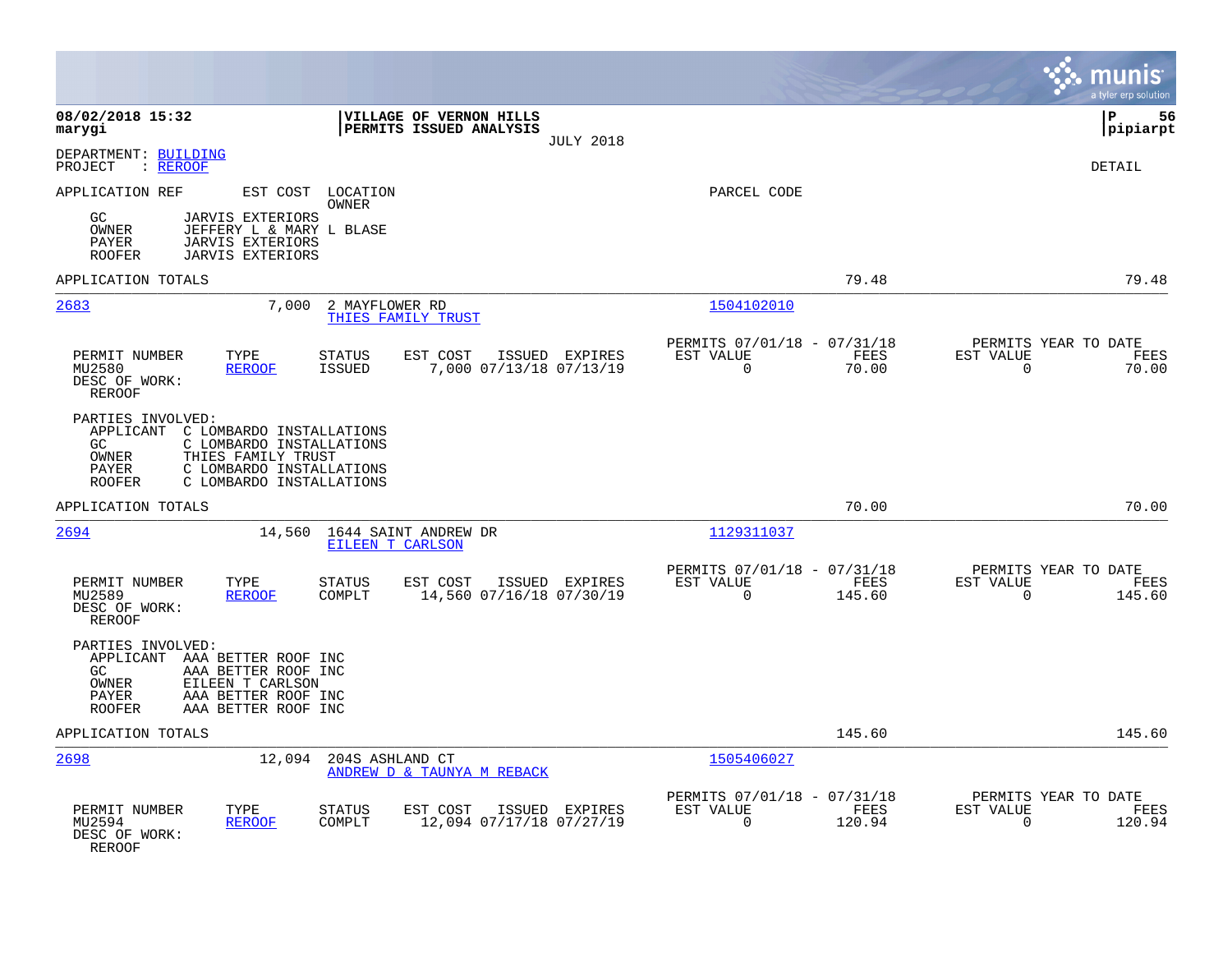|                                                                                                                                                                                                                         |                                                                        | munis<br>a tyler erp solution                                   |
|-------------------------------------------------------------------------------------------------------------------------------------------------------------------------------------------------------------------------|------------------------------------------------------------------------|-----------------------------------------------------------------|
| 08/02/2018 15:32<br>VILLAGE OF VERNON HILLS<br>marygi<br>PERMITS ISSUED ANALYSIS<br><b>JULY 2018</b>                                                                                                                    |                                                                        | 57<br>l P<br> pipiarpt                                          |
| DEPARTMENT: BUILDING<br>PROJECT<br>: REROOF                                                                                                                                                                             |                                                                        | <b>DETAIL</b>                                                   |
| APPLICATION REF<br>EST COST LOCATION<br>OWNER                                                                                                                                                                           | PARCEL CODE                                                            |                                                                 |
| PARTIES INVOLVED:<br>APPLICANT E&L ROOFING & WINDOWS LLC<br>E&L ROOFING & WINDOWS LLC<br>GC.<br>OWNER<br>ANDREW D & TAUNYA M REBACK<br>E&L ROOFING & WINDOWS LLC<br>PAYER<br><b>ROOFER</b><br>E&L ROOFING & WINDOWS LLC |                                                                        |                                                                 |
| APPLICATION TOTALS                                                                                                                                                                                                      | 120.94                                                                 | 120.94                                                          |
| 2701<br>19,491<br>1673 STANWICH RD<br>GIUSEPPE & NICOLE A BELLINI                                                                                                                                                       | 1129314004                                                             |                                                                 |
| PERMIT NUMBER<br>TYPE<br>EST COST<br><b>STATUS</b><br>ISSUED EXPIRES<br>MU2598<br><b>REROOF</b><br><b>ISSUED</b><br>19,491 07/17/18 07/17/19<br>DESC OF WORK:<br><b>REROOF</b>                                          | PERMITS 07/01/18 - 07/31/18<br>EST VALUE<br>FEES<br>$\Omega$<br>194.91 | PERMITS YEAR TO DATE<br>EST VALUE<br>FEES<br>$\Omega$<br>194.91 |
| PARTIES INVOLVED:<br>APPLICANT AFH CONSTRUCTION INC<br>GC.<br>AFH CONSTRUCTION INC<br>OWNER<br>GIUSEPPE & NICOLE A BELLINI<br>AFH CONSTRUCTION INC<br>PAYER<br>AFH CONSTRUCTION INC<br><b>ROOFER</b>                    |                                                                        |                                                                 |
| APPLICATION TOTALS                                                                                                                                                                                                      | 194.91                                                                 | 194.91                                                          |
| 2702<br>20,147<br>1742 SHOAL CREEK TER<br>LAWRENCE R & MARY L MCNAMARA                                                                                                                                                  | 1129313022                                                             |                                                                 |
| PERMIT NUMBER<br>EST COST<br>ISSUED EXPIRES<br>TYPE<br>STATUS<br>MU2599<br>20,147 07/17/18 07/17/19<br><b>REROOF</b><br><b>ISSUED</b><br>DESC OF WORK:<br>REROOF                                                        | PERMITS 07/01/18 - 07/31/18<br>EST VALUE<br>FEES<br>$\Omega$<br>201.47 | PERMITS YEAR TO DATE<br>EST VALUE<br>FEES<br>$\Omega$<br>201.47 |
| PARTIES INVOLVED:<br>APPLICANT AFH CONSTRUCTION INC<br>GC<br>AFH CONSTRUCTION INC<br>OWNER<br>LAWRENCE R & MARY L MCNAMARA<br>AFH CONSTRUCTION INC<br>PAYER<br>AFH CONSTRUCTION INC<br><b>ROOFER</b>                    |                                                                        |                                                                 |
| APPLICATION TOTALS                                                                                                                                                                                                      | 201.47                                                                 | 201.47                                                          |
| 2711<br>25,968<br>1103 TENNYSON PL<br>ANDRES M & AMY L GONZALEZ                                                                                                                                                         | 1132302004                                                             |                                                                 |
| TYPE<br>PERMIT NUMBER<br>STATUS<br>EST COST<br>ISSUED EXPIRES<br>25,968 07/18/18 07/18/19<br>MU2611<br><b>REROOF</b><br><b>ISSUED</b><br>DESC OF WORK:                                                                  | PERMITS 07/01/18 - 07/31/18<br>EST VALUE<br><b>FEES</b><br>0<br>259.68 | PERMITS YEAR TO DATE<br>EST VALUE<br>FEES<br>0<br>259.68        |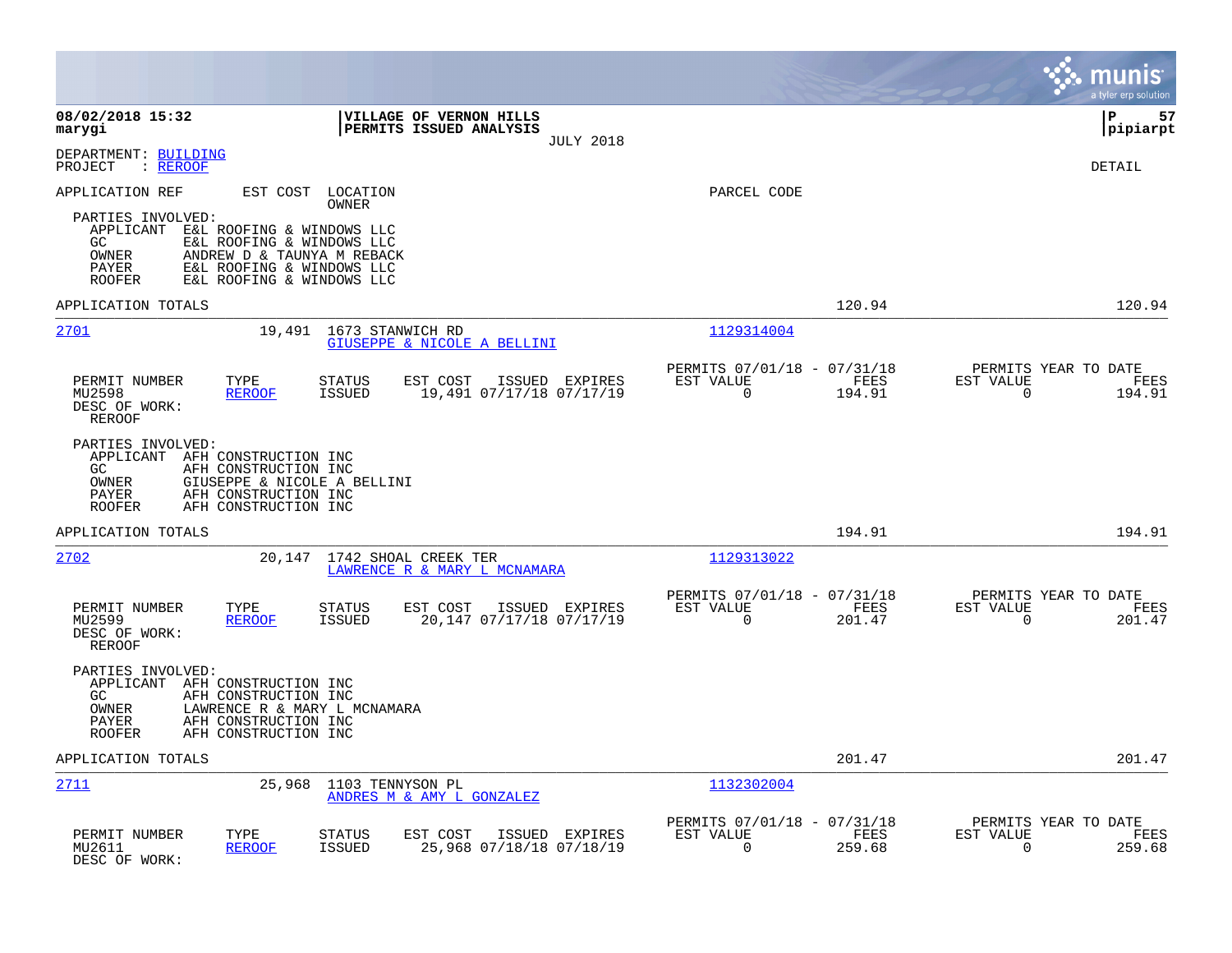|                                                                                                                                                                                                                                                                            |                                                                           | munis<br>a tyler erp solution                                      |
|----------------------------------------------------------------------------------------------------------------------------------------------------------------------------------------------------------------------------------------------------------------------------|---------------------------------------------------------------------------|--------------------------------------------------------------------|
| 08/02/2018 15:32<br>VILLAGE OF VERNON HILLS<br>PERMITS ISSUED ANALYSIS<br>marygi<br><b>REROOF</b>                                                                                                                                                                          |                                                                           | l P<br>58<br> pipiarpt                                             |
| <b>JULY 2018</b><br>DEPARTMENT: BUILDING<br>PROJECT<br>: REROOF                                                                                                                                                                                                            |                                                                           | DETAIL                                                             |
| APPLICATION REF<br>EST COST LOCATION<br>OWNER<br>PARTIES INVOLVED:<br>APPLICANT ADVANCED HOME IMPROVEMENTS<br>ADVANCED HOME IMPROVEMENTS<br>GC<br>OWNER<br>ANDRES M & AMY L GONZALEZ<br>PAYER<br>ADVANCED HOME IMPROVEMENTS<br><b>ROOFER</b><br>ADVANCED HOME IMPROVEMENTS | PARCEL CODE                                                               |                                                                    |
| APPLICATION TOTALS                                                                                                                                                                                                                                                         | 259.68                                                                    | 259.68                                                             |
| 2713<br>13,650<br>1732 SAINT ANDREW DR<br>VLAD M & IRINA ALTMARK                                                                                                                                                                                                           | 1129311019                                                                |                                                                    |
| TYPE<br>EST COST<br>ISSUED EXPIRES<br>PERMIT NUMBER<br><b>STATUS</b><br>MU2616<br>COMPLT<br>13,650 07/18/18 08/01/19<br><b>REROOF</b><br>DESC OF WORK:                                                                                                                     | PERMITS 07/01/18 - 07/31/18<br>EST VALUE<br>FEES<br>$\mathbf 0$<br>136.50 | PERMITS YEAR TO DATE<br>EST VALUE<br>FEES<br>$\mathbf 0$<br>136.50 |
| <b>REROOF</b><br>PARTIES INVOLVED:<br>APPLICANT ORC SERVICES GROUP INC<br>GC<br>ORC SERVICES GROUP INC<br>OWNER<br>VLAD M & IRINA ALTMARK<br>ORC SERVICES GROUP INC<br>PAYER<br>ORC SERVICES GROUP INC<br><b>ROOFER</b>                                                    |                                                                           |                                                                    |
| APPLICATION TOTALS                                                                                                                                                                                                                                                         | 136.50                                                                    | 136.50                                                             |
| 2719<br>9,200<br>1739 SHOAL CREEK TER<br>ARVIND J & NEETA SINGH                                                                                                                                                                                                            | 1129313023                                                                |                                                                    |
| PERMIT NUMBER<br>TYPE<br><b>STATUS</b><br>EST COST<br>ISSUED EXPIRES<br>9,200 07/19/18 07/19/19<br>MU2622<br><b>REROOF</b><br><b>ISSUED</b><br>DESC OF WORK:<br>REROOF                                                                                                     | PERMITS 07/01/18 - 07/31/18<br>EST VALUE<br>FEES<br>$\mathbf 0$<br>92.00  | PERMITS YEAR TO DATE<br>EST VALUE<br>FEES<br>$\mathbf 0$<br>92.00  |
| PARTIES INVOLVED:<br>APPLICANT LTJ CONSTRUCTION<br>GC.<br>LTJ CONSTRUCTION<br>OWNER<br>ARVIND J & NEETA SINGH<br>PAYER<br>LTJ CONSTRUCTION<br><b>ROOFER</b><br>LTJ CONSTRUCTION                                                                                            |                                                                           |                                                                    |
| APPLICATION TOTALS                                                                                                                                                                                                                                                         | 92.00                                                                     | 92.00                                                              |
| 2721<br>5,700<br>302 ABBEY LN<br>DONG RONG LIN                                                                                                                                                                                                                             | 1505430007                                                                |                                                                    |
| PERMIT NUMBER<br>TYPE<br><b>STATUS</b><br>EST COST<br>ISSUED<br>EXPIRES                                                                                                                                                                                                    | PERMITS 07/01/18 - 07/31/18<br>EST VALUE<br>FEES                          | PERMITS YEAR TO DATE<br>EST VALUE<br>FEES                          |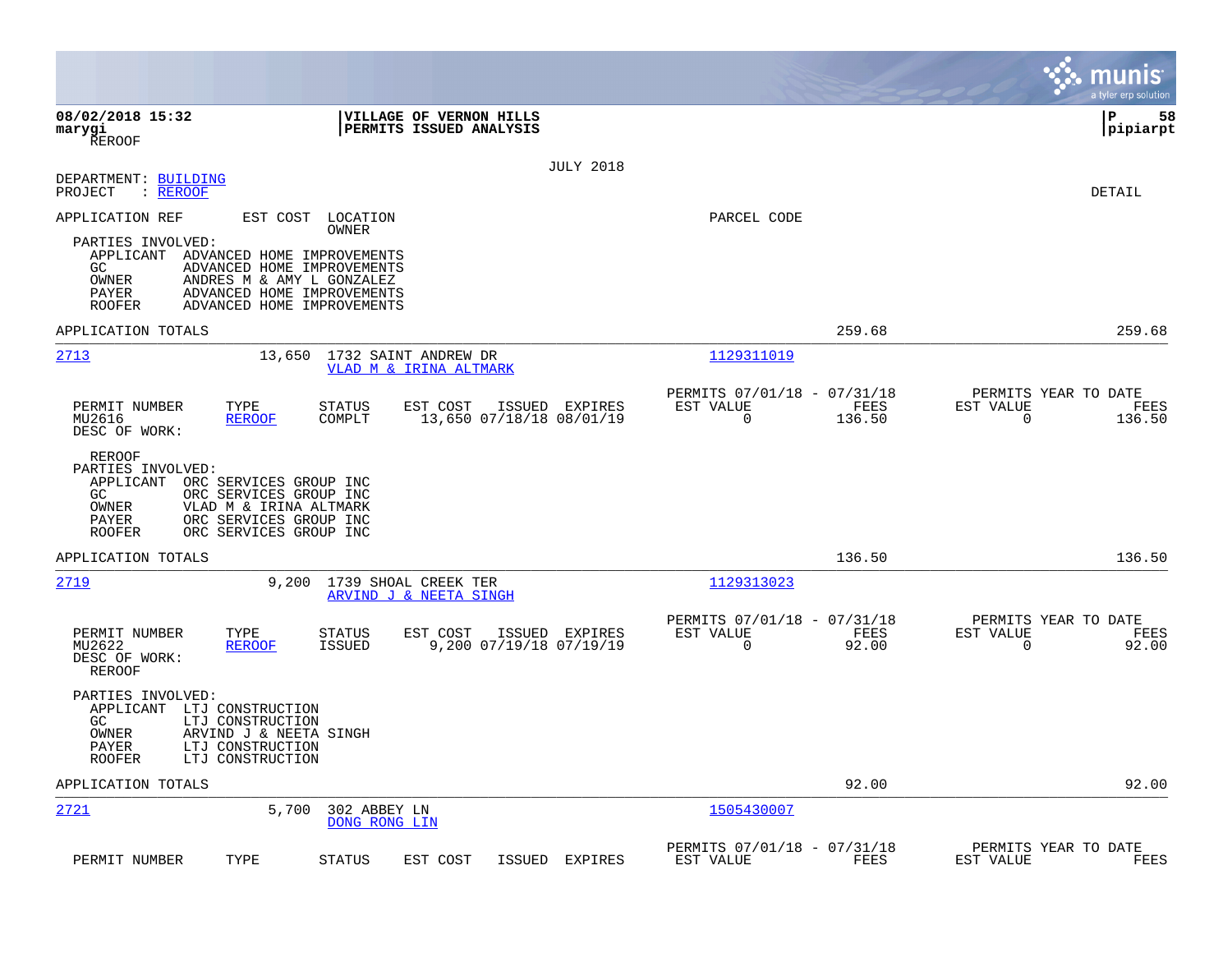|                                                                                                                                                                                                                                                     |                                                                        | munis<br>a tyler erp solution                                   |
|-----------------------------------------------------------------------------------------------------------------------------------------------------------------------------------------------------------------------------------------------------|------------------------------------------------------------------------|-----------------------------------------------------------------|
| 08/02/2018 15:32<br>VILLAGE OF VERNON HILLS<br>PERMITS ISSUED ANALYSIS<br>marygi<br><b>JULY 2018</b>                                                                                                                                                |                                                                        | 59<br>ΙP<br> pipiarpt                                           |
| DEPARTMENT: BUILDING<br>PROJECT<br>: <u>REROOF</u>                                                                                                                                                                                                  |                                                                        | DETAIL                                                          |
| APPLICATION REF<br>EST COST<br>LOCATION<br>OWNER                                                                                                                                                                                                    | PARCEL CODE                                                            |                                                                 |
| MU2626<br><b>ISSUED</b><br>REROOF<br>5,700 07/20/18 07/20/19<br>PARTIES INVOLVED:<br>APPLICANT A AFFORDABLE ROOFING<br>GC<br>A AFFORDABLE ROOFING<br>OWNER<br>DONG RONG LIN<br>AFFORDABLE ROOFING<br>PAYER<br><b>ROOFER</b><br>A AFFORDABLE ROOFING | $\mathbf 0$<br>57.00                                                   | 57.00<br>$\mathbf 0$                                            |
| APPLICATION TOTALS                                                                                                                                                                                                                                  | 57.00                                                                  | 57.00                                                           |
| <u> 2734</u><br>11,000<br>1438S BUTLER CT<br>TZUCHI R JU & JING SHING LIU                                                                                                                                                                           | 1132105005                                                             |                                                                 |
| PERMIT NUMBER<br>TYPE<br>STATUS<br>EST COST<br>ISSUED<br>EXPIRES<br><b>ISSUED</b><br>11,000 07/23/18 07/23/19<br>MU2634<br><b>REROOF</b><br>DESC OF WORK:<br><b>REROOF</b>                                                                          | PERMITS 07/01/18 - 07/31/18<br>EST VALUE<br>FEES<br>$\Omega$<br>110.00 | PERMITS YEAR TO DATE<br>EST VALUE<br>FEES<br>$\Omega$<br>110.00 |
| PARTIES INVOLVED:<br>APPLICANT LTJ CONSTRUCTION<br>GC.<br>LTJ CONSTRUCTION<br>OWNER<br>TZUCHI R JU & JING SHING LIU<br>PAYER<br>LTJ CONSTRUCTION<br>LTJ CONSTRUCTION<br><b>ROOFER</b>                                                               |                                                                        |                                                                 |
| APPLICATION TOTALS                                                                                                                                                                                                                                  | 110.00                                                                 | 110.00                                                          |
| 2735<br>9,800<br>1827 SAINT ANDREW DR<br><b>B MENG Y LI</b>                                                                                                                                                                                         | 1129313003                                                             |                                                                 |
| PERMIT NUMBER<br>TYPE<br><b>STATUS</b><br>EST COST<br>ISSUED EXPIRES<br><b>ISSUED</b><br>9,800 07/23/18 07/23/19<br>MU2635<br><b>REROOF</b><br>DESC OF WORK:<br>REROOF                                                                              | PERMITS 07/01/18 - 07/31/18<br>EST VALUE<br>FEES<br>0<br>98.00         | PERMITS YEAR TO DATE<br>EST VALUE<br>FEES<br>98.00<br>0         |
| PARTIES INVOLVED:<br>APPLICANT<br>LTJ CONSTRUCTION<br>GC<br>LTJ CONSTRUCTION<br>OWNER<br>B MENG Y LI<br>PAYER<br>LTJ CONSTRUCTION<br><b>ROOFER</b><br>LTJ CONSTRUCTION                                                                              |                                                                        |                                                                 |
| APPLICATION TOTALS                                                                                                                                                                                                                                  | 98.00                                                                  | 98.00                                                           |
| 2745<br>23,129<br>1748 SAINT ANDREW DR<br>SCOTT T & JACQUELYN PINSKY                                                                                                                                                                                | 1129311017                                                             |                                                                 |
| PERMIT NUMBER<br>TYPE<br>EST COST<br><b>STATUS</b><br>ISSUED EXPIRES<br>MU2638<br><b>REROOF</b><br><b>ISSUED</b><br>23,129 07/24/18 07/24/19                                                                                                        | PERMITS 07/01/18 - 07/31/18<br>EST VALUE<br>FEES<br>$\Omega$<br>231.29 | PERMITS YEAR TO DATE<br>EST VALUE<br>FEES<br>0<br>231.29        |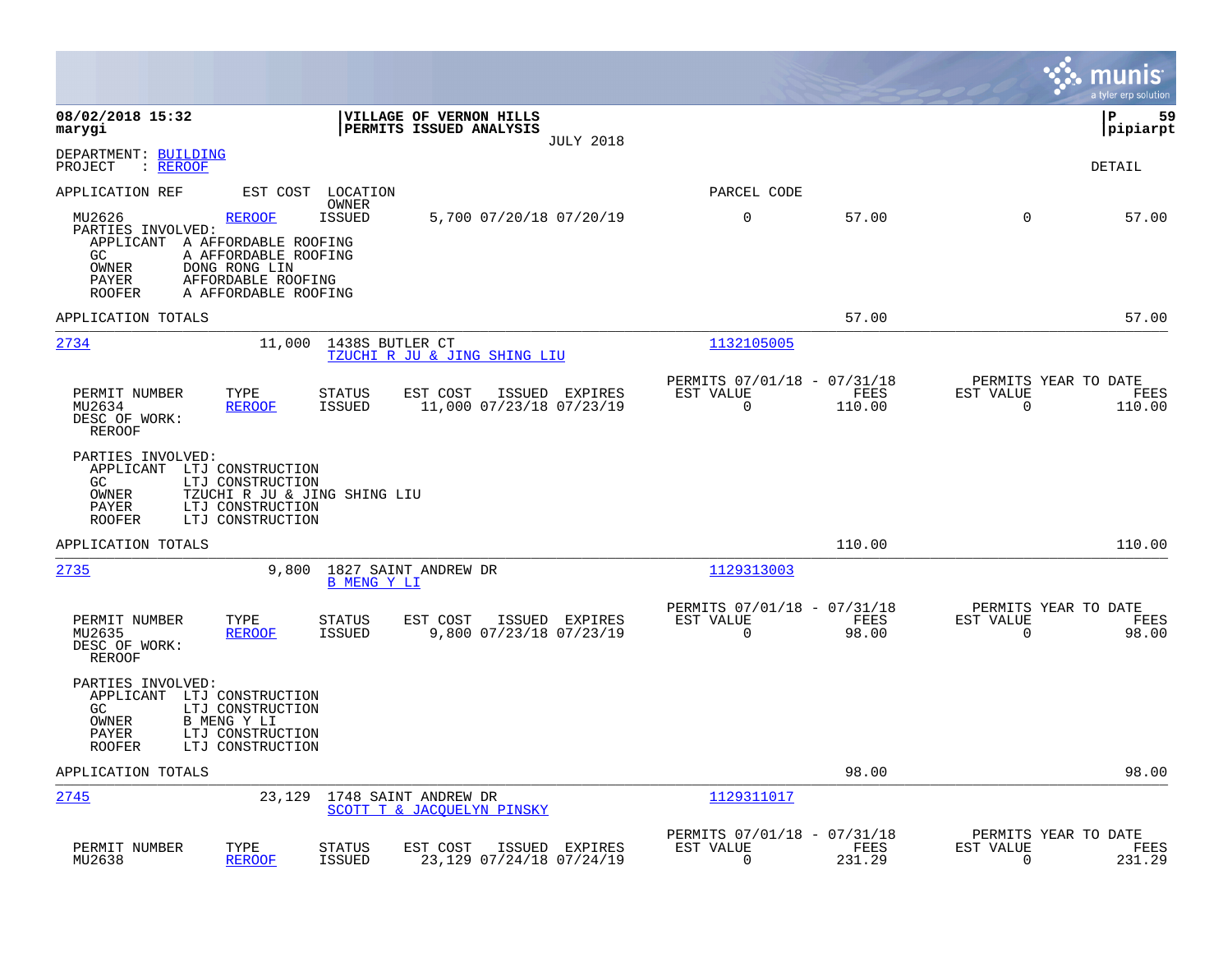|                                                                                                                                                                                                       |                                                                           | munis<br>a tyler erp solution                            |
|-------------------------------------------------------------------------------------------------------------------------------------------------------------------------------------------------------|---------------------------------------------------------------------------|----------------------------------------------------------|
| 08/02/2018 15:32<br><b>VILLAGE OF VERNON HILLS</b><br><b>PERMITS ISSUED ANALYSIS</b><br>marygi<br><b>JULY 2018</b>                                                                                    |                                                                           | l P<br>60<br> pipiarpt                                   |
| DEPARTMENT: BUILDING<br>: <u>REROOF</u><br>PROJECT                                                                                                                                                    |                                                                           | <b>DETAIL</b>                                            |
| APPLICATION REF<br>EST COST<br>LOCATION<br>OWNER<br>DESC OF WORK:<br><b>REROOF</b>                                                                                                                    | PARCEL CODE                                                               |                                                          |
| PARTIES INVOLVED:<br>APPLICANT<br>AFH CONSTRUCTION INC<br>GC<br>AFH CONSTRUCTION INC<br>OWNER<br>SCOTT T & JACQUELYN PINSKY<br>AFH CONSTRUCTION INC<br>PAYER<br><b>ROOFER</b><br>AFH CONSTRUCTION INC |                                                                           |                                                          |
| APPLICATION TOTALS                                                                                                                                                                                    | 231.29                                                                    | 231.29                                                   |
| 2746<br>18,091<br>359 COLONIAL DR<br>EUGENE & YELENA KAGAN                                                                                                                                            | 1128108063                                                                |                                                          |
| TYPE<br>PERMIT NUMBER<br><b>STATUS</b><br>EST COST<br>ISSUED EXPIRES<br>18,091 07/24/18 07/24/19<br>MU2639<br><b>REROOF</b><br>ISSUED<br>DESC OF WORK:<br>REROOF                                      | PERMITS 07/01/18 - 07/31/18<br>EST VALUE<br>FEES<br>$\mathbf 0$<br>180.91 | PERMITS YEAR TO DATE<br>EST VALUE<br>FEES<br>180.91<br>0 |
| PARTIES INVOLVED:<br>APPLICANT AFH CONSTRUCTION INC<br>GC.<br>AFH CONSTRUCTION INC<br>OWNER<br>EUGENE & YELENA KAGAN<br>PAYER<br>AFH CONSTRUCTION INC<br>AFH CONSTRUCTION INC<br><b>ROOFER</b>        |                                                                           |                                                          |
| APPLICATION TOTALS                                                                                                                                                                                    | 180.91                                                                    | 180.91                                                   |
| 2754<br>18,060<br>331 CONGRESSIONAL CT<br>ANTHONY L & TRICIA M BEDELL                                                                                                                                 | 1132207030                                                                |                                                          |
| PERMIT NUMBER<br>TYPE<br>STATUS<br>EST COST<br>ISSUED EXPIRES<br>MU2645<br><b>REROOF</b><br>COMPLT<br>18,060 07/25/18 07/30/19<br>DESC OF WORK:<br>REROOF                                             | PERMITS 07/01/18 - 07/31/18<br>EST VALUE<br>FEES<br>0<br>180.60           | PERMITS YEAR TO DATE<br>EST VALUE<br>FEES<br>0<br>180.60 |
| PARTIES INVOLVED:<br>APPLICANT KOZY ROOF<br>GC<br>KOZY ROOF<br>ANTHONY L & TRICIA M BEDELL<br>OWNER<br>PAYER<br>KOZY ROOF<br><b>ROOFER</b><br>PIONEER RENOVATIONS                                     |                                                                           |                                                          |
| APPLICATION TOTALS                                                                                                                                                                                    | 180.60                                                                    | 180.60                                                   |
| 2756<br>28,155<br>13 LINDON LN<br>RONALD R & SANDRA M BALLANTINI                                                                                                                                      | 1509103013                                                                |                                                          |
|                                                                                                                                                                                                       | PERMITS 07/01/18 - 07/31/18                                               | PERMITS YEAR TO DATE                                     |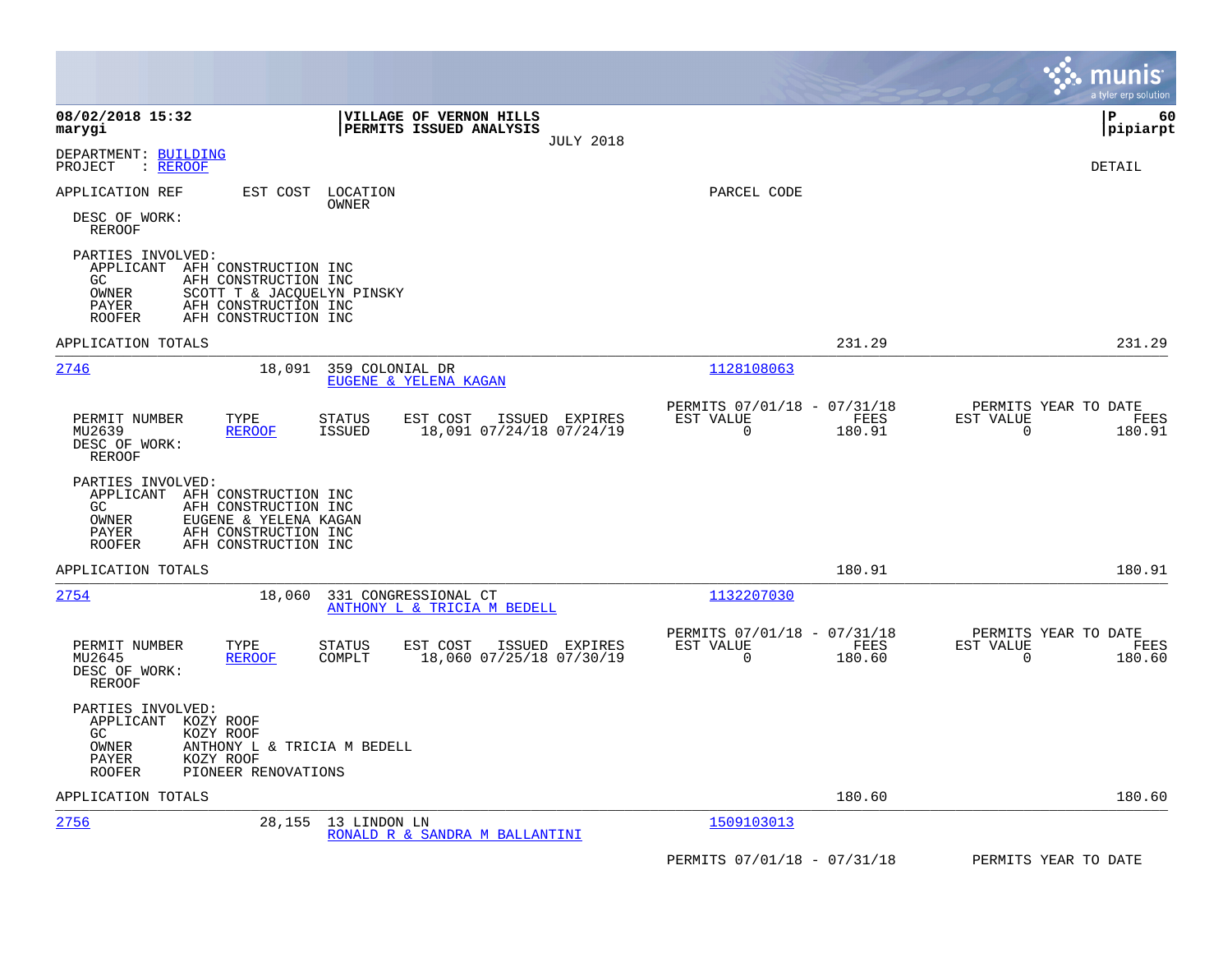|                                                                                                                                                                                                                                                                           |                                                         |                |                                                  | munis<br>a tyler erp solution |
|---------------------------------------------------------------------------------------------------------------------------------------------------------------------------------------------------------------------------------------------------------------------------|---------------------------------------------------------|----------------|--------------------------------------------------|-------------------------------|
| 08/02/2018 15:32<br>VILLAGE OF VERNON HILLS<br>PERMITS ISSUED ANALYSIS<br>marygi<br>PERMIT NUMBER<br>EST COST<br>TYPE<br>STATUS<br>ISSUED EXPIRES<br><b>JULY 2018</b>                                                                                                     | EST VALUE                                               | <b>FEES</b>    | EST VALUE                                        | lР<br>61<br> pipiarpt<br>FEES |
| DEPARTMENT: BUILDING<br>PROJECT<br>: REROOF                                                                                                                                                                                                                               |                                                         |                |                                                  | <b>DETAIL</b>                 |
| APPLICATION REF<br>EST COST<br>LOCATION                                                                                                                                                                                                                                   | PARCEL CODE                                             |                |                                                  |                               |
| OWNER<br>MU2660<br><b>SIDING</b><br><b>ISSUED</b><br>28,155 07/26/18 07/26/19<br>DESC OF WORK:<br><b>REROOF</b>                                                                                                                                                           | $\mathbf 0$                                             | 281.55         | $\Omega$                                         | 281.55                        |
| PARTIES INVOLVED:<br>APPLICANT<br>COUNTRYSIDE ROOFING SIDING & WINDOWS<br>COUNTRYSIDE ROOFING SIDING & WINDOWS<br>GC<br>OWNER<br>RONALD R & SANDRA M BALLANTINI<br>COUNTRYSIDE ROOFING SIDING & WINDOWS<br>PAYER<br>COUNTRYSIDE ROOFING SIDING & WINDOWS<br><b>ROOFER</b> |                                                         |                |                                                  |                               |
| APPLICATION TOTALS                                                                                                                                                                                                                                                        |                                                         | 281.55         |                                                  | 281.55                        |
| 2768<br>35,178<br>13 MONTEBELLO DR<br><b>ASHLEY COVENY</b>                                                                                                                                                                                                                | 1508206002                                              |                |                                                  |                               |
| PERMIT NUMBER<br>TYPE<br>STATUS<br>EST COST<br>ISSUED EXPIRES<br>MU2667<br><b>REROOF</b><br>ISSUED<br>35,178 07/30/18 07/30/19<br>DESC OF WORK:<br>REROOF AND SIDING                                                                                                      | PERMITS 07/01/18 - 07/31/18<br>EST VALUE<br>$\mathbf 0$ | FEES<br>351.78 | PERMITS YEAR TO DATE<br>EST VALUE<br>$\mathbf 0$ | FEES<br>351.78                |
| PARTIES INVOLVED:<br>APPLICANT A+ HOME REMODELING<br>GC.<br>A+ HOME REMODELING<br>OWNER<br>ASHLEY COVENY<br>A+ HOME REMODELING<br>PAYER<br><b>ROOFER</b><br>A+ HOME REMODELING                                                                                            |                                                         |                |                                                  |                               |
| APPLICATION TOTALS                                                                                                                                                                                                                                                        |                                                         | 351.78         |                                                  | 351.78                        |
| 2769<br>28,971<br>1317 MAIDSTONE DR<br>PAUL R FASBINDER JR TRUSTEE                                                                                                                                                                                                        | 1132104068                                              |                |                                                  |                               |
| PERMIT NUMBER<br>STATUS<br>EST COST<br>TYPE<br>ISSUED EXPIRES<br><b>REROOF</b><br><b>ISSUED</b><br>28,971 07/30/18 07/30/19<br>MU2668<br>DESC OF WORK:<br><b>REROOF</b>                                                                                                   | PERMITS 07/01/18 - 07/31/18<br>EST VALUE<br>$\mathbf 0$ | FEES<br>289.71 | PERMITS YEAR TO DATE<br>EST VALUE<br>$\mathbf 0$ | FEES<br>289.71                |
| PARTIES INVOLVED:<br>APPLICANT PIONEER RENOVATIONS<br>GC<br>PIONEER RENOVATIONS<br>OWNER<br>PAUL R FASBINDER JR TRUSTEE<br>PIONEER RENOVATIONS<br>PAYER<br><b>ROOFER</b><br>PIONEER RENOVATIONS                                                                           |                                                         |                |                                                  |                               |
| APPLICATION TOTALS                                                                                                                                                                                                                                                        |                                                         | 289.71         |                                                  | 289.71                        |
| 2772<br>16,176 1764 SAINT ANDREW DR<br>DEVIN M & LAURA L HEINZ                                                                                                                                                                                                            | 1129311015                                              |                |                                                  |                               |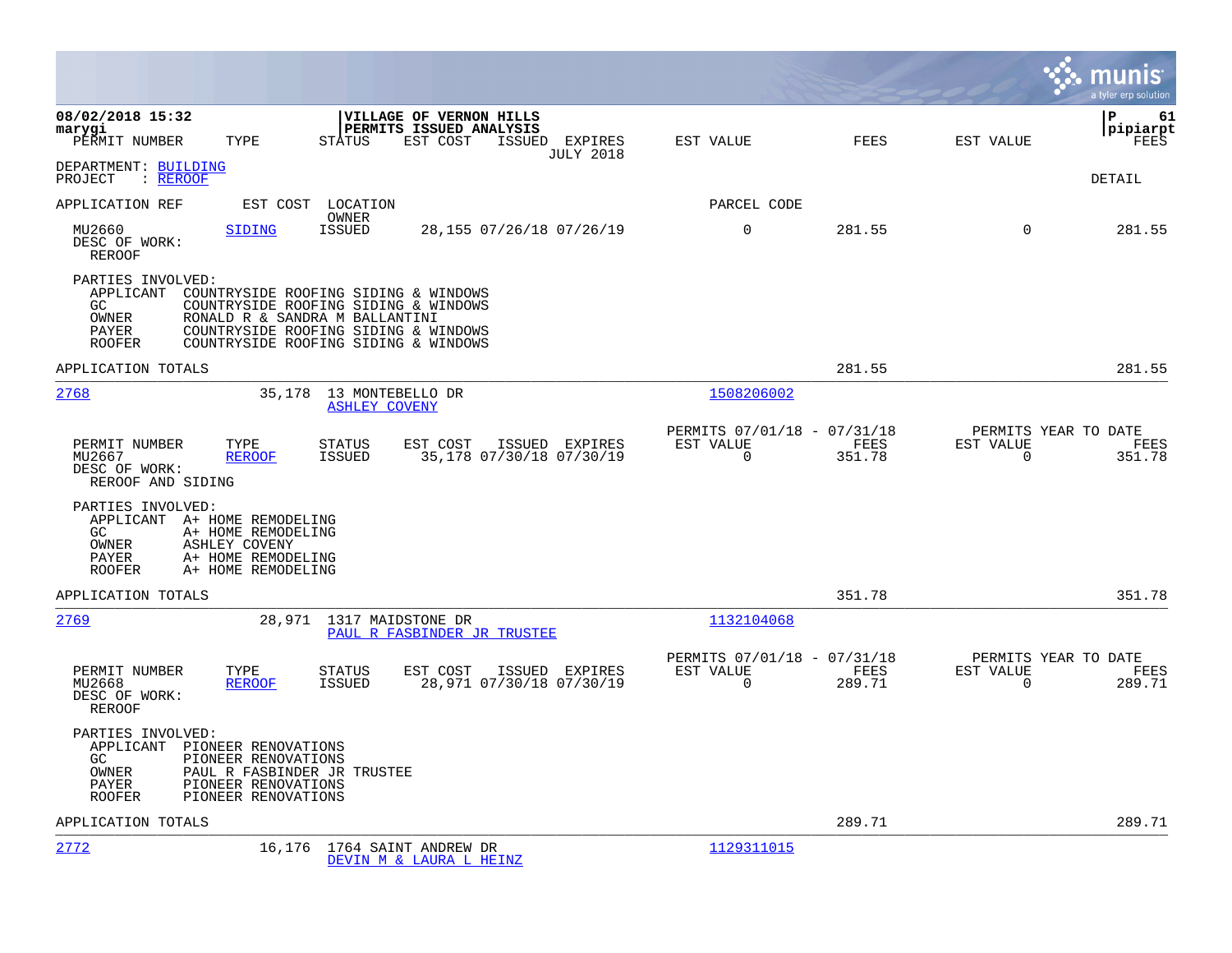|                                                                                                                                                                                                 |                                                           |                                                                        | munis<br>a tyler erp solution                                   |
|-------------------------------------------------------------------------------------------------------------------------------------------------------------------------------------------------|-----------------------------------------------------------|------------------------------------------------------------------------|-----------------------------------------------------------------|
| 08/02/2018 15:32<br>marygi                                                                                                                                                                      | VILLAGE OF VERNON HILLS<br><b>PERMITS ISSUED ANALYSIS</b> |                                                                        | l P<br>62<br> pipiarpt                                          |
| TYPE<br>STATUS<br>PERMIT NUMBER                                                                                                                                                                 | EST COST<br>ISSUED EXPIRES<br><b>JULY 2018</b>            | PERMITS 07/01/18 - 07/31/18<br>EST VALUE<br>FEES                       | PERMITS YEAR TO DATE<br>EST VALUE<br>FEES                       |
| DEPARTMENT: BUILDING<br>: REROOF<br>PROJECT                                                                                                                                                     |                                                           |                                                                        | <b>DETAIL</b>                                                   |
| APPLICATION REF<br>EST COST                                                                                                                                                                     | LOCATION<br>OWNER                                         | PARCEL CODE                                                            |                                                                 |
| MU2669<br><b>REROOF</b><br><b>ISSUED</b><br>DESC OF WORK:<br>REROOF                                                                                                                             | 16,176 07/30/18 07/30/19                                  | $\mathsf 0$<br>161.76                                                  | $\mathbf 0$<br>161.76                                           |
| PARTIES INVOLVED:<br>APPLICANT AFH CONSTRUCTION INC<br>GC.<br>AFH CONSTRUCTION INC<br>OWNER<br>DEVIN M & LAURA L HEINZ<br>PAYER<br>AFH CONSTRUCTION INC<br>AFH CONSTRUCTION INC<br>ROOFER       |                                                           |                                                                        |                                                                 |
| APPLICATION TOTALS                                                                                                                                                                              |                                                           | 161.76                                                                 | 161.76                                                          |
| 2773<br>11,488                                                                                                                                                                                  | 1819 SAINT ANDREW DR<br>M FALCONE J SACCOMANNO            | 1129313002                                                             |                                                                 |
| PERMIT NUMBER<br>TYPE<br>STATUS<br>MU2670<br><b>REROOF</b><br>ISSUED<br>DESC OF WORK:<br><b>REROOF</b>                                                                                          | EST COST<br>ISSUED EXPIRES<br>11,488 07/30/18 07/30/19    | PERMITS 07/01/18 - 07/31/18<br>EST VALUE<br>FEES<br>$\Omega$<br>114.88 | PERMITS YEAR TO DATE<br>EST VALUE<br>FEES<br>$\Omega$<br>114.88 |
| PARTIES INVOLVED:<br>APPLICANT AFH CONSTRUCTION INC<br>GC.<br>AFH CONSTRUCTION INC<br>OWNER<br>M FALCONE J SACCOMANNO<br>AFH CONSTRUCTION INC<br>PAYER<br>AFH CONSTRUCTION INC<br><b>ROOFER</b> |                                                           |                                                                        |                                                                 |
| APPLICATION TOTALS                                                                                                                                                                              |                                                           | 114.88                                                                 | 114.88                                                          |
| 2774<br>16,445                                                                                                                                                                                  | 1698 LOCKE LN<br>WILLIAM & LINDA T FURIE                  | 1129312022                                                             |                                                                 |
| PERMIT NUMBER<br>TYPE<br><b>STATUS</b><br><b>REROOF</b><br><b>ISSUED</b><br>MU2671<br>DESC OF WORK:<br>REROOF                                                                                   | EST COST<br>ISSUED EXPIRES<br>16,445 07/30/18 07/30/19    | PERMITS 07/01/18 - 07/31/18<br>EST VALUE<br>FEES<br>$\Omega$<br>164.45 | PERMITS YEAR TO DATE<br>EST VALUE<br>FEES<br>164.45<br>$\Omega$ |
| PARTIES INVOLVED:<br>APPLICANT<br>CEDAR ROOFING COMPANY<br>GC<br>CEDAR ROOFING COMPANY<br>OWNER<br>WILLIAM & LINDA T FURIE<br>CEDAR ROOFING COMPANY<br>PAYER<br>ROOFER<br>CEDAR ROOFING COMPANY |                                                           |                                                                        |                                                                 |
| APPLICATION TOTALS                                                                                                                                                                              |                                                           | 164.45                                                                 | 164.45                                                          |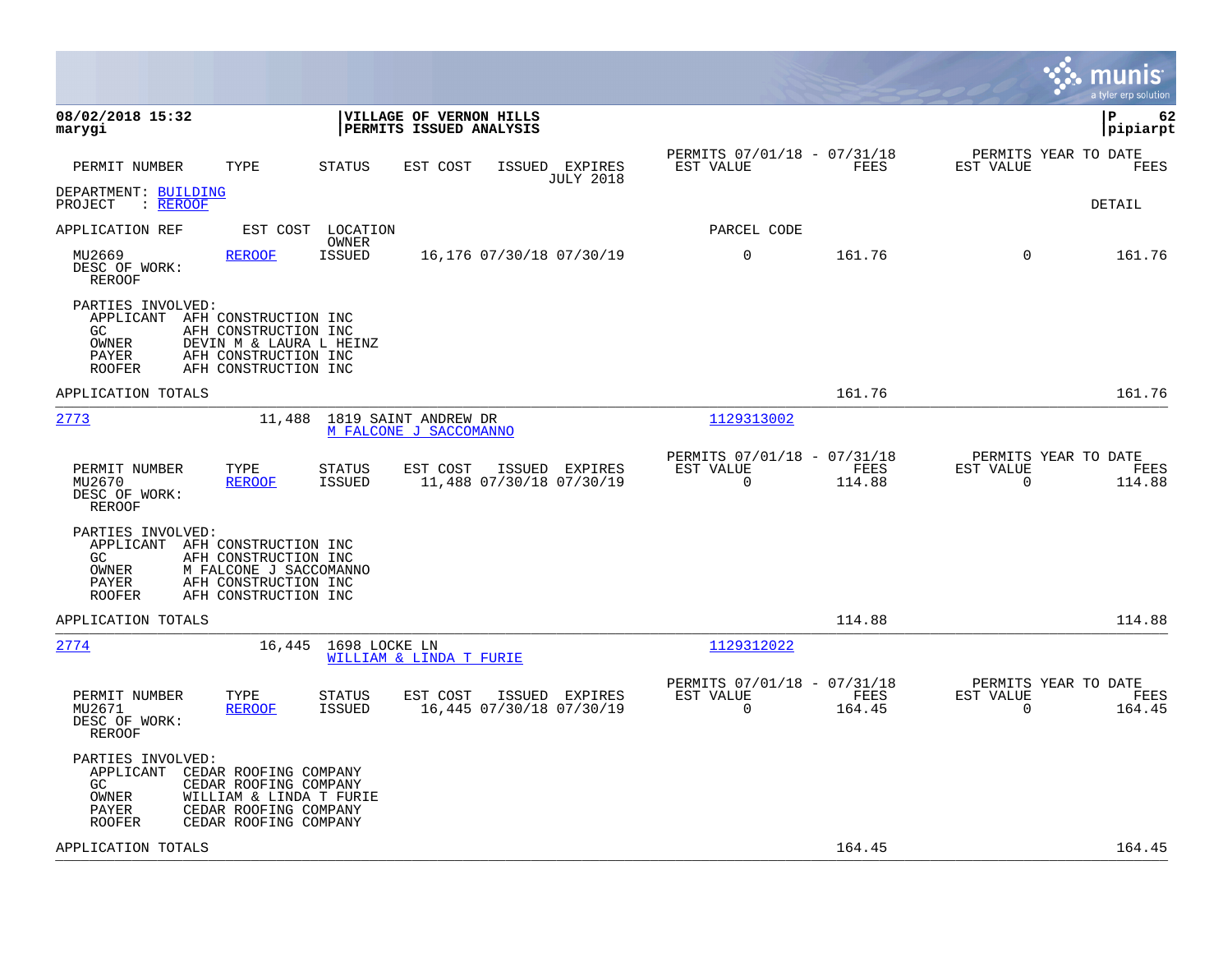|                                                                         |                                                                                                                               |                   |                                                                           |                     |                             |                                          |                    |             | munis<br>a tyler erp solution |
|-------------------------------------------------------------------------|-------------------------------------------------------------------------------------------------------------------------------|-------------------|---------------------------------------------------------------------------|---------------------|-----------------------------|------------------------------------------|--------------------|-------------|-------------------------------|
| 08/02/2018 15:32<br>marygi<br>2775                                      | 31,250                                                                                                                        | <b>VILLAGE OF</b> | PERMITS ISSUED ANALYSIS<br>795 CREEK BEND DR<br>ROBERT J & XIAKUI BRENDEL | <b>VERNON HILLS</b> |                             | 1516102007                               |                    |             | 63<br>P<br>pipiarpt           |
| PERMIT NUMBER                                                           | TYPE                                                                                                                          | <b>STATUS</b>     | EST COST                                                                  | ISSUED              | EXPIRES<br><b>JULY 2018</b> | PERMITS 07/01/18 - 07/31/18<br>EST VALUE | FEES               | EST VALUE   | PERMITS YEAR TO DATE<br>FEES  |
| DEPARTMENT: BUILDING<br>PROJECT<br>: REROOF                             |                                                                                                                               |                   |                                                                           |                     |                             |                                          |                    |             | DETAIL                        |
| APPLICATION REF                                                         | EST COST                                                                                                                      | LOCATION<br>OWNER |                                                                           |                     |                             | PARCEL CODE                              |                    |             |                               |
| MU2672<br>DESC OF WORK:<br><b>REROOF</b>                                | <b>REROOF</b>                                                                                                                 | ISSUED            |                                                                           |                     | 31,250 07/30/18 07/30/19    | 0                                        | 312.50             | $\mathbf 0$ | 312.50                        |
| PARTIES INVOLVED:<br>APPLICANT<br>GC<br>OWNER<br>PAYER<br><b>ROOFER</b> | CEDAR ROOFING COMPANY<br>CEDAR ROOFING COMPANY<br>ROBERT J & XIAKUI BRENDEL<br>CEDAR ROOFING COMPANY<br>CEDAR ROOFING COMPANY |                   |                                                                           |                     |                             |                                          |                    |             |                               |
| APPLICATION TOTALS<br>PROJECT TOTALS                                    |                                                                                                                               |                   |                                                                           |                     |                             | $\mathbf 0$                              | 312.50<br>4,863.28 | $\Omega$    | 312.50<br>4,863.28            |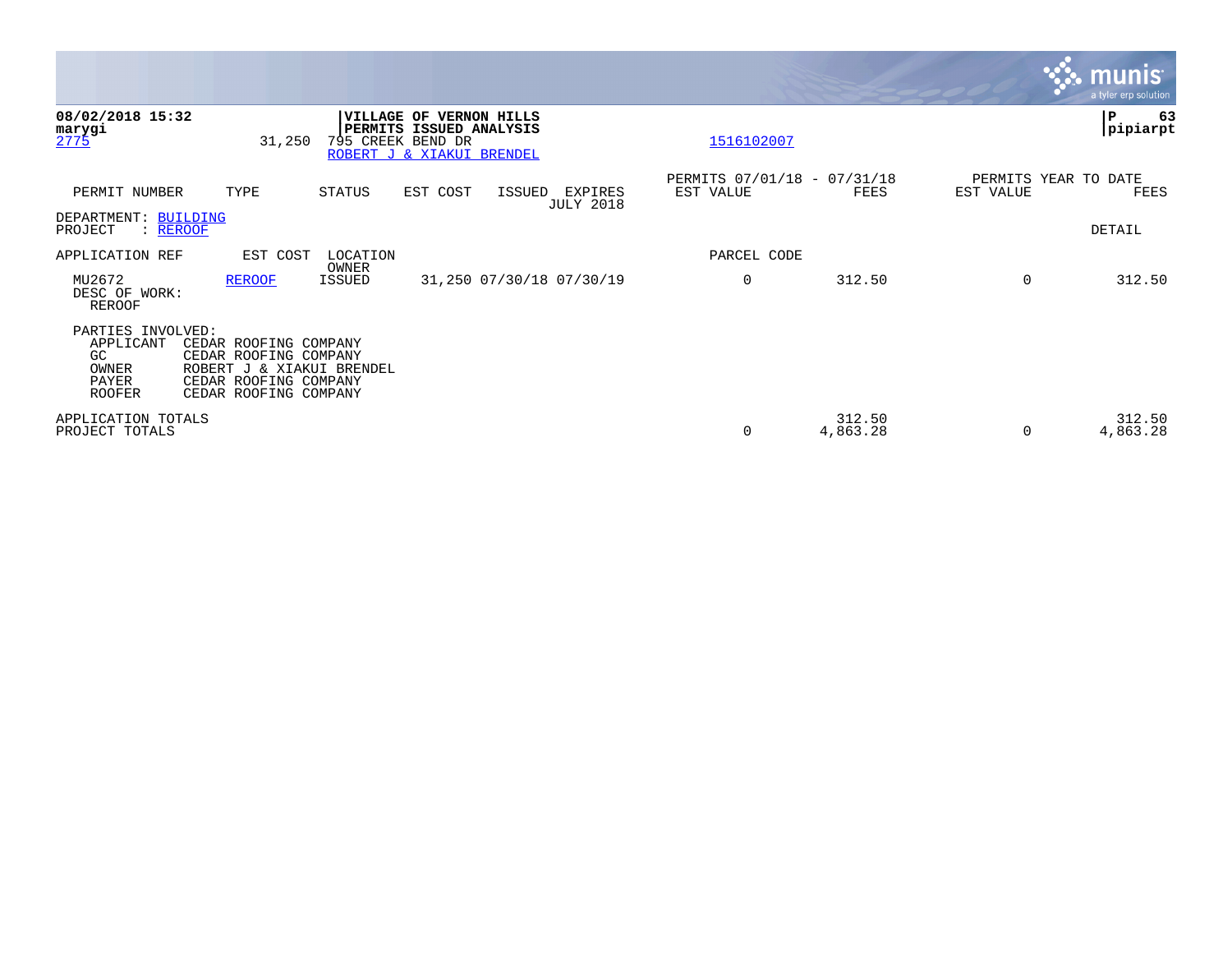|                                                                                    |                                                                                                                                      |                   |                                                         |                  |                                               |                |           | <b>munis</b><br>a tyler erp solution  |
|------------------------------------------------------------------------------------|--------------------------------------------------------------------------------------------------------------------------------------|-------------------|---------------------------------------------------------|------------------|-----------------------------------------------|----------------|-----------|---------------------------------------|
| 08/02/2018 15:32<br>marygi                                                         |                                                                                                                                      |                   | VILLAGE OF VERNON HILLS<br>PERMITS ISSUED ANALYSIS      | <b>JULY 2018</b> |                                               |                |           | ∣₽<br>64<br> pipiarpt                 |
| DEPARTMENT: BUILDING<br>PROJECT                                                    | : SECURITY SYSTEM                                                                                                                    |                   |                                                         |                  |                                               |                |           | DETAIL                                |
| APPLICATION REF                                                                    | EST COST                                                                                                                             | LOCATION<br>OWNER |                                                         |                  | PARCEL CODE                                   |                |           |                                       |
| 2680                                                                               | 3,703                                                                                                                                |                   | 200 CORPORATE WOODS PARKWAY<br>INCREDIBLE HOLDINGS, LLC |                  | 1509401101                                    |                |           |                                       |
| PERMIT NUMBER<br>MU2578<br>DESC OF WORK:                                           | TYPE<br><b>SEC SYSTEM ISSUED</b><br>CARD ACCESS LOW VOLTAGE                                                                          | STATUS            | EST COST<br>ISSUED<br>3,703 07/13/18 07/13/19           | EXPIRES          | PERMITS 07/01/18 - 07/31/18<br>EST VALUE<br>0 | FEES<br>75.00  | EST VALUE | PERMITS YEAR TO DATE<br>FEES<br>75.00 |
| PARTIES INVOLVED:<br>ALARM<br>APPLICANT<br>GC<br>OCCUPANT<br>OWNER<br><b>PAYER</b> | TYCO INTERGRATED<br>TYCO INTERGRATED<br>TYCO INTERGRATED<br>INCREDIBLE HOLDINGS, LLC<br>INCREDIBLE HOLDINGS, LLC<br>TYCO INTERGRATED |                   |                                                         |                  |                                               |                |           |                                       |
| APPLICATION TOTALS<br>PROJECT TOTALS                                               |                                                                                                                                      |                   |                                                         |                  | $\mathbf 0$                                   | 75.00<br>75.00 |           | 75.00<br>75.00                        |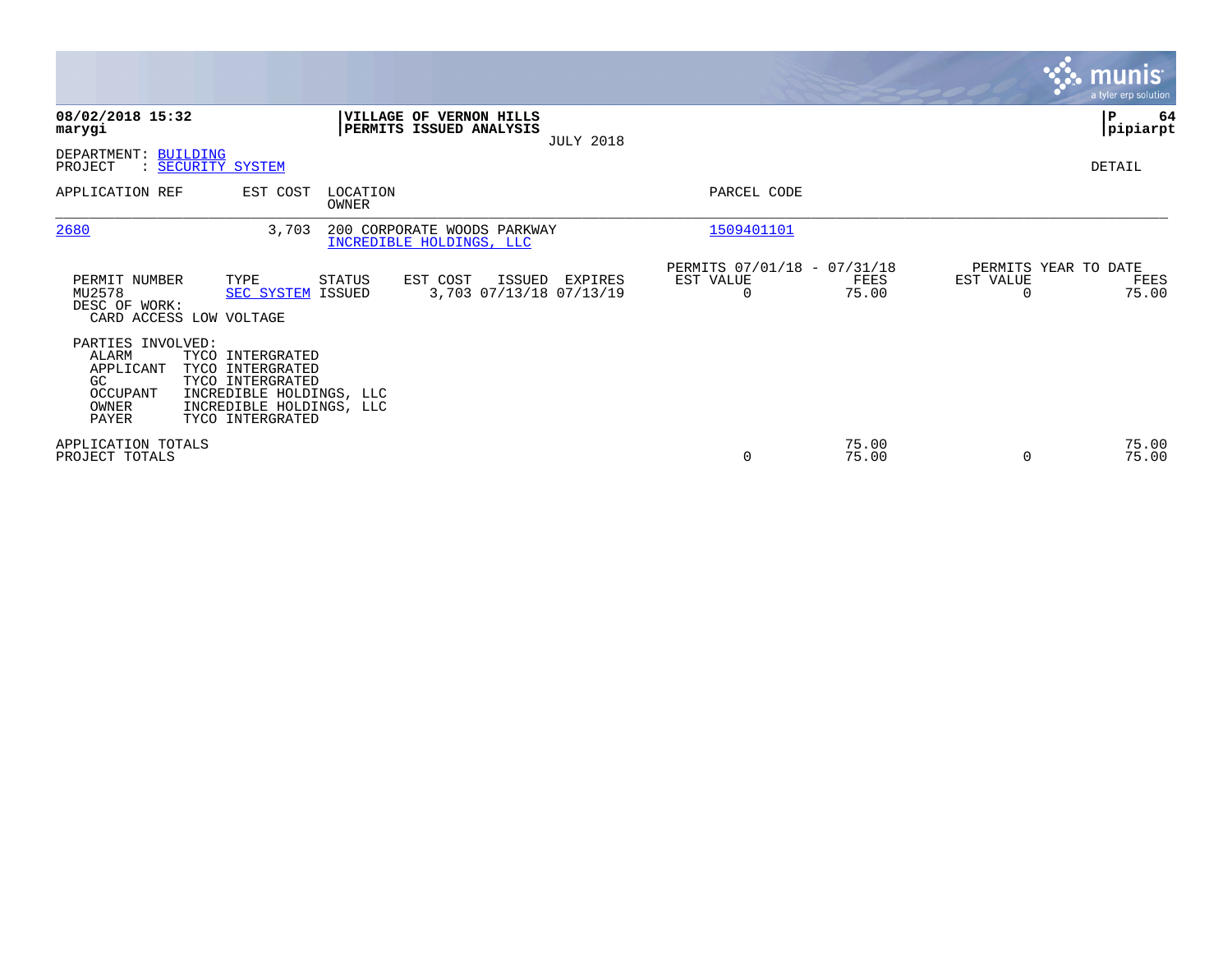|                                                                  |                   |                   |                                                                                                                                                                              |                  |                                                      |                |                                   | <b>munis</b><br>a tyler erp solution |
|------------------------------------------------------------------|-------------------|-------------------|------------------------------------------------------------------------------------------------------------------------------------------------------------------------------|------------------|------------------------------------------------------|----------------|-----------------------------------|--------------------------------------|
| 08/02/2018 15:32<br>marygi                                       |                   |                   | <b>VILLAGE OF VERNON HILLS</b><br>PERMITS ISSUED ANALYSIS                                                                                                                    | <b>JULY 2018</b> |                                                      |                |                                   | ∣₽<br>65<br> pipiarpt                |
| DEPARTMENT: BUILDING<br>PROJECT                                  | : SEWER REPAIR    |                   |                                                                                                                                                                              |                  |                                                      |                |                                   | DETAIL                               |
| APPLICATION REF                                                  | EST COST          | LOCATION<br>OWNER |                                                                                                                                                                              |                  | PARCEL CODE                                          |                |                                   |                                      |
| 2663                                                             | 4,024             |                   | 28 MANCHESTER LN<br>KATHLEEN A KING                                                                                                                                          |                  | 1508206022                                           |                |                                   |                                      |
| PERMIT NUMBER<br>MU2563<br>DESC OF WORK:<br>SEWER REPAIR         | TYPE<br>SEWER REP | STATUS<br>ISSUED  | EST COST<br>4,024 07/11/18 07/11/19                                                                                                                                          | ISSUED EXPIRES   | PERMITS 07/01/18 - 07/31/18<br>EST VALUE<br>$\Omega$ | FEES<br>50.00  | PERMITS YEAR TO DATE<br>EST VALUE | FEES<br>50.00                        |
| PARTIES INVOLVED:<br>APPLICANT<br>GC.<br>OWNER<br>PAYER<br>SEWER | KATHLEEN A KING   |                   | ABC PLUMBING, HEATING, COOLING, ELECTRIC<br>ABC PLUMBING, HEATING, COOLING, ELECTRIC<br>ABC PLUMBING, HEATING, COOLING, ELECTRIC<br>ABC PLUMBING, HEATING, COOLING, ELECTRIC |                  |                                                      |                |                                   |                                      |
| APPLICATION TOTALS<br>PROJECT TOTALS                             |                   |                   |                                                                                                                                                                              |                  | 0                                                    | 50.00<br>50.00 |                                   | 50.00<br>50.00                       |

**Contract**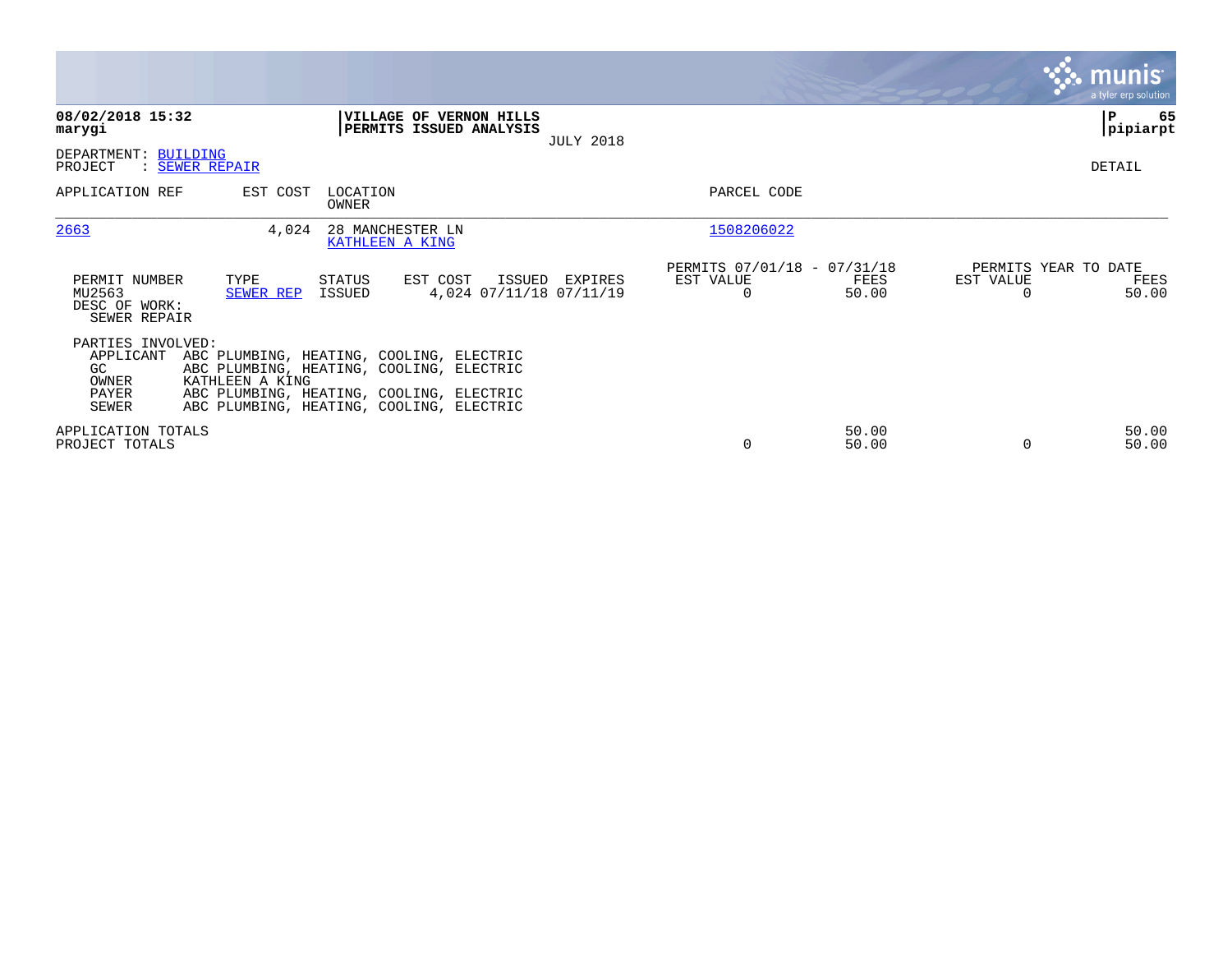|                                                                      |                                                                                                                                         |                                                                        |                                                         |                |                                                  | munis<br>a tyler erp solution |
|----------------------------------------------------------------------|-----------------------------------------------------------------------------------------------------------------------------------------|------------------------------------------------------------------------|---------------------------------------------------------|----------------|--------------------------------------------------|-------------------------------|
| 08/02/2018 15:32<br>marygi                                           |                                                                                                                                         | VILLAGE OF VERNON HILLS<br>PERMITS ISSUED ANALYSIS<br><b>JULY 2018</b> |                                                         |                |                                                  | lР<br>66<br> pipiarpt         |
| DEPARTMENT: BUILDING<br>: SIDING<br>PROJECT                          |                                                                                                                                         |                                                                        |                                                         |                |                                                  | <b>DETAIL</b>                 |
| APPLICATION REF                                                      | EST COST<br>LOCATION<br>OWNER                                                                                                           |                                                                        | PARCEL CODE                                             |                |                                                  |                               |
| 2632                                                                 | 21,457                                                                                                                                  | 1055 WEST ROYAL OAK DR<br>RICHARD W & JENNIFER L DAHL                  | 1507209007                                              |                |                                                  |                               |
| PERMIT NUMBER<br>MU2532<br>DESC OF WORK:<br>SIDING                   | TYPE<br>STATUS<br><b>ISSUED</b><br>SIDING                                                                                               | EST COST<br>ISSUED EXPIRES<br>21,457 07/03/18 07/03/19                 | PERMITS 07/01/18 - 07/31/18<br>EST VALUE<br>$\mathbf 0$ | FEES<br>214.57 | PERMITS YEAR TO DATE<br>EST VALUE<br>0           | FEES<br>214.57                |
| PARTIES INVOLVED:<br>APPLICANT<br>GC<br>OWNER<br>PAYER               | OLSON WINDOWS & SIDING<br>OLSON WINDOWS & SIDING<br>RICHARD W & JENNIFER L DAHL<br>OLSON WINDOWS & SIDING                               |                                                                        |                                                         |                |                                                  |                               |
| APPLICATION TOTALS                                                   |                                                                                                                                         |                                                                        |                                                         | 214.57         |                                                  | 214.57                        |
| 2649                                                                 | 4,750                                                                                                                                   | 207 WHITE FENCE CT<br>MICHAEL WALSH & MILA KATSNELSON                  | 1509104002                                              |                |                                                  |                               |
| PERMIT NUMBER<br>MU2548<br>DESC OF WORK:<br>SIDING                   | TYPE<br>STATUS<br><b>ISSUED</b><br>SIDING                                                                                               | EST COST<br>ISSUED EXPIRES<br>4,750 07/09/18 07/09/19                  | PERMITS 07/01/18 - 07/31/18<br>EST VALUE<br>$\mathbf 0$ | FEES<br>50.00  | PERMITS YEAR TO DATE<br>EST VALUE<br>$\mathbf 0$ | FEES<br>50.00                 |
| PARTIES INVOLVED:<br>APPLICANT<br>CARPENTER<br>GC.<br>OWNER<br>PAYER | STERLING EXTERIORS INC<br>STERLING EXTERIORS INC<br>STERLING EXTERIORS INC<br>MICHAEL WALSH & MILA KATSNELSON<br>STERLING EXTERIORS INC |                                                                        |                                                         |                |                                                  |                               |
| APPLICATION TOTALS                                                   |                                                                                                                                         |                                                                        |                                                         | 50.00          |                                                  | 50.00                         |
| 2684                                                                 | 4,750                                                                                                                                   | 238 NORTH FIORE PKY<br>SCOTT & GAIL LASKY                              | 1506408016                                              |                |                                                  |                               |
| PERMIT NUMBER<br>MU2583<br>DESC OF WORK:<br>SIDING                   | <b>STATUS</b><br>TYPE<br><b>ISSUED</b><br><b>SIDING</b>                                                                                 | EST COST<br>ISSUED EXPIRES<br>4,750 07/13/18 07/13/19                  | PERMITS 07/01/18 - 07/31/18<br>EST VALUE<br>$\Omega$    | FEES<br>50.00  | PERMITS YEAR TO DATE<br>EST VALUE<br>$\Omega$    | FEES<br>50.00                 |
| PARTIES INVOLVED:<br>APPLICANT<br>GC.<br>OWNER<br>PAYER              | STERLING INTERIORS INC<br>STERLING INTERIORS INC<br>SCOTT & GAIL LASKY<br>STERLING INTERIORS INC                                        |                                                                        |                                                         |                |                                                  |                               |
| APPLICATION TOTALS                                                   |                                                                                                                                         |                                                                        |                                                         | 50.00          |                                                  | 50.00                         |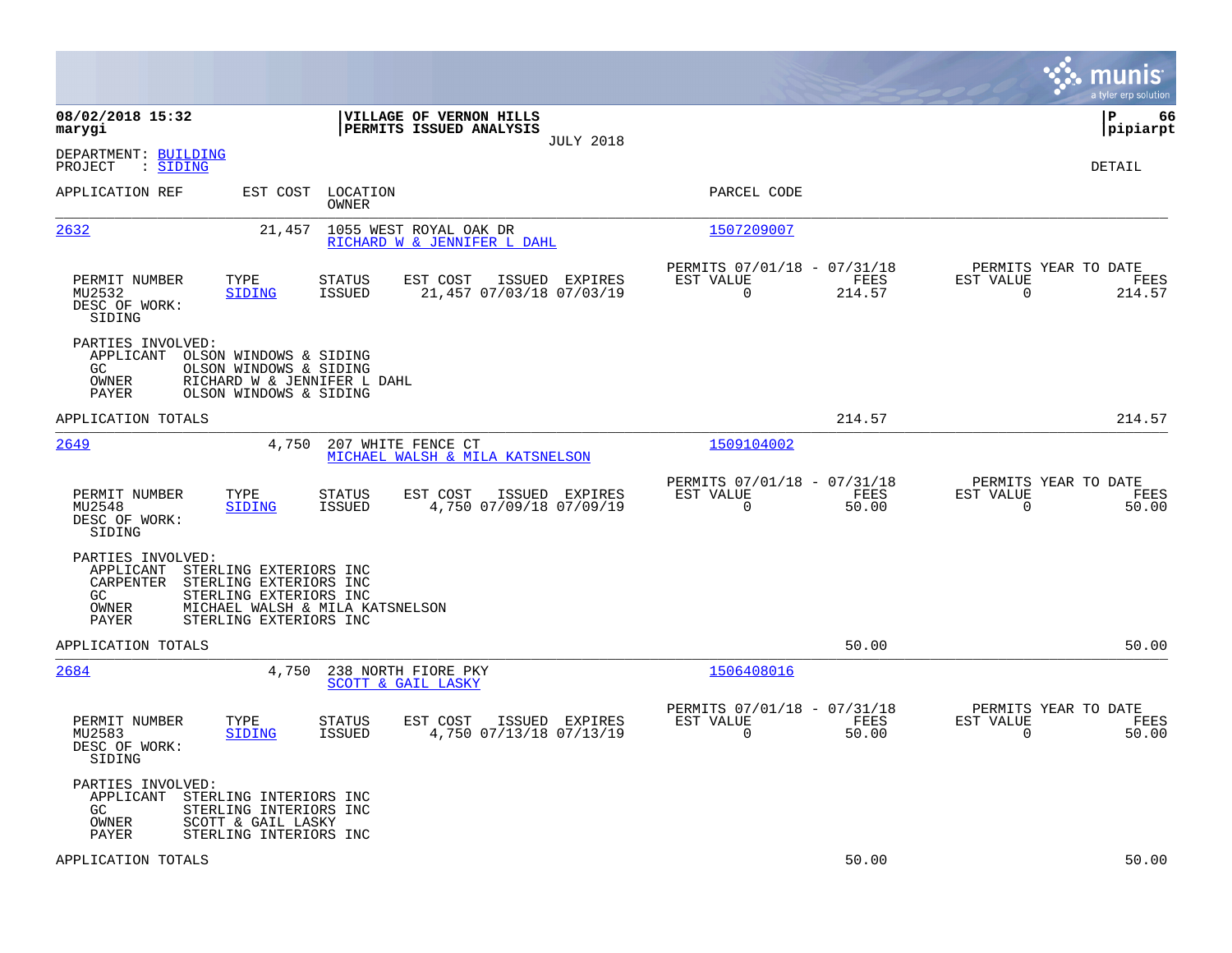|                                                                |                                                                                                   |                   |                                                           |                  |                                                      |                  |           | <b>munis</b><br>a tyler erp solution   |
|----------------------------------------------------------------|---------------------------------------------------------------------------------------------------|-------------------|-----------------------------------------------------------|------------------|------------------------------------------------------|------------------|-----------|----------------------------------------|
| 08/02/2018 15:32<br>marygi                                     |                                                                                                   |                   | <b>VILLAGE OF VERNON HILLS</b><br>PERMITS ISSUED ANALYSIS | <b>JULY 2018</b> |                                                      |                  |           | P<br>67<br> pipiarpt                   |
| DEPARTMENT:<br>PROJECT<br>: SIDING                             | <b>BUILDING</b>                                                                                   |                   |                                                           |                  |                                                      |                  |           | DETAIL                                 |
| APPLICATION REF                                                | EST COST                                                                                          | LOCATION<br>OWNER |                                                           |                  | PARCEL CODE                                          |                  |           |                                        |
| 2777                                                           | 13,196                                                                                            | 669 SUSSEX CIR    | R BROMS K ROSENTHAL                                       |                  | 1508407009                                           |                  |           |                                        |
| PERMIT NUMBER<br>MU2675<br>DESC OF WORK:<br>SIDING             | TYPE<br>SIDING                                                                                    | STATUS<br>ISSUED  | EST COST<br>ISSUED<br>13,196 07/31/18 07/31/19            | EXPIRES          | PERMITS 07/01/18 - 07/31/18<br>EST VALUE<br>$\Omega$ | FEES<br>131.96   | EST VALUE | PERMITS YEAR TO DATE<br>FEES<br>131.96 |
| PARTIES INVOLVED:<br>APPLICANT<br>GC<br>OWNER<br><b>ROOFER</b> | SWISHER EXTERIORS, INC<br>SWISHER EXTERIORS, INC<br>R BROMS K ROSENTHAL<br>SWISHER EXTERIORS, INC |                   |                                                           |                  |                                                      |                  |           |                                        |
| APPLICATION TOTALS<br>PROJECT TOTALS                           |                                                                                                   |                   |                                                           |                  | 0                                                    | 131.96<br>446.53 |           | 131.96<br>446.53                       |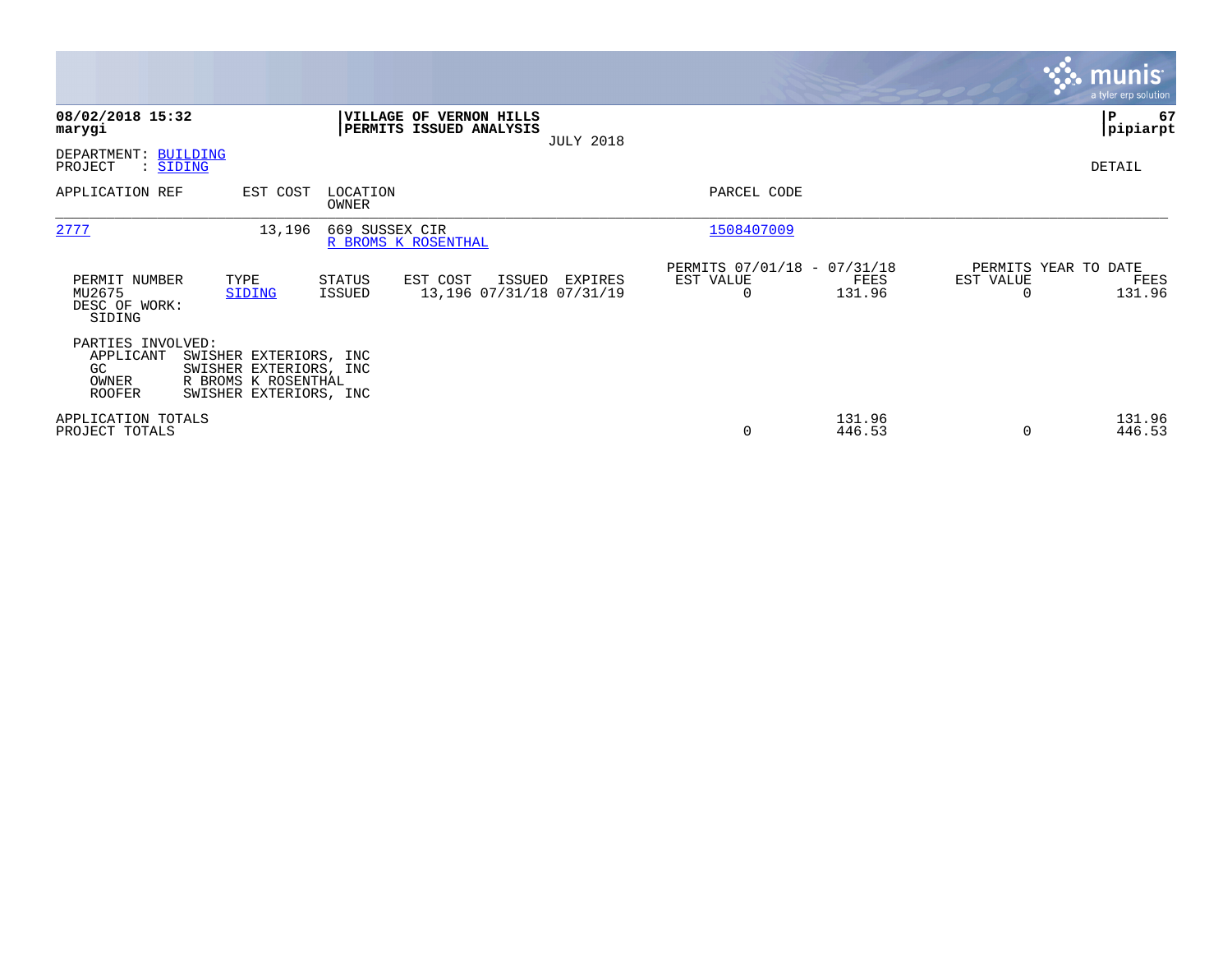|                                                                               |                                                                                                        |                                |                                                           |                  |                                               |                  |           | <b>munis</b><br>a tyler erp solution   |
|-------------------------------------------------------------------------------|--------------------------------------------------------------------------------------------------------|--------------------------------|-----------------------------------------------------------|------------------|-----------------------------------------------|------------------|-----------|----------------------------------------|
| 08/02/2018 15:32<br>marygi                                                    |                                                                                                        |                                | <b>VILLAGE OF VERNON HILLS</b><br>PERMITS ISSUED ANALYSIS | <b>JULY 2018</b> |                                               |                  |           | ∣P<br>68<br> pipiarpt                  |
| DEPARTMENT: BUILDING<br>PROJECT                                               | : SWIMMING POOL/HOT TUB                                                                                |                                |                                                           |                  |                                               |                  |           | DETAIL                                 |
| APPLICATION REF                                                               | EST COST                                                                                               | LOCATION<br>OWNER              |                                                           |                  | PARCEL CODE                                   |                  |           |                                        |
| 2657                                                                          | 10,000                                                                                                 | <b>JULIA L STOTLAR</b>         | 702 NORTH LAKESIDE DR                                     |                  | 1508104013                                    |                  |           |                                        |
| PERMIT NUMBER<br>MU2627<br>DESC OF WORK:<br>ABOVE GROUND POOL                 | TYPE<br>POOL/HOT                                                                                       | <b>STATUS</b><br><b>ISSUED</b> | EST COST<br>ISSUED<br>10,000 07/20/18 07/20/19            | EXPIRES          | PERMITS 07/01/18 - 07/31/18<br>EST VALUE<br>0 | FEES<br>100.00   | EST VALUE | PERMITS YEAR TO DATE<br>FEES<br>100.00 |
| PARTIES INVOLVED:<br>APPLICANT<br>ELECTRICIA<br>GC<br>OWNER<br>PAYER<br>PAYER | EDWARD DUHAME<br>EDWARD DUHAME<br>EDWARD DUHAME<br>JULIA L STOTLAR<br>JULIA L STOTLAR<br>EDWARD DUHAME |                                |                                                           |                  |                                               |                  |           |                                        |
| APPLICATION TOTALS<br>PROJECT TOTALS                                          |                                                                                                        |                                |                                                           |                  | 0                                             | 100.00<br>100.00 | $\Omega$  | 100.00<br>100.00                       |

**Contract**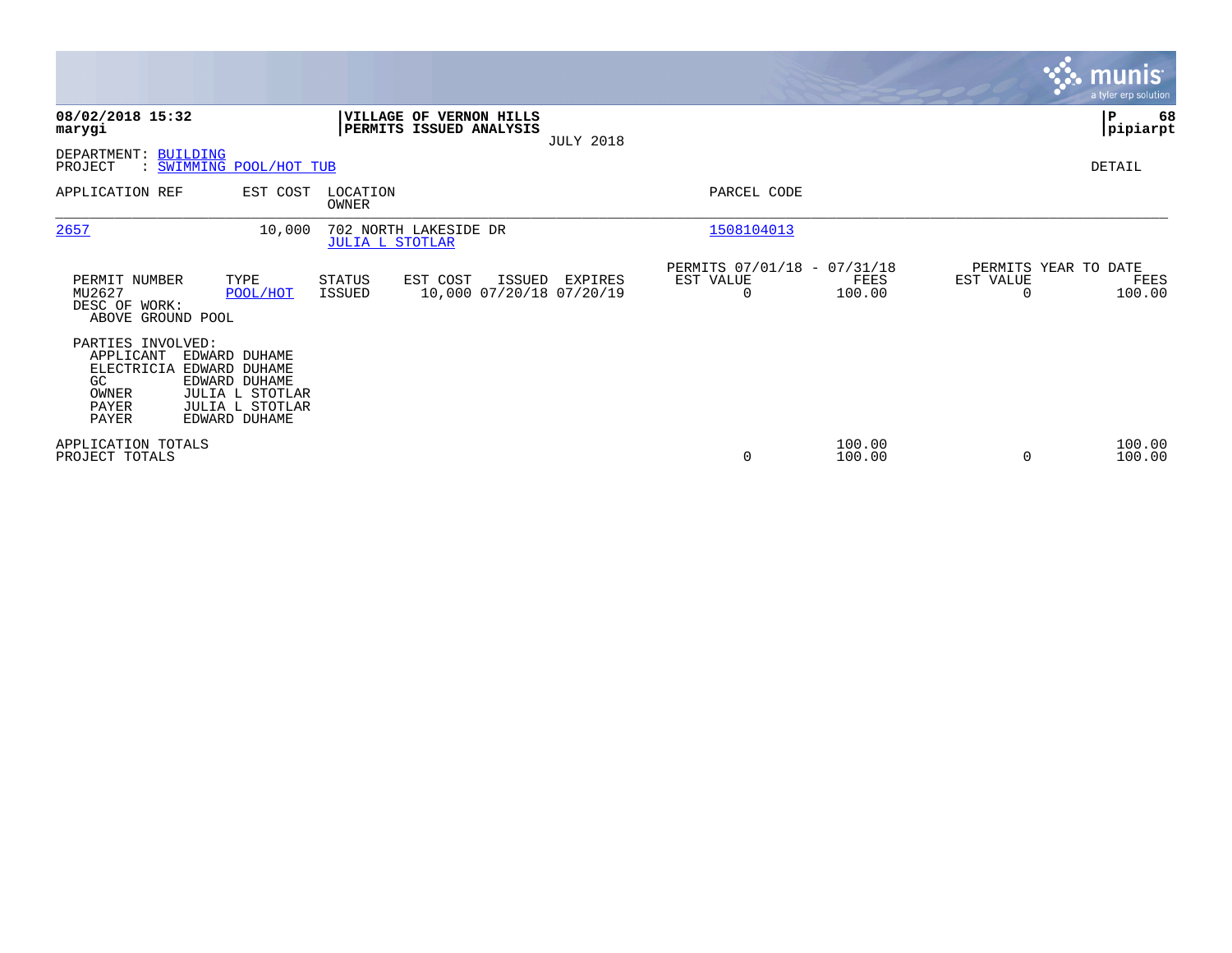|                                                                                                                                                                                  |                                                                                         |                                                         |                                   | munis<br>a tyler erp solution                        |
|----------------------------------------------------------------------------------------------------------------------------------------------------------------------------------|-----------------------------------------------------------------------------------------|---------------------------------------------------------|-----------------------------------|------------------------------------------------------|
| 08/02/2018 15:32<br>marygi                                                                                                                                                       | VILLAGE OF VERNON HILLS<br>PERMITS ISSUED ANALYSIS                                      | <b>JULY 2018</b>                                        |                                   | ΙP<br>69<br> pipiarpt                                |
| DEPARTMENT: BUILDING<br>PROJECT<br>$\therefore$ TENT                                                                                                                             |                                                                                         |                                                         |                                   | DETAIL                                               |
| APPLICATION REF<br>EST COST LOCATION                                                                                                                                             | <b>OWNER</b>                                                                            | PARCEL CODE                                             |                                   |                                                      |
| 2679<br>$\cap$                                                                                                                                                                   | 300W NIKE PKY<br>US GOVT. - DEPT OF THE NAVY                                            | 1509200011                                              |                                   |                                                      |
| PERMIT NUMBER<br>TYPE<br>MU2573<br><b>TENT</b><br>DESC OF WORK:<br><b>TENT</b>                                                                                                   | EST COST<br>ISSUED EXPIRES<br><b>STATUS</b><br>$0$ $07/12/18$ $07/16/19$<br>COMPLT      | PERMITS 07/01/18 - 07/31/18<br>EST VALUE<br>$\mathbf 0$ | FEES<br>EST VALUE<br>100.00       | PERMITS YEAR TO DATE<br>FEES<br>0<br>100.00          |
| PARTIES INVOLVED:<br>APPLICANT<br>LACROSSE AMERICA<br>GC<br>TAYLOR RENTAL OF MUNDELEIN<br>HOUSE OF RENT<br>GC<br>US GOVT.-DEPT OF THE NAVY<br>OWNER<br>PAYER<br>LACROSSE AMERICA |                                                                                         |                                                         |                                   |                                                      |
| APPLICATION TOTALS                                                                                                                                                               |                                                                                         |                                                         | 100.00                            | 100.00                                               |
| 2788<br>1,676                                                                                                                                                                    | 625 BUNKER CT<br>WARADY & DAVIS LLP VISTA PROPERTIES L.P.                               | 1504401091                                              |                                   |                                                      |
| PERMIT NUMBER<br>TYPE<br>MU2690<br><b>TENT</b><br>DESC OF WORK:<br><b>TENT</b>                                                                                                   | EST COST<br><b>STATUS</b><br>ISSUED EXPIRES<br>1,676 07/31/18 07/31/19<br><b>ISSUED</b> | PERMITS 07/01/18 - 07/31/18<br>EST VALUE<br>0           | FEES<br><b>EST VALUE</b><br>75.00 | PERMITS YEAR TO DATE<br>FEES<br>75.00<br>$\mathbf 0$ |
| PARTIES INVOLVED:<br>GC<br><b>COLE PARMER</b><br>OWNER<br>PAYER<br><b>COLE PARMER</b>                                                                                            | WARADY & DAVIS LLP VISTA PROPERTIES L.P.                                                |                                                         |                                   |                                                      |
| APPLICATION TOTALS<br>PROJECT TOTALS                                                                                                                                             |                                                                                         | $\mathbf 0$                                             | 75.00<br>175.00                   | 75.00<br>$\mathbf 0$<br>175.00                       |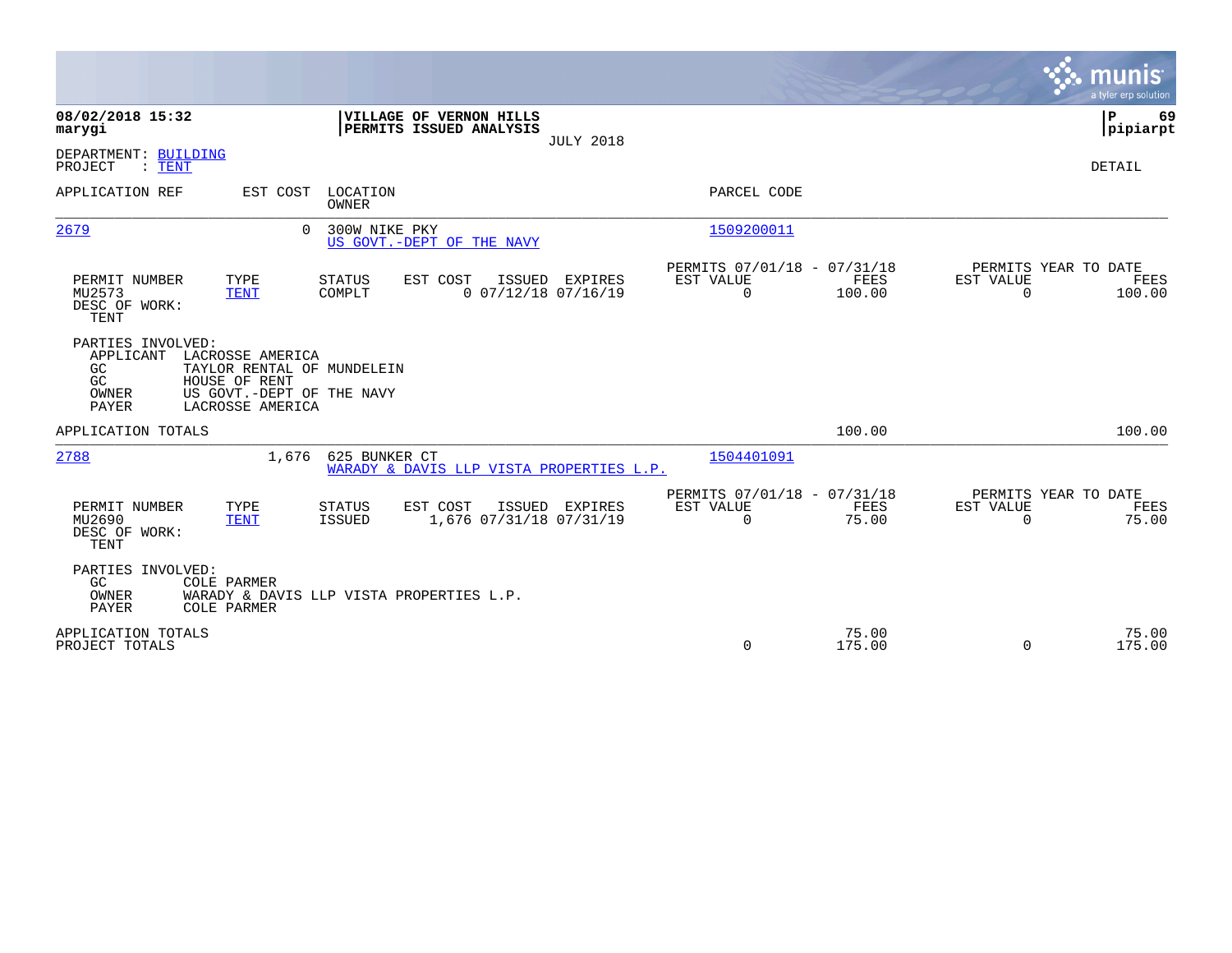|                                                                                                           |                                                                                                               |                            |                                                    |                  |                                                            |                |                                               | munis<br>a tyler erp solution |
|-----------------------------------------------------------------------------------------------------------|---------------------------------------------------------------------------------------------------------------|----------------------------|----------------------------------------------------|------------------|------------------------------------------------------------|----------------|-----------------------------------------------|-------------------------------|
| 08/02/2018 15:32<br>marygi                                                                                |                                                                                                               |                            | VILLAGE OF VERNON HILLS<br>PERMITS ISSUED ANALYSIS | <b>JULY 2018</b> |                                                            |                |                                               | 70<br>IΡ<br> pipiarpt         |
| DEPARTMENT: BUILDING<br>: VOICE/DATA<br>PROJECT                                                           |                                                                                                               |                            |                                                    |                  |                                                            |                |                                               | DETAIL                        |
| APPLICATION REF                                                                                           |                                                                                                               | EST COST LOCATION<br>OWNER |                                                    |                  | PARCEL CODE                                                |                |                                               |                               |
| 2651                                                                                                      | 20,000                                                                                                        | <b>PLACEHOLDER</b>         | 901 NORTH MILWAUKEE AVENUE 500                     |                  | 1134302008                                                 |                |                                               |                               |
| PERMIT NUMBER<br>MU2552<br>DESC OF WORK:<br>DATA, SOUND, SECURITY                                         | TYPE<br><b>VOICE/DATA ISSUED</b>                                                                              | <b>STATUS</b>              | EST COST<br>20,000 07/09/18 07/09/19               | ISSUED EXPIRES   | PERMITS 07/01/18 - 07/31/18<br>EST VALUE<br>$\overline{0}$ | FEES<br>200.00 | PERMITS YEAR TO DATE<br>EST VALUE<br>$\Omega$ | FEES<br>200.00                |
| PARTIES INVOLVED:<br>GC.<br>LOW VOLTAG ILLINOIS BUSINESS COMMUNICATIONS INC<br>OCCUPANT<br>OWNER<br>PAYER | ILLINOIS BUSINESS COMMUNICATIONS INC<br>BARNES & NOBLE<br>PLACEHOLDER<br>ILLINOIS BUSINESS COMMUNICATIONS INC |                            |                                                    |                  |                                                            |                |                                               |                               |
| APPLICATION TOTALS                                                                                        |                                                                                                               |                            |                                                    |                  |                                                            | 200.00         |                                               | 200.00                        |
| 2652                                                                                                      | 3,500                                                                                                         | 970 WOODLANDS PKY          | VAN VLISSINGEN & CO                                |                  | 1515103034                                                 |                |                                               |                               |
| PERMIT NUMBER<br>MU2553<br>DESC OF WORK:<br>VOICE/DATA                                                    | TYPE<br><b>VOICE/DATA COMPLT</b>                                                                              | STATUS                     | EST COST<br>3,500 07/09/18 07/09/19                | ISSUED EXPIRES   | PERMITS 07/01/18 - 07/31/18<br>EST VALUE<br>$\Omega$       | FEES<br>75.00  | PERMITS YEAR TO DATE<br>EST VALUE<br>$\Omega$ | FEES<br>75.00                 |
| PARTIES INVOLVED:<br>APPLICANT VIEWORKS AMERICA<br>GC.<br>LOW VOLTAG VIEWORKS AMERICA<br>OWNER<br>PAYER   | VIEWORKS AMERICA<br>VAN VLISSINGEN & CO<br>VIEWORKS AMERICA                                                   |                            |                                                    |                  |                                                            |                |                                               |                               |
| APPLICATION TOTALS                                                                                        |                                                                                                               |                            |                                                    |                  |                                                            | 75.00          |                                               | 75.00                         |
| 2676                                                                                                      | 2,000                                                                                                         | <b>PLACEHOLDER</b>         | 901 NORTH MILWAUKEE AVENUE 100                     |                  | 1134302008                                                 |                |                                               |                               |
| PERMIT NUMBER<br>MU2568<br>DESC OF WORK:<br>VOICE/DATA                                                    | TYPE<br><b>VOICE/DATA ISSUED</b>                                                                              | <b>STATUS</b>              | EST COST<br>2,000 07/12/18 07/12/19                | ISSUED EXPIRES   | PERMITS 07/01/18 - 07/31/18<br>EST VALUE<br>0              | FEES<br>75.00  | PERMITS YEAR TO DATE<br>EST VALUE<br>0        | FEES<br>75.00                 |
| PARTIES INVOLVED:<br>APPLICANT MUZAK LLC<br>GC<br>LOW VOLTAG MUZAK LLC<br>OCCUPANT<br>REI<br>OWNER        | MUZAK LLC<br>PLACEHOLDER                                                                                      |                            |                                                    |                  |                                                            |                |                                               |                               |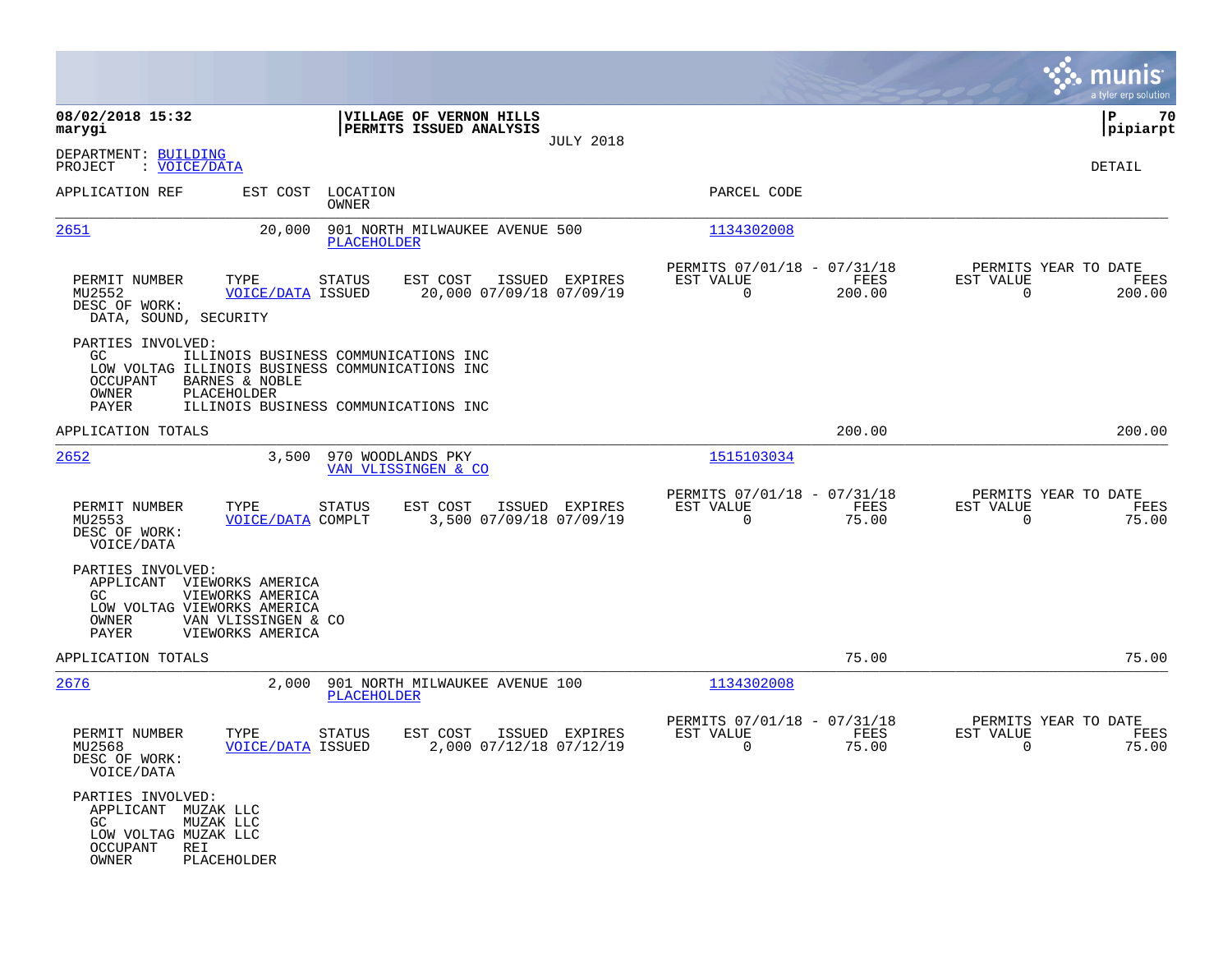|                                                                                                                                                                           |                                                                        |                                                                          | munis<br>a tyler erp solution                                     |
|---------------------------------------------------------------------------------------------------------------------------------------------------------------------------|------------------------------------------------------------------------|--------------------------------------------------------------------------|-------------------------------------------------------------------|
| 08/02/2018 15:32<br>marygi                                                                                                                                                | VILLAGE OF VERNON HILLS<br>PERMITS ISSUED ANALYSIS<br><b>JULY 2018</b> |                                                                          | ΙP<br>71<br> pipiarpt                                             |
| DEPARTMENT: BUILDING<br>PROJECT<br>: VOICE/DATA                                                                                                                           |                                                                        |                                                                          | <b>DETAIL</b>                                                     |
| APPLICATION REF<br>EST COST                                                                                                                                               | LOCATION<br>OWNER                                                      | PARCEL CODE                                                              |                                                                   |
| PAYER<br>MUZAK LLC                                                                                                                                                        |                                                                        |                                                                          |                                                                   |
| APPLICATION TOTALS                                                                                                                                                        |                                                                        | 75.00                                                                    | 75.00                                                             |
| 2677<br>2,000                                                                                                                                                             | 901 NORTH MILWAUKEE AVENUE 500<br>PLACEHOLDER                          | 1134302008                                                               |                                                                   |
| PERMIT NUMBER<br>TYPE<br>MU2571<br><b>VOICE/DATA ISSUED</b><br>DESC OF WORK:<br>VOICE/DATA                                                                                | <b>STATUS</b><br>EST COST<br>ISSUED EXPIRES<br>2,000 07/12/18 07/12/19 | PERMITS 07/01/18 - 07/31/18<br>EST VALUE<br>FEES<br>$\mathbf 0$<br>75.00 | PERMITS YEAR TO DATE<br>EST VALUE<br>FEES<br>$\mathbf 0$<br>75.00 |
| PARTIES INVOLVED:<br>APPLICANT<br>MUZAK LLC<br>GC<br>MUZAK LLC<br>LOW VOLTAG MUZAK LLC<br><b>OCCUPANT</b><br>BARNES & NOBLE<br>OWNER<br>PLACEHOLDER<br>PAYER<br>MUZAK LLC |                                                                        |                                                                          |                                                                   |
| APPLICATION TOTALS                                                                                                                                                        |                                                                        | 75.00                                                                    | 75.00                                                             |
| 2678<br>2,000                                                                                                                                                             | 849 NORTH MILWAUKEE AVENUE<br>PLACEHOLDER                              | 1134302008                                                               |                                                                   |
| PERMIT NUMBER<br>TYPE<br>MU2572<br>VOICE/DATA ISSUED<br>DESC OF WORK:<br>VOICE/DATA                                                                                       | EST COST<br>STATUS<br>ISSUED EXPIRES<br>2,000 07/12/18 07/12/19        | PERMITS 07/01/18 - 07/31/18<br>EST VALUE<br>FEES<br>$\mathbf 0$<br>75.00 | PERMITS YEAR TO DATE<br>EST VALUE<br>FEES<br>$\mathbf 0$<br>75.00 |
| PARTIES INVOLVED:<br>GC<br>MUZAK LLC<br>LOW VOLTAG MUZAK LLC<br>OCCUPANT<br>MELLODY FARM<br>OWNER<br>PLACEHOLDER<br>PAYER<br>MUZAK LLC                                    |                                                                        |                                                                          |                                                                   |
| APPLICATION TOTALS                                                                                                                                                        |                                                                        | 75.00                                                                    | 75.00                                                             |
| 2705<br>900                                                                                                                                                               | 901 NORTH MILWAUKEE AVENUE 600<br>PLACEHOLDER                          | 1134302008                                                               |                                                                   |
| PERMIT NUMBER<br>TYPE<br>MU2604<br><b>VOICE/DATA ISSUED</b><br>DESC OF WORK:<br>INSTALL EAS PEDESTALS                                                                     | EST COST<br>ISSUED EXPIRES<br>STATUS<br>900 07/18/18 07/18/19          | PERMITS 07/01/18 - 07/31/18<br>FEES<br>EST VALUE<br>0<br>75.00           | PERMITS YEAR TO DATE<br>EST VALUE<br>FEES<br>75.00<br>0           |
| PARTIES INVOLVED:<br>APPLICANT ADVANCED WIRING SOLUTIONS                                                                                                                  |                                                                        |                                                                          |                                                                   |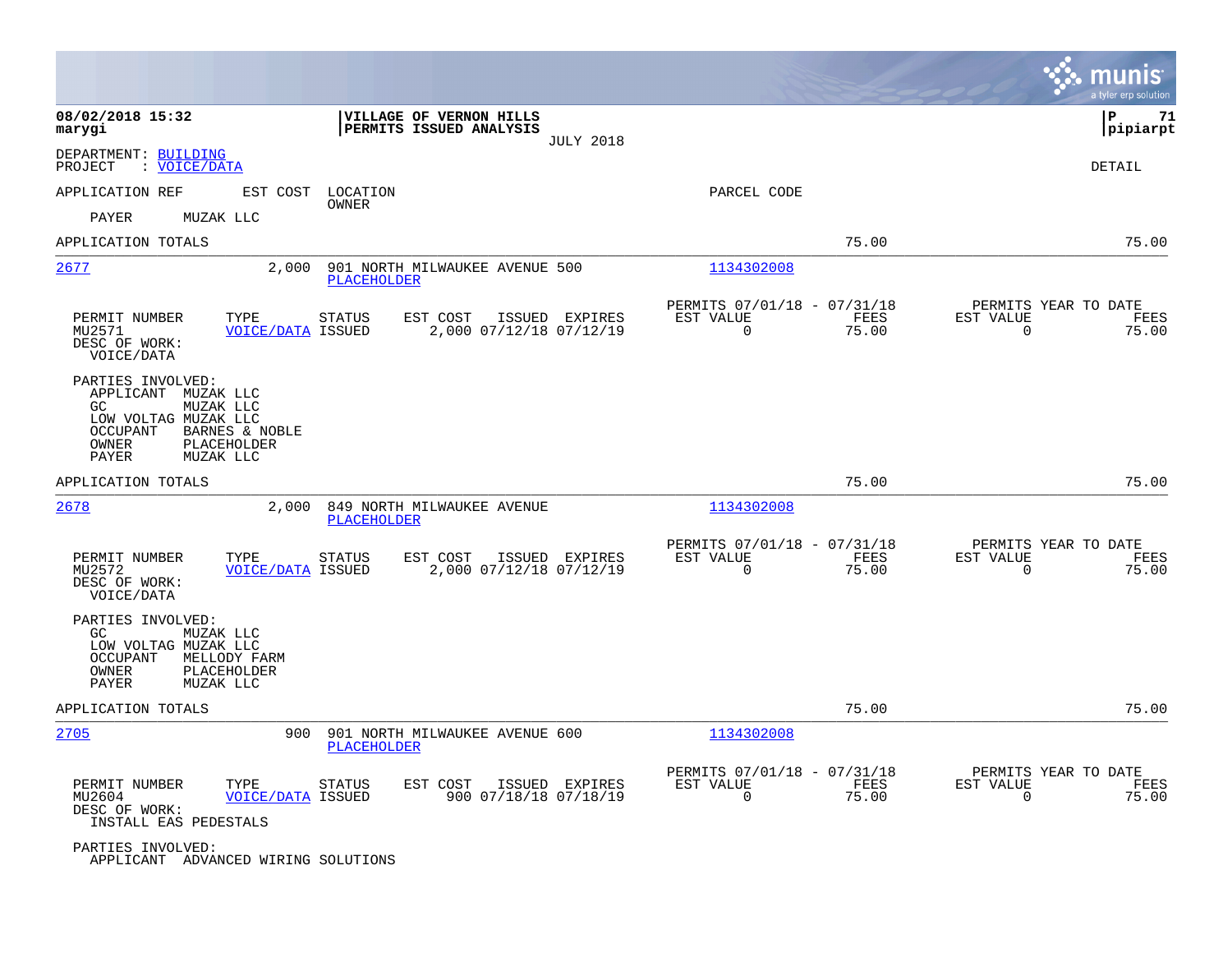|                                                                                                                                                                                                                       |                                                              |                  |                                                      |                  | munis                                         | a tyler erp solution |
|-----------------------------------------------------------------------------------------------------------------------------------------------------------------------------------------------------------------------|--------------------------------------------------------------|------------------|------------------------------------------------------|------------------|-----------------------------------------------|----------------------|
| 08/02/2018 15:32<br>marygi                                                                                                                                                                                            | VILLAGE OF VERNON HILLS<br>PERMITS ISSUED ANALYSIS           | <b>JULY 2018</b> |                                                      |                  | l P                                           | 72<br> pipiarpt      |
| DEPARTMENT: BUILDING<br>: <u>VOICE/DATA</u><br>PROJECT                                                                                                                                                                |                                                              |                  |                                                      |                  | <b>DETAIL</b>                                 |                      |
| APPLICATION REF<br>ADVANCED WIRING SOLUTIONS<br>GC.<br>LOW VOLTAG ADVANCED WIRING SOLUTIONS<br><b>OCCUPANT</b><br>NORDSTROM RACK<br>OWNER<br>PLACEHOLDER<br>PAYER<br>ADVANCED WIRING SOLUTIONS                        | EST COST LOCATION<br>OWNER                                   |                  | PARCEL CODE                                          |                  |                                               |                      |
| APPLICATION TOTALS                                                                                                                                                                                                    |                                                              |                  |                                                      | 75.00            |                                               | 75.00                |
| 2706<br>1,500                                                                                                                                                                                                         | 901 NORTH MILWAUKEE AVENUE 100<br>PLACEHOLDER                |                  | 1134302008                                           |                  |                                               |                      |
| PERMIT NUMBER<br>TYPE<br>MU2605<br><b>VOICE/DATA ISSUED</b><br>DESC OF WORK:<br>INSTALL EAS SYSTEM                                                                                                                    | STATUS<br>EST COST ISSUED EXPIRES<br>1,500 07/18/18 07/18/19 |                  | PERMITS 07/01/18 - 07/31/18<br>EST VALUE<br>$\Omega$ | FEES<br>75.00    | PERMITS YEAR TO DATE<br>EST VALUE<br>$\Omega$ | FEES<br>75.00        |
| PARTIES INVOLVED:<br>APPLICANT ADVANCED WIRING SOLUTIONS<br>ADVANCED WIRING SOLUTIONS<br>GC.<br>LOW VOLTAG ADVANCED WIRING SOLUTIONS<br>OCCUPANT<br>REI<br>OWNER<br>PLACEHOLDER<br>PAYER<br>ADVANCED WIRING SOLUTIONS |                                                              |                  |                                                      |                  |                                               |                      |
| APPLICATION TOTALS                                                                                                                                                                                                    |                                                              |                  |                                                      | 75.00            |                                               | 75.00                |
| 2717<br>20,562                                                                                                                                                                                                        | 901 NORTH MILWAUKEE AVENUE 100<br><b>PLACEHOLDER</b>         |                  | 1134302008                                           |                  |                                               |                      |
| PERMIT NUMBER<br>TYPE<br>MU2620<br><b>VOICE/DATA ISSUED</b><br>DESC OF WORK:<br>SECURITY & CAMERA                                                                                                                     | <b>STATUS</b><br>EST COST<br>20,562 07/19/18 07/19/19        | ISSUED EXPIRES   | PERMITS 07/01/18 - 07/31/18<br>EST VALUE<br>$\Omega$ | FEES<br>205.62   | PERMITS YEAR TO DATE<br>EST VALUE<br>$\Omega$ | FEES<br>205.62       |
| PARTIES INVOLVED:<br>GC.<br>PLATINUM COMMUNICATIONS LLC<br>LOW VOLTAG PLATINUM COMMUNICATIONS LLC<br><b>OCCUPANT</b><br>REI<br>OWNER<br>PLACEHOLDER<br>PAYER<br>PLATINUM COMMUNICATIONS LLC                           |                                                              |                  |                                                      |                  |                                               |                      |
| APPLICATION TOTALS<br>PROJECT TOTALS                                                                                                                                                                                  |                                                              |                  | $\Omega$                                             | 205.62<br>855.62 | $\Omega$                                      | 205.62<br>855.62     |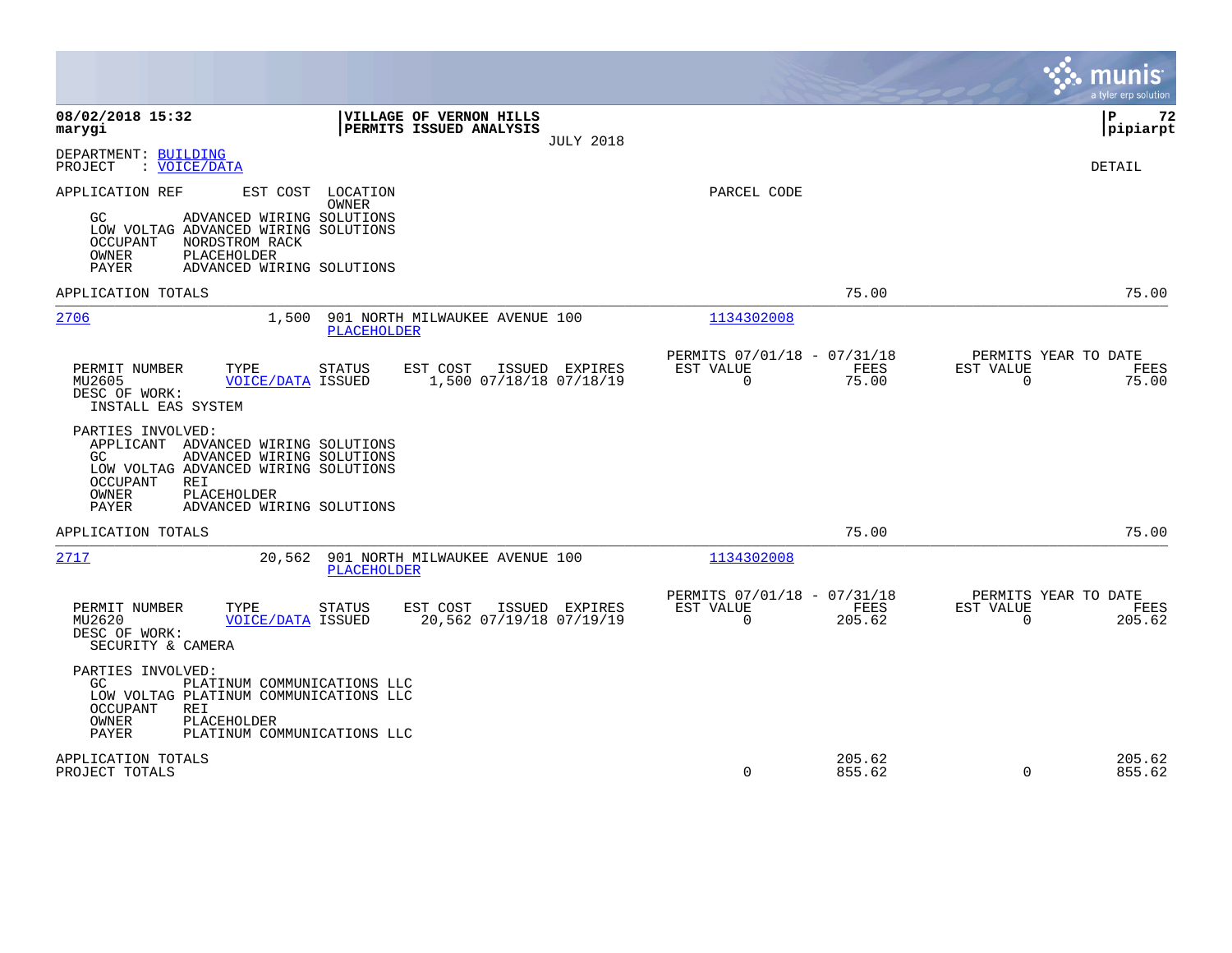|                                                                                                                                                                   |                                                                                           |                                                                               | munis<br>a tyler erp solution                                |
|-------------------------------------------------------------------------------------------------------------------------------------------------------------------|-------------------------------------------------------------------------------------------|-------------------------------------------------------------------------------|--------------------------------------------------------------|
| 08/02/2018 15:32<br>marygi                                                                                                                                        | VILLAGE OF VERNON HILLS<br>PERMITS ISSUED ANALYSIS                                        |                                                                               | 73<br>l P<br> pipiarpt                                       |
| DEPARTMENT: BUILDING<br>PROJECT<br>: WATER HEATER                                                                                                                 | <b>JULY 2018</b>                                                                          |                                                                               | DETAIL                                                       |
| APPLICATION REF                                                                                                                                                   | EST COST<br>LOCATION<br>OWNER                                                             | PARCEL CODE                                                                   |                                                              |
| 2627                                                                                                                                                              | 101 HAMILTON PL<br>516<br>MR & MRS DENNIS DOUGHERTY                                       | 1132204013                                                                    |                                                              |
| TYPE<br>PERMIT NUMBER<br>MU2528<br>DESC OF WORK:<br>WATER HEATER                                                                                                  | STATUS<br>ISSUED EXPIRES<br>EST COST<br>516 07/02/18 07/02/19<br>WATER HEAT COMPLT        | PERMITS 07/01/18 - 07/31/18<br>FEES<br>EST VALUE<br>$\mathbf 0$<br>.00        | PERMITS YEAR TO DATE<br>EST VALUE<br>FEES<br>$\Omega$<br>.00 |
| PARTIES INVOLVED:<br>APPLICANT                                                                                                                                    | MR & MRS DENNIS DOUGHERTY                                                                 |                                                                               |                                                              |
| GC.<br>ABT<br>OWNER                                                                                                                                               | MR & MRS DENNIS DOUGHERTY                                                                 |                                                                               |                                                              |
| PLUMBER<br>ABT<br>PAYER                                                                                                                                           | MR & MRS DENNIS DOUGHERTY                                                                 |                                                                               |                                                              |
| APPLICATION TOTALS                                                                                                                                                |                                                                                           | .00                                                                           | .00                                                          |
| 2712                                                                                                                                                              | 700<br>31 SOUTHFIELD DR<br>LAURA E AZRIEL                                                 | 1506417007                                                                    |                                                              |
| PERMIT NUMBER<br>TYPE<br>MU2615<br>DESC OF WORK:<br>WATER HEATER                                                                                                  | STATUS<br>EST COST<br>ISSUED EXPIRES<br>WATER HEAT COMPLT<br>700 07/18/18 07/27/19        | PERMITS 07/01/18 - 07/31/18<br>EST VALUE<br>FEES<br>$\mathbf 0$<br>.00        | PERMITS YEAR TO DATE<br>EST VALUE<br>FEES<br>$\Omega$<br>.00 |
| PARTIES INVOLVED:<br>APPLICANT<br>LAURA E AZRIEL<br>LAURA E AZRIEL<br>GC<br>LAURA E AZRIEL<br>OWNER<br>PLUMBER<br>PAYER<br>LAURA E AZRIEL                         | DRF TRUSTED PROPERTY SOLUTIONS                                                            |                                                                               |                                                              |
| APPLICATION TOTALS                                                                                                                                                |                                                                                           | .00                                                                           | .00                                                          |
| 2776                                                                                                                                                              | 698<br>436 CHESTERFIELD LN<br>ADAM & YELENA COHEN                                         | 1508403013                                                                    |                                                              |
| PERMIT NUMBER<br>TYPE<br>MU2673<br>DESC OF WORK:<br>WATER HEATER                                                                                                  | STATUS<br>EST COST<br>ISSUED EXPIRES<br><b>WATER HEAT ISSUED</b><br>698 07/30/18 08/02/19 | PERMITS 07/01/18 - 07/31/18<br>EST VALUE<br><b>FEES</b><br>$\mathbf 0$<br>.00 | PERMITS YEAR TO DATE<br>EST VALUE<br>FEES<br>0<br>.00        |
| PARTIES INVOLVED:<br>APPLICANT ADAM & YELENA COHEN<br>GC<br>ADAM & YELENA COHEN<br>OWNER<br>ADAM & YELENA COHEN<br>PLUMBER<br>ABT<br>PAYER<br>ADAM & YELENA COHEN |                                                                                           |                                                                               |                                                              |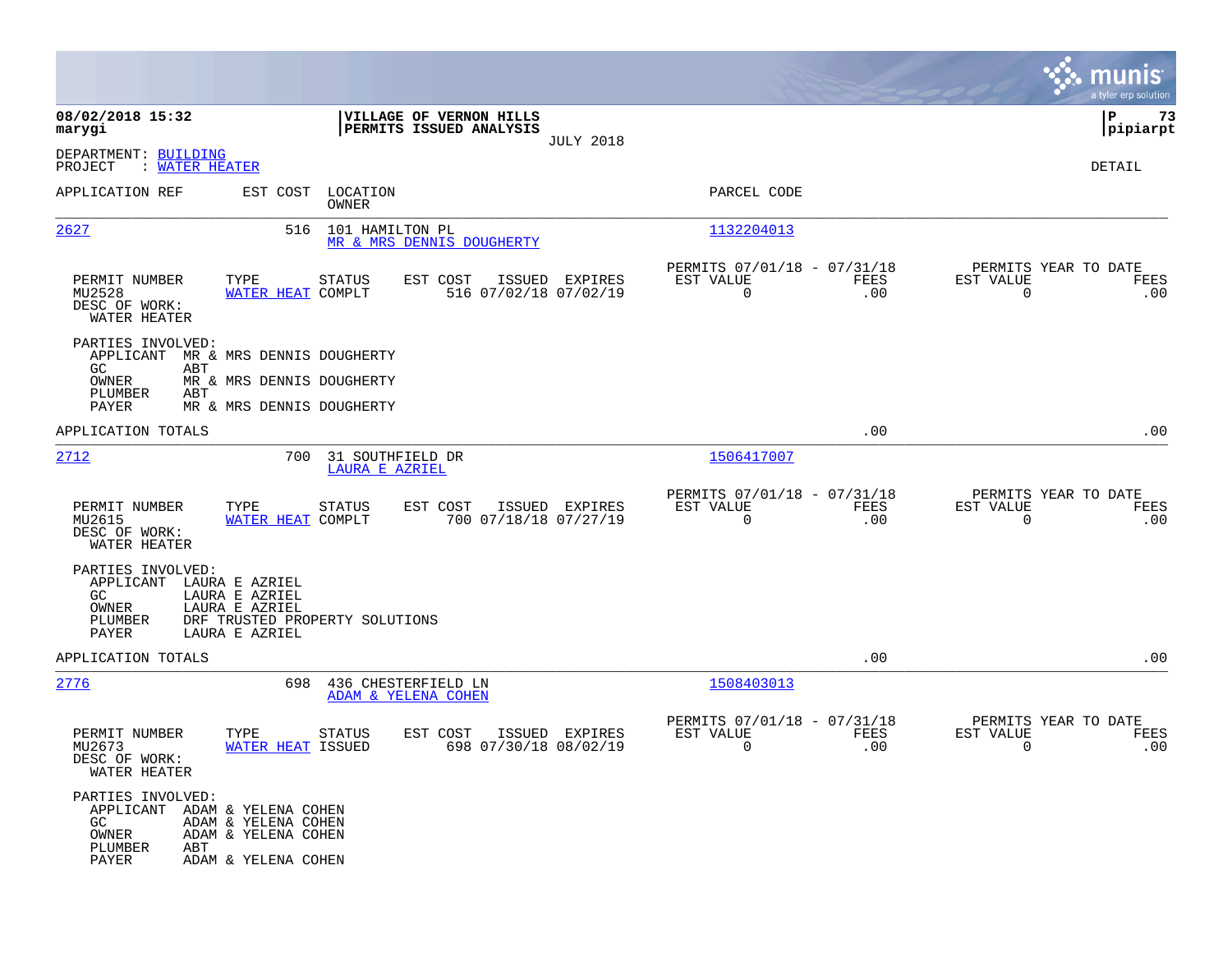|                                                   |          |                   |                                                            |                  |             |            | munis<br>a tyler erp solution |
|---------------------------------------------------|----------|-------------------|------------------------------------------------------------|------------------|-------------|------------|-------------------------------|
| 08/02/2018 15:32<br>marygi                        |          |                   | <b> VILLAGE OF VERNON HILLS</b><br>PERMITS ISSUED ANALYSIS | <b>JULY 2018</b> |             |            | 74<br>l P<br>pipiarpt         |
| DEPARTMENT: BUILDING<br>PROJECT<br>: WATER HEATER |          |                   |                                                            |                  |             |            | DETAIL                        |
| APPLICATION REF                                   | EST COST | LOCATION<br>OWNER |                                                            |                  | PARCEL CODE |            |                               |
| APPLICATION TOTALS<br>PROJECT TOTALS              |          |                   |                                                            |                  |             | .00<br>.00 | .00<br>.00                    |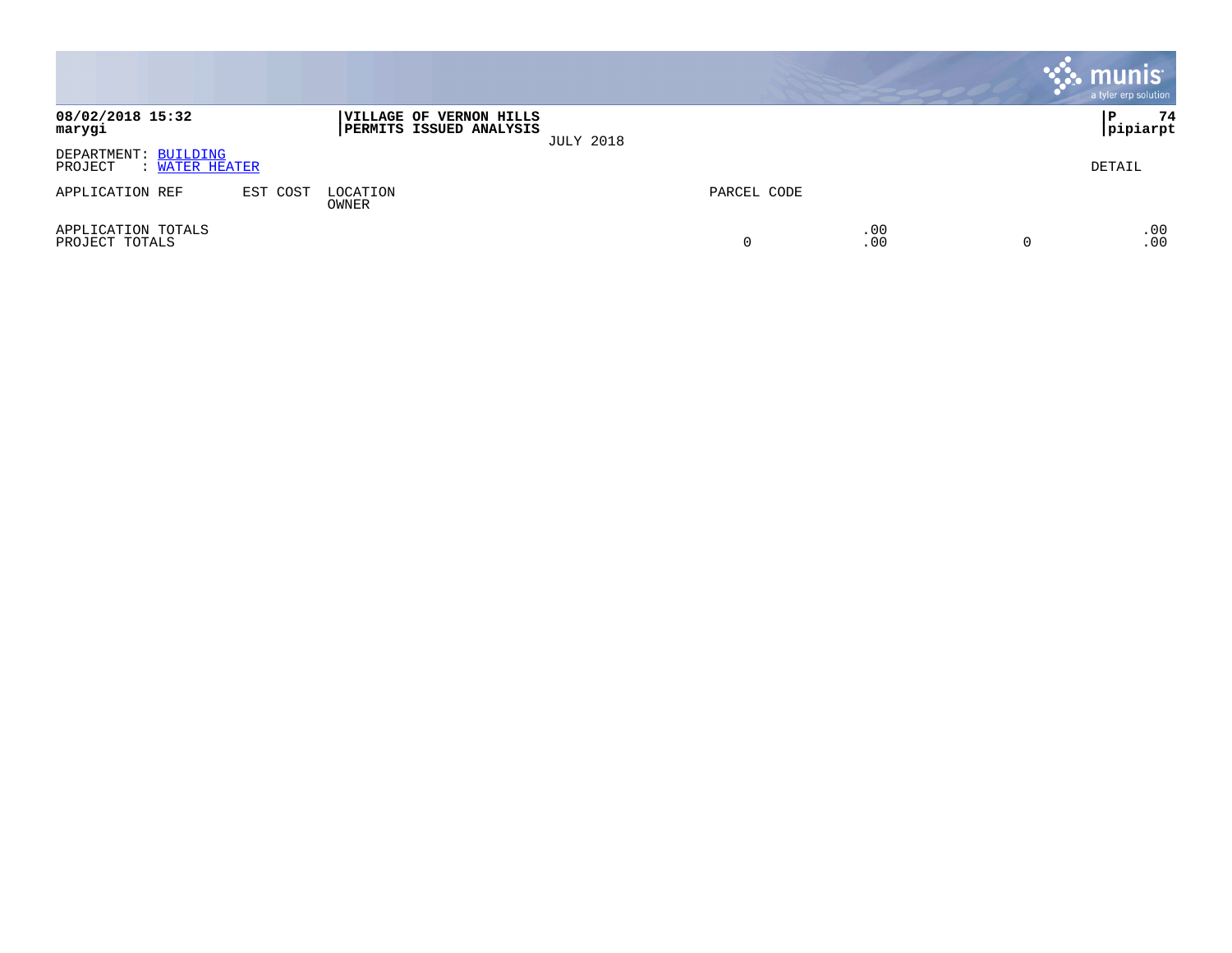|                                                                                                                                                                                                                                |                                                                                   |                                                                           | munis<br>a tyler erp solution                                     |
|--------------------------------------------------------------------------------------------------------------------------------------------------------------------------------------------------------------------------------|-----------------------------------------------------------------------------------|---------------------------------------------------------------------------|-------------------------------------------------------------------|
| 08/02/2018 15:32<br>marygi                                                                                                                                                                                                     | VILLAGE OF VERNON HILLS<br>PERMITS ISSUED ANALYSIS                                |                                                                           | ΙP<br>75<br> pipiarpt                                             |
| DEPARTMENT: BUILDING<br>PROJECT<br>: SIGN                                                                                                                                                                                      | <b>JULY 2018</b>                                                                  |                                                                           | DETAIL                                                            |
| APPLICATION REF<br>EST COST                                                                                                                                                                                                    | LOCATION<br>OWNER                                                                 | PARCEL CODE                                                               |                                                                   |
| 2473<br>18,886                                                                                                                                                                                                                 | 925 NORTH MILWAUKEE AVENUE 100<br>PLACEHOLDER                                     | 1134302008                                                                |                                                                   |
| PERMIT NUMBER<br>TYPE<br>MU2614<br><b>SIGN</b><br>DESC OF WORK:<br>SIGN - KUMA'S CORNER                                                                                                                                        | <b>STATUS</b><br>EST COST<br>ISSUED EXPIRES<br>18,886 07/18/18 07/18/19<br>ISSUED | PERMITS 07/01/18 - 07/31/18<br>EST VALUE<br>FEES<br>$\Omega$<br>392.86    | PERMITS YEAR TO DATE<br>EST VALUE<br>FEES<br>392.86<br>$\Omega$   |
| PARTIES INVOLVED:<br>APPLICANT NORTH SHORE SIGN<br>ELECTRICIA NORTH SHORE SIGN<br>NORTH SHORE SIGN<br>GC.<br><b>OCCUPANT</b><br>KUMA'S CORNER<br>OWNER<br>PLACEHOLDER<br>NORTH SHORE SIGN<br>PAYER<br>SIGN<br>NORTH SHORE SIGN |                                                                                   |                                                                           |                                                                   |
| APPLICATION TOTALS                                                                                                                                                                                                             |                                                                                   | 392.86                                                                    | 392.86                                                            |
| <u> 2517</u><br>10,000                                                                                                                                                                                                         | 901 NORTH MILWAUKEE AVENUE 600<br><b>PLACEHOLDER</b>                              | 1134302008                                                                |                                                                   |
| PERMIT NUMBER<br>TYPE<br><b>SIGN</b><br>MU2562<br>DESC OF WORK:<br>SIGN - NORDSTROM RACK                                                                                                                                       | STATUS<br>EST COST<br>ISSUED EXPIRES<br><b>ISSUED</b><br>10,000 07/11/18 07/11/19 | PERMITS 07/01/18 - 07/31/18<br>EST VALUE<br>FEES<br>$\mathbf 0$<br>278.00 | PERMITS YEAR TO DATE<br>EST VALUE<br>FEES<br>$\Omega$<br>278.00   |
| PARTIES INVOLVED:<br>APPLICANT DOYLE SIGNS<br>ELECTRICIA DOYLE SIGNS<br>GC.<br>DOYLE SIGNS<br>PLACEHOLDER<br>OWNER<br>DOYLE SIGNS<br>PAYER<br>SIGN<br>DOYLE SIGNS                                                              |                                                                                   |                                                                           |                                                                   |
| APPLICATION TOTALS                                                                                                                                                                                                             |                                                                                   | 278.00                                                                    | 278.00                                                            |
| 2523<br>1,800                                                                                                                                                                                                                  | 1201 EAST PORT CLINTON ROAD<br>PLACEHOLDER                                        | 1515107096                                                                |                                                                   |
| PERMIT NUMBER<br>TYPE<br>MU2566<br><b>SIGN</b><br>DESC OF WORK:<br>3 TEMP GROUND SIGNS                                                                                                                                         | STATUS<br>EST COST<br>ISSUED EXPIRES<br>1,800 07/12/18 07/12/19<br>ISSUED         | PERMITS 07/01/18 - 07/31/18<br>EST VALUE<br>FEES<br>$\mathbf 0$<br>75.00  | PERMITS YEAR TO DATE<br>EST VALUE<br>FEES<br>$\mathbf 0$<br>75.00 |
| PARTIES INVOLVED:<br>APPLICANT FASTSIGNS<br>GC.<br>FASTSIGNS                                                                                                                                                                   |                                                                                   |                                                                           |                                                                   |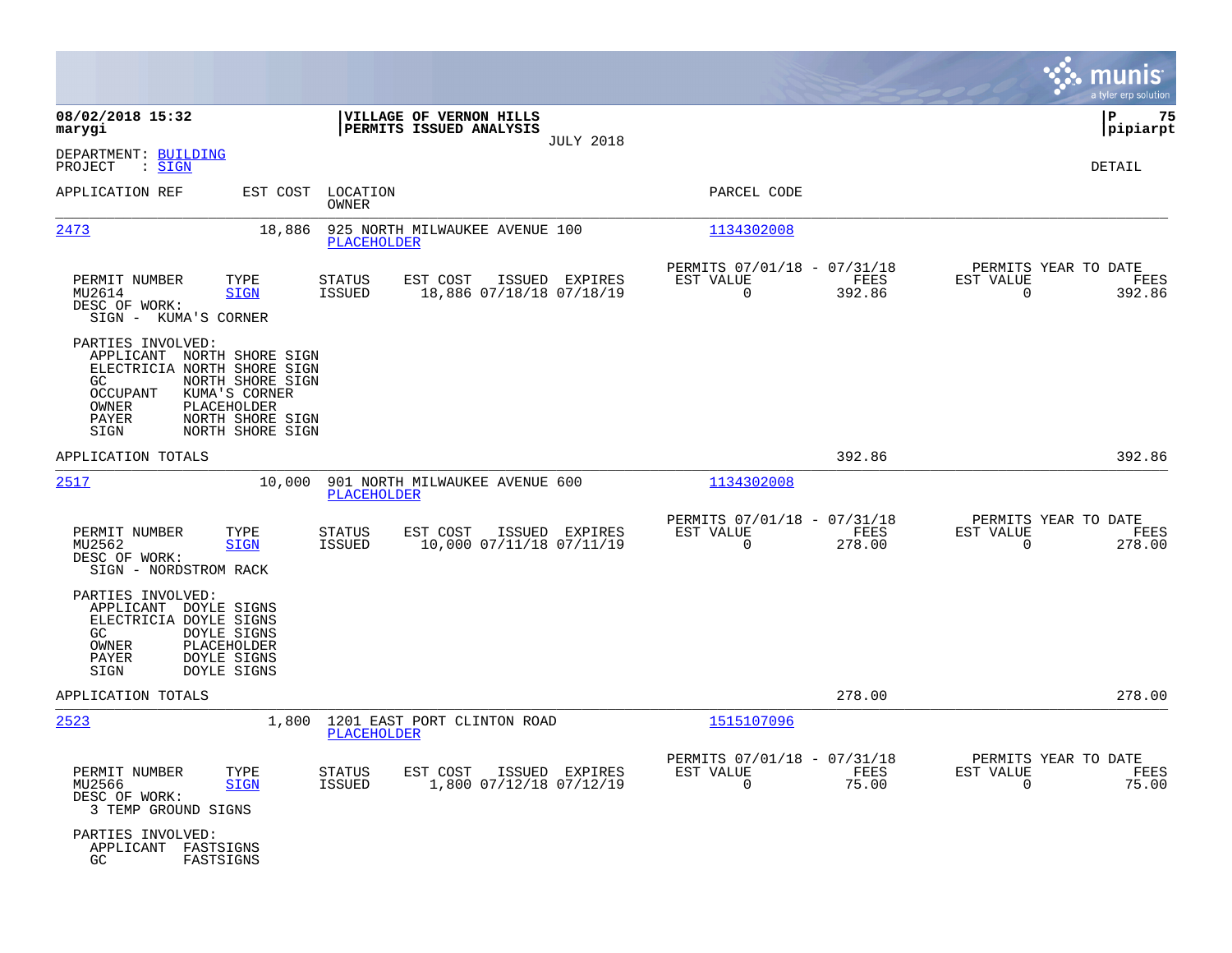|                                                                                                                                                                                                         |                                                                           | munis<br>a tyler erp solution                                   |
|---------------------------------------------------------------------------------------------------------------------------------------------------------------------------------------------------------|---------------------------------------------------------------------------|-----------------------------------------------------------------|
| 08/02/2018 15:32<br><b>VILLAGE OF VERNON HILLS</b><br>PERMITS ISSUED ANALYSIS<br>marygi<br><b>JULY 2018</b>                                                                                             |                                                                           | lР<br>76<br> pipiarpt                                           |
| DEPARTMENT: BUILDING<br>PROJECT<br>$\mathrel{\mathop:} \mathsf{SIGN}$                                                                                                                                   |                                                                           | DETAIL                                                          |
| APPLICATION REF<br>EST COST LOCATION<br>OWNER                                                                                                                                                           | PARCEL CODE                                                               |                                                                 |
| OCCUPANT<br>THE COMMONS - PHASE II<br>OWNER<br>PLACEHOLDER<br>PAYER<br>FASTSIGNS<br>SIGN<br>FASTSIGNS                                                                                                   |                                                                           |                                                                 |
| APPLICATION TOTALS                                                                                                                                                                                      | 75.00                                                                     | 75.00                                                           |
| 2555<br>2,800<br>117 WEST TOWNLINE RD<br><b>JOSEPH Z WASCOW</b>                                                                                                                                         | 1505200032                                                                |                                                                 |
| PERMIT NUMBER<br>TYPE<br>STATUS<br>EST COST<br>ISSUED EXPIRES<br>MU2613<br><b>SIGN</b><br>ISSUED<br>2,800 07/18/18 07/18/19<br>DESC OF WORK:<br>SIGN - BACK IN THE LOOP                                 | PERMITS 07/01/18 - 07/31/18<br>EST VALUE<br>FEES<br>$\mathbf 0$<br>91.00  | PERMITS YEAR TO DATE<br>EST VALUE<br>FEES<br>91.00<br>0         |
| PARTIES INVOLVED:<br>APPLICANT RAINBOW SIGNS, INC<br>ELECTRICIA RAINBOW SIGNS, INC<br>RAINBOW SIGNS, INC<br>GC<br>JOSEPH Z WASCOW<br>OWNER<br>PAYER<br>RAINBOW SIGNS, INC<br>RAINBOW SIGNS, INC<br>SIGN |                                                                           |                                                                 |
| APPLICATION TOTALS                                                                                                                                                                                      | 91.00                                                                     | 91.00                                                           |
| 2556<br>2,550<br>623 HAWTHORN CTR<br>CENTENNIAL                                                                                                                                                         | 1133401086                                                                |                                                                 |
| PERMIT NUMBER<br>EST COST<br>TYPE<br><b>STATUS</b><br>ISSUED EXPIRES<br>MU2537<br>2,550 07/05/18 07/05/19<br><b>SIGN</b><br><b>ISSUED</b><br>DESC OF WORK:<br>SIGN - AT & T                             | PERMITS 07/01/18 - 07/31/18<br>EST VALUE<br>FEES<br>$\Omega$<br>109.00    | PERMITS YEAR TO DATE<br>EST VALUE<br>FEES<br>$\Omega$<br>109.00 |
| PARTIES INVOLVED:<br>APPLICANT<br>SANFORD AND SIGN<br>ELECTRICIA ICON IDENTITY SOLUTIONS<br>GC<br>SANFORD AND SIGN<br>CENTENNIAL<br>OWNER<br>SANFORD AND SIGN<br>PAYER<br>SIGN<br>SANFORD AND SIGN      |                                                                           |                                                                 |
| APPLICATION TOTALS                                                                                                                                                                                      | 109.00                                                                    | 109.00                                                          |
| 2609<br>7,000<br>909 SOUTH MILWAUKEE AVE<br>ERNIE'S WRECKER SERVICE                                                                                                                                     | 1515201003                                                                |                                                                 |
| PERMIT NUMBER<br>TYPE<br><b>STATUS</b><br>EST COST<br>ISSUED EXPIRES<br>7,000 07/18/18 07/18/19<br><b>SIGN</b><br><b>ISSUED</b><br>MU2612<br>DESC OF WORK:                                              | PERMITS 07/01/18 - 07/31/18<br>EST VALUE<br>FEES<br>$\mathbf 0$<br>270.00 | PERMITS YEAR TO DATE<br>EST VALUE<br>FEES<br>270.00<br>0        |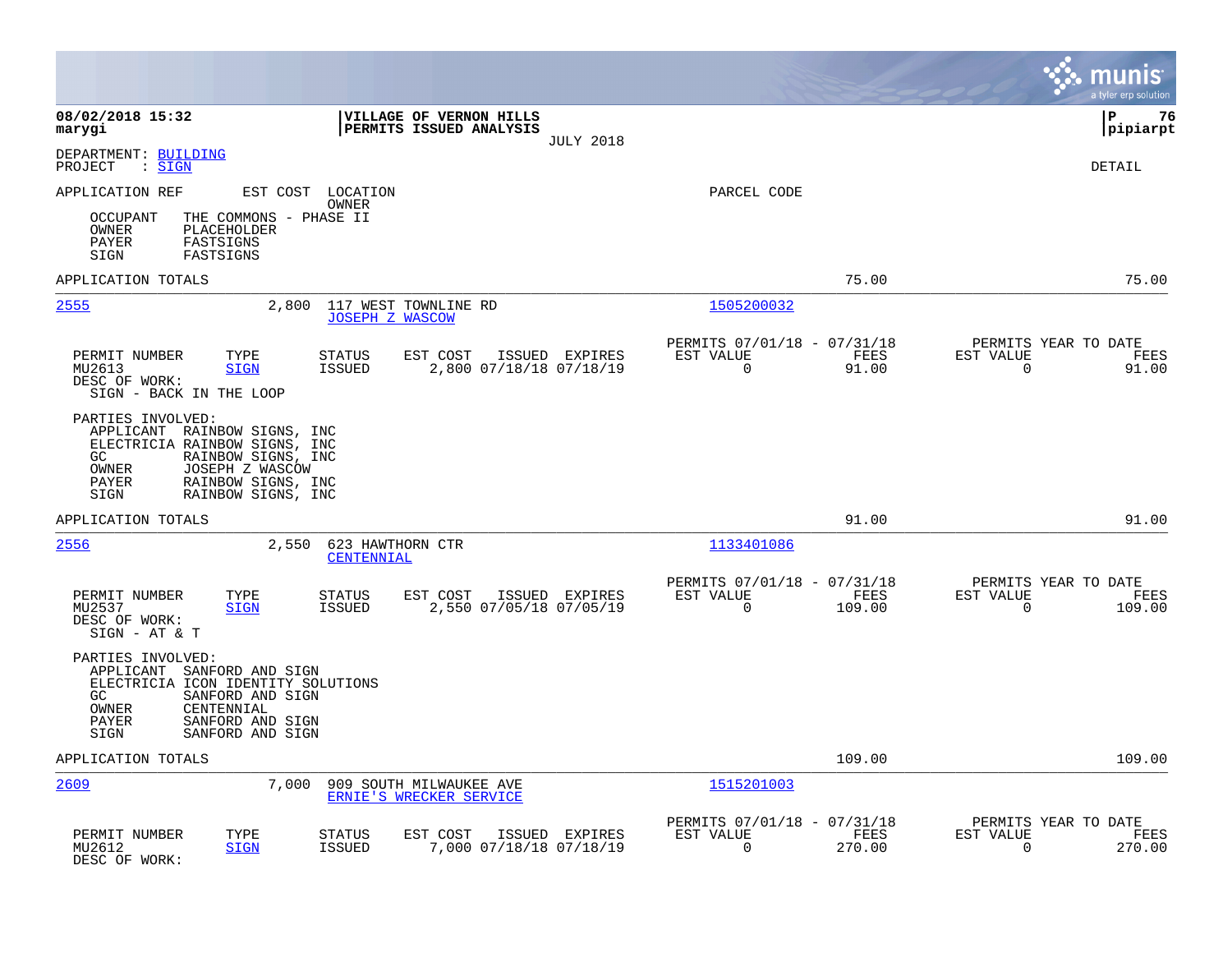|                                                                                                                                                                                                                                                                            |                                                                           | munis<br>a tyler erp solution                            |
|----------------------------------------------------------------------------------------------------------------------------------------------------------------------------------------------------------------------------------------------------------------------------|---------------------------------------------------------------------------|----------------------------------------------------------|
| 08/02/2018 15:32<br>VILLAGE OF VERNON HILLS<br>PERMITS ISSUED ANALYSIS<br>marygi<br>2 SIGNS - ERNIE'S SHELL                                                                                                                                                                |                                                                           | P<br>77<br> pipiarpt                                     |
| <b>JULY 2018</b><br>DEPARTMENT: BUILDING<br>PROJECT<br>$:$ SIGN                                                                                                                                                                                                            |                                                                           | DETAIL                                                   |
| APPLICATION REF<br>EST COST<br>LOCATION<br>OWNER<br>PARTIES INVOLVED:                                                                                                                                                                                                      | PARCEL CODE                                                               |                                                          |
| APPLICANT PARVIN-CLAUSS SIGN COMPANY<br>ELECTRICIA PARVIN-CLAUSS SIGN COMPANY<br>PARVIN-CLAUSS SIGN COMPANY<br>GC.<br>ERNIE'S WRECKER SERVICE<br>OCCUPANT<br>OWNER<br>ERNIE'S WRECKER SERVICE<br>PARVIN-CLAUSS SIGN COMPANY<br>PAYER<br>SIGN<br>PARVIN-CLAUSS SIGN COMPANY |                                                                           |                                                          |
| APPLICATION TOTALS                                                                                                                                                                                                                                                         | 270.00                                                                    | 270.00                                                   |
| 2610<br>5,000<br>1101 SOUTH MILWAUKEE AVE 106<br>DEMONTE BUILDERS INC                                                                                                                                                                                                      | 1515201005                                                                |                                                          |
| PERMIT NUMBER<br>TYPE<br>STATUS<br>EST COST<br>ISSUED EXPIRES<br>5,000 07/31/18 07/31/19<br>MU2688<br>ISSUED<br><b>SIGN</b><br>DESC OF WORK:<br>SIGN - LASH'D                                                                                                              | PERMITS 07/01/18 - 07/31/18<br>EST VALUE<br>FEES<br>$\mathbf 0$<br>92.00  | PERMITS YEAR TO DATE<br>EST VALUE<br>FEES<br>0<br>92.00  |
| PARTIES INVOLVED:<br>APPLICANT<br>FASTSIGNS<br>ELECTRICIA KAUNAS ELECTRIC<br>GC.<br>FASTSIGNS<br>LASH'D LLC<br><b>OCCUPANT</b><br>OWNER<br>DEMONTE BUILDERS INC<br>PAYER<br>FASTSIGNS<br>FASTSIGNS<br>SIGN                                                                 |                                                                           |                                                          |
| APPLICATION TOTALS                                                                                                                                                                                                                                                         | 92.00                                                                     | 92.00                                                    |
| 2664<br>4,000<br>1800 NORTH MILWAUKEE AVENUE<br>USTRUST BOA CUNEO TRUST                                                                                                                                                                                                    | 1128413070                                                                |                                                          |
| PERMIT NUMBER<br>EST COST<br>ISSUED EXPIRES<br>TYPE<br>STATUS<br>4,000 07/31/18 07/31/19<br>MU2681<br><b>SIGN</b><br><b>ISSUED</b><br>DESC OF WORK:<br>SIGN - ALDI MONUMENT SIGN PANELS                                                                                    | PERMITS 07/01/18 - 07/31/18<br>EST VALUE<br>FEES<br>$\mathbf 0$<br>117.00 | PERMITS YEAR TO DATE<br>EST VALUE<br>FEES<br>0<br>117.00 |
| PARTIES INVOLVED:<br>APPLICANT<br>DOYLE SIGNS<br>GC<br>DOYLE SIGNS<br>OCCUPANT<br>ALDI FOODS<br>OWNER<br>USTRUST BOA CUNEO TRUST<br>PAYER<br>DOYLE SIGNS<br>SIGN<br>DOYLE SIGNS                                                                                            |                                                                           |                                                          |
| APPLICATION TOTALS<br>PROJECT TOTALS                                                                                                                                                                                                                                       | 117.00<br>0<br>1,424.86                                                   | 117.00<br>0<br>1,424.86                                  |